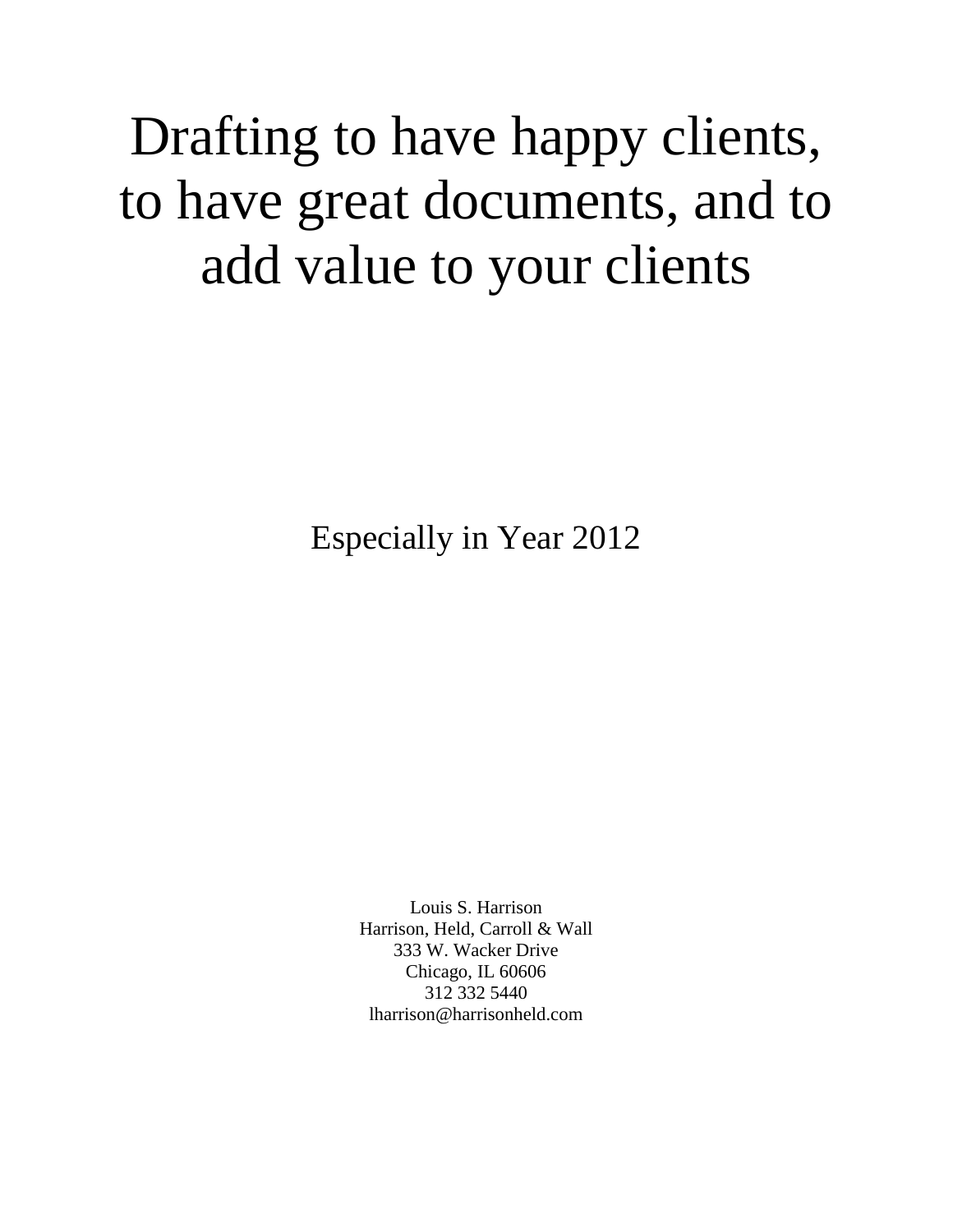**Louis S. Harrison** is a principal in the law firm of Harrison Held Carroll & Wall, LLP. Lou has a J.D. from Duke University School of Law with honors, a B.A. in math from Colgate University *magna cum laude,* and an M.B.A. in finance from University of Chicago, with honors. He has been an adjunct Professor of Law at Northwestern University, Kent College of Law, and DePaul College of Law. He is a Regent in The American College of Trust and Estate Counsel (and former Illinois state chair). His focus is on the behavioral aspects of implementing estate planning and planning techniques, and the quantitative aspects of advanced tax planning. He appreciates spiders and bats, understands irreverence, and torments colleagues daily with a few puns.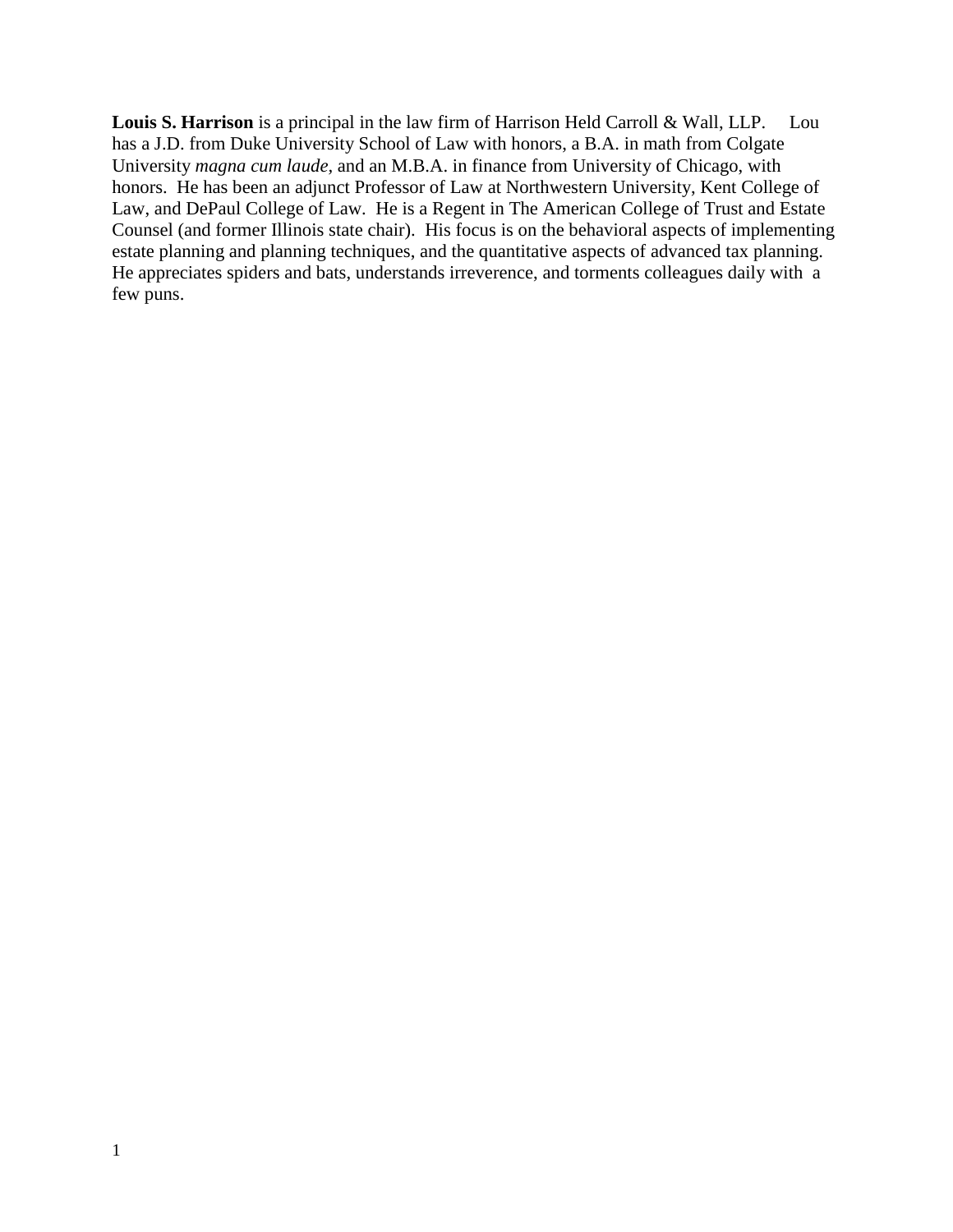## "Wisdom is knowing one's limitations"

(Wallace Stegner, Angle of Repose)

## I. Objectives of Drafting Estate Planning Documents.

There can be no better test of an estate planner's skill than with creative, focused drafting of estate planning documents to achieve client specific objectives. Tremendous value can be added to any estate plan by inventive, thoughtful estate plan drafting. And yet, whether the estate planner feels enriched and intellectually challenged may not be the correct focus. The question is what does the client anticipate and value.

A. Client's Perspective.

Rational or irrational, clients may view estate planning documents as fungible, form like, and pretty much valueless. But they do expect them to be right, and they do expect them to reflect their exact wishes.

## 1. As to Quality.

Can the client differentiate between a 60 page, single spaced bunch of tax nonsense with internal inconsistencies, and a 30 page well written, concise, internally correct estate planning document?

## 2. Abort Criticisms.

Clients' comments can be divided into two categories:

- (a) "You spelled my name wrong."
- (b) "I don't understand the extent of the trustee's authority under Article 12."

## 3. What Clients Expect.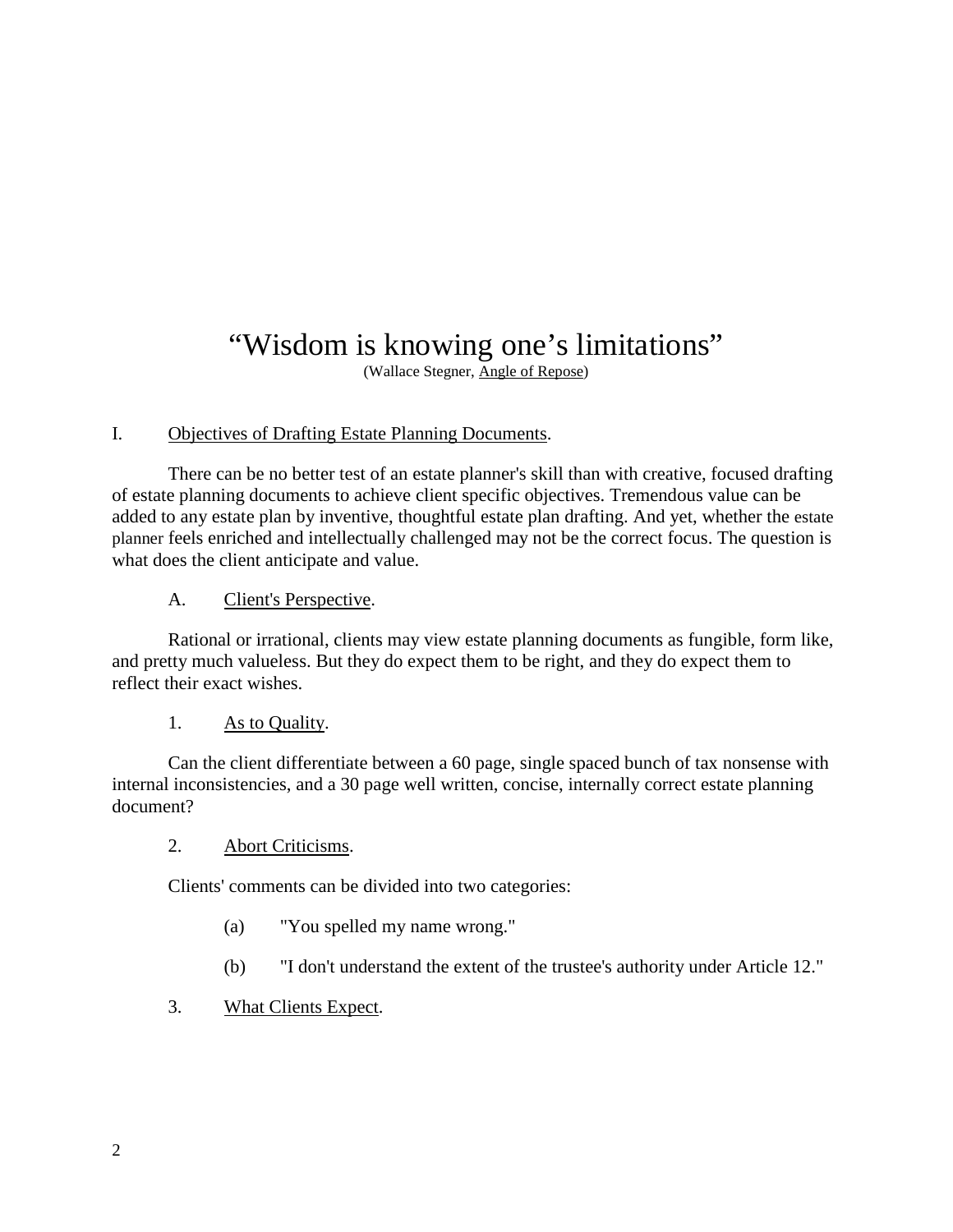Clients assume that all planning documents are drafted correctly, even when there is complex estate tax, trust, or perpetuities drafting. Therefore, a planner is given no room for error merely because the drafting is difficult.<sup>[1](#page-3-0)</sup>

## 4. What Clients Pay For.

Clients like to minimize costs in parts of the project the benefits of which are not observable. Contrast, for example, the value perceived by clients in flowcharts, projections, analysis and oral meetings, with that perceived in complicated drafting. Therefore, the objective of the planner is to provide expert drafting, avoid pitfalls, and achieve the desired drafting objectives, without reinventing the drafting wheel with each project.

## B. Reacting to the Client's Perspective.

We could bury our head in the sand and ignore what the client wants. Or we can recognize the client's objectives and structure our drafting life in accord with those dictates. In order of priority, we need to achieve the following objectives:

1. All documents need to be correct in drafting.

2. They should be draftable (not a word) in the most efficient way possible, meaning that there needs to be a "best provision" approach to the template.

<span id="page-3-2"></span>3. Almost all boilerplate is uninteresting to a client, or at least not an action item, so why spend a client's money on it to redraft? But, you need to have the "best provision" to begin with. And then.

4. Only dispositive provisions need to be considered with the client.

## II. Achieving the Objectives.

A. Drafting Practices.

1. Question: do you have a standard estate planning document that you regard as an A template? See Attachment 1 for such a template.

[2](#page-3-1). The further you regress from, versus to, your Mean<sup>2</sup> estate planning document, the more trouble you get into.

## B. Regression from the Drafting Mean.

As a premise, interesting or uninteresting, drafting practices needs to be done in a way that will achieve the greatest result with the least regression from the mean.[3](#page-3-2) The reason is that

 $\overline{a}$ 

<span id="page-3-1"></span><span id="page-3-0"></span><sup>&</sup>lt;sup>1</sup> Exception: in cases in which this author has been called on to testify, the author has testified that he does not believe that perfection in drafting is the standard of practice in any jurisdiction.

 $2$  Mean referring to mathematical "mean," or average; as opposed to an evil, mean document.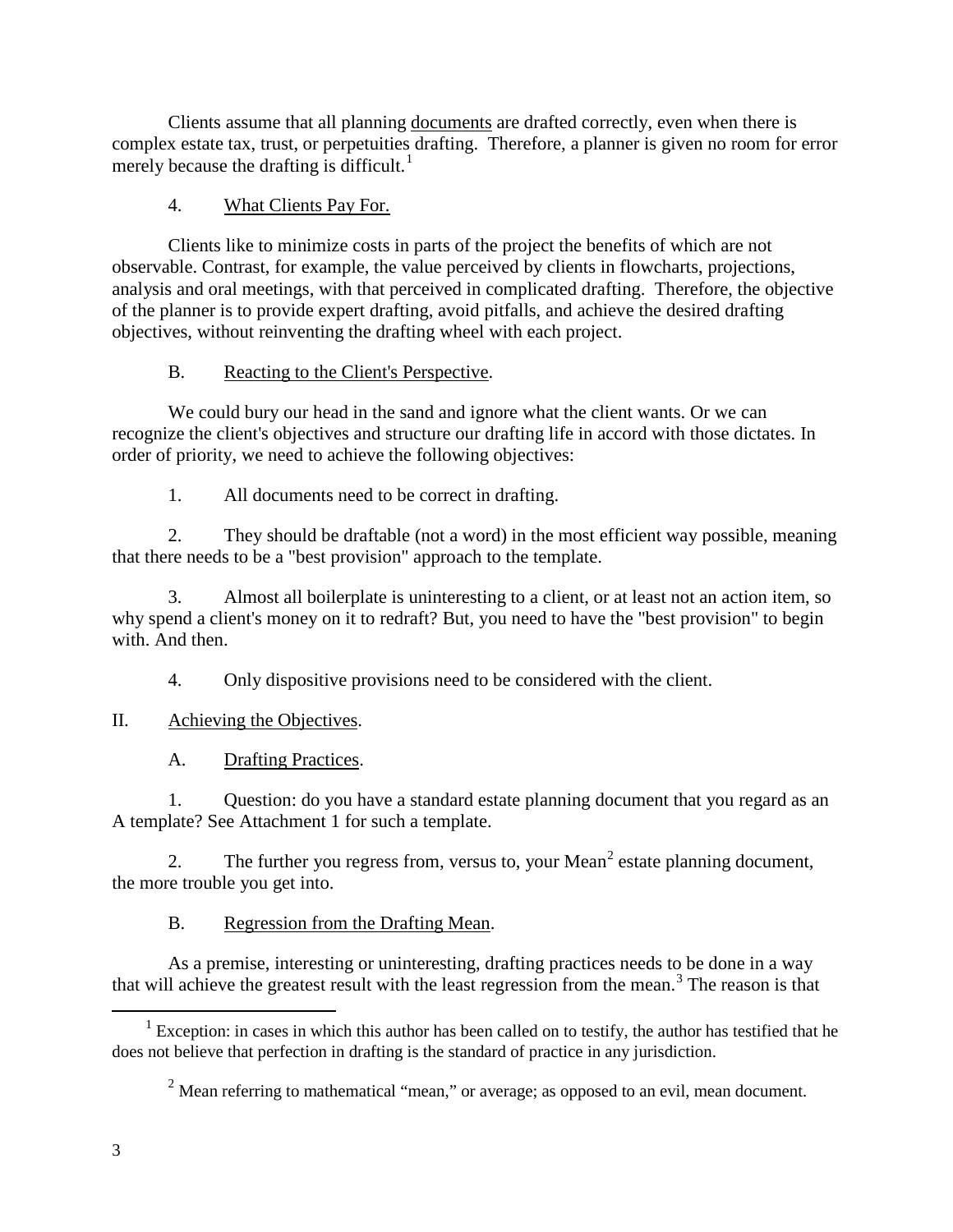practitioners have to be focused on risk/return ratios in their practices, and clients would prefer not to compensate planners for the time necessary to create a customized estate planning home.

1. Example One: Client has a current projected residuary estate of \$10,000,000. Client wants 10 percent to go to his second spouse, provided the amount of his residuary estate is \$5,000,000 or less, or 6 percent if is residuary estate is between \$5,000,000 and \$7,500,000, or 5 percent if between \$7,500,000 and \$10,000,000, or 4 percent if greater than \$10,000,000. Does this make sense? "This is what I want; draft it!"

2. We could draft it, but if you really think about it, this is going to be a 10-20 hour process — does the client really want to pay \$5,000 for this provision?

3. The above plan, even if wanted by the client, doesn't make sense and needs to be fine tuned before drafting even begins. E.g., at \$5,000,000, the spouse gets \$300,000 (\$5,000,000 \* .06); at \$5,000,001, the spouse gets \$250,000. How can that be? It can't; the format and game plan needs to be rethought. And the practitioner who starts drafting this monstrosity will soon come to realize it.

4. What happens if a \$2,000,000 IRA is changed from the estate as the beneficiary to the spouse, after the documents are done? Clearly this changes the amount to the spouse — was it intended? Does the drafting provide for this, anticipate it?

For example, if you give a class of students a test on two successive days, the worst performers on the first day will tend to improve their scores on the second day, and the best performers on the first day will tend to do worse on the second day. The phenomenon occurs because each sample is affected by random variance. Student scores are determined in part by underlying ability and in part by purely stochastic, unpredictable chance. On the first test, some will be lucky, and score higher than their ability, and some will be unlucky and score lower than their ability. The lucky ones are more likely to score above the mean than below it, because their good luck improves their score. Some of the lucky students on the first test will be lucky again on the second test, but more of them will have average or below average luck. Therefore a student who was lucky on the first test is more likely to have a worse score on the second test than a better score. The students who score above the mean on the first test are more likely to be lucky than unlucky, and lucky students are more likely to see their score decline than go up, so students who score above the mean on the first test will tend to see their scores decline on the second test. By parallel reasoning, students who score below the mean on the first test will tend to see their scores increase on the second test. Students will regress toward the mean."

 $\overline{a}$ 

<sup>3</sup> From Wikipedia, "**Regression toward the mean**, in [statistics,](http://en.wikipedia.org/wiki/Statistics) is a principle that states that if you take a pair of independent measurements from the same distribution, samples far from the [mean](http://en.wikipedia.org/wiki/Mean) on the first set will tend to be closer to the mean on the second set, and the farther from the [mean](http://en.wikipedia.org/wiki/Mean) on the first measurement, the stronger the effect. Regression to the mean relies on random variance affecting the measurement of any variable; this random variance will cause some samples to be extreme. On the second measurement, these samples will appear to regress because the random variance affecting the samples in the second measurement is independent of the random variance affecting the first. Thus, regression to the mean is a mathematical inevitability: any measurement of any variable that is affected by random variance *must* show regression to the mean.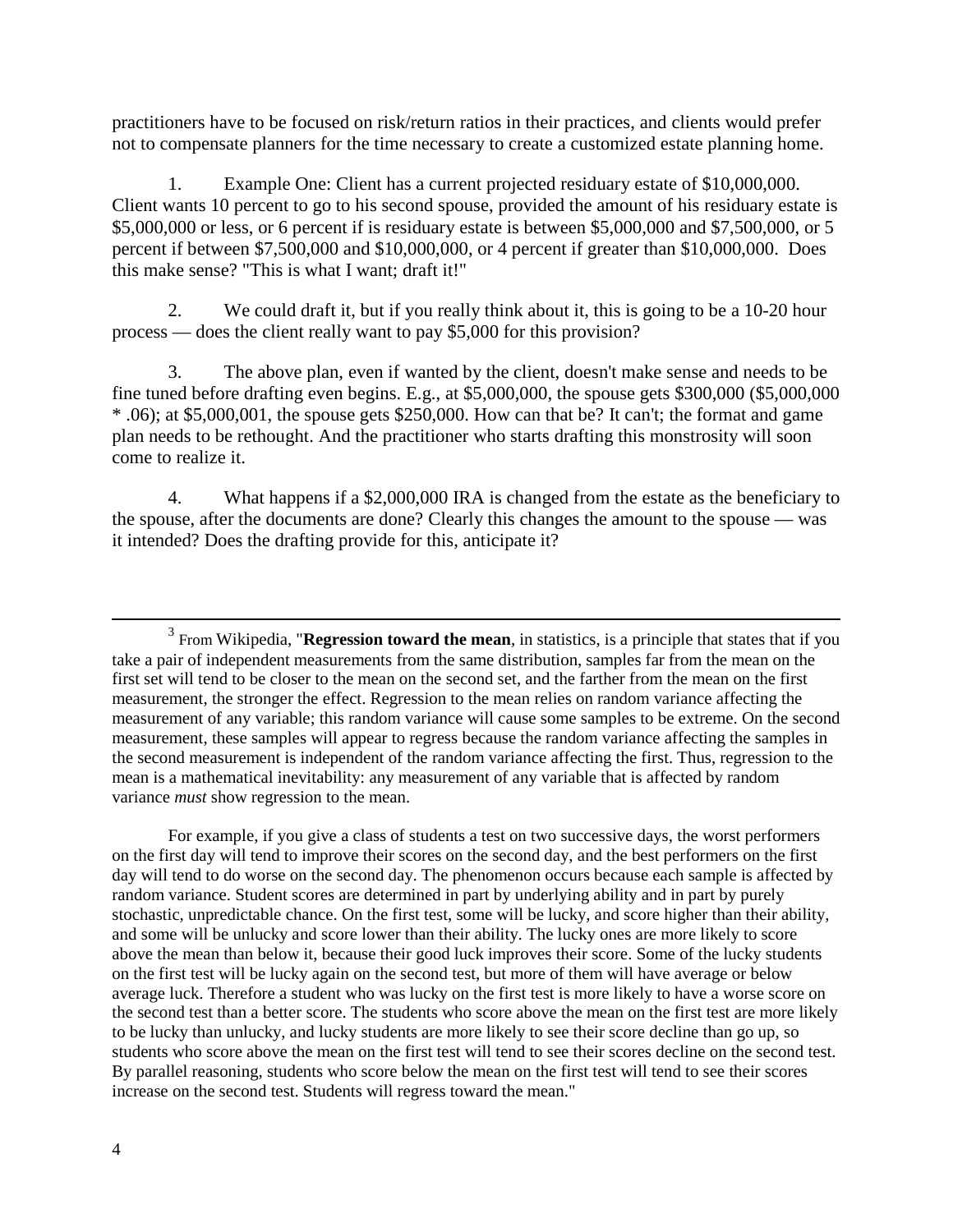5. The above dispositive plan is too far from the mean for the practitioner to add value in the drafting to the client. The practitioner must bring the client back to reality as to expectations as to what is to be left to the spouse; *e.g.*, percentage of residue, dollar amount, a percent of the gross estate?

## III. There is Boilerplate and Then There is "Best Provision" Boilerplate

## A. Best Provisions.

All boilerplate is not created equally. But once you have the Best Provisions boilerplate, you are rocking with the A+ documents, and what we regard as the Mean (or standard/average) document. Like the kids in Lake Wobegone, the Mean estate planning document is above average…actually it should be excellent.

In this regard, tax provisions, definitional provisions, trustee powers and the like, need to be standardized among your documents, and need to be well thought out and awesome to begin with. Once they are there, how far do you have to diverge with each new estate plan? My premise, very little. See Attachment 1.

## B. Quibble with Me.

It is not unreasonable for a practitioner to regard each and every provision of an estate planning document as a provision to discuss with a client. This is not the standard of care in the estate planning industry, but if it is your practice, my premise is still that each document can start with a Best Provision approach, and then vary from this.

## C. When do Best Provisions Get Changed.

Estate planning evolves, and this is why we are practicing in this area. Good ideas get implemented, and statutory events require a rethinking of provisions. Premise: this is done on a global basis, rarely on a client by client basis. Examples:

1. Qualified domestic trusts became included in documents as a result of the 1988 Tax Law changes.

2. Credit Shelter/Marital trust drafting was substantially modified in 1982, with the introduction of the first meaningful credit shelter formula. What will happen in 2012? Possibly something requiring a major restructuring of estate plan documents.

3. State law on spendthrift trusts was tightened to provide required language, meaning that this language becomes standard in all documents.

4. In the 1990s, clients start wanting creditor protection and spousal protection features for adult ignore this change, well healed and fully qualified, children, yielding a popular concept in today's documents —lifetime, non GST trusts, for adult children. See discussion *infra*.

5. High net worth clients start thinking that leaving too much money to kids could actually be destructive, leading to thought out incentive or restrictive provisions.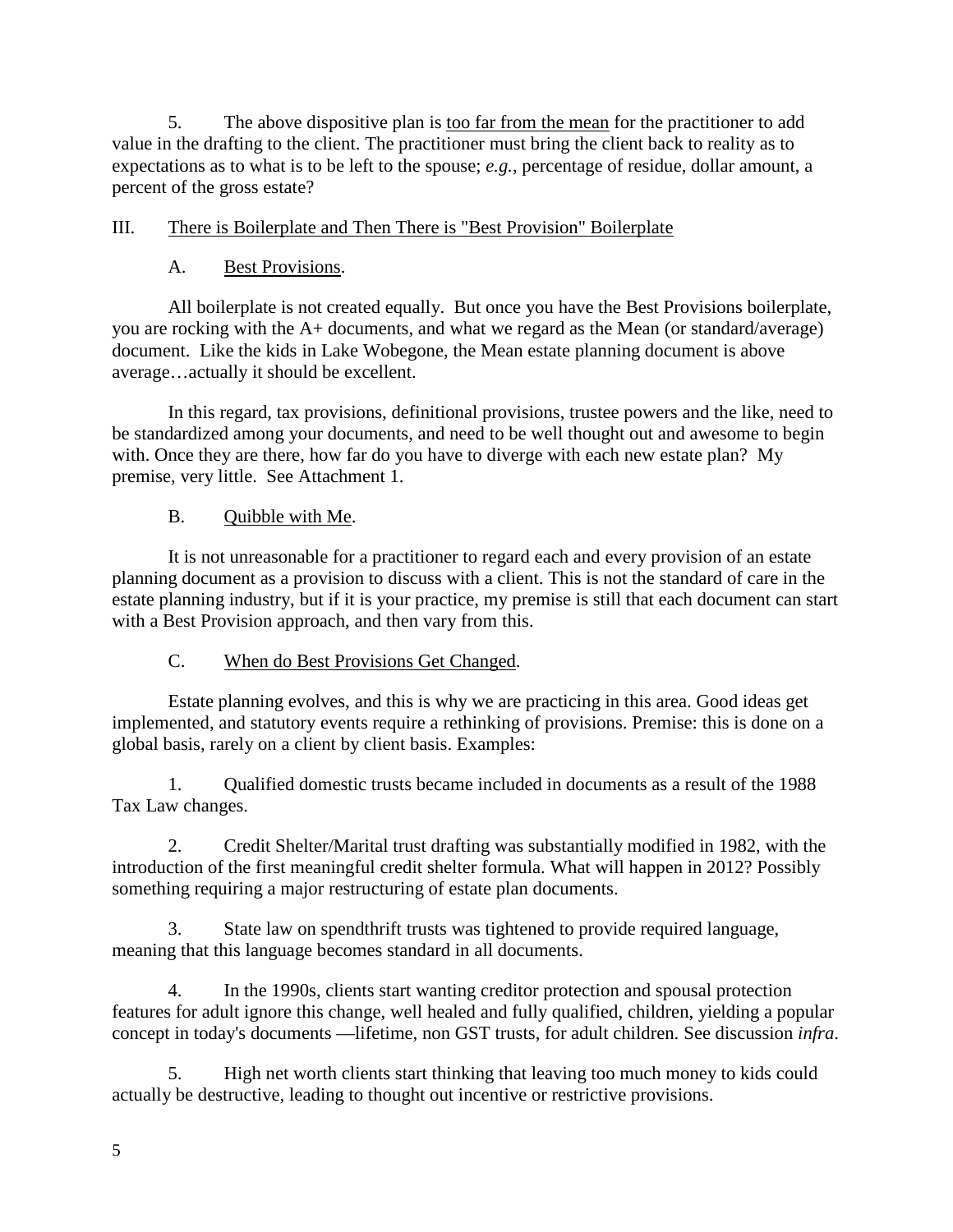## D. Nothing is Obvious.

Good boilerplate requires thought, but once there, it becomes one of those magic moments where one knows that what they have works in 99 percent of the situations.

## E. Example: Rule Against Perpetuities

Many states have now waived the application of the Rule against Perpetuities, but to opt out of the Rule, states may impose an affirmative opting out in the estate planning document; something akin to the following:

## 1. Drafting Form.

No Rule Against Perpetuities. I intend that each trust established under this instrument shall be a Qualified Perpetual Trust under State law and shall not be subject to the Rule Against Perpetuities. The power of the trustee to sell, lease, or mortgage assets shall be construed as enabling the trustee to sell, lease, or mortgage trust property for any period beyond the Rule Against Perpetuities. If assets that would not qualify as part of a Qualified Perpetual Trust would otherwise be added to any trust established hereunder, the trustee shall segregate those assets and administer them as a separate trust identical to the one to which the assets would have been added, except that, despite any other provision, 21 years after the death of the last to die of all the beneficiaries living at the time of my death, each such separate trust then held under this instrument that is a GST Separate Trust shall be distributed to the primary beneficiary, if then living, otherwise to the primary beneficiary's then living descendants per stirpes, and each such separate trust then held under this instrument or then held pursuant to the exercise of a power of appointment granted under this instrument that is not a GST Separate Trust shall be distributed to the then income beneficiaries in equal shares.

## 2. When to Include RAP Waiver Provision.

So the question is whether to include this provision in some, most, all or none of the documents? Clearly it should be in all documents containing GST trusts, and applied to those trusts to waive the rule against perpetuities.

How about trusts that do not contain a violation of the RAP? Don't include, right? . . . Why not? No harm to have a global waiver of the RAP even if the RAP is not violated.

## 3. Rationality.

And if you are a practitioner that wants to discuss each provision with your client, you would discuss this one, "Do you want the property to vest in a certain generation, like at the grandchild's level?" I submit that there is no rational way for a client to answer this question. If the client is holding funds in trust for the child's lifetime, it is only rational and consistent that these funds should be held for the grandchild's lifetime, and thereafter the great-grandchildren, for as long as there are funds in the trust and the rule against perpetuities is not violated.

The question is not whether the client can answer a drafting question — do you want to vest all property in G4 —but whether the client has the tools to intelligently answer such a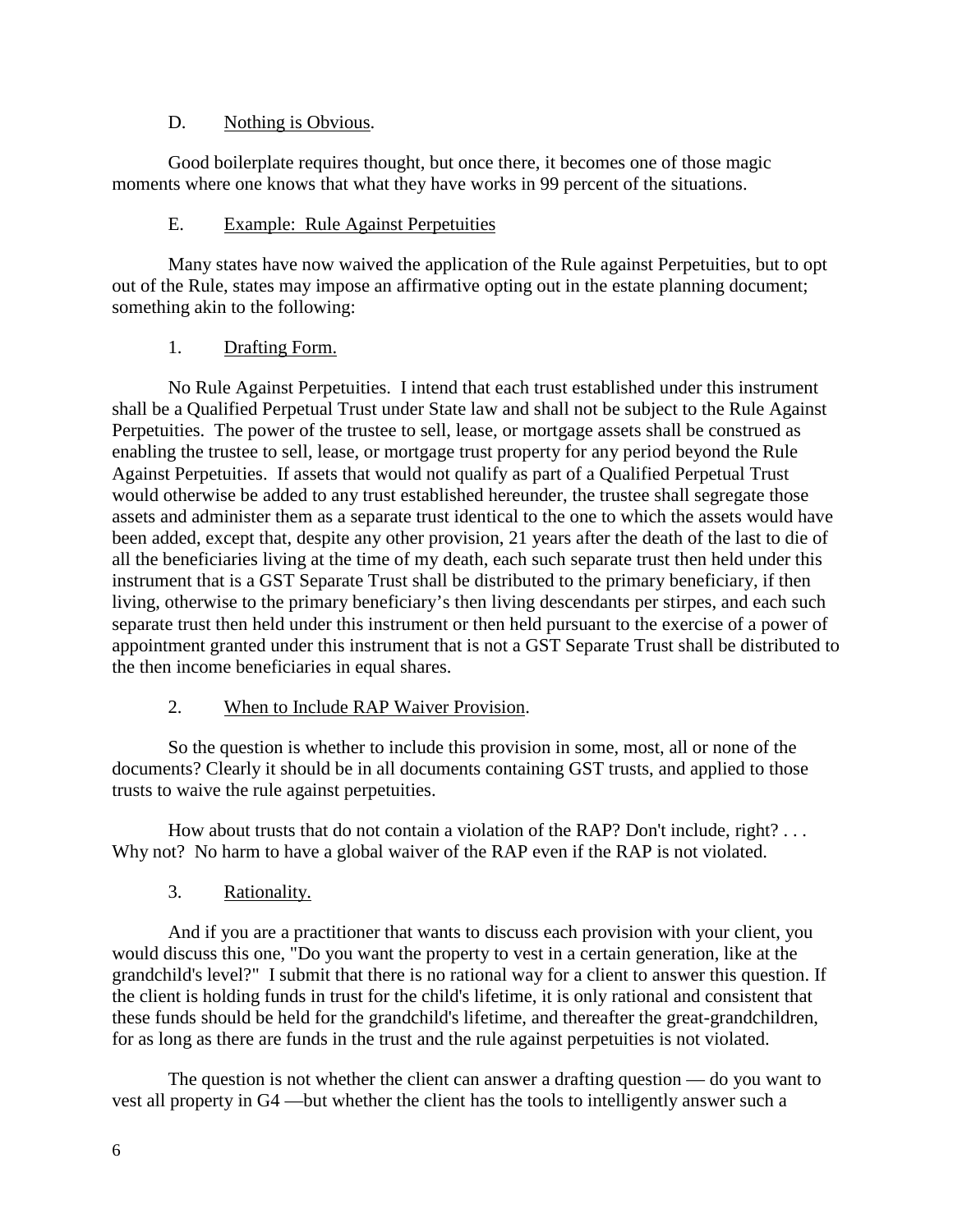question. I posit they do not. And therefore, in those states that permit, all documents should have an opt-out of the RAP.

## F. Divide boilerplate.

Segregate boilerplate into: (i) the Will/living trust category; plus, (ii) the estate tax reduction category (GRATs, grantor trusts, QPRTs, CRTs). Ponder whether provisions can be substituted from one form to the next. Sometimes yes. Sometimes no. With this in mind, we review and craft the Best Provision boilerplate provisions.

## IV. Some Unusual Boilerplate and Why They Are the Best Provisions.

This outline identifies what this author regards as the most difficult drafting issues facing the planner in today's environment. The outline discusses the drafting issues that could arise, and proposes solutions and language to avoid potential incorrect results, or that better the drafting situation.

## A. What is Boilerplate.

By "boilerplate," we mean a provision requiring no decision by the client as to use that provision versus an alternative provision. Once the concept is in the document – e.g., no rule against perpetuities – the drafted provision is included. It is by default typically a provision already drafted which gets built into the document without having to craft new language. No client decision is required as to its language. In this way, it is boilerplate.

## B. Beware of the Real Difficult Boilerplate.

We undertake a number of sophisticated planning strategies that have tax and other complex mechanisms built into them that are not discussed with the clients. The clients "expect" the drafter to get these provisions correct; and the planner and drafter become, at some level, the guarantors of the transaction as to the correctness of these variables. The drafting is not always that straightforward. Aside: do planners charge sufficient fees commensurate with the risk for this type of planning? For a discussion of this topic, see the article, "Fees: How To Charge, Collect & Defend Them: Understanding the Legal and Emotional Aspects to Billing and Collecting for Legal Services," presented at the 34<sup>th</sup> ANNUAL Notre Dame Tax and Estate Planning Institute, Fall, 2008.

## V. GRATs to Zero Out or Not to Zero Out and How to Draft.

## A. Objective of GRAT Planning

With interest rates being close to zero, GRATs and sales to grantor trusts (and loans) are amazingly effective strategies to reduce any size estate, for estate tax purposes.

Of the three, the GRAT is still a strategy to use often.

The goal of GRATs is to zero out (or as another school of thought teaches (why?), "near zero out" so that there is a reportable gift) the valuation for gift tax purposes. Zeroing out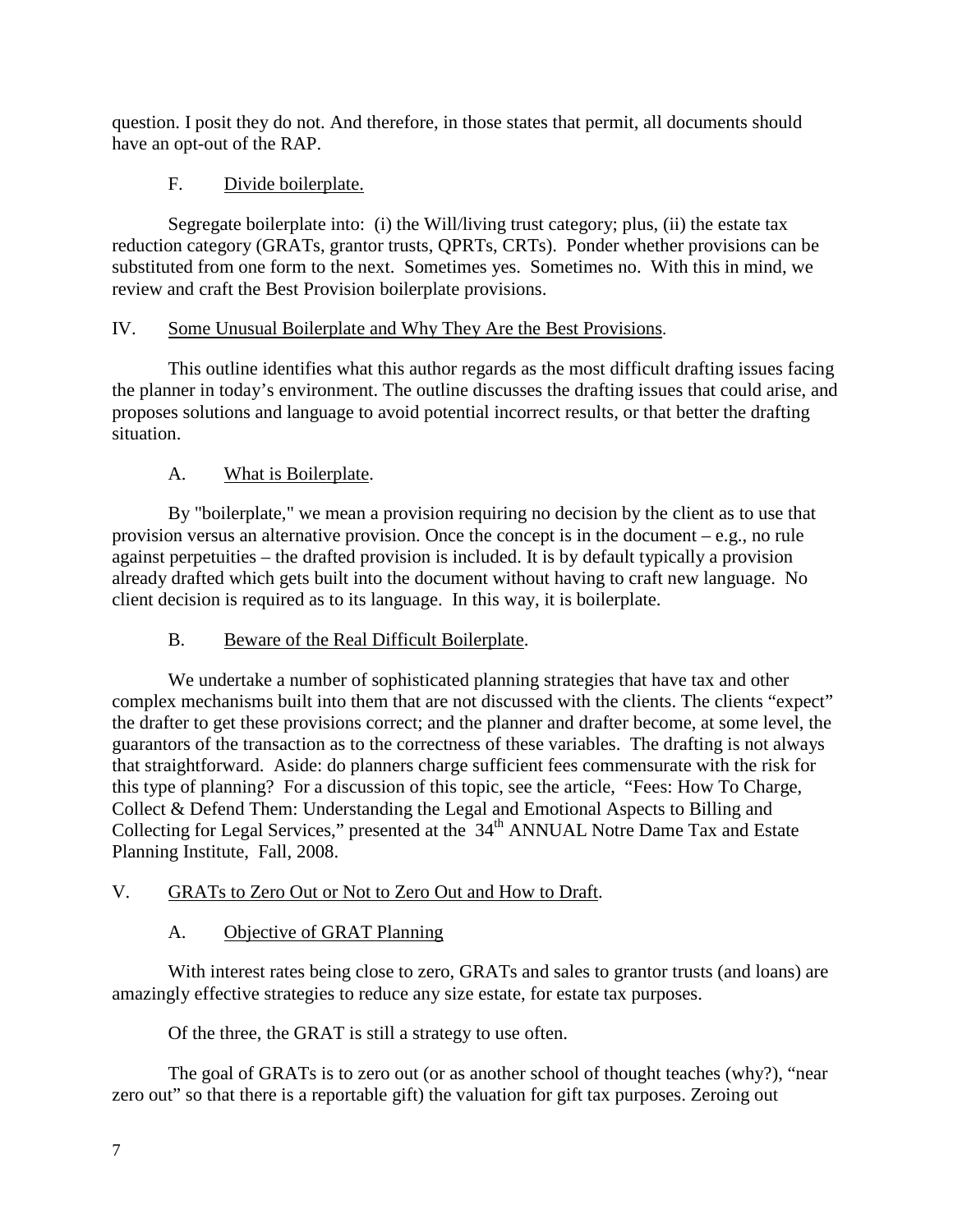GRATs for gift tax purposes should have been achievable since 1990. The valuation of the retained interest is a straightforward discounted present value of an annuity for a term of years. The term of years should pay out in the GRAT regardless of whether the Grantor is living or has died during that time. If the Grantor dies during that time, the remaining annuity interest should be paid to his estate. In this way, the value of the annuity will not be based on any life expectancy issues.

But from 1990 through 2000, the IRS did not see it that way. For trusts implemented after January 28, 1992, the regulations introduced and applied (and strongly implied) that a life expectancy factor was required, the so-called "Example 5" to the Regulations. Treas. Reg. 25.2702-3(e), Ex. 5. The question was whether the actuarial assumptions mandated by example 5 in the Regulation to Code Sec. 2702 were valid. If valid, then a GRAT could not be zeroed out and there would always be transfer tax risk if the GRAT did not outperform the 7520 rate.

#### 1. Old (new repealed) Example 5.

The Treasury Regulations initially provided that a GRAT would always have a remainder interest. Preamble to T.D. 8395, 1992-1 C.B. 316, 319. "The governing instrument must fix the term of the annuity or unitrust interest. The term must be for the life of the term holder, for a specified term of years, or for the shorter (but not the longer) of those periods." Reg. § 25.2702- 3(d)(3) (emphasis supplied). According to the Service, only the value of an annuity payable for the shorter of the stated term or the period ending upon the annuitant's death may be subtracted from the fair market value of the property contributed to the irrevocable trust in calculating the value of the taxable gift. The Regulations provided an illustration. The illustration provides that when an annuity is retained for a term of years, assuming the annuitant dies within the stated term, and the annuity is then paid to the annuitant's estate, the valuation of the annuity is not based on the stated term. Instead it is valued for the term of years or the annuitant's prior death.

"EXAMPLE 5. A transfers property to an irrevocable trust, retaining the right to receive 5 percent of the net fair market value of the trust property, valued annually, for 10 years. If A dies within the 10-year term, the unitrust amount is to be paid to A's estate for the balance of the term. A's interest is a qualified unitrust interest to the extent of the right to receive the unitrust payment for 10 years or until A's prior death." Treas. Reg. §25.2702-3(e).

The value of that mortality risk would, in every case, represent a taxable gift to the remaindermen.

#### 2. The *Walton* Case.

The litigated question in *Walton v. Commissioner 115 T.C. 589 (2002),* was whether the Regulation illustrating the calculation for a retained term was a valid interpretation of Code Sec. 2702. The initial value of the property transferred in the *Walton* case was just over \$200,000,000. If the Regulation were valid, the gift would be several million dollars, but otherwise the gift would be a few thousand dollars.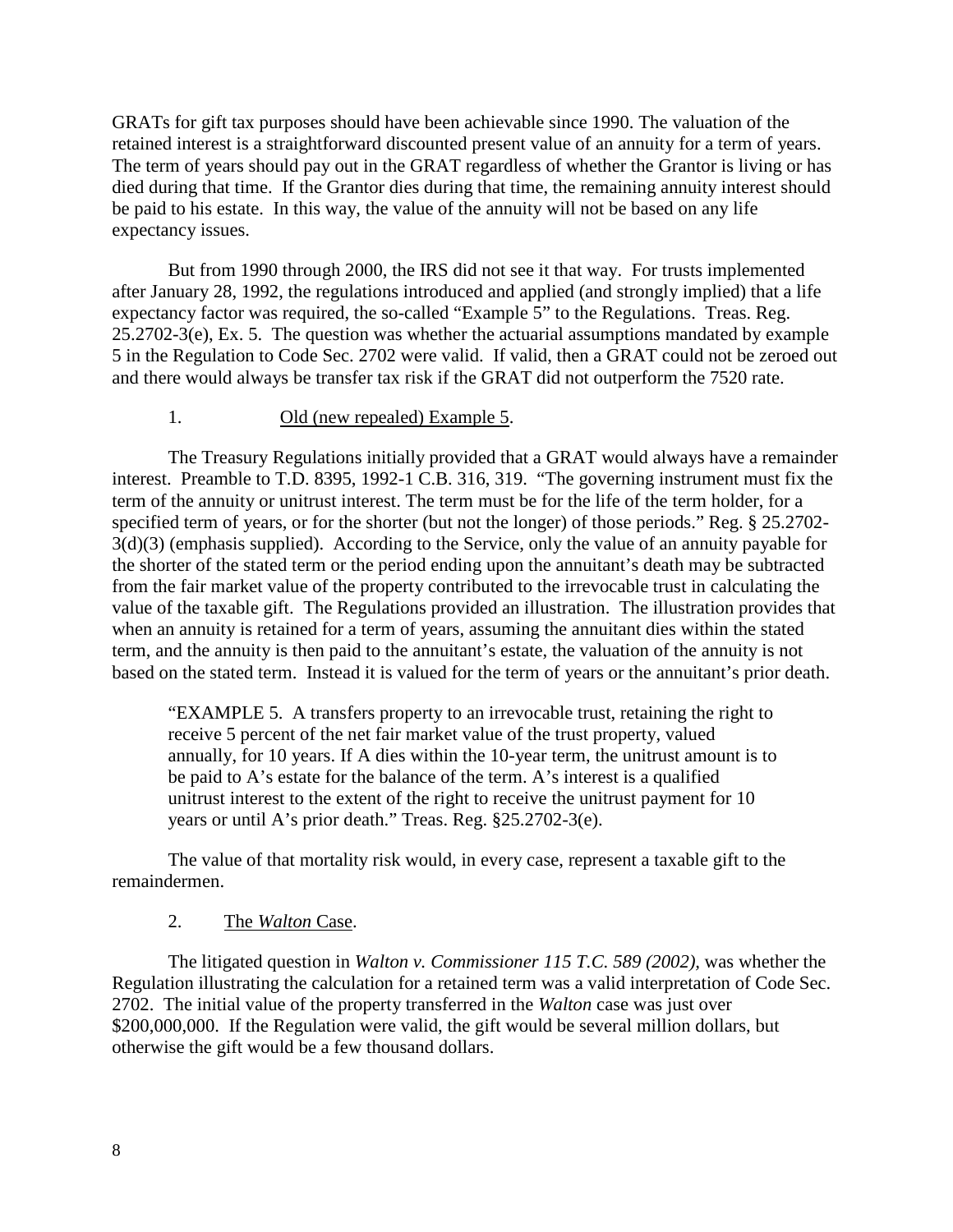In a reviewed decision by the full Tax Court, the Regulation was held to be an invalid interpretation of Code Sec. 2702.<sup>[4](#page-9-0)</sup> The Court primarily looked to the statute itself. The Court reasoned that if it had sustained the IRS position then Congressional intent, found in Code Sec. 2702, would have been frustrated because no taxpayer would have been able to create an annuity for a term of years that would be valued as such:

"[T]here exists no rationale for refusing to take into account for valuation purposes a retained interest of which both the form and the effect are consistent with the statute. We further observe that respondent's attempts to equate the estate's rights here with other contingent, post-death interests are premised on the bifurcation of the estate's interest from that of petitioner. Yet, given the historical unity between an individual and his or her estate, we believe such separation is unwarranted where the trust is drafted in the form of a specified interest retained by the grantor, with the estate designated only as the alternate payee of that precise interest. This is the result that would obtain if the governing instrument were simply silent as to the disposition of the annuity in the event of the grantor's death during the trust term. Additionally, any other construction would effectively eliminate the qualified term-of-years annuity, a result not contemplated by Congress."

## 3. New Treasury Regulations

Although reluctant to do so, the Service first acquiesced in the *Walton* decision and thereafter the Treasury issued new regulations to this effect.<sup>[5](#page-9-1)</sup> Zeroed out GRATs can be structured without the Example 5 overhang. This is a tremendous impetus to the use of GRATs, because now highly volatile investments, capable of substantial returns in excess of the 7520 rate, can be put in the GRAT without concern, from a transfer tax standpoint, of these assets severely dropping in value.

## 4. And the Future Holds…?

And behind door number 3 is an attempt, again, by the Treasury to cut back on the effectiveness of GRATs by imposing further limitations, perhaps this time a minimal remainder value concept. My recommendation to the Treasury –encourage Congress to enact legislation; otherwise, the Treasury's actions are *ultra vires.*

## B. Why Boilerplate.

There is no discussion with the client as to How to Zero Out a GRAT, merely the result. Therefore, the drafting needs to exist already. No client decision. In this way, it is boilerplate.

## C. Best Provision Drafting for the Zeroed Out GRAT.

<span id="page-9-1"></span><span id="page-9-0"></span> $\overline{a}$ 

<sup>4</sup> *Walton v. Commissioner*, 115 T.C. 589 (2000).

<sup>5</sup> 26 CFR Part 25 [TD 9181]RIN 1545-BB72.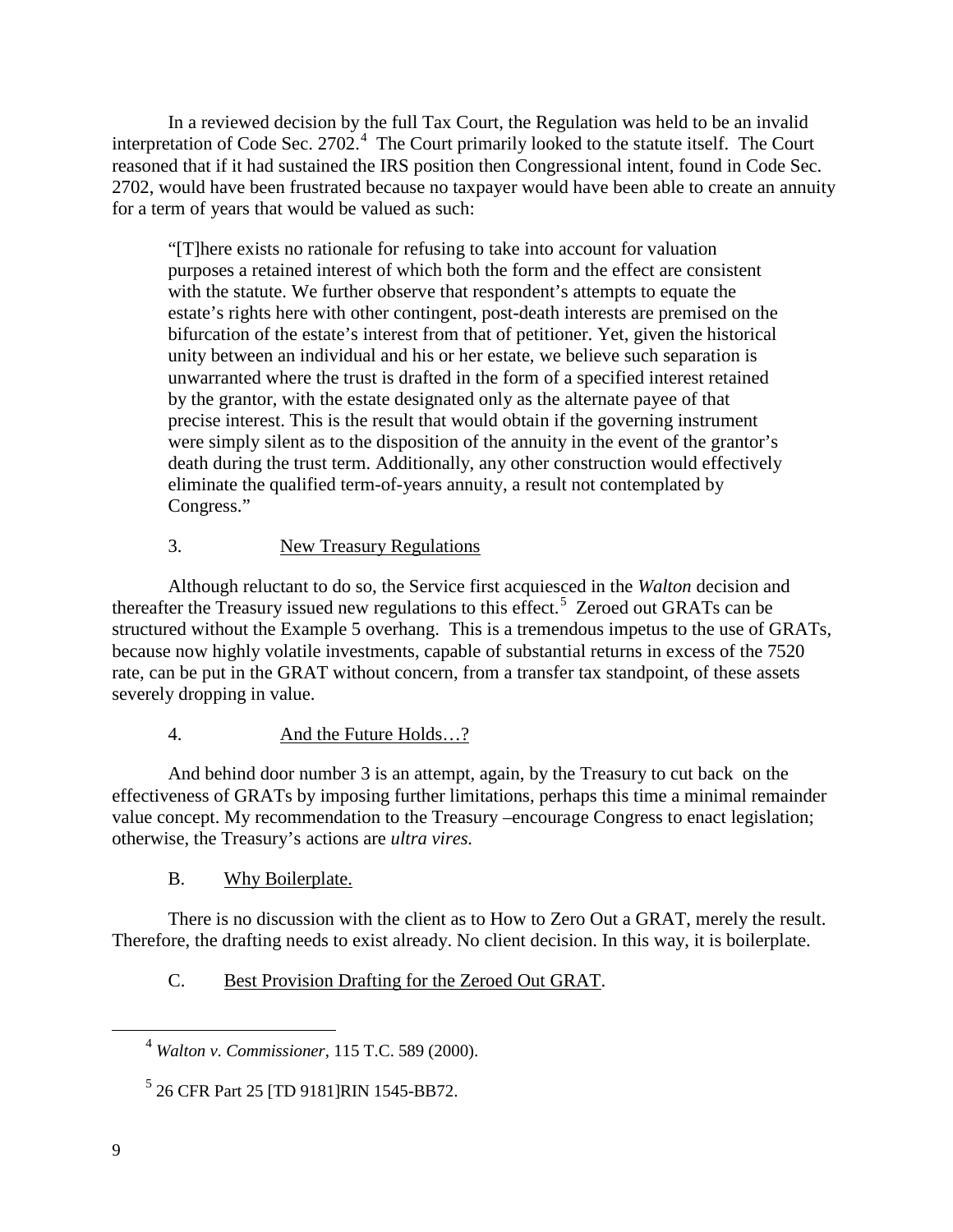Drafting for the zeroed out GRAT is not a straightforward proposition. Ideally, the drafter would like to provide that if the grantor dies before the end of the retained term, the remaining GRAT is paid to the grantor's living trust or Will. But this could cause a merger of trust interests and according to the Service, render the "zeroing-out" unavailable (there is not much logic, by the way, to the Service's position).

## 1. Annuity Payments to the Estate

On a zeroed out GRAT, if the annuity payments are made during the expressed term, whether the grantor is dead or alive, the discounted present value of those annuity payments are zero. If the grantor is dead, the remaining GRAT annuity payments should be paid to the grantor's estate. Therefore the "estate" takes over in a sense as the recipient of the annuity.

## (a) Example 1: Annuity Payments of Death

The grantor sets up a 5 year GRAT, meaning that she gets an annuity during this 5 year period. Each year, she must get 23 percent of the initial fair market value of the GRAT in order for her interest to equal 0; that is, receiving 23 percent per year for 5 years, under an assumed 7520 rate environment of 4.8 percent, results in the grantor retaining 100 percent of the initial value transferred to the GRAT. No taxable gift is made for gift tax purposes. If the grantor dies in year 4, after receiving the first 3 payments, where must the remaining 2 payments be made to? The GRAT must prescribe that those payments be made to the "grantor" who, when she is dead, becomes her estate.

## 2. Beware of Treasury Regulation Language

The regulations provide:

"§ 25.2702-2 Definitions and valuation rules.

 $(a) * * *$ 

(5) Holder. The holder is the person to whom the annuity or unitrust interest is payable during the fixed term of that interest. References to holder shall also include the estate of that person."

Does the term, "estate," mean "living trust?" It should conceptually; but it doesn't say that.

Accordingly, a more careful drafting approach is to provide that remaining annuity payments go to the grantor's estate or, if it qualifies as an "estate" under the regulations, then to the grantor's living trust.

(a) *Drafting Example*: Annuity Payment Structure to Estate.

"Annuity Payments. On each anniversary of the date of the creation of the trust, the trustee shall pay to me or, if I am not then living, to the personal representative of my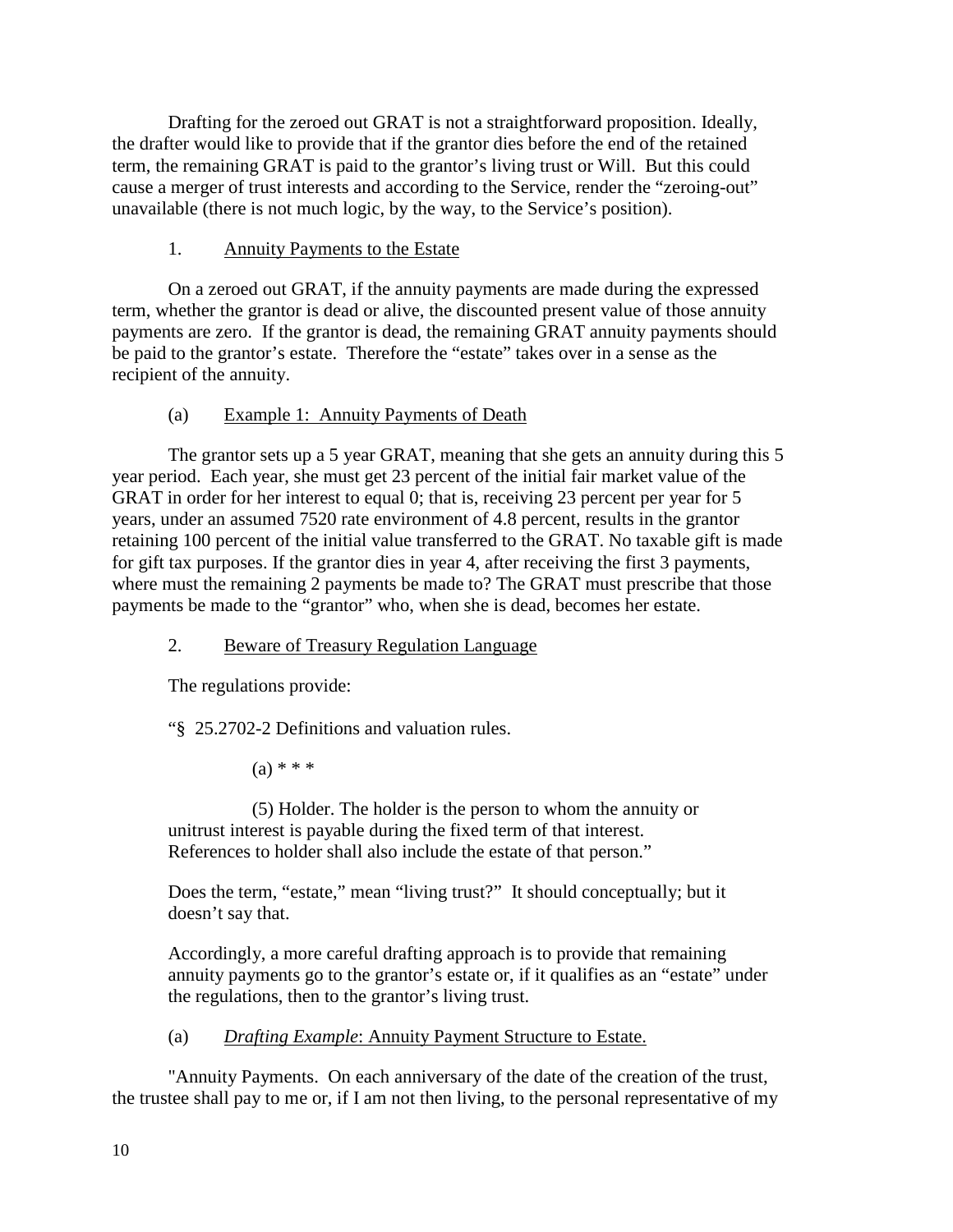estate, the "annuity amount," as subsequently defined in this paragraph. The "annuity amount" shall equal an amount equal to  $X$  percent of the initial fair market value of the property transferred to the trust on the date of execution of this agreement, as finally determined for federal tax purposes; provided, however, that if the annuity amount is paid to the personal representative of my estate, it shall also include the excess of the net income of the trust over the said percentage amount of the initial fair market value. Notwithstanding any other provision, no payment shall be made during my life from the Annuity Trust to any person other than me, and no payment shall be made from the Annuity Trust to any person or entity other than the personal representative of my estate if I shall die before the termination of the Annuity Trust."

## (b) *Drafting Example*: Annuity Payment Structure to Lifetime Trust

"Annuity Payments. On each anniversary of the date of the creation of the trust, the trustee shall pay to me or, if I am not then living, to the then acting trustee of the Bill Jones Trust, dated February 16, 2001, as amended and restated from time to time and as in effect at my death (my "Living Trust"), or if my Living Trust shall not be in effect at my death (or shall not be my estate for purposes of the treasury regulations), then to the personal representative of my estate , an amount equal to X percent of the initial fair market value of the property transferred to the trust ("the annuity amount") determined as of the date of the receipt of property. No payment shall be made during my life from the Annuity Trust to any person other than me, and no payment shall be made from the Annuity Trust to any person or entity other than my Living Trust or the personal representative of my estate (or the successor in interest thereto) if I shall die before the termination of the Annuity Trust."

## VI. Marital Deduction Formula Generally

## A. Much has Happened the last 30 Years in this Area.

The problems with formula allocations were (a) initially created by the 1982 Tax Reform Act, (b) modified by subsequent changes to the estate tax laws, (c) most recently impacted by the changes to the estate tax laws introduced by the Economic Growth and Tax Relief Reconciliation Act of 2001 (EGTRRA), Pub.L. No. 107-16, 115 Stat. 38, and (d) compounded by the response of many states to the law's repeal of the federal credit for state death taxes.

In every case in which the attorney is considering a formula allocation (principally marital deduction and generation-skipping planning), the following issues must be carefully considered, but this does not mean that a boilerplate provision and approach is inappropriate. Among the newest issues:

How does the estate plan allocate the future increase or decrease in the applicable exclusion amount and the generation-skipping exemption amount? These amounts were \$5,120,000 million in 2012, but scheduled to be \$1,000,000 in 2013. Typically, formula clauses allocate these amounts — regardless of size — to credit shelter trusts or GST Trusts. Is this allocation appropriate to the size of the estate and the general plan of distribution?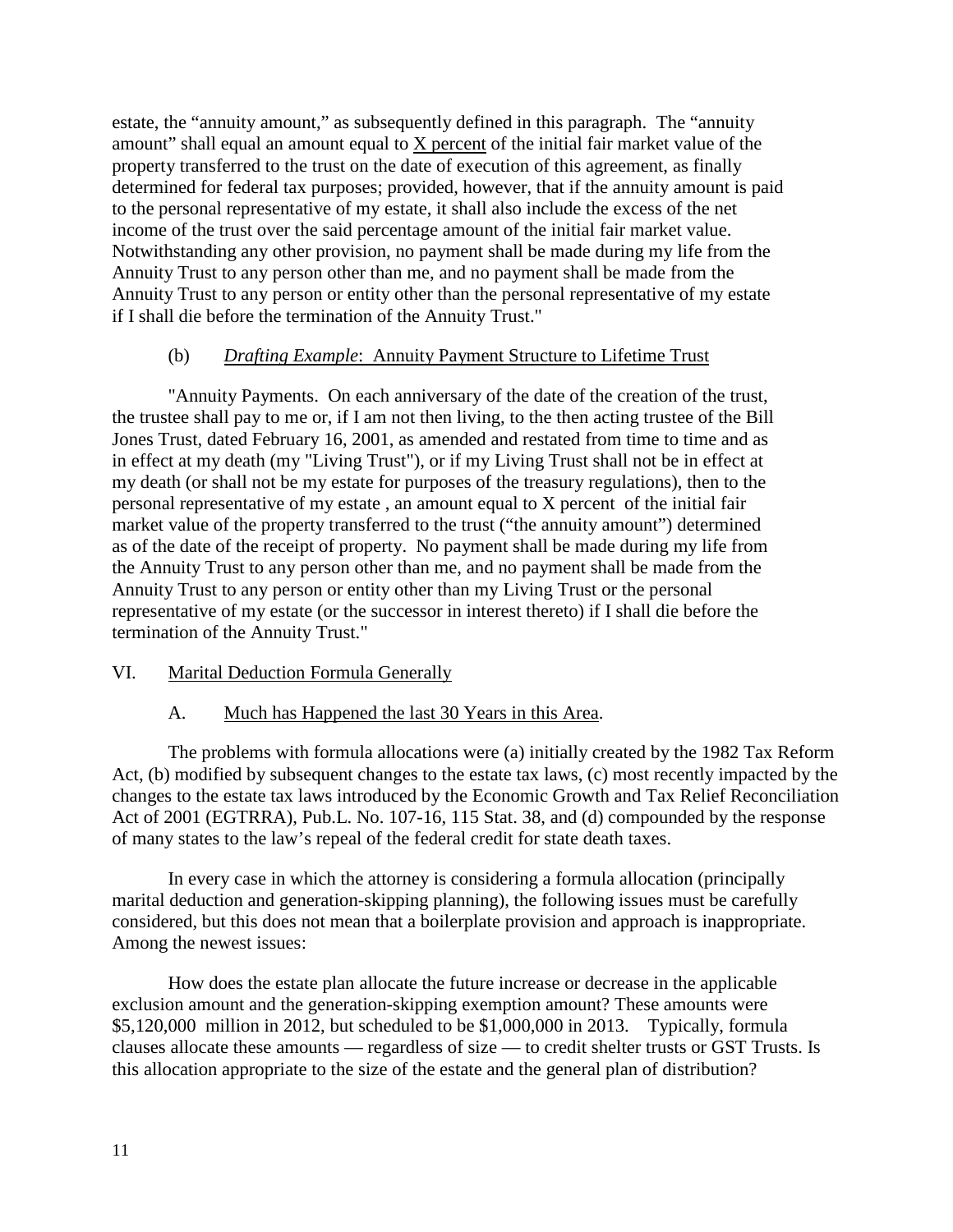Does the estate plan consider the possibility that the client may die in a year when estate taxes are repealed altogether; or that the credit may return to its lower \$1,000,000 shielding effect in 2013?

Does the estate plan consider the effect of the decoupling of state death taxes and the potential death tax cost of fully funding a Family Trust with the federal applicable exclusion when the state allows only a lesser exclusion?

## B. Why Boilerplate.

There is no discussion with the client as to which marital deduction formula to use, or even whether to incur a bit of state inheritance tax at the first spouse's passing to maximize the credit shelter trust. Before a few of you jump up from your seats in the audience, this conclusion is intended to be an objectively reasoned result based on what clients value and how they can make decisions. *E.g.*, ask a client today if, 20 years from now, she wants to incur \$20,000 in state inheritance tax in order to save, 10 years thereafter, \$50,000 in federal estate taxes, assuming all known variables today are the same (they won't be)) 20 and 30 years from now? You may as well ask them if they believe the genesis of the Vietnam War was a result of the US policy toward Taiwan and Mainland China in the 50s, and the Country's decision to intervene in Korea? Really, how can a person realistically make this decision or know the answer? Or, more importantly, care. They cannot and do not.

Therefore, the drafting needs to exist already. $6\degree$  $6\degree$  No client decision. In this way, it is boilerplate.

## C. Allocation of Future Increases In Exclusion And Exemption Amounts and Applicable Credit Amount

Many estate plans provide for a division of assets between a credit shelter amount and a marital amount, according to a formula that allocates the maximum amount that can be shielded from tax to the credit shelter gift. As the applicable exclusion increases, a greater portion of the estate will be allocated to the credit shelter amount, and in some estates, perhaps all of the property will be so allocated. When the surviving spouse is the mandatory income beneficiary of the credit shelter trust, the greater allocation to the credit shelter amount should not distort the estate plan.

But if the spouse is not a beneficiary, or is only a discretionary beneficiary (as is often the case, especially in second marriages), then there is a real danger that the spouse will be deprived of a meaningful share of the client's estate.

The danger of a distortion is even greater if repeal is made permanent. For example, if the estate tax is repealed and a typical credit shelter or limited marital deduction formula is used in the decedent's document, with no change after repeal, all of the probate or trust estate will go to the credit shelter share. This is true regardless of the formula used to create the credit shelter share.

<span id="page-12-0"></span> $\overline{a}$ 

 $<sup>6</sup>$  As we will see, the boilerplate drafting in this regard takes a "wait and see" approach.</sup>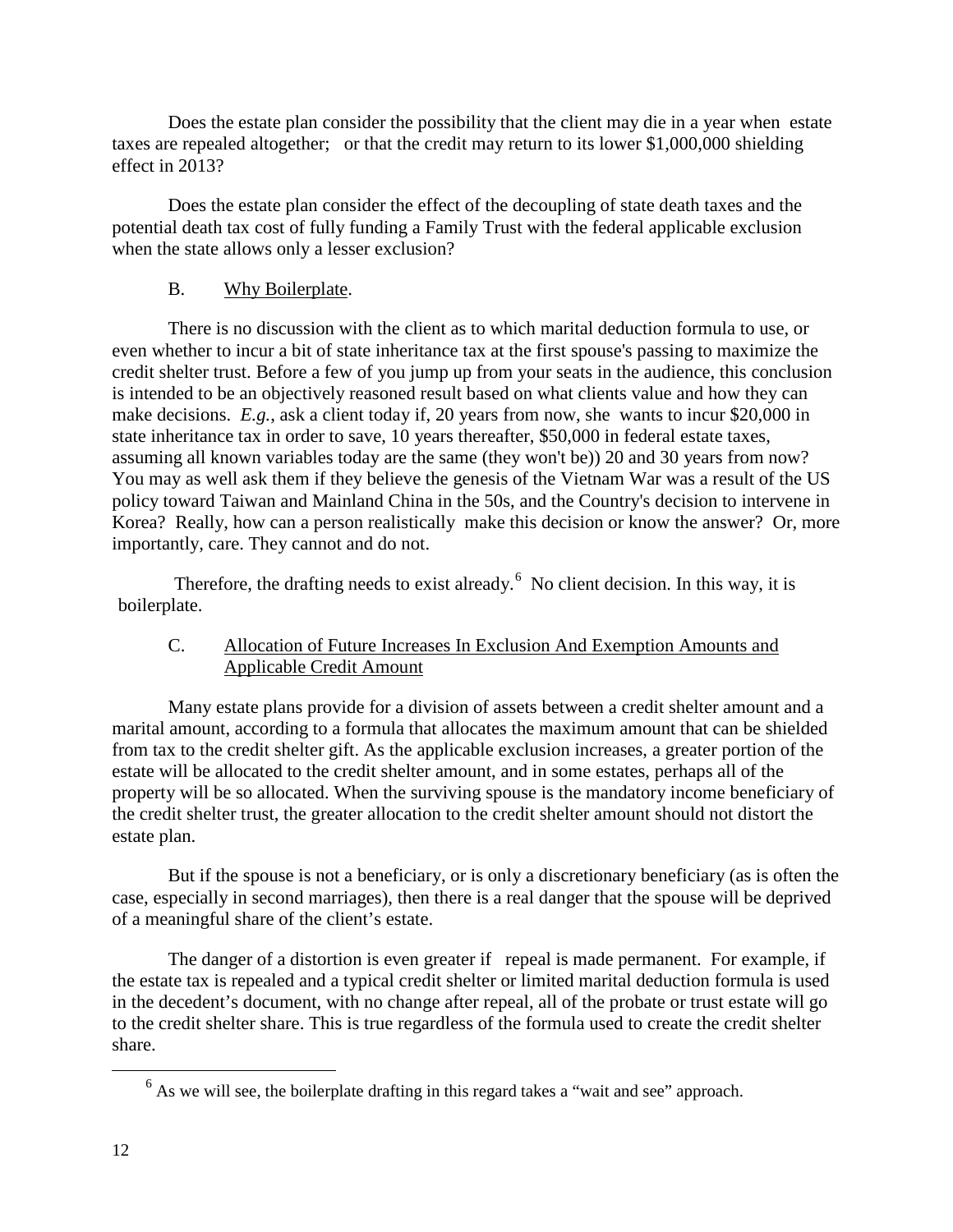1. Drafting Example: (Formula Credit Shelter Bequest).

A typical formula may read:

3.3 *Gifts if Spouse Survives.* If my spouse survives me, then I make the following gifts:

(a) *Family Trust.* I give the tax-sheltered gift to the trustee to hold as the Family Trust.

(b) *Marital Trust.* I give the balance of the trust estate to the trustee to hold as the Marital Trust.

The definition of the "tax sheltered gift" typically will mean all property that can pass free of estate taxes other than by reason of the marital deduction, meaning all property.

## 2. The Danger of Excluding the Spouse as Beneficiary of the CST.

If the credit shelter share does not include the spouse as a beneficiary, then the spouse effectively will be disinherited in this plan. This suggests that the attorney should carefully consider always including the spouse as a potential recipient of the credit shelter share, if not as a mandatory income beneficiary, then as a discretionary beneficiary with preferred status. Those distributions should be pursuant to an ascertainable standard if the spouse is also a trustee.

## a. *Drafting Example*: *The problem of Excluding the Spouse as Beneficiary*

A credit shelter trust could read as follows:

*"Discretionary Payment of Principal.* The trustee may pay as much of the principal to any one or more of my descendants as the trustee from time to time considers necessary for the health, maintenance in reasonable comfort, or education of each of them. "

Because the spouse is not a beneficiary of this trust, the spouse could unintentionally be disinherited. Consider instead a provision that includes the spouse as a beneficiary and provides the spouse with a lifetime limited power of appointment to descendants.

## b. *Drafting Example: Spouse as Beneficiary of CST*

The trustee shall administer the Family Trust as follows:

*Mandatory Payment of Income.* Beginning with my death, the trustee shall pay all the income to my spouse.

*Discretionary Payment of Principal.* The trustee may pay to my spouse as much of the principal as the trustee from time to time considers necessary for the health or maintenance in reasonable comfort of my spouse. I recommend that the trustee make no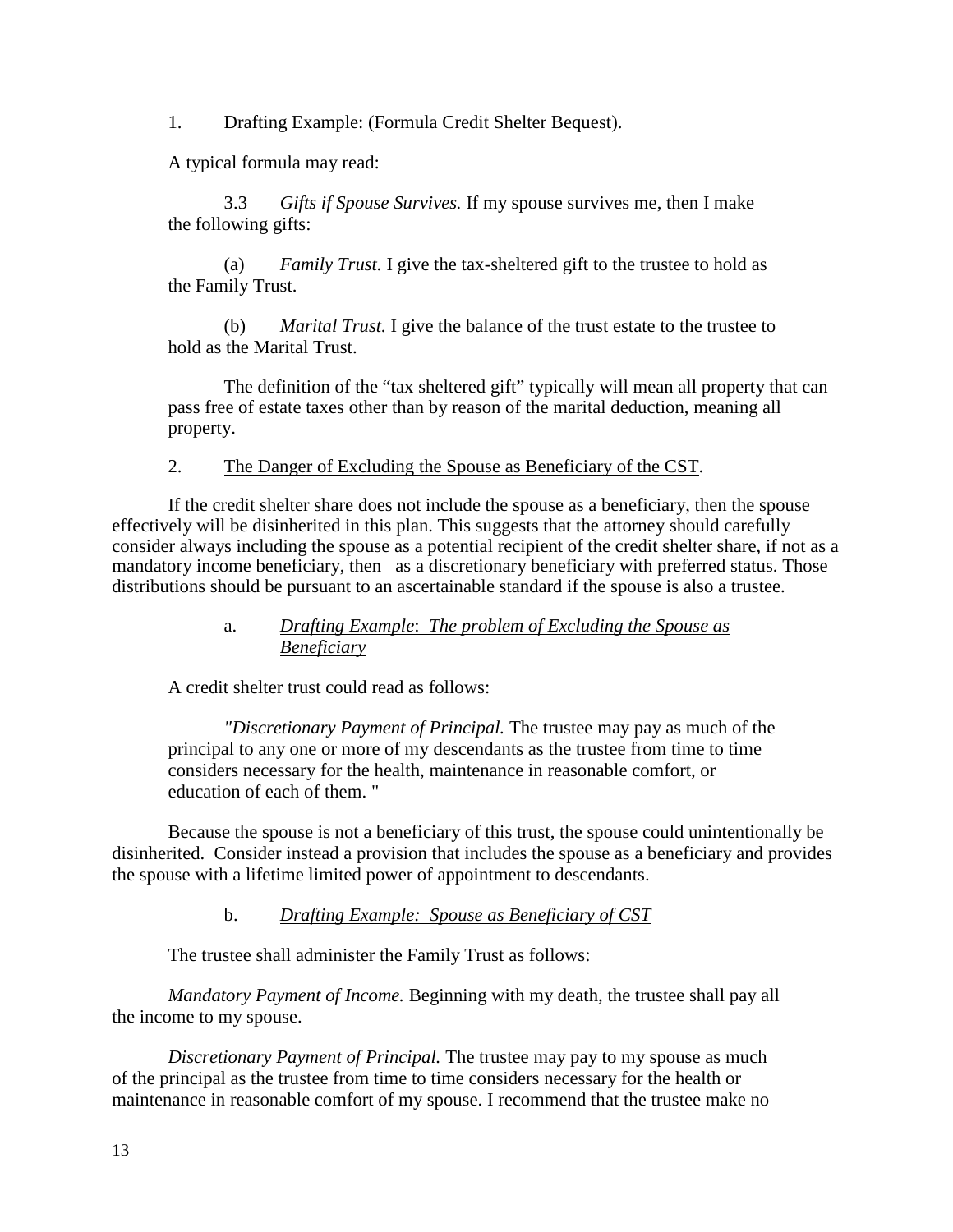payment of principal to my spouse if any part of the principal of the Marital Trust is reasonably available for those purposes.

*Lifetime Power of Appointment.* During my spouse's life, the trustee shall distribute the Family Trust to any one or more of my descendants and their spouses as my spouse from time to time appoints.[Make sure this power is disclaimable under 2518 under the document and if FT is converted to a QTIP, this power must be disclaimed.]

## D. Factoring in the Spouse as Trustee.

When the spouse is acting as sole trustee of the Family Trust, adverse estate tax consequences are avoided by using an ascertainable standard relating to health, support, maintenance, or education. If the discretion to distribute principal is broadened, the practitioner should carefully review Code §2041. If the standard is broadened to a non-ascertainable standard (one not relating to what is necessary for the spouse's health, support, maintenance, or education) and the spouse is acting as a trustee, the spouse's power to pay principal to himself or herself would be a general power of appointment under Code §2041, thus causing the Family Trust to be included in the spouse's estate and defeating the tax objective of the Family Trust. For example, the power to distribute principal for the spouse's welfare or best interests likely would be a general power of appointment if the spouse were acting as sole trustee and would result in the property being included in the spouse's estate when he or she dies. Accordingly, only if the spouse is not acting as a trustee should the standard for the discretionary payment of principal be broadened. Also, if the spouse's minor children are eligible beneficiaries of the Family Trust, even a narrow standard could cause problems. For example, if the spouse is acting as trustee and may distribute principal to his or her minor children for their support, the power to distribute principal for the purpose of discharging one's legal obligations would be a general power of appointment. See Treas.Reg. §20.2041-1(c)(1).

If the form allows the spouse to appoint the property to any of the grantor's descendants during the spouse's life, and if the power is exercised during life, then there are potential gift tax concerns. The IRS takes the position that the exercise of a limited power of appointment during life is a gift of the income interest in the property by the person exercising the power if the person exercising the power has a mandatory right to the income from the trust. *See* Treas.Reg. §§25.2514-3(b)(2), 25.2514-3(e). The Court of Claims held contrary to the IRS interpretation in *Self v. United States*, 142 F.Supp. 939 (Ct.Cl. 1956). This possible gift tax issue should be understood and discussed with the client before any lifetime power is exercised, especially because the Service has announced that it will not follow *Self*. Rev.Rul. 79-327, 1979-2 Cum.Bull. 342.

## E. Drafting for Decoupled State Death Taxes

Prior to the enactment of the Economic Growth and Tax Relief Reconciliation Act of 2001, in the majority of states the state death tax was purely a function of the federal estate tax. For example, Illinois abolished its inheritance tax for decedents dying after December 31, 1982. In these so-called "pick-up" tax states, the state death tax was simply whatever credit was allowed pursuant to the federal calculation. If there was no federal estate tax, there would be no state death tax. This course of action not only simplified the administration of estates (many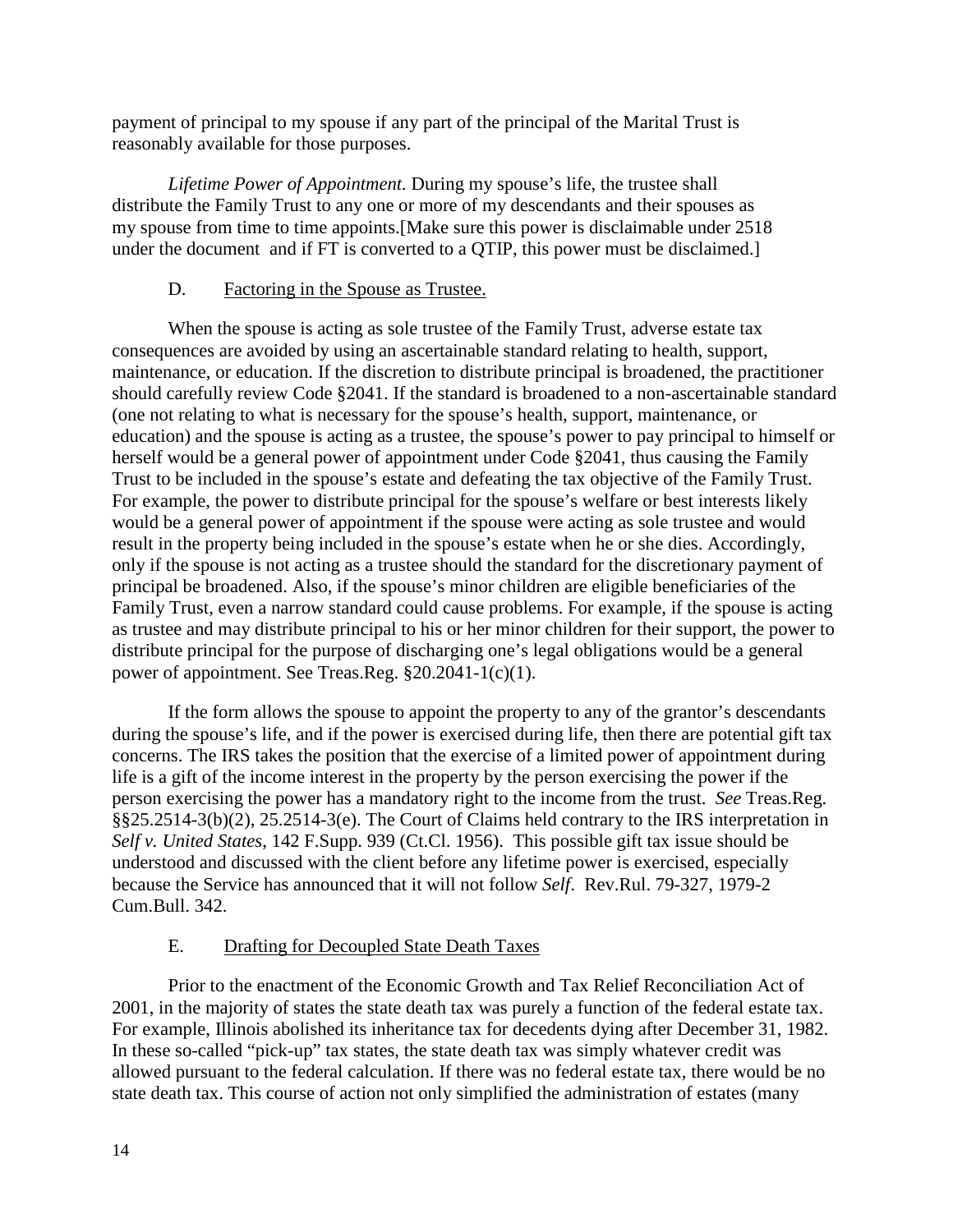older clients continue to be concerned about bank accounts being "frozen" at death and the need to obtain inheritance tax waivers to transfer assets), but also reduced the incentive of some wealthier clients to change domicile for tax-motivated reasons.

The federal credit for state death taxes was factored into planning through the marital deduction formula. Prior to 2005, the typical "reduce to zero" formula was designed to produce the largest tax-free amount that would result in no federal or state pick-up taxes.

## 1. The Problem.

Under certain state statutes, the applicable exclusion amount is frozen, such as say at \$3,000,000 (Illinois was \$3,500,000 in 2012 for example). The typical formula clause that creates a credit shelter trust that reduces federal taxes to zero without reference to state taxes will result in a state death tax at the death of the first spouse. For example, assume that in 2012 a married person dies with a typical "reduce to zero" estate plan, bequeathing the applicable exclusion amount to the Family Trust and the balance of the estate to the surviving spouse or to a marital deduction trust for the surviving spouse. A gift of the largest amount necessary to reduce federal estate taxes to zero would produce a Family Trust of \$5,120,000 but would incur an Illinois tax of approximately \$300,000. The only way to avoid this tax would be to limit the size of the Family Trust to \$3,000,000, but doing this forgoes the use of the deceased spouse's full exclusion amount, thus exposing an additional \$2,120,000 of potential tax at the surviving spouse's death, if there is such an estate tax. Most traditional marital formula clauses do not address this problem because they direct the fiduciary to consider the federal *credit* for state death taxes, not state death taxes themselves.

If the choice is between paying a tax in 2012 to increase the size of the Family Trust or avoiding a tax but increasing the size of the surviving spouse's estate, then one must compare relative tax rates. This seemingly simple comparison is compounded, however, because (a) under future laws, there may be no tax at all if the surviving spouse dies in a year in which the estate tax is repealed, (b) an increase in the credit may shield the surviving spouse's estate from estate tax, or , (c) the surviving spouse's gross estate may not, even with the limited family trust size, incur a federal estate tax.

## 2. Why the Solution is Boilerplate.

The alternatives — incur State death tax at first spouse's passing or defer until surviving spouse's passing — are something that cannot intelligently be discussed with or determined by the client currently. Flexibility should be built into the document. Either way is sufficient, though I prefer the minimum estate tax route.

## 3. Reduce to Zero Estate Tax Formula.

First, if the Family Trust is a net income trust for the benefit of the spouse, the client generally may not need to make any further revisions to the plan. If the first spouse's death might produce a tax (such as an Illinois resident's death in 2012), the executor or trustee can manage the state death tax situation by making a partial QTIP election with respect to the Family Trust, choosing to limit it in order to avoid or minimize the state death tax.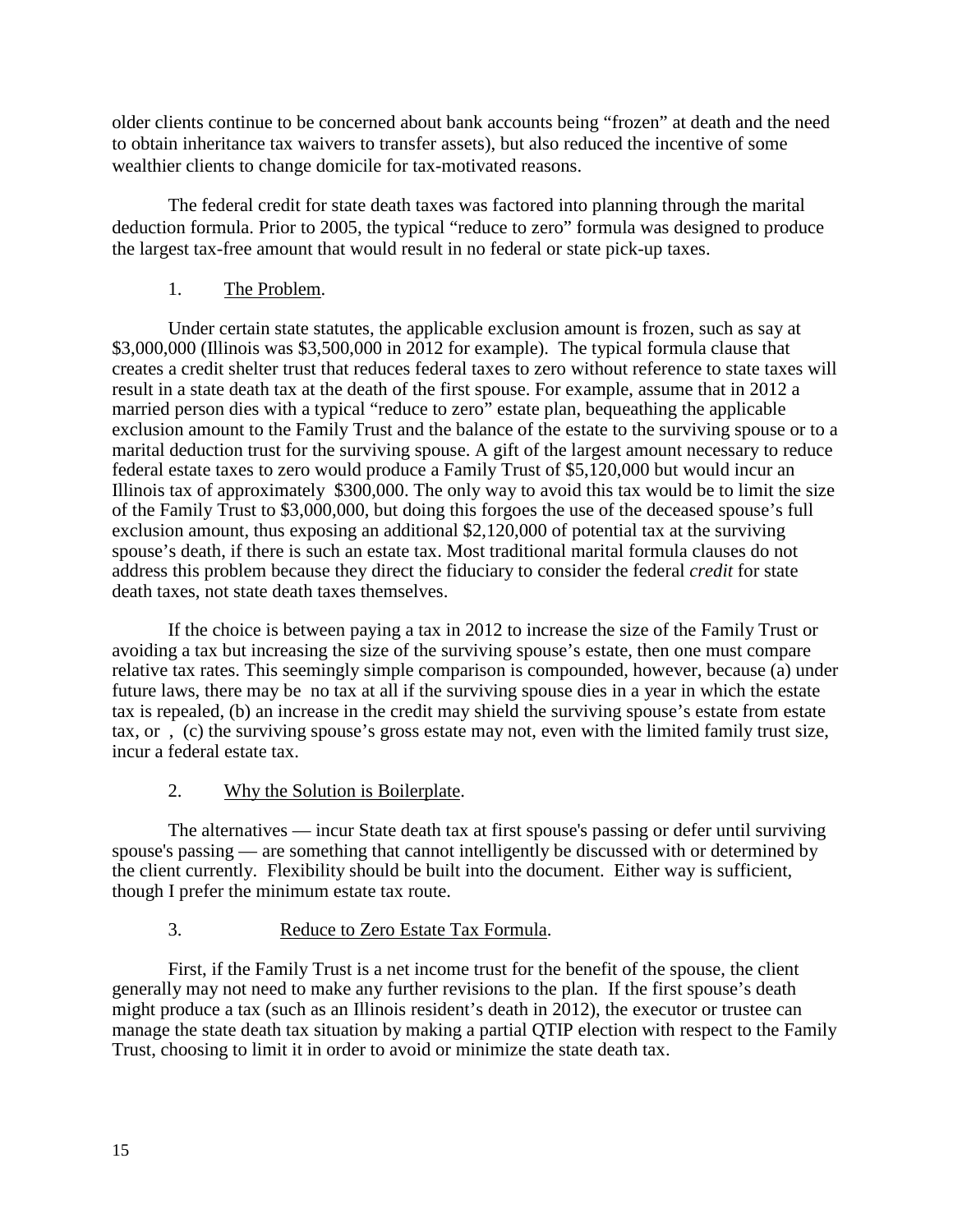For example, if an Illinois spouse dies in 2012, a partial QTIP election with respect to a net income Family Trust could limit the taxable estate to \$3,000,000, thus avoiding the Illinois tax.

## a. Partial QTIP Election.

Wife dies in 2012 and her estate plan provides that the first 5.120m of her estate passes to a credit shelter trust. The remaining balance, say, 2m, passes outright to the spouse. As to the credit shelter trust, her husband is a mandatory income beneficiary and the sole discretionary principal beneficiary. The State of Illinois imposes an estate tax on all non marital dispositions in excess of 3m. The husband does not want to incur Illinois estate tax at that time. Therefore, as to the 5.120 m CST, the executor elects to have 2120m of that (2.120/5.120m) treated as QTIP, thereby qualifying it for the marital deduction. The remaining 3m is a CST. The CST divides into two trusts pursuant to the terms of the document. There is no State estate tax, though the new 2.120m QTIP trust will be included in the husband's gross estate.

## b. *Drafting Example: Qualifying CST for QTIP*

Make sure that the CST will qualify for QTIP treatment. Two requirements to keep in mind here: mandatory income + no discretionary beneficiary of the trust during the spouse's lifetime other than the spouse. This is the approach taken in the annotated form, attached. The following would so qualify:

## Article 5

## Family Trust

The trustee shall administer the Family Trust as follows:

*Mandatory Payment of Income.* Beginning with my death, the trustee shall pay all the income to my spouse.

*Discretionary Payment of Principal.* The trustee may pay to my spouse as much of the principal as the trustee from time to time considers necessary for the health or maintenance in reasonable comfort of my spouse. I recommend that the trustee make no payment of principal to my spouse if any part of the principal of the Marital Trust is reasonably available for those purposes.

## 4. Iteration to Solution.

The net income Family Trust, however, may not be desirable for a number of reasons. First, the client may not wish to have all of the income payable to the surviving spouse.

In larger estates, the ability of the trustee to accumulate income, or to pay it among descendants pursuant to discretionary authority, helps to minimize the surviving spouse's estate and can result in a lower over-all income tax rate, to the extent children or grandchildren are in lower tax brackets than the surviving spouse.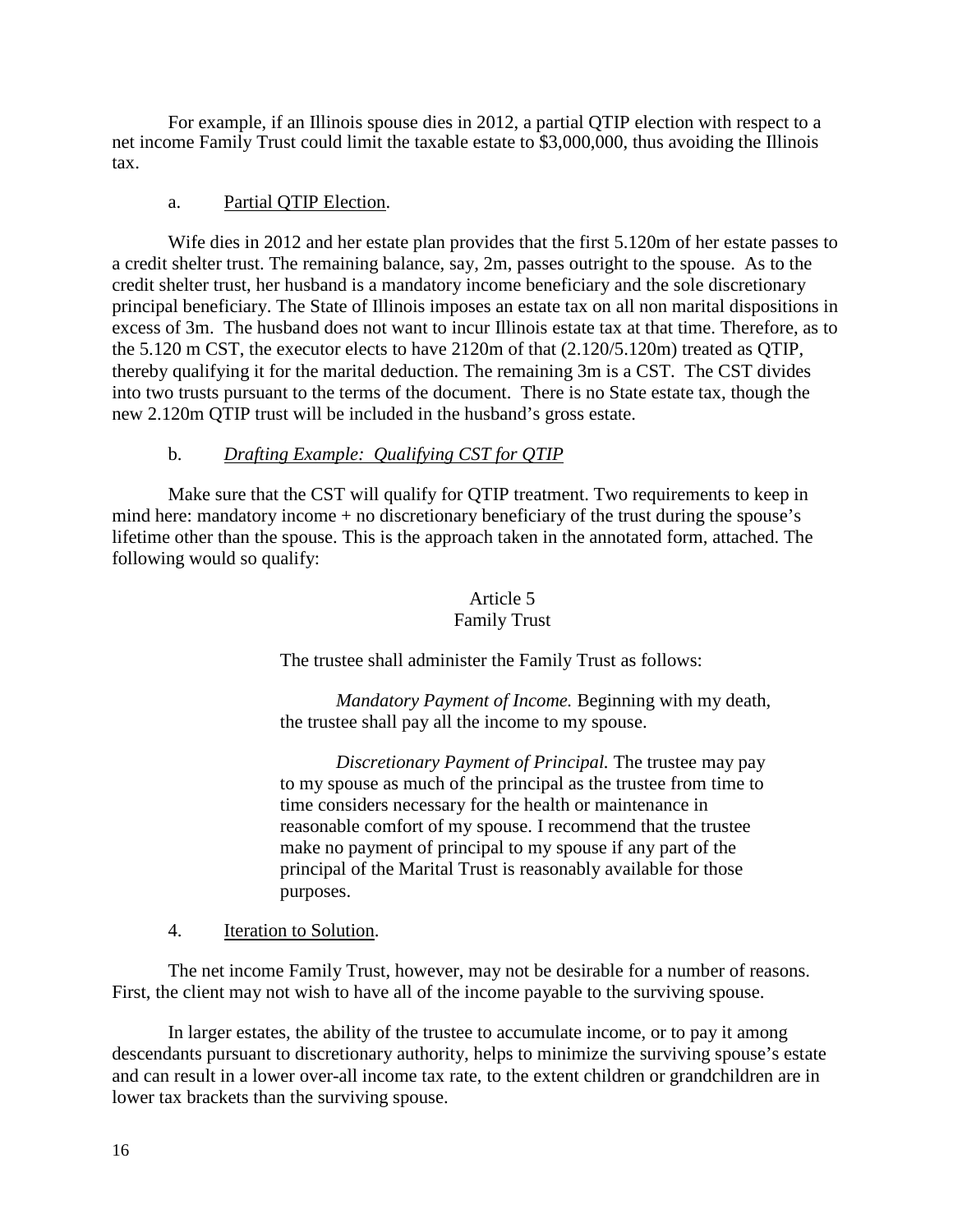A second disadvantage of the net income Family Trust is that a partial QTIP election may require future principal invasions for the benefit of the surviving spouse to be made on a pro-rata basis from assets some of which will be, and some of which will not be, taxable in the surviving spouse's estate. One could draft around this potential problem by allowing division of QTIP/non-QTIP Credit Shelter Trust into two separate trusts.

## 5. Have Credit Shelter Formula Reduce Taxes to Zero and Use Wait and See Approach for QTIP Marital v. Family Trust.

An alternative is to use a formula that minimizes the total tax burden, while creating a residuary QTIP trust. Then, if the benefit of having a larger credit shelter trust is deemed to outweigh the detriment of incurring State death tax at the first spouse's passing, on the first spouse's estate tax return, a partial QTIP election can be made, the non elected portion carved out in a separate trust, and that separate trust will both pay the state estate tax, and also be free of estate tax at the surviving spouse's passing.

## VII. Generation Skipping, Lifetime Trusts and Hanging Powers

## A. GST Lifetime Trusts are not Your Typical Bear Yogi-Beware 2514(e).

*Crummey* trusts typically create gift tax issues for the beneficiaries (not the grantor who uses his or her annual exclusion). The right of withdrawal is a general power of appointment under Regs.  $20.2041-1(c)(i)$  and  $25.2514-1(c)(i)$ . The beneficiary's withdrawal right usually expires at the end of a certain period of time. At the expiration of that time, the withdrawal right (i.e., the general power of appointment) is said to lapse as to that portion over which the beneficiary could have, but did not, exercise the withdrawal right. A lapse of a power of appointment is a release of the power to the extent that the property that could have been appointed exceeds the greater of: (1) \$5,000, or (2) 5 percent of the aggregate value of the assets out of which the exercise of the lapsed powers could be satisfied. Section 2514(e).

To the extent it is not treated as a release, a lapse is not a transfer for gift tax purposes. Under Section 2514(b), the release of a power of appointment is a transfer for gift tax purposes by the beneficiary releasing the power. The transfer is to the trust, and the beneficiary has made a taxable gift to the trust if the trust terms do not provide the beneficiary with sufficient control and dominion over the trust so as to render the transfer incomplete for gift tax purposes. Reg. 25.2511-2(b) and (c). Absent unusual trust terms, no gift tax annual exclusion is available to the beneficiary because the transfer is a gift of a future interest.

## B. Using Hanging Powers to Cleanse 2514(e) Lapses

1. Why Generic.

Clients are focused on giving away \$13,000 per year per donee free of gift tax. When planners discuss the need for withdrawal rights in trusts to qualify for the annual exclusion, clients' eyes glaze over, their heads bob up and down, and eventually they fall asleep in a confused state. Eventually, we are able to explain why withdrawal rights are needed under Code section 2514 (b). To expand this discussion and explain the gift and estate tax consequences to the beneficiary of not exercising the withdrawal right – a right which we have told the client 10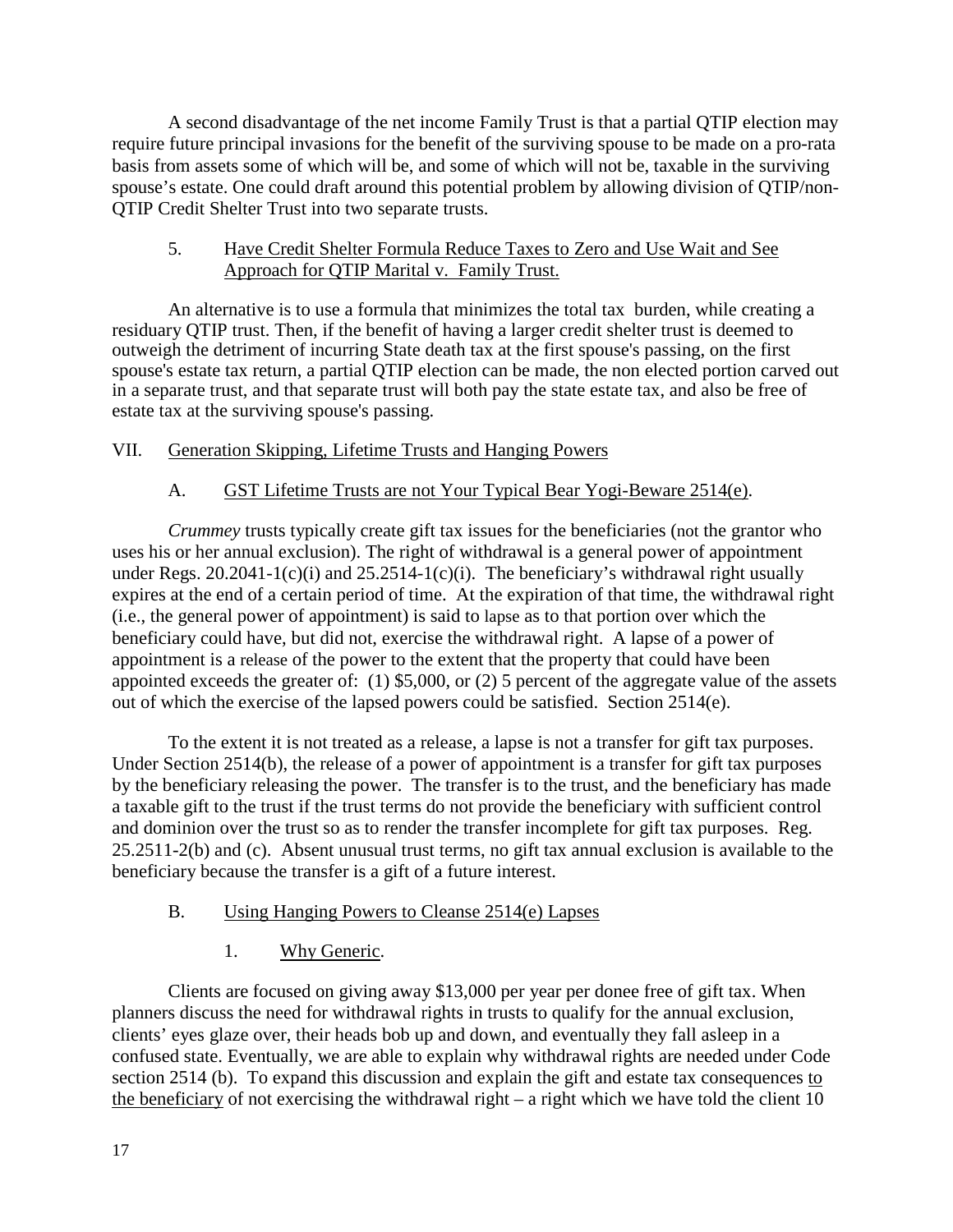minutes previous is one that should not be exercised – may be the equivalent of trying to teach them the underpinnings of calculus (i.e., "real analysis" in math terms). Though we practitioners have tried valiantly in the past to undertake this discourse, the reality is that planners do not expect the children or grandchildren to have gift and estate tax consequences as to the withdrawal right in a GST trust. Accordingly, the solution to the section 2514 (e) must already be built into the document. And in that way, it is generic. (By the way, the language cited below, though it is state of the art in the way it addresses the issue, is unbelievably difficult to conceptualize.)

## 2. Preventing Lapses.

The question is how to prevent the lapse of a withdrawal right from being a taxable gift by the beneficiary. One solution is to allow the withdrawal power to lapse only as to the amount that Section 2514(e) protects from treatment as a release (*i.e.*, the greater of \$5,000 or 5 percent of the value of the property out of which the withdrawal right could have been satisfied). The withdrawal right over the remaining amount is carried over to future years and lapses only when such lapse will not be a taxable gift.

## a. *Example: Lapsing Powers Cause Problems*

If A's and B's withdrawal rights expire at the end of 30 days without being exercised, then each of them has released a general power of appointment and therefore has made a transfer for gift tax purposes equal to \$13,000 (the amount they could have each withdrawn) minus the greater of (1) \$5,000 or (2) \$1,300 (5 percent of the total amount from which each withdrawal right could have been satisfied). A and B have each arguably made taxable gifts equal to \$8,000.

## b. *Example: Hanging Open the Withdrawal Rights*

Donor contributes \$26,000 in year 1 to a trust for the benefit of A and B. A and B are given withdrawal rights so that Donor can avail herself of the \$13,000 per beneficiary annual exclusion from gift tax. A and B are discretionary income and principal beneficiaries; the balance of the trust is to pass to A and B, in equal shares, at Donor's death, if they are both living, or all to the survivor if one is alive.

Assume the document uses a hanging power. In this case, A's and B's withdrawal rights will lapse after 30 days as to only \$5,000; the withdrawal right over the remaining \$5,000 will continue in effect until it can lapse without gift tax consequences. In year 2, assume Donor makes no contributions. A and B each have withdrawal rights remaining as to \$5,000. In year 2, each withdrawal right, up to \$5,000, can lapse without any gift tax consequences.

C. The Service's Position.

TAM 8901004 illustrates the Service's position towards the hanging power. There, the grantor had created an irrevocable trust which allowed for discretionary payments of income to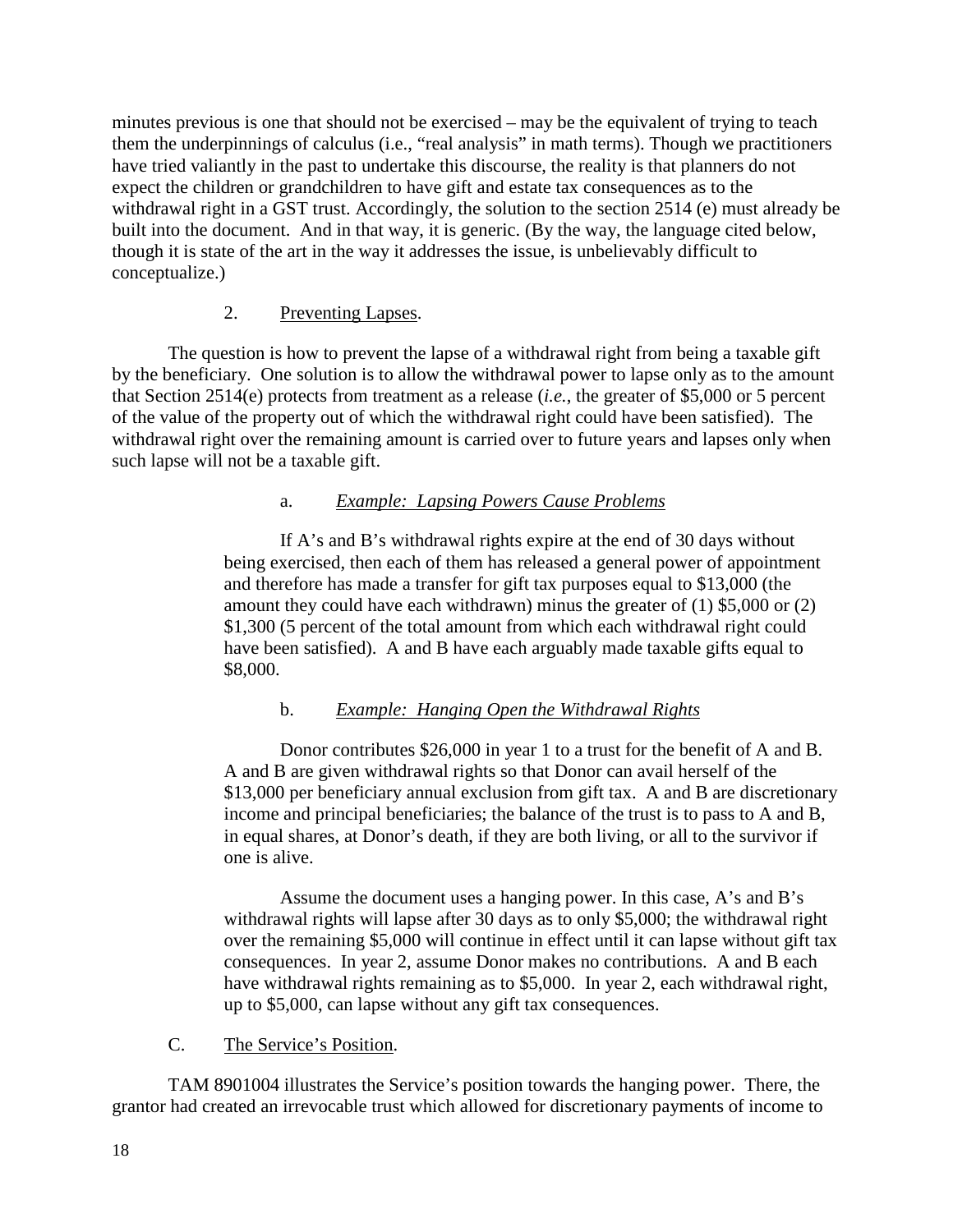the grantor's descendants during his lifetime. At the grantor's death, the trust property was divided into two separate trusts – one for the benefit of the grantor's son's family and one for the benefit of the grantor's daughter's family. Descendants (and their spouses) were given a 30-day, pro rata withdrawal right over property added to the trust.

If a beneficiary failed to exercise his or her withdrawal right the document provided: "Notwithstanding the above, if upon the termination of any power of withdrawal, the person holding the power will e deemed to have made a taxable gift for federal gift tax purposes, then such power of withdrawal will not lapse, but will continue to exist with respect to the amount that would have been a taxable gift and will terminate as soon as such termination will not result in a taxable gift."

Relying on *Procter,* 142 F.2d 824, 44-1 USTC ¶10,110, 32 AFTR 750 (CA-4, 1944), *cert. den.* the Service held the above-quoted provision was invalid. It stated: "Accordingly, the provision is a condition subsequent and is deemed not valid as tending to discourage enforcement of federal gift tax provisions by either defeating the gift or rendering examination of the return ineffective."

In *Procter*, the trust clause held invalid provided as follows: "However, in the event it should be determined by final judgment or order of a competent federal court of last resort that any part of the transfer in trust hereunder is subject to gift tax, it is agreed by all the parties hereto that in that event the excess property . . . shall automatically be deemed not to be included in the conveyance in trust hereunder."

The happening of the condition  $-\overline{a}$  judicial finding that the previous transfer was a taxable gift – rendered the previous transfer voidable (*i.e.*, it undid the prior gift). In a real sense, the *Procter* condition rendered ineffective any attempt by the Service to challenge the taxable gift nature of the transaction. And the *Procter* court held that this was contrary to public policy for three reasons:

- 1. It discouraged the collection of tax since the only effect of a valid attempt to enforce the tax would be to defeat the gift.
- 2. It obstructed the administration of the judicial system by making courts pass on moot points.
- 3. It impermissibly resulted in Federal courts rendering declaratory judgments on whether transfers are gifts for gift tax purposes.
- D. Hanging Powers that are not the *Procter* Badboys.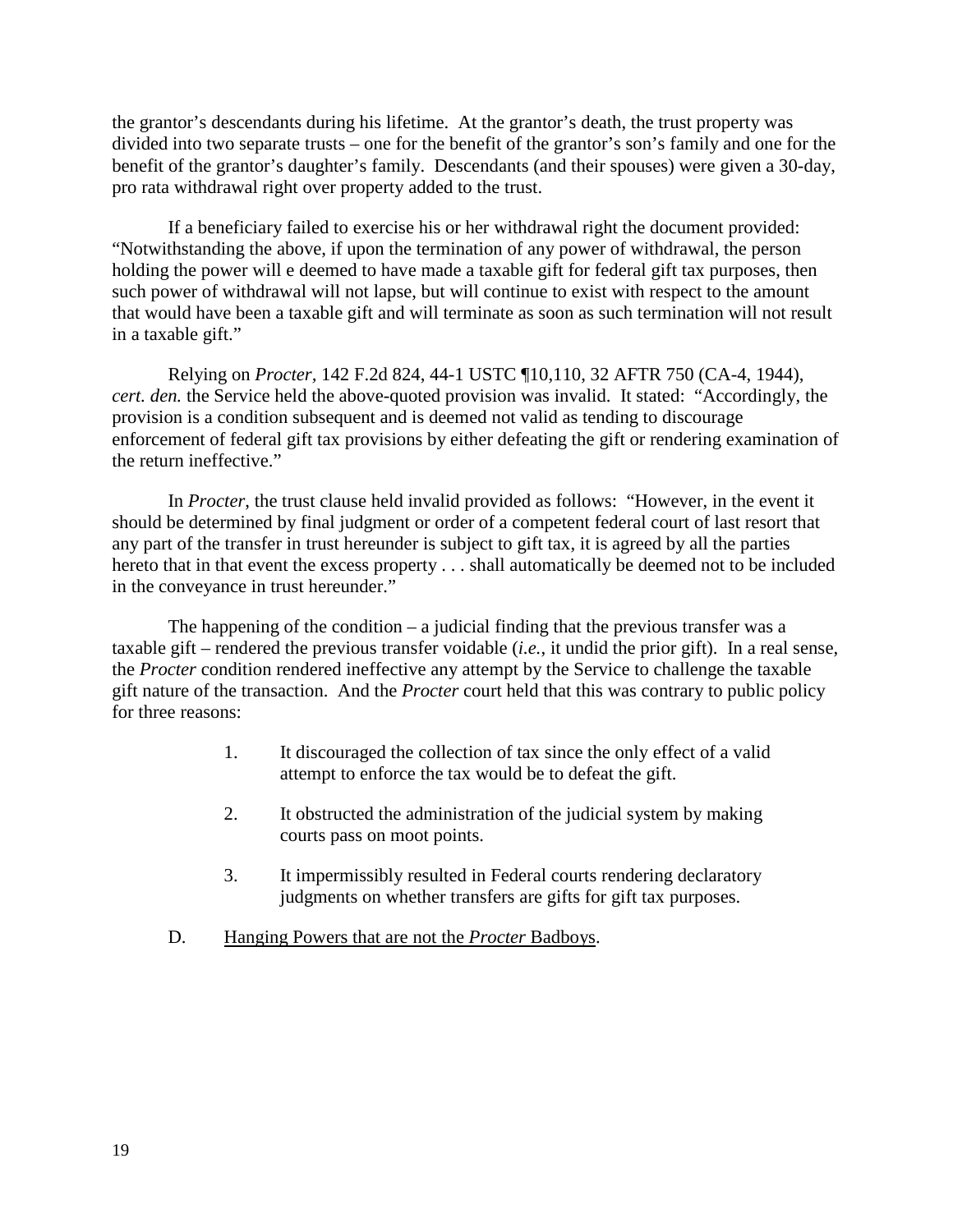In contrast, the use of a properly drafted hanging power should not be caught by the *Procter* analysis. The *Procter* elements include (1) a transfer which (2) becomes voidable (3) if future action by a court (and, extending the court's reasoning, by the Service) determines that the transfer was a taxable gift. Assuming that the lapse of the withdrawal right is the transfer (Element 1), this lapse becomes voidable (*i.e.*, it "hangs" and does not lapse) (Element 2), depending on (a) the year of the lapse (*e.g.*., have other lapses by that beneficiary occurred in that year?) and (b) the amount in the trust out of which the withdrawal power could be satisfied. This amount is the permissible Section 2514(e) amount which can lapse each year without being a release.

Whether the lapse becomes voidable, or hanging is not contingent on action by the Service or courts, so Element 3 of the *Procter* reasoning is not present. This fact alone legitimately distinguishes a properly drafted hanging power from the condition subsequent found to be void in *Procter*. (The foregoing analysis renders the theoretical hairsplitting as to whether a hanging power is a condition subsequent or condition precedent unnecessary. Even if a hanging power is a condition subsequent, it is not the type of condition which should be contrary to public policy under the *Procter*, analysis).

The Service found that the hanging power in TAM 8901004 "discourage[d] enforcement of federal gift tax provisions by either defeating the gift or rendering examination of the return ineffective." With a properly drafted hanging power, however, enforcement of Federal gift tax provisions will not affect the existence of the gift (i.e., whether the withdrawal right lapses). Rather, the lapse of the withdrawal right will be tied to Section 2514(e) as it relates to the current status of the trust. A condition that is tied to a statutory provision is not contrary to public policy and should not be rendered invalid under a *Procter*-type analysis.

E. Theories on Drafting the Hanging Power.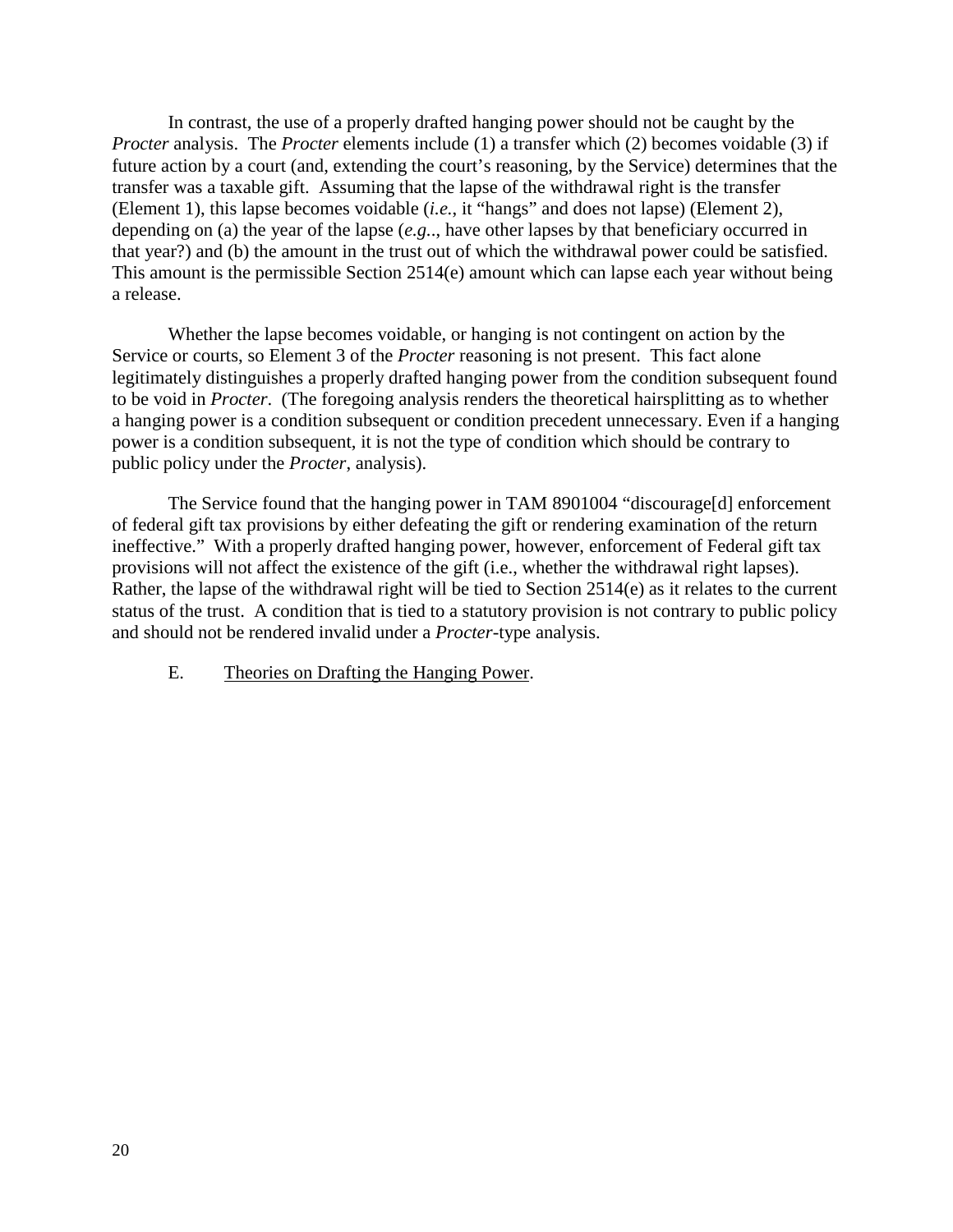Can a properly drafted hanging power be distinguished from the hanging powering TAM 8901004? There, the trust language provided that the withdrawal power given to a beneficiary would not lapse "if upon the termination of any power of withdrawal, the person holding the power will be deemed to have made a taxable gift for federal gift tax purposes (emphasis added).

Arguably, the Service's position, which is not totally clear in TAM 8901004, is that the language could be interpreted as followed: "[I]f upon the termination of any power of withdrawal, the person holding the power will be deemed by the Internal Revenue Service or a court to have made a taxable gift for federal gift tax purposes . . ." (emphasized words not in original text).

Under that interpretation, the condition subsequent is action by the IRS in enforcing a gift, which, is successful, would render the gift ineffective (i.e., the withdrawal right will be deemed to have continued in existence), thereby creating the circularity problem properly objected to in *Procter*.

Alternatively, if the hanging power provision expressly ties the lapse of the withdrawal right to the greater of \$5,000 or 5 percent per year, which is the Section 2514(e) protected amount, the condition is not a *Procter*-type condition. It does not, in the words of the TAM, "discourage enforcement of federal gift tax provisions by either defeating the gift or rendering examination of the return ineffective."

## F. Nuts and Bolts of the Best Provisions for Hanging Powers.

## 1. Get the Withdrawal Provision Correct.

The hanging power is difficult, difficult, difficult to draft (more so to administer; and query, how many hanging powers are properly administered?). But for a GST trust in which the annual exclusion is being used to allows gifts to be made to the trust, the hanging power must be used. There are two elements to the hanging power; first, a properly drafted *Crummey* withdrawal power.

## a. *Drafting Example*: *Special Withdrawal Rights.*

"I intend that contributions to the trust (the "Lifetime Trust") prior to the death of the last to die of my spouse and me shall qualify for the annual exclusion as gifts of present interests for federal gift tax purposes to the maximum extent possible for my children. Following each contribution to the Lifetime Trust, each child of mine living on the date of the contribution shall have a special withdrawal right over an amount equal to the lesser of

i. the value of the contribution divided by the number of my children then living; and

ii. the excess, if any, of the largest amount that then qualifies for the annual per donee exclusion allowed for federal gift tax purposes under Code §2503, assuming that a split gift election will be made if the donor was married on the date of the contribution, over the aggregate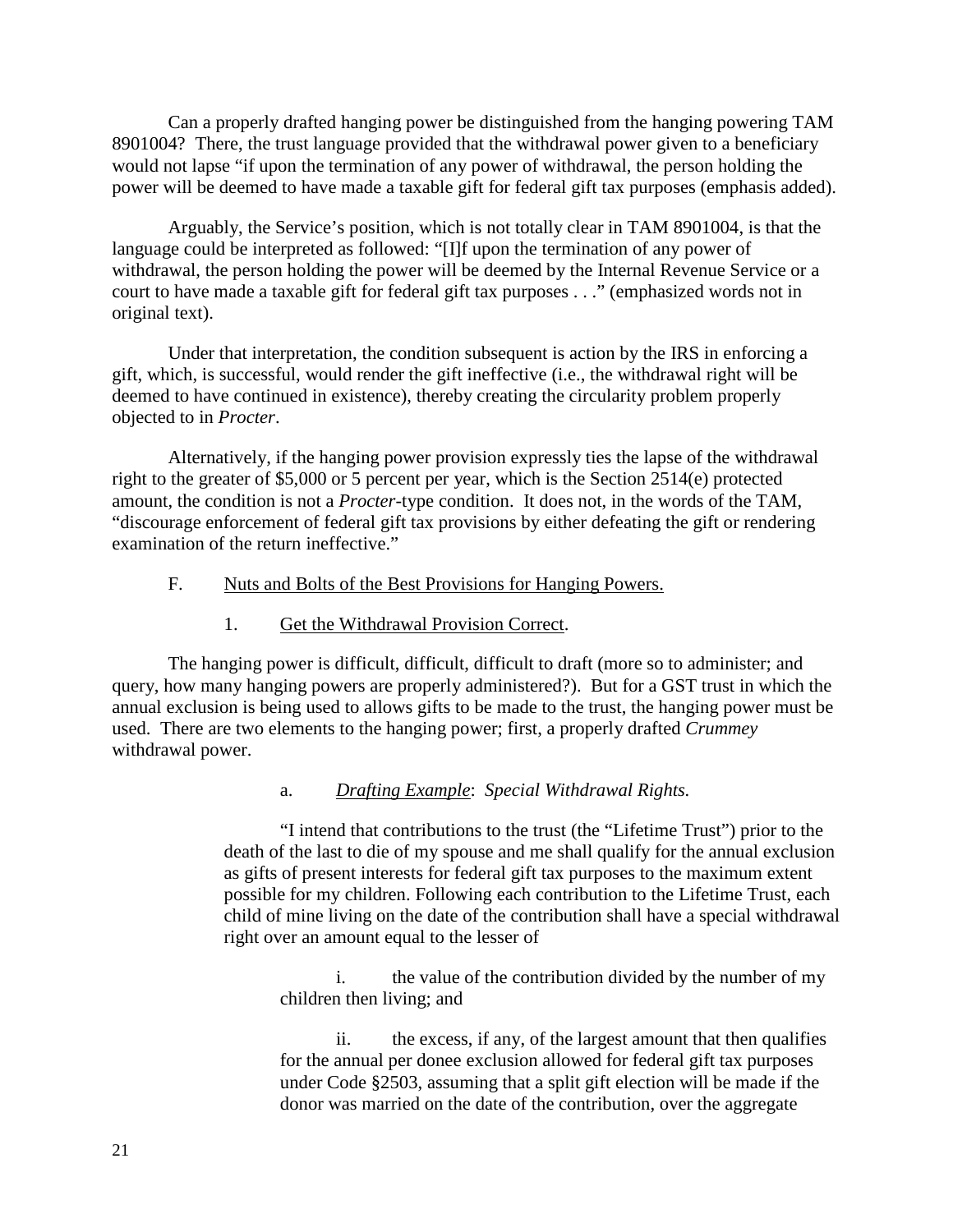special withdrawal rights previously granted to the child under this paragraph during the calendar year.

In addition, to the extent the powers are not exercised, which they seldom will be, in order to avoid a taxable gift by the child, the power must hang, i.e., continue in existence until the lapse can occur without gift tax consequences to the child.

## b. *Drafting Example: (Hanging Rights — Conceptually Difficult to Draft but Operationally Effective)*

"13.5 *Termination of Rights.* (a) *Amount and Timing of Termination.* On December 31 of each year, outstanding special withdrawal rights granted under this instrument to a child of mine on or before November 1 of such calendar year or in any prior year shall terminate, if at all, in an amount equal to the greater of

> (1) the excess, if any, of \$5,000 over the sum of the value of all rights to withdraw that were held by the child over any withdrawal trust (other than a trust created under this instrument) and that previously terminated during the year or that terminate on that date; and

(2) the lesser of

(a) the excess, if any, of five percent of the sum of the maximum values for all withdrawal trusts for the child for the year over the sum of the value of all rights to withdraw that were held by the child over any withdrawal trust (other than a trust created under this instrument) and that previously terminated during the year or that terminate on that date; and

(b) five percent of the value of the trust assets held under this instrument on December 31 of that year."

## VIII. Grantor Trusts

## A. Introduction as to Their Uses

1. Nature of the Grantor Trust

The term "grantor trust" describes a trust that has one or more characteristics described in Code sections 673 through 678. A grantor trust is not a separate taxable entity. Code §671. All items of income, deduction, and credit against tax are reported on the individual return of the grantor or, in limited situations, on the return of the individual possessing a grantor-type power over the trust described in Code §678.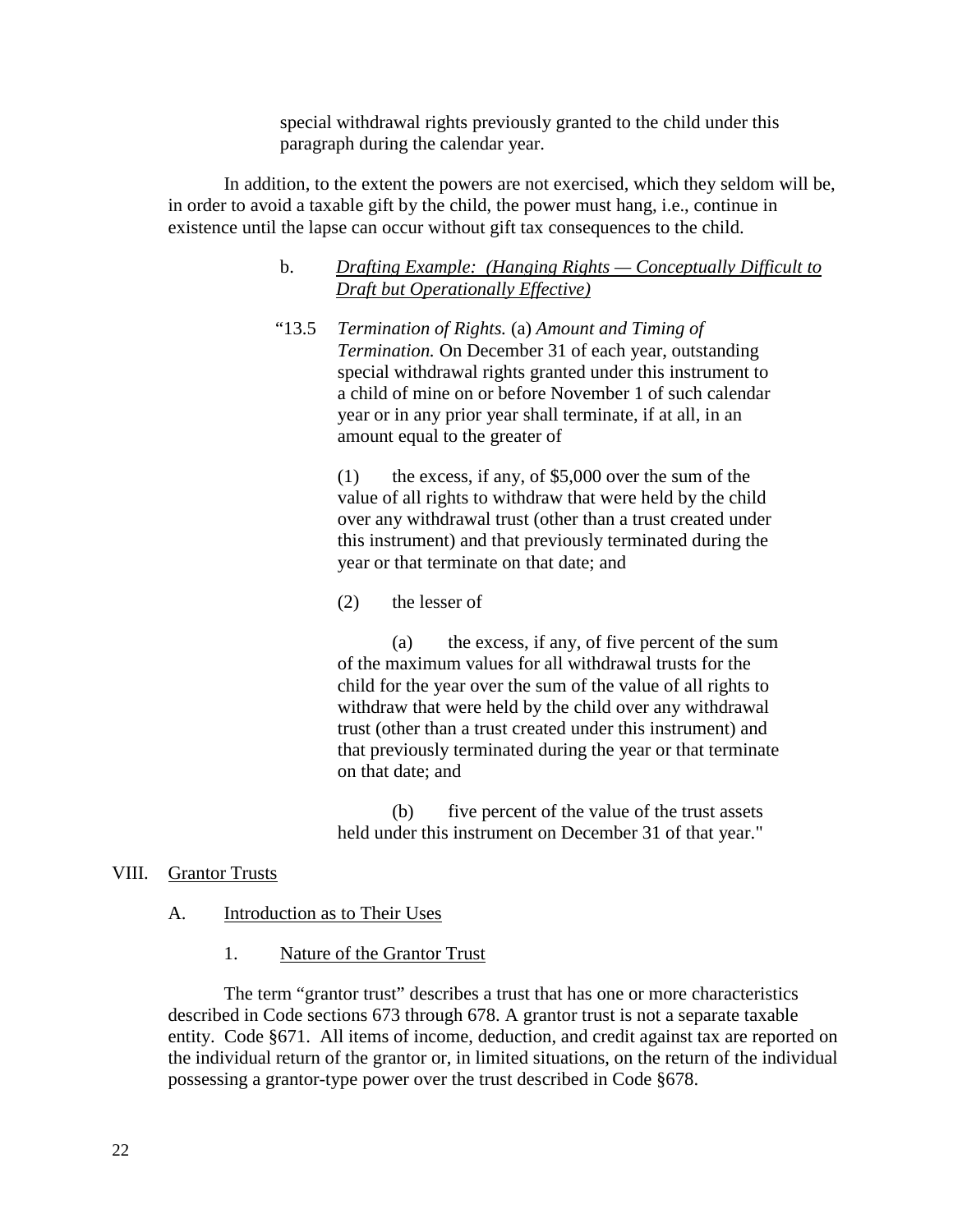The grantor trust was initially established as a weapon of the courts (via common law dominion and control arguments) and the Internal Revenue Service against perceived income tax abuses. The rules essentially apply and treat the grantor as the owner of a trust for income tax purposes if the grantor has sufficient dominion and control over the trust so that the grantor should, from a policy perspective, be treated as the owner. With the compression and decrease of income tax rates, especially at the trust level, the need of the grantor trust concept as a weapon to fight income tax abuse has been greatly eroded. However, the statutory dictates remain in the Internal Revenue Code, as perhaps they must to address the income tax abuse area if (when?) Congress changes the income tax laws.

Interestingly, the grantor trust concept allows for the creative use of estate tax strategies that incorporate the concept into the planning. As a premise, the grantor trust presents one consistent planning opportunity: it can shift the income tax burden away from the trust to the grantor of the trust.

NOTE: There is a distinction between a grantor trust as to income and one as to principal. If a trust is a grantor trust as to income only, then only ordinary income (for example, interest and dividends) is taxable to the grantor. If the trust is a grantor trust as to principal, capital gains are taxable to the grantor as well. Unless otherwise distinguished, references in this discussion to "grantor trusts" refer to full grantor trusts, ones that tax both ordinary income and capital gains (or must tax those items in this fashion, such as with S corporation stock) to the grantor.

The term "grantor trust" is somewhat of a misnomer. The issue is not who is the creator, or "grantor," of a trust, but rather who contributes property to the trust or who has a withdrawal right over trust property. In the tax sense, the "grantor" is the contributor of funds (without adequate consideration) to the trust. Treas.Reg. §1.671-2(e) ("grantor" includes any person to the extent that person makes a gratuitous transfer of property to a trust).

## 2. Uses of the Grantor Trust

The use of grantor trusts in estate planning ranges from the straightforward to the necessary to the complicated. The following discussion divides the topics into these categories.

## a. *The Straightforward*

#### i. Living Trusts.

Grantor trust planning is used by the majority of estate planners, but perhaps without any forethought, in one common type of planning, the living trust. The living trust is a revocable trust established by the grantor and available for the grantor's benefit during the grantor's lifetime. It is a strategy intended to avoid probate, provide a mechanism to manage assets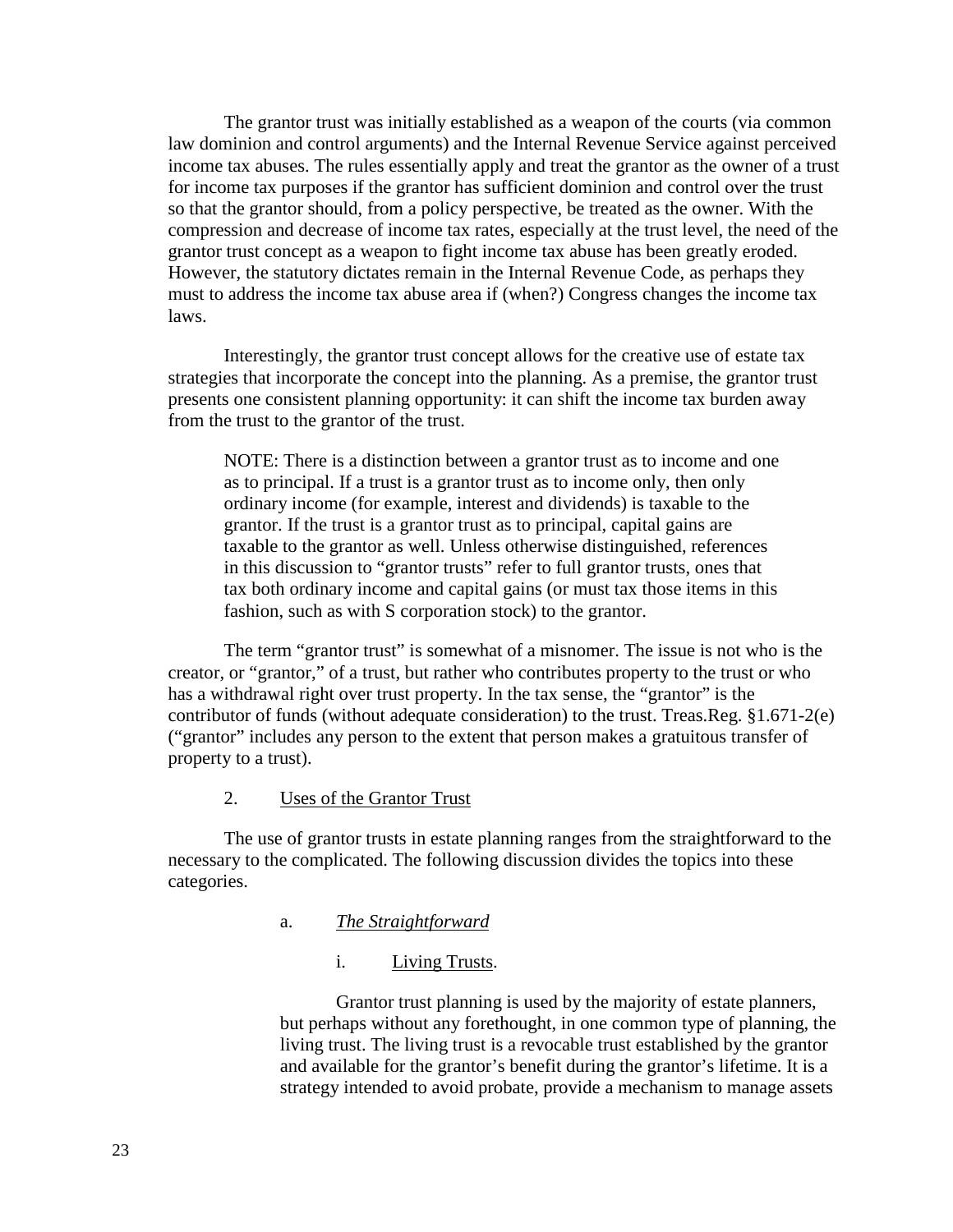in the event of disability, prevent ancillary administration, and ensure privacy.

The living trust is a grantor trust under many sections of the Code, including sections 676, 674, 677, and 673. (Qualification under one section is sufficient.)

As a grantor trust, all taxable income is taxed to the grantor. There is no estate tax advantage because the trust is included in the grantor's estate under Code sections 2036 and 2038. In actuality, the living trust really has no tax advantages achieved by its creation, at least during the lifetime of the grantor. Importantly, there is no reason for the trust not to be a grantor trust. Planners accordingly pay minimal attention to the grantor trust results of these trusts. The living trust involves an important administrative simplification. Because the living trust is a grantor trust, typically with the grantor as the trustee, a separate taxpayer identification number need not be applied for; the grantor's social security number suffices.

#### ii. Reversionary interests.

If the grantor retains the right to receive the property after a certain period of time, the grantor trust rules may apply. For example, the old *Clifford* trust rules, in which the grantor would transfer property to a trust for a period slightly in excess of ten years, during which time the ordinary income property would be taxed at the trust's rates and after which time the property would pass back to the grantor, have been in effect repealed. Section 673 now requires that the value of the reversion, that is, the grantor's right to receive the property back, must be less than five percent of the initial fair market value of the property contributed. This is dependent on the length of the trust and the applicable discount rates to be used in valuing the grantor's retained interest (see Code §7520) and could, for example, require a trust whose term is 32 years or more if grantor trust rules are to be advised.

#### iii. Insurance trusts.

Irrevocable insurance trusts in which trust income may be applied to the payment of premiums on policies of insurance on the life of the grantor or the grantor's spouse may be grantor trusts. Although this is the literal rule (Code  $\S677(a)(3)$ ), there is a question as to whether the Service would limit the application to situations in which either income is actually used for this purpose or available for this purpose. See IRS NSAR 20062701F, 2006 WL 2386482 (IRS NSAR)( May 1, 2006) Therefore, though life insurance trusts should be carefully drafted to address this area (but not necessarily to avoid it).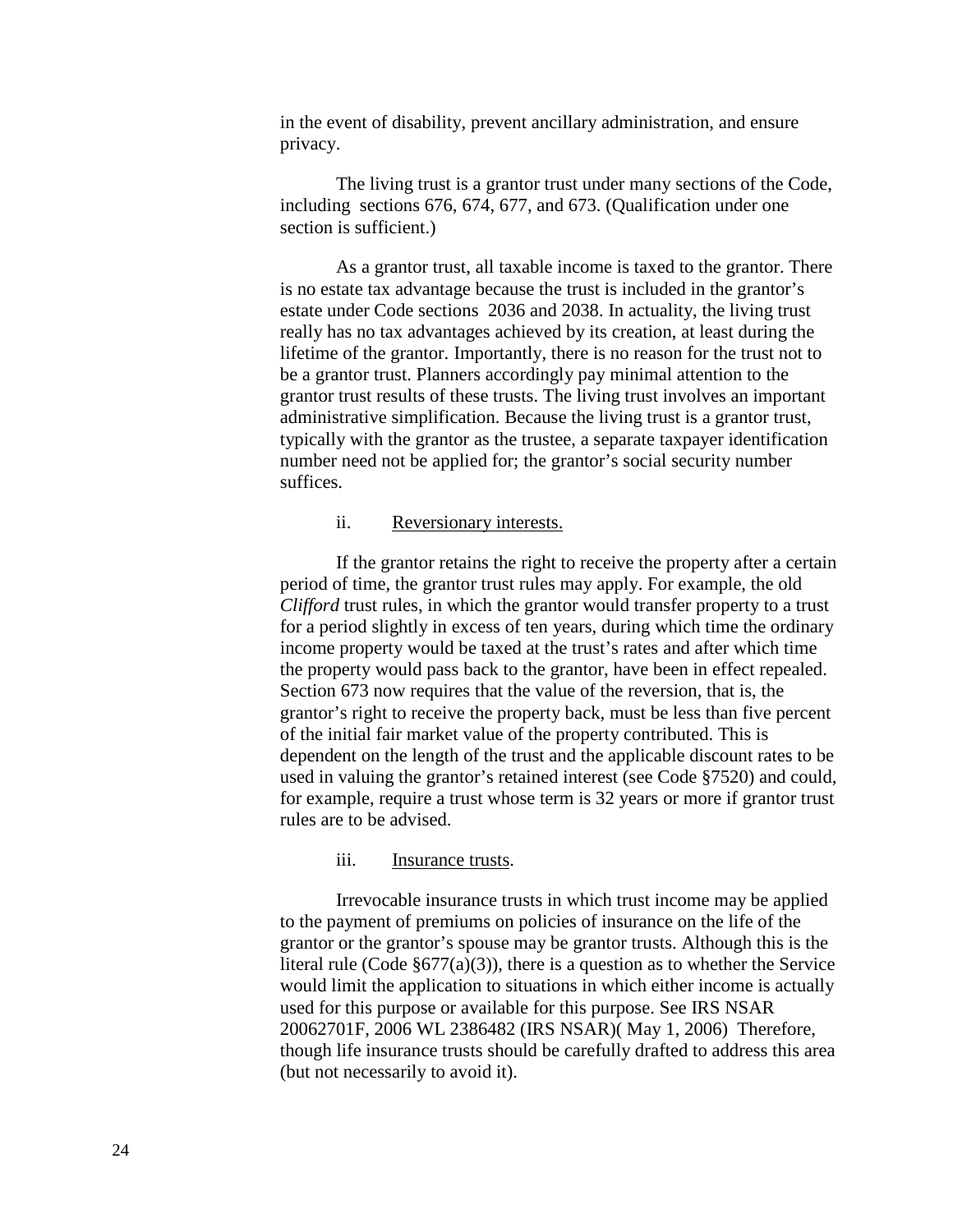## iv. Grantor trusts and annual exclusion gifting (*Crummey* powers).

Another common use of grantor trusts is in annual exclusion gifting involving the *Crummey* power. This is a trust that allows the beneficiary to withdraw all or part of each contribution to the trust, when such contributions are made, to qualify for the \$13,000 (\$14,000 in 2014) per donee annual exclusion from gift tax.

In those cases, the withdrawal power invokes Code section 678, a grantor trust provision. That section provides, in essence, that if a person can distribute property to himself or herself, the trust is a grantor trust as to that portion. In a *Crummey* trust, the powerholder has the right to receive property from the trust, usually limited by the annual exclusion. The right to withdraw trust funds should be a grantor trust as to a portion of the trust. Once the withdrawal right becomes exercisable, items of income, deduction, and credit attributable to the amount of principal subject to withdrawal are taxable directly to the beneficiary. Also, as to a lapse of the withdrawal right, the Service takes the reported position that those tax items attributable to the amount not withdrawn continue to be taxed directly to the beneficiary. See, *e.g.,* Pvt.Ltr.Rul. 8805033 (Nov. 6, 1987). In effect, the beneficiary becomes the grantor of the unwithdrawn portion.

If a trust provides that only part of the trust contribution (not the entire contribution) may be withdrawn, a portion of the trust's tax items may be allocable to the creator or to the trust and another portion to the withdrawal right holder. This would occur, for example, when the withdrawal right is limited to the "5 or 5" amount under Code §2514 and the contribution to the trust exceeds the "5 or 5" amount.

If there is a *Crummey* power and another grantor trust provision under sections  $671 - 677$  applying to the original grantor of the trust, the provisions of sections  $671 - 677$  control. Code §678(b).

The above discussion may seem complicated and may make one wonder why this discussion is included as a straightforward use of the grantor trust. The answer is that the issue of grantor trust status in *Crummey* trusts can best be characterized by the phrase "benevolent disregard," both by practitioners and by the Service (for the record, not by all practitioners). Tax preparers perhaps do not want to burden their clients with the costs of complicated accountings and adjustments to do the allocation of *Crummey* trusts as between trusts taxed under traditional Subchapter J and grantor trusts. The Service is not all that concerned in that burdening the trust with the tax usually results in more tax collected.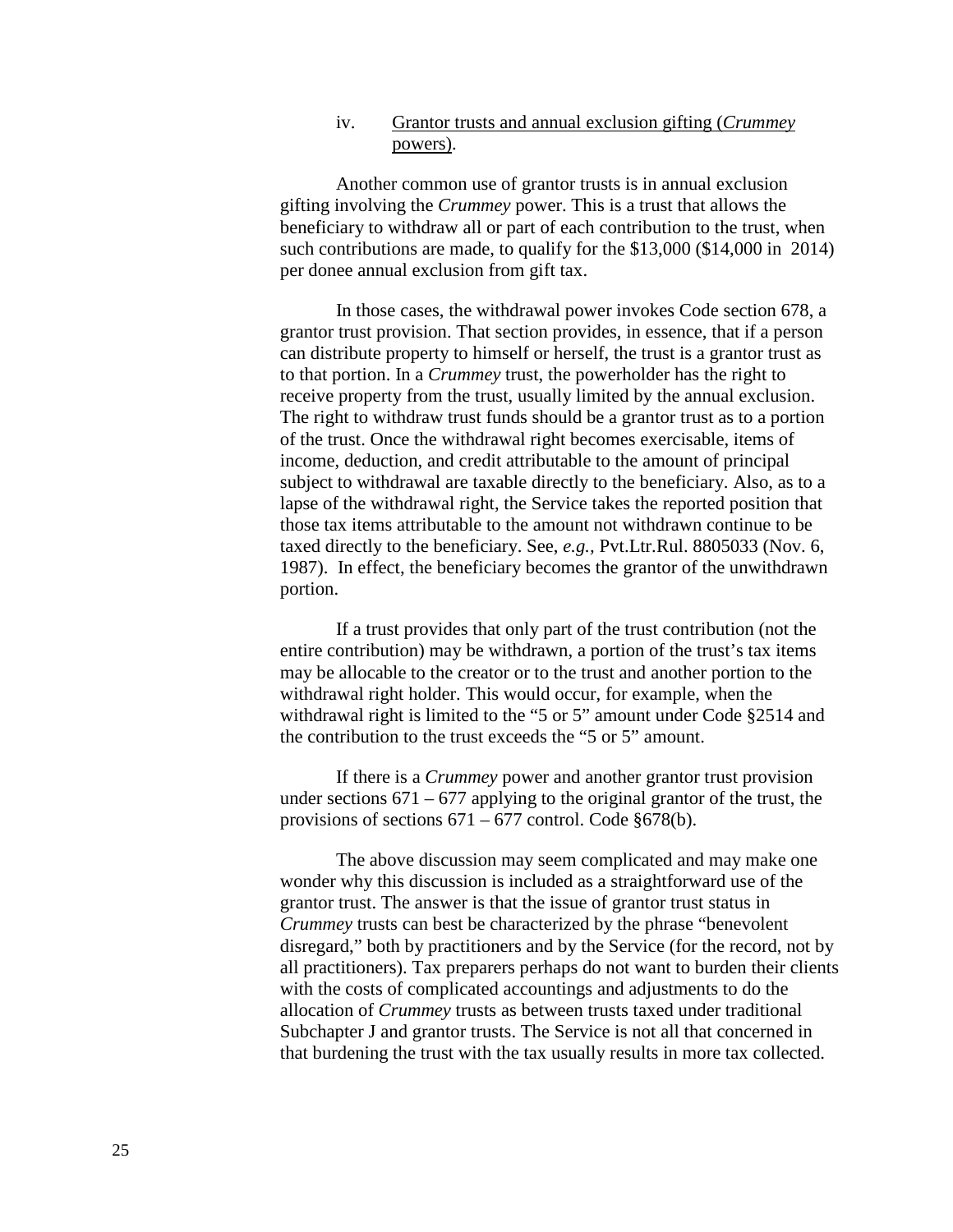#### v. Section 2503(c) minor's trust.

In §2503(c) minor's trusts, the beneficiary has a right to withdraw the entire trust principal upon reaching age 21. The beneficiary will be treated as the owner of the trust commencing when the withdrawal right becomes exercisable, *i.e.*, when the beneficiary reaches age 21. Code §678(a)(1). If the beneficiary allows the withdrawal right to lapse so that the trust principal will continue to be held in trust for that beneficiary, the beneficiary should also be treated as the owner of the entire trust for income tax purposes under Code section  $678(a)(2)$ .

#### b. *The Necessary — The S Corporation Context*

Grantor trusts are often used in the S corporation context to qualify trusts as shareholders. Only certain types of trusts are permissible S corporation shareholders. One permissible type is a grantor trust. (Two types not discussed here are qualified Subchapter S trusts and electing small business trusts. See Code §§1361(d), 1361(e).)

When a gifting trust or other type of trust will hold S corporation stock, qualifying as a grantor trust allows it to be a permissible shareholder. Living trusts are grantor trusts and therefore automatically qualify as S corporation shareholders.

Other trusts need to have grantor trust specific provisions, such as the power to borrow without adequate security or the power to substitute assets of equivalent value.

When structuring a trust as a grantor trust to be a permitted shareholder of an S corporation, the entire trust, not merely a portion, must be deemed to be owned by one individual who is a citizen or resident of the United States. A withdrawal power limited to the "5 or 5" amount described in Code §2514(e) will not cause the entire trust to be treated as owned by the beneficiary if the value of the stock contributed to the trust exceeds the "5 or 5" amount. Likewise, a grantor-type power granted with respect to only a portion of the trust will not be sufficient to cause the entire trust to be treated as a grantor trust. Therefore, S corporation status would then be jeopardized.

In the S corporation context, the deemed grantor of the trust will be taxable on the trust's pro rata share of S corporation income. This is true whether that income is distributed by the corporation to the trust or from the trust to the beneficiary. Therefore, the potential for unrealized income to the deemed grantor must be recognized. When the beneficiary is the deemed grantor, this problem may be mitigated by including in the trust express language that directs the trustee to distribute to the beneficiary an amount necessary to cover the beneficiary's increased income tax liability resulting from the trust's pro rata share of S corporation income. In the grantor retained annuity trust (GRAT) or sale to grantor trust strategy, there is an excellent interplay between this result and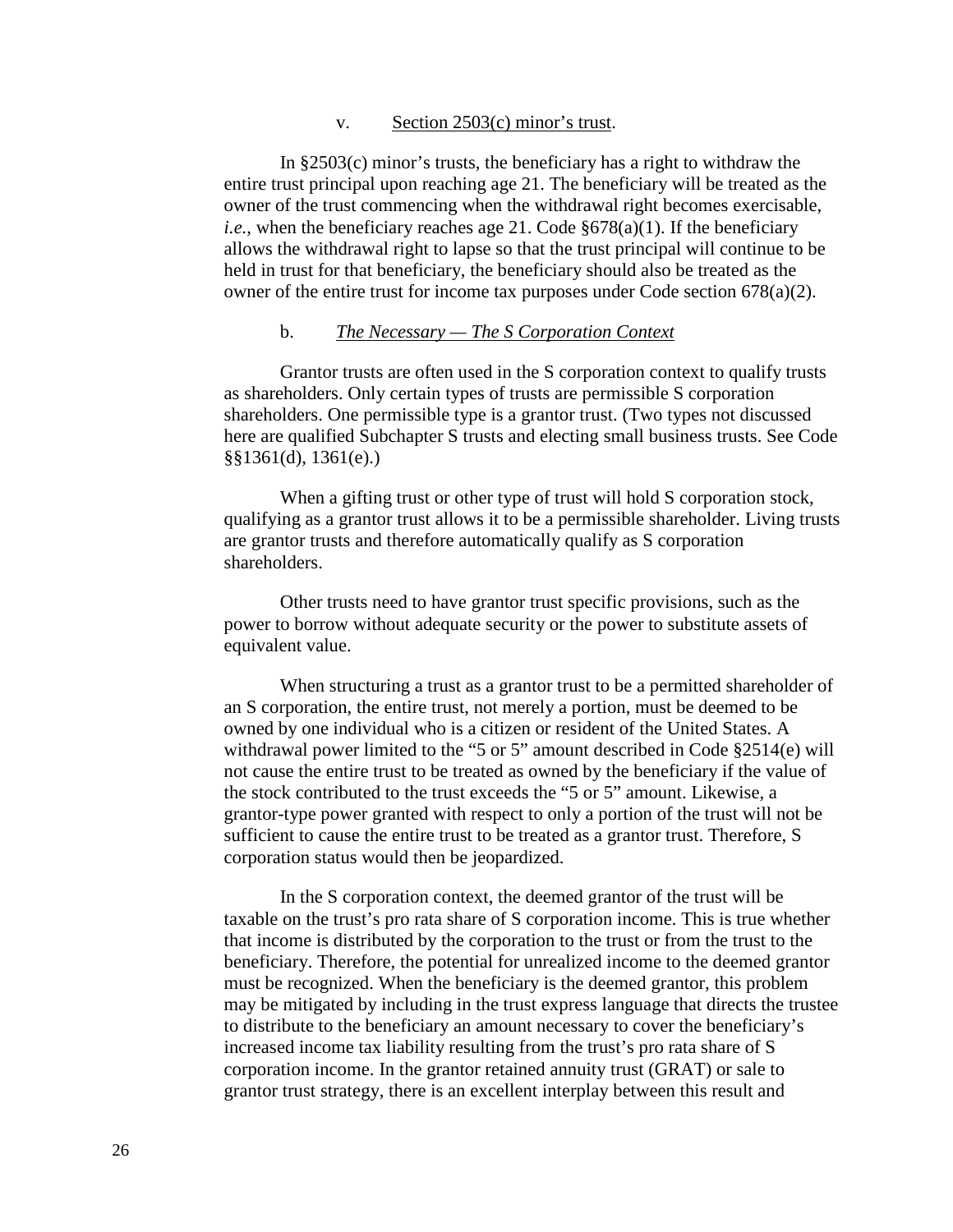income tax basis planning. If the cash flow needed to sustain the GRAT or sale strategy is less than the S corporation earnings, the corporation should not distribute out all earnings. Undistributed earnings will increase the basis in the hands of the beneficiaries of the GRAT or grantor trust (a good result), even though the income tax on the earnings is paid by the grantor (a good result).

## c. *The Complicated — Grantor Trusts as Planning Strategies for Estate Tax Reduction.*

The most interesting use of grantor trusts in today's environment is as a positive means of estate tax reduction. In many situations it is advantageous to draft a trust so that the trust has one or more of the characteristics that create a grantor trust. A trust designed in this fashion is often referred to as a "defective grantor trust." The proper nomenclature, however, should be an "effective grantor trust."

The threshold issue is whether the client is savvy, or perhaps the word should be "comfortable," enough to use the techniques available through grantor trusts. The use of grantor trusts in estate tax reduction strategies is premised on the comfort level of the client.

Specifically, the grantor must be okay with the concept that he or she will pay income tax on assets that may or may not be available for use by the grantor. Planners should pay attention to this concern — even if it is flawed on a cash flow basis — because it is perceived as important to most grantors.

For example, a grantor who has a \$30 million taxable estate still may not feel that he or she is able to bear the "burden" of income taxes on income not received by the grantor. This conclusion, if not logically grounded on fact, is nevertheless real to the client, and planners need to plan for this reaction. A discussion of cash flow, perhaps accompanied by spreadsheet analysis as to cash flow (to demonstrate the real impact of the burden of paying the income taxes without the accompanying cash flow), may be enough to convince otherwise reluctant clients that the grantor trust is a viable estate tax reduction strategy.

#### i. Unified credit, applicable credit amount, gifting trust.

In a straight gifting situation in which the grantor gifts property equal to or in excess of the gift tax exemption equivalent (\$5,000,000 in 2012), a gift to a grantor trust is preferable to a gift outright. If the gift is of appreciated assets, the donees will realize the capital gain in the future when the assets are sold. However, if the gift is to a grantor trust in which the grantor retains no interest other than that necessary to make it a grantor trust, then future capital gains will be paid by the grantor instead of the trust. In addition, ordinary income and other taxable income incurred annually can be allocable to the grantor of the trust. This has the effect of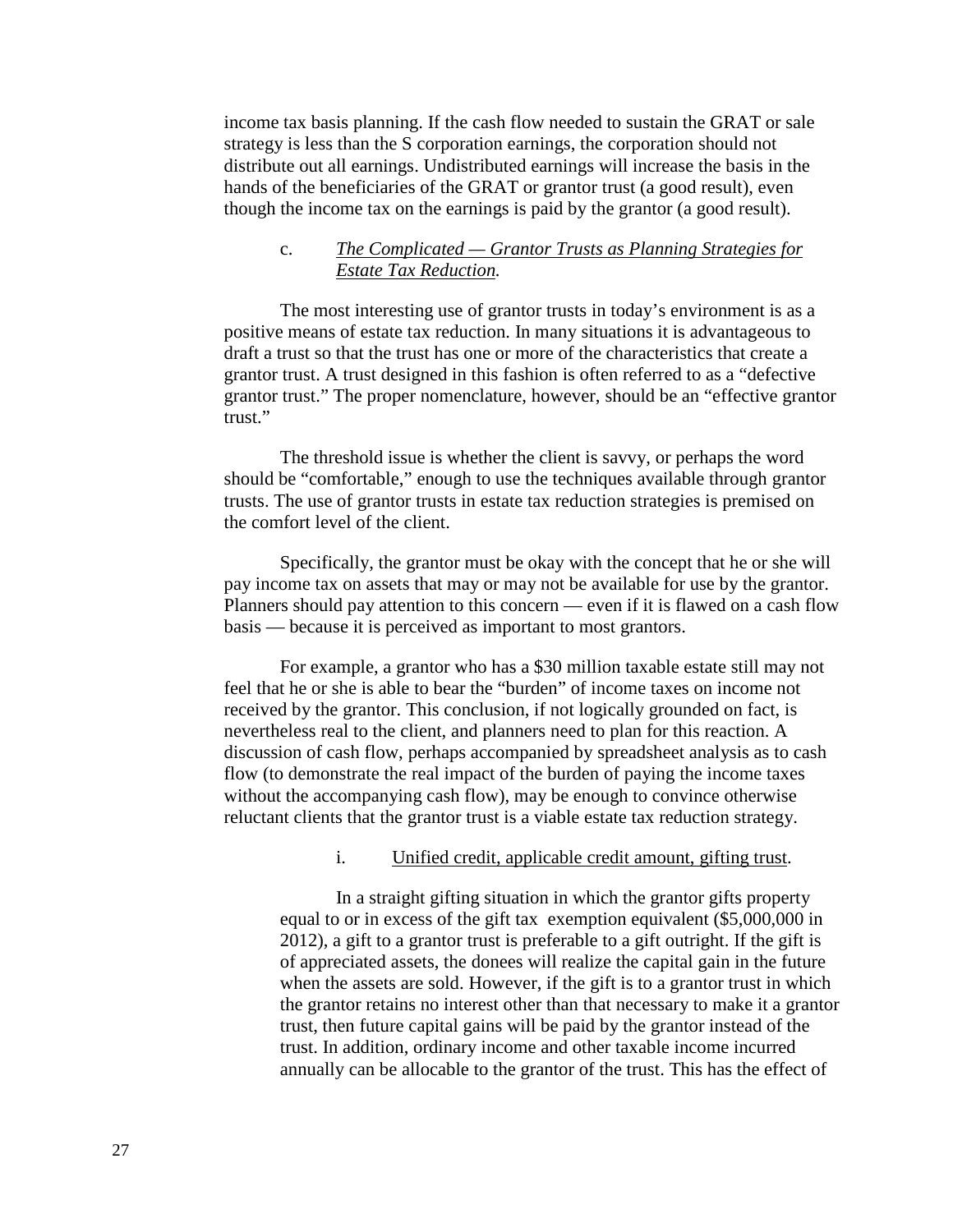increasing the estate-tax-free property in the hands of the donees while decreasing the estate-includible property in the hands of the donor.

#### ii. Grantor trust status of a qualified personal residence trust.

The qualified personal residence retained interest trust (QPRT) is a retained interest trust funded with a personal residence. It has substantial grantor trust implications, all arising from the reason for its creation and implementation. Treas.Reg. §25.2702-5(b). If the trust holds both a personal residence and cash, or the document allows for the sale of the personal residence during the retained interest term or conversion of the trust to a grantor retained annuity trust, this is formally referred to as a "qualified personal residence trust." Treas.Reg. §25.2702-5(c).

During the retained interest term, the trust is automatically a grantor trust. This fact is important should the residence be sold and a capital gain occur. In that event, the exclusion under the Code would apply to eliminate the first \$250,000 (or \$500,000 if the grantor is married) of the gain because of the grantor trust status.

After the retained term, the grantor of the trust will often desire to retain use of the trust. This is almost an automatic assumption in the case of personal residences transferred to a QPRT. In that event, the grantor must pay fair market value rent to avoid adverse estate tax consequences while residing there. See, *e.g.,* Pvt.Ltr.Ruls. 9829002 (July 17, 1998), 9827037 (July 2, 1998). See also Rev.Rul. 70-155, 1970-1 Cum.Bull. 189; *Estate of McNichol v. Commissioner,* 265 F.2d 667 (3d Cir. 1959).

The payment of rent will be another means to transfer property to the beneficiaries without additional gift tax concerns. Ordinarily, however, the payment of rent results in taxable income to the children, who would then own the property.

If the trust is structured as a grantor trust after the retained term expires, the payment of rent will be between the grantor and the grantor trust. Under the reasoning of Rev.Rul. 85-13, 1985-1 Cum.Bull. 184, this is a non-recognition event for income tax purposes. As a result, the grantor will pay rent — a tax-free transfer to the remaindermen of the QPRT without having that rent treated as taxable income.

The importance of Rev.Rul. 85-13 to the grantor trust strategy is much like the importance of Code section 2056 to the marital deduction. It is the pivotal authority underpinning the planning strategies. The ruling, in essence, reflects the Service's view that transactions between a grantor, individually, and that person's grantor trust are to be ignored. Rev.Rul. 85- 13 did not accept *Rothstein v. United States,* 735 F.2d 704 (2d Cir. 1984), which had held to the contrary.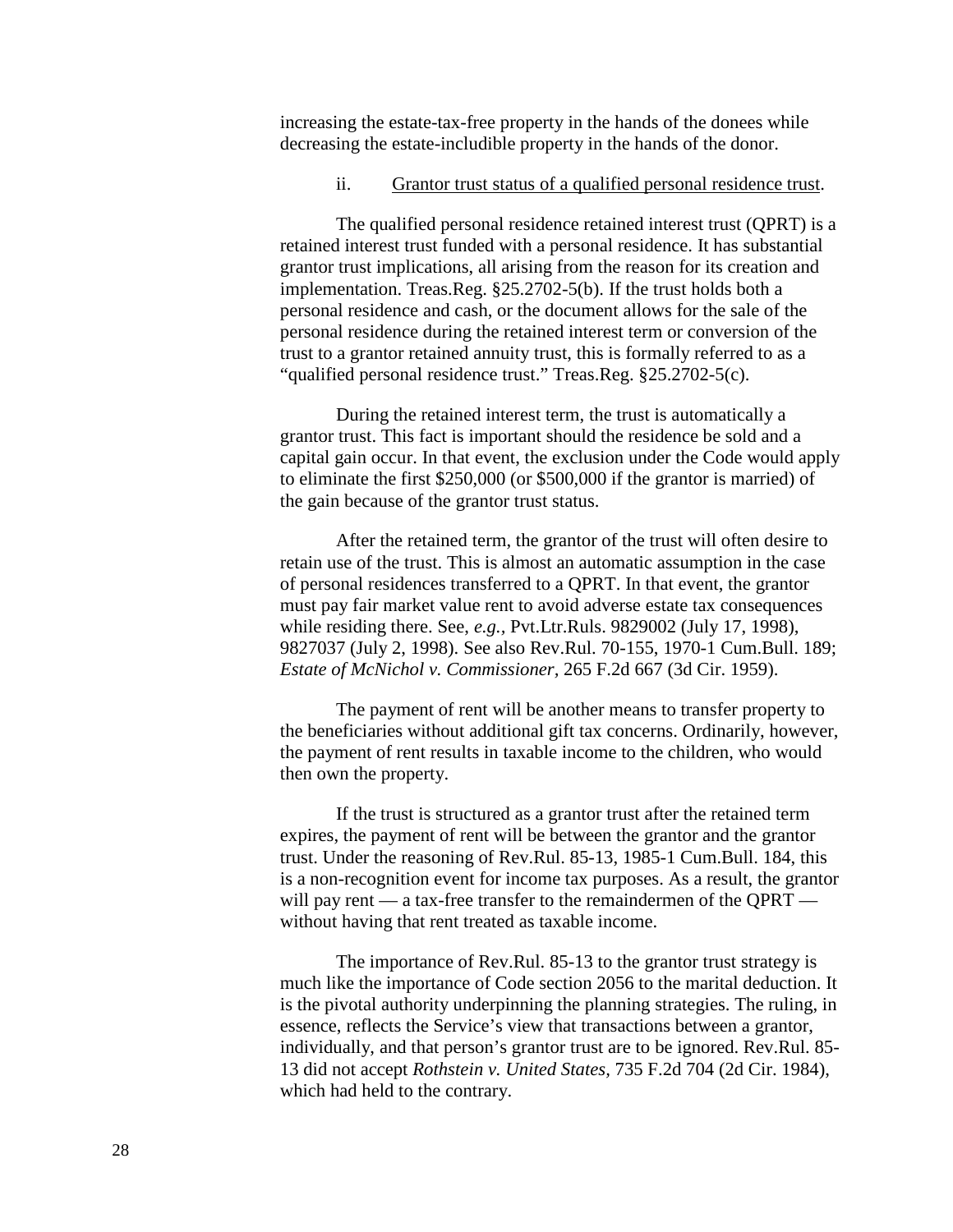#### iii. Postmortem use of grantor trusts in the credit shelter trust context.

The grantor trust strategy should be considered in credit shelter trusts. This provides tremendous and important planning opportunities. The concept behind the credit shelter trust is to allow the \$5,120,000 amount in 2012 (reduced by any lifetime use) to pass free of estate tax at both the passing of the first spouse and the subsequent passing of the surviving spouse. The \$5,120,000 amount will pass to the credit shelter trust free of estate tax at the first spouse's death because of the unified credit. Upon the death of the surviving spouse, the credit shelter trust will pass free of estate tax because it is not part of the surviving spouse's estate. In fact, as long as the credit shelter trust remains in existence, it will not be subject to estate taxes.

If the spouse is a beneficiary of the credit shelter trust, this does not preclude the spouse from acting as trustee. However, if the spouse acts as trustee, the standard of principal distributions needs to be limited to an ascertainable one relating to health, support, maintenance, or education. Further, the spouse should be given no express general power of appointment and should not have the possibility of using the funds to discharge a legal obligation of support or other creditor obligation.

Ideally, the goal of a credit shelter trust after the first spouse has passed away and the trust has been created is to accumulate wealth in the trust that will be passed on free of estate tax at the surviving spouse's passing. To the extent the trust generates income and the income taxes are paid out of non-trust assets, *e.g.,* by the surviving spouse out of his or her assets, this increases the estate tax free amount in the credit shelter trust at the cost of decreasing the estate taxable amount held by the surviving spouse. This is an excellent result from an estate tax reduction perspective.

The strategy involves the surviving spouse acting as trustee of this type of trust. If the surviving spouse is the trustee and a beneficiary, the question is whether the literal language of Code section 678 is met:

"A person other than the grantor shall be treated as the owner of any portion of a trust with respect to which:

(1) such person has a power exercisable solely by himself to vest the corpus or the income therefrom in himself."

Treas.Reg. section 1.678(a)-1(b) provides that "[s]ection 678 treats a person as an owner of a trust if he has a *power* exercisable solely by himself to apply the income or corpus for the satisfaction of his legal obligations." [Emphasis added.]

The issue arises in the typical language in the credit shelter trust providing the surviving spouse, as trustee, with the right to distribute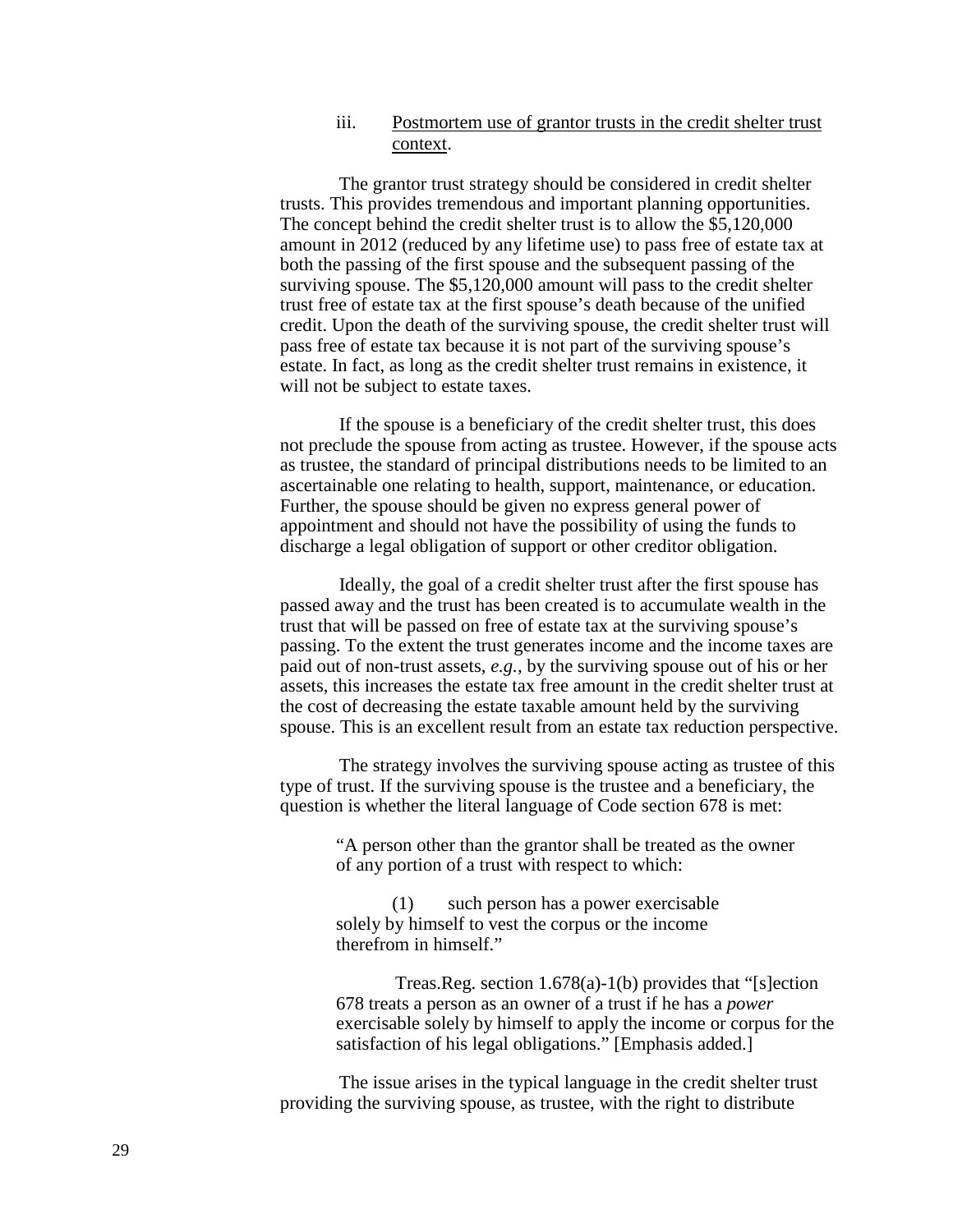income or principal to the surviving spouse if needed for that spouse's "health, support, or maintenance." Absent a savings clause, the power to pay pursuant to this standard would encompass that spouse's creditors and fall within the language of the above-cited regulation. Further, the right to distribute income or principal to oneself, even if limited to an ascertainable standard, is perhaps the power to vest the corpus or income in oneself within the meaning of §678.

There are arguments to the contrary. One is that if the standard is ascertainable, the person does not have the power, exercisable *solely* by himself or herself, to vest the trust property in himself or herself. The nature of an ascertainable standard, after all, is that its exercise depends on objective factors outside the control of the holder. Another argument to the contrary is that the power is not exercisable unless the standard of distribution is met, *i.e.,* the spouse is in need of the funds pursuant to that standard and the trustee must distribute. In that event, although the trust would be a grantor trust, it would also arguably be included in the gross estate under Code section 2033 (in a bizarre sort of way). Although the surviving spouse can act as trustee of a credit shelter trust with an ascertainable standard relating to health, support, or maintenance (or a related standard) without running afoul of the §2041 power of appointment rules, there is one important caveat. If the standard of distribution is met and the trust is drafted in a way that would mandate the distribution of funds if the standard is met, arguably the funds are de facto distributable to the spouse and included in that spouse's gross estate under either §2041 or §2033 whenever the actual need is present. Not to worry, however; the Service has not yet made this argument.

The issue also becomes important if the credit shelter trust is holding a personal residence. In that situation, the need to be a grantor trust is highlighted by the residence exclusion under the Code, which states that "Gross income shall not include gain from the sale or exchange of property if, during the 5-year period ending on the date of the sale or exchange, such property has been owned and used by the taxpayer as the taxpayer's principal residence for periods aggregating two years or more." See Rev.Rul. 66-159, 1966-1 Cum.Bull. 162; Pvt.Ltr.Rul. 9026036 (June 29, 1990), *rev'd in part by* Pvt.Ltr.Rul. 9321050 (May 28, 1993). A nongrantor trust would not be entitled to this exclusion. A grantor trust should, however, be entitled to the exclusion.

#### iv. Grantor retained annuity trusts (GRATs)

GRATs are grantor trusts masquerading as pure transfer tax strategies. Since the GRAT permits payment of both income and trust principal to satisfy the annuity payments the grantor has retained, the GRAT will be treated as a grantor trust for income tax purposes. This means the grantor is taxed on income and realized gains on trust assets even if these amounts may be greater than the trust's annuity payments. This further enhances this tool's effectiveness as a family wealth-shifting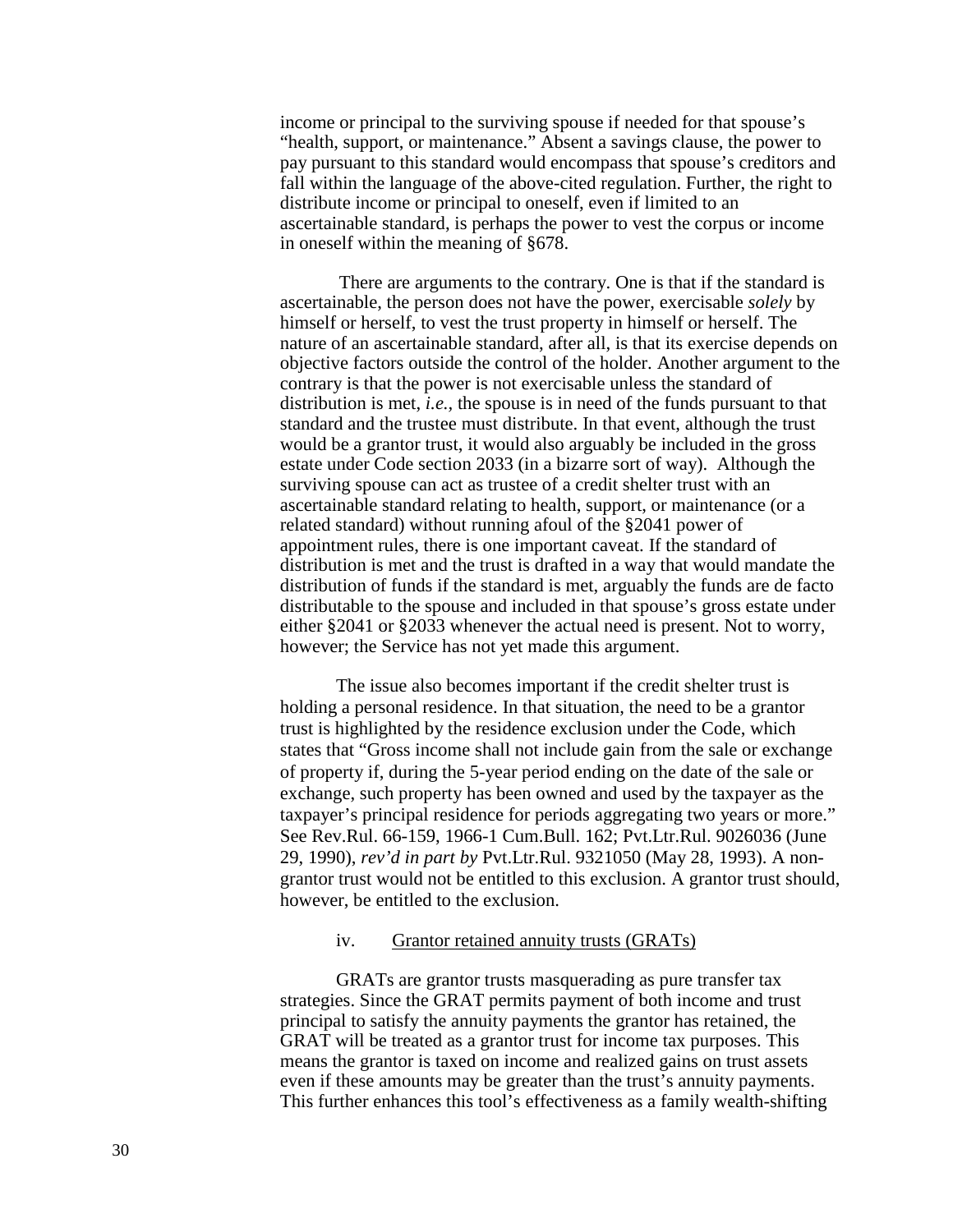and estate-tax-saving device. In essence, the grantor is effectively allowed to make tax-free gifts of the income taxes that are attributable to assets backing the remainder beneficiary's interest in the trust.

#### v. Sale to a grantor trust.

The sale is structured by the owner of the asset, which may be a business interest. He or she initially establishes a trust that is effective as a grantor trust for income tax purposes but that is not controlled by the business owner or otherwise subject to an estate tax taint. The heart of the transaction is a sale between the grantor and a third party — *e.g.,* the grantor's family irrevocable trust. This trust will benefit the grantor's beneficiaries. The adult children are often designated as the original trustees of the trust. As a grantor trust for income tax purposes, there will be no recognition of gain on the sale of the asset to the trust. Thus, the difference between the grantor's basis in the asset and the sales price to the trust will not currently be taxed as a capital gain. Further, the grantor will pay income taxes on the income received by the trust because of the assets the trust owns. In this regard, it is as if for income tax purposes the grantor still owns the assets sold to the trust. Importantly, the payment by the grantor of those taxes will not, under current law, constitute a gift to the trust.

## B Drafting a Grantor Trust

## 1. Importance of Structuring the Provision

The practitioner should carefully consider which power to give to the grantor or other individual in order to make the trust a grantor trust. This consideration is particularly important to avoid adverse estate tax treatment of the trust.

## a. Example: Estate tax adversity by mistake

For example a parent may wish to give \$10,000 worth of S corporation stock to a §2503(c) trust for her son and may further wish to pay all of the income taxes generated by the gifted assets until the son reaches age 21. In short, the parent wants to create an effective grantor trust. The parent also desires to transfer the stock free of gift tax through use of the Code §2503(b) gift tax exclusion, to avoid having the trust subject to federal estate tax at the parent's death, and to ensure that the gift will not jeopardize the Subchapter S status of the corporation. The parent's retention of the right to revoke the entire trust would accomplish the parent's goal of causing the trust to be a grantor trust (under Code §676) but also would cause the trust to be includible in the parent's estate for federal estate tax purposes under Code §§2036 and 2038.

b. Example: Avoiding estate tax problems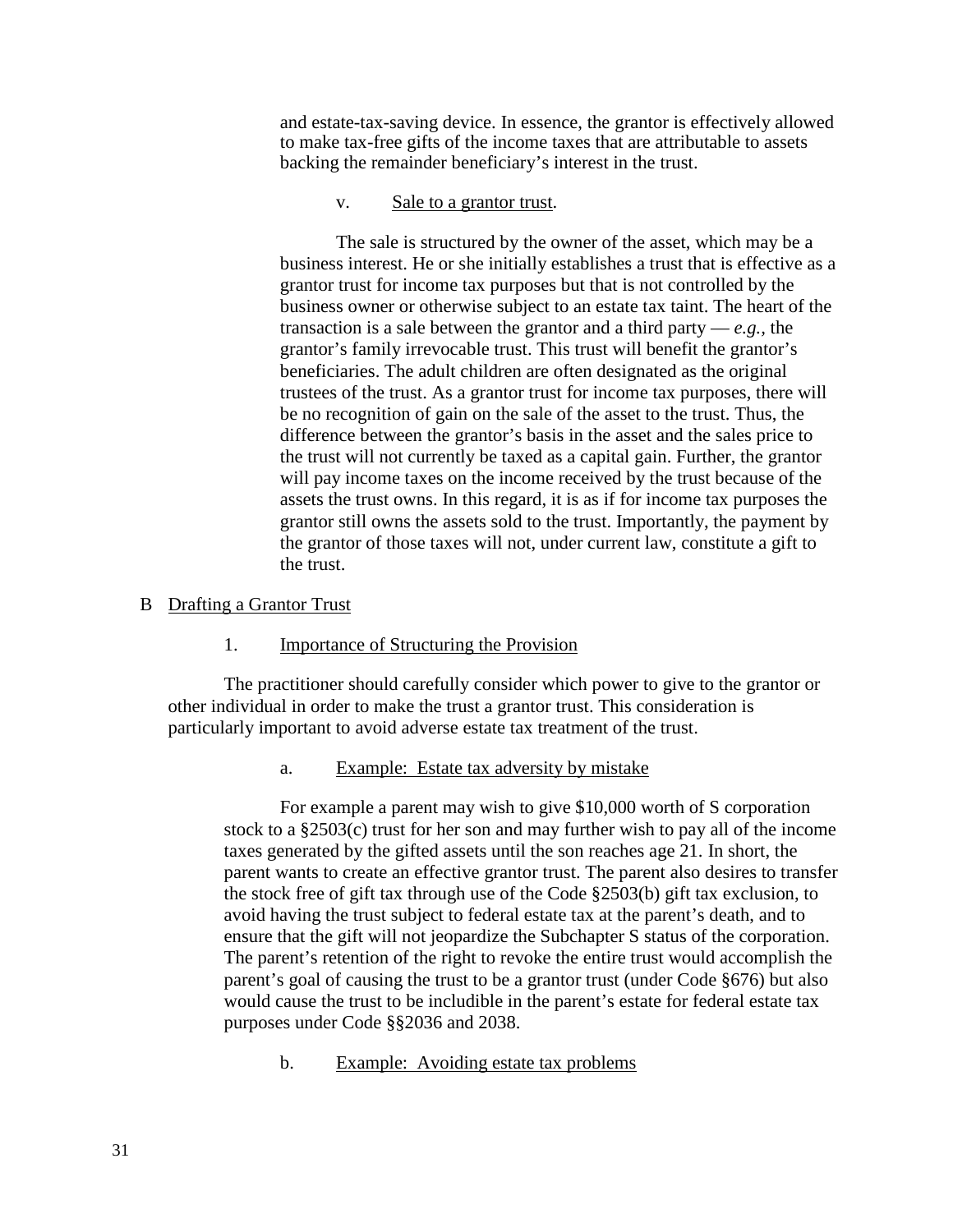Conversely, if the trust included a provision that allowed a third-party, non-adverse trustee to use trust income to pay premiums on policies of life insurance on the grantor or allowed the grantor to substitute trust property (neither of which cause inclusion of the trust assets in the grantor's estate), the trust technically would be a grantor trust under Code section 677 or section 675, thereby allowing the trust to be a permitted S corporation shareholder with all income taxes paid by the parent, and yet not be includible in the taxable estate of parent. See Pvt.Ltr.Ruls. 8852003 (Dec. 30, 1988), 8823112 (Jun. 10, 1988), 8926019 (Jun. 30, 1989).

#### 2. Why Boilerplate.

For planning purposes, the first decision by the client and practitioner is whether a grantor trust is desired. Once that decision is made in the affirmative, the trust needs to be so structured, presumably with minimal discussion as to "the correct grantor power" with the settlor.

As long as no real dispositive powers are created by the grantor trust powers, the client is not all that interested in the road to grantor trust status. They just want it to work. In this way, the provision becomes boilerplate.

#### 3. Which "Bad" Power to Use.

The issue is what power to use to make the trust a grantor trust. No one power is better than another. Either the trust has a power that causes it to be a grantor trust, or it does not have that power. Having more than one grantor trust power does not make it more of a grantor trust. However, as planners, we tend to over-intellectualize all planning areas, and this is one that has been so tortured.

## a. 675(4) Powers

The provision most favored as a grantor trust provision, until recently, was the section 675(4)(C) power "to reacquire the trust corpus by substituting other property of an equivalent value." There are rulings that support the conclusion that this power, alone, is sufficient to create a grantor trust. See Pvt.Ltr.Ruls. 9352017 (Dec. 30, 1993), 9239015 (Sept. 25, 1992).

Recently, there has been propounded the argument that this power may create a retained interest subject to estate tax inclusion under Code section 2036(a)(1) or section 2038. Specifically, because the power is retained in a nonfiduciary capacity, it looks like a retained power to alter or designate the beneficial interests under those sections.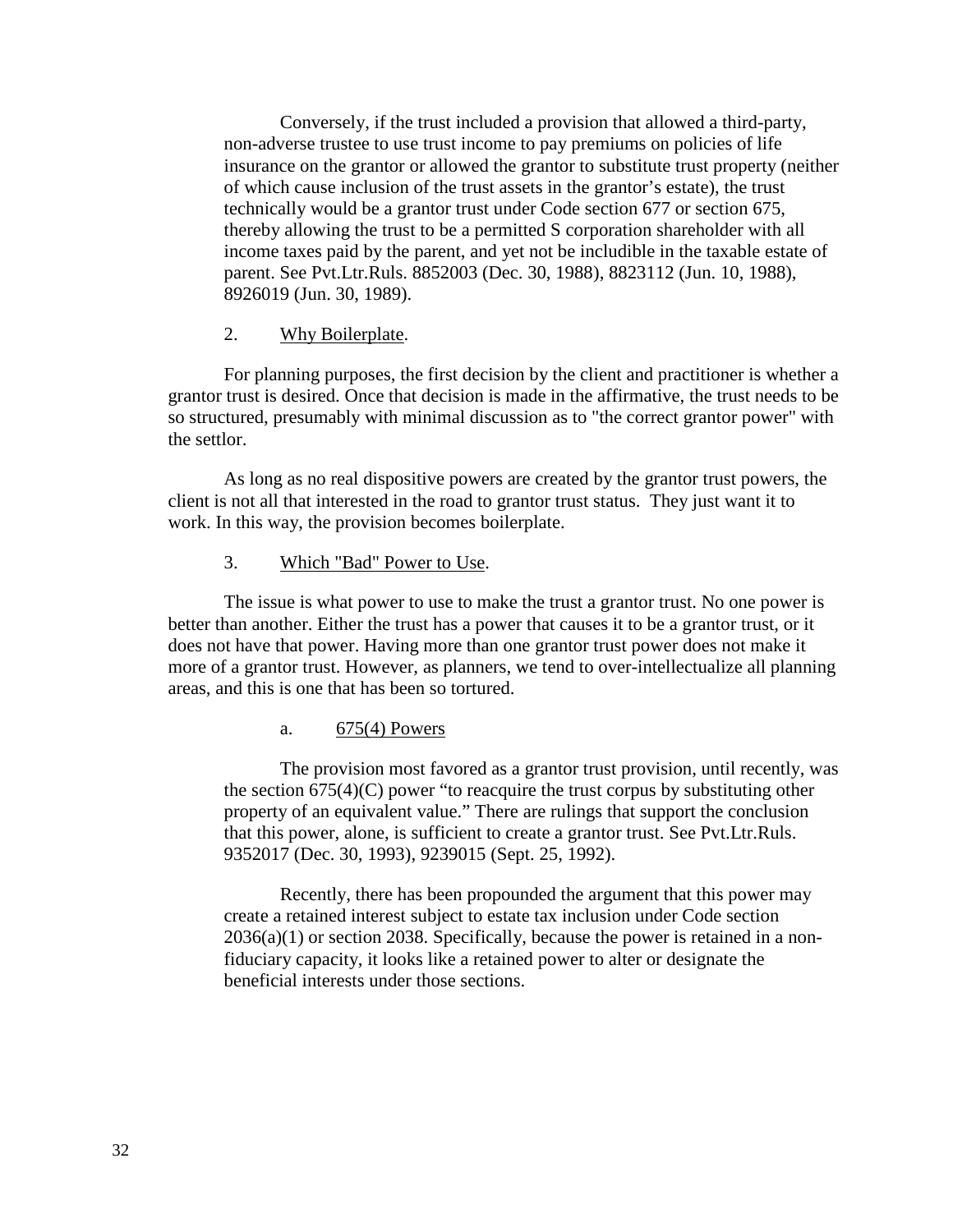However, that argument is tenuous at best. The Service discussed the argument recently in Revenue Ruling 2008-22 and provided guidelines as to how to avoid it where the substitution power was held by the grantor, but not as trustee. In that setting, the Service ruled:

"A grantor's retained power, exercisable in a nonfiduciary capacity, to acquire property held in trust by substituting property of equivalent value will not, by itself, cause the value of the trust corpus to be includible in the grantor's gross estate under § 2036 or 2038, provided the trustee has a fiduciary obligation (under local law or the trust instrument) to ensure the grantor's compliance with the terms of this power by satisfying itself that the properties acquired and substituted by the grantor are in fact of equivalent value, and further provided that the substitution power cannot be exercised in a manner that can shift benefits among the trust beneficiaries. A substitution power cannot be exercised in a manner that can shift benefits if: (a) the trustee has both the power (under local law or the trust instrument) to reinvest the trust corpus and a duty of impartiality with respect to the trust beneficiaries; or (b) the nature of the trust's investments or the level of income produced by any or all of the trust's investments does not impact the respective interests of the beneficiaries, such as when the trust is administered as a unitrust (under local law or the trust instrument) or when distributions from the trust are limited to discretionary distributions of principal and income. "

If it becomes a concern, section 675(4) allows for the power to be exercisable "in a nonfiduciary capacity by any person without the approval of any person in a fiduciary capacity." Arguably, the power can be vested in one other than the grantor to put the property back in the grantor by having other property held by the grantor substituted into the trust.

#### i. Drafting Example

That power cannot be used in a QPRT since the regulations provide that in a QPRT the residence cannot be reacquired by the grantor. Treas.Reg. §25.2702-5(c)(9). (However, a distribution upon expiration of the retained term to another grantor trust pursuant to the provisions of the instrument is permissible.) A different grantor trust power must be used.

## ii. 675(4) Powers and QPRTs

One possibility is to use the power to borrow the corpus without adequate security (and make sure that the trustee does not have the power to lend the property without adequate security). Code §675(4).

#### b. Power to Add

Another grantor trust power that is currently used by practitioners is the power in the trustee or other party (who is a non-adverse party) to add charitable beneficiaries. Under section 674(b)(5), the ability of a non-adverse party to expand the class of beneficiaries is a grantor trust power.

Code §672(a) defines "adverse party" as any person having a substantial beneficial interest in the trust which would be adversely affected by the exercise or nonexercise of the power which he possesses respecting the trust. A person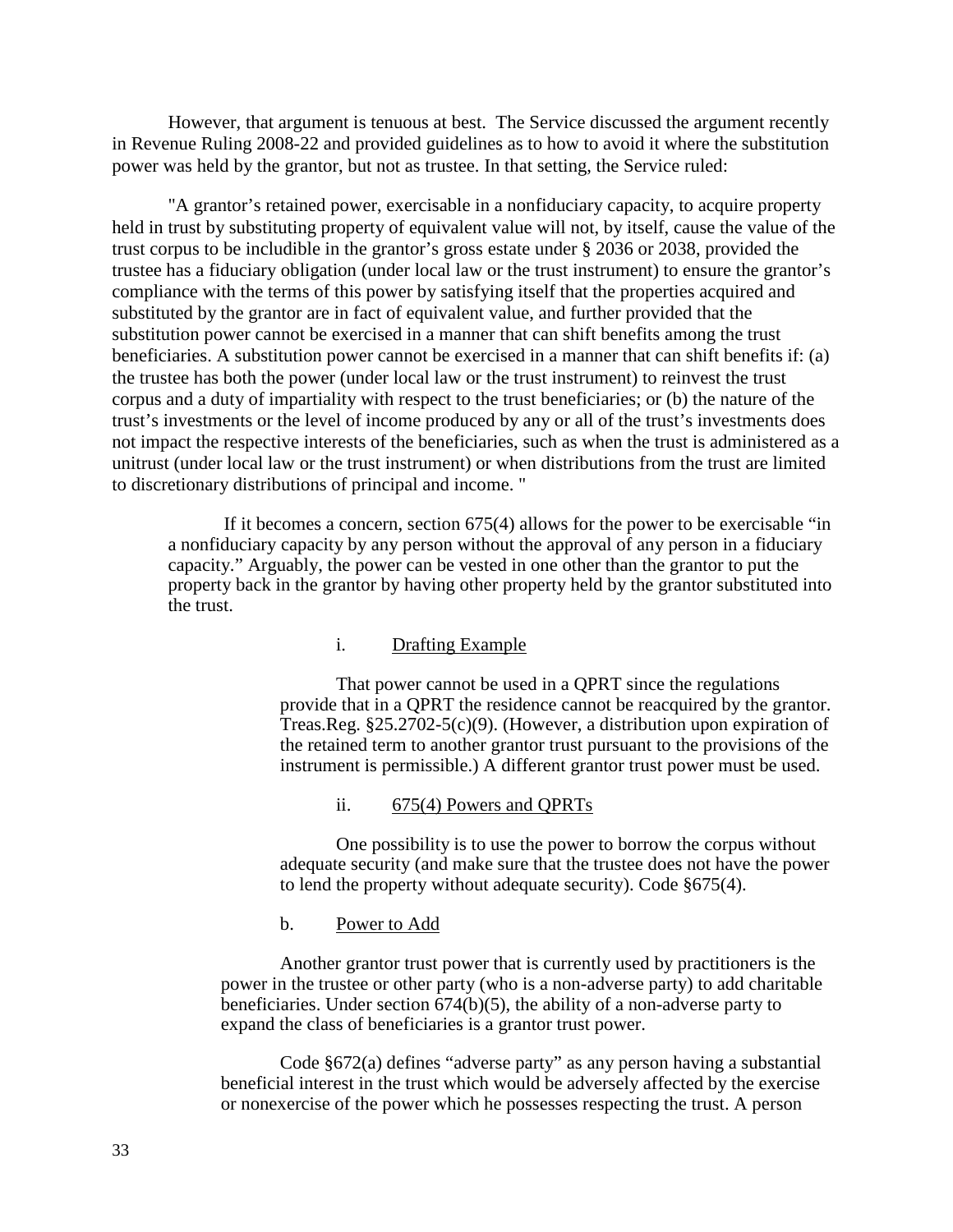having a general power of appointment over the trust property shall be deemed to have a beneficial interest in the trust.

A "nonadverse party" is simply defined as "any person who is not an adverse party." Code §672(b).

## i. *Drafting Example: 674 grantor trust power*

Trust Protector

This Article shall apply only during my life.

13.1 *Designation.* I name as the Trust Protector. Each Trust Protector at any time acting shall have the power by written instrument to designate an individual (other than me, my spouse, or an Adverse Party) as his or her successor as Trust Protector. If at any time no individual is acting or designated pursuant to the preceding sentence and able and willing to act, then the first of following who is able and willing to act shall be Trust Protector:



(d) An individual appointed by the trustee (other than me, my spouse, or an Adverse Party).

13.2 *Resignation.* A Trust Protector may resign at any time by signed notice to the trustee.

13.3 *Power of Trust Protector.* The Trust Protector shall have the power, acting in a non-fiduciary capacity and without the consent or approval of the trustee, any beneficiary or other Adverse Party, any court, or any other person, at any time and from time to time by written instrument delivered to the trustee, to designate any one or more Charities or spouses of mine or of any beneficiaries as additional beneficiaries ("Additional Beneficiaries") of the Lifetime Trust. The Trust Protector (or any successor Trust Protector) may from time to time amend or revoke any designation of Additional Beneficiaries at any time by written instrument delivered to the Trustee.

13.4 *Distributions.* The trustee of the Lifetime Trust may pay to any one or more Additional Beneficiaries as much of the income and principal of the Lifetime Trust as the trustee considers advisable. The trustee's decision to make or not to make a distribution pursuant to the preceding sentence of this paragraph shall be conclusive and binding on all beneficiaries.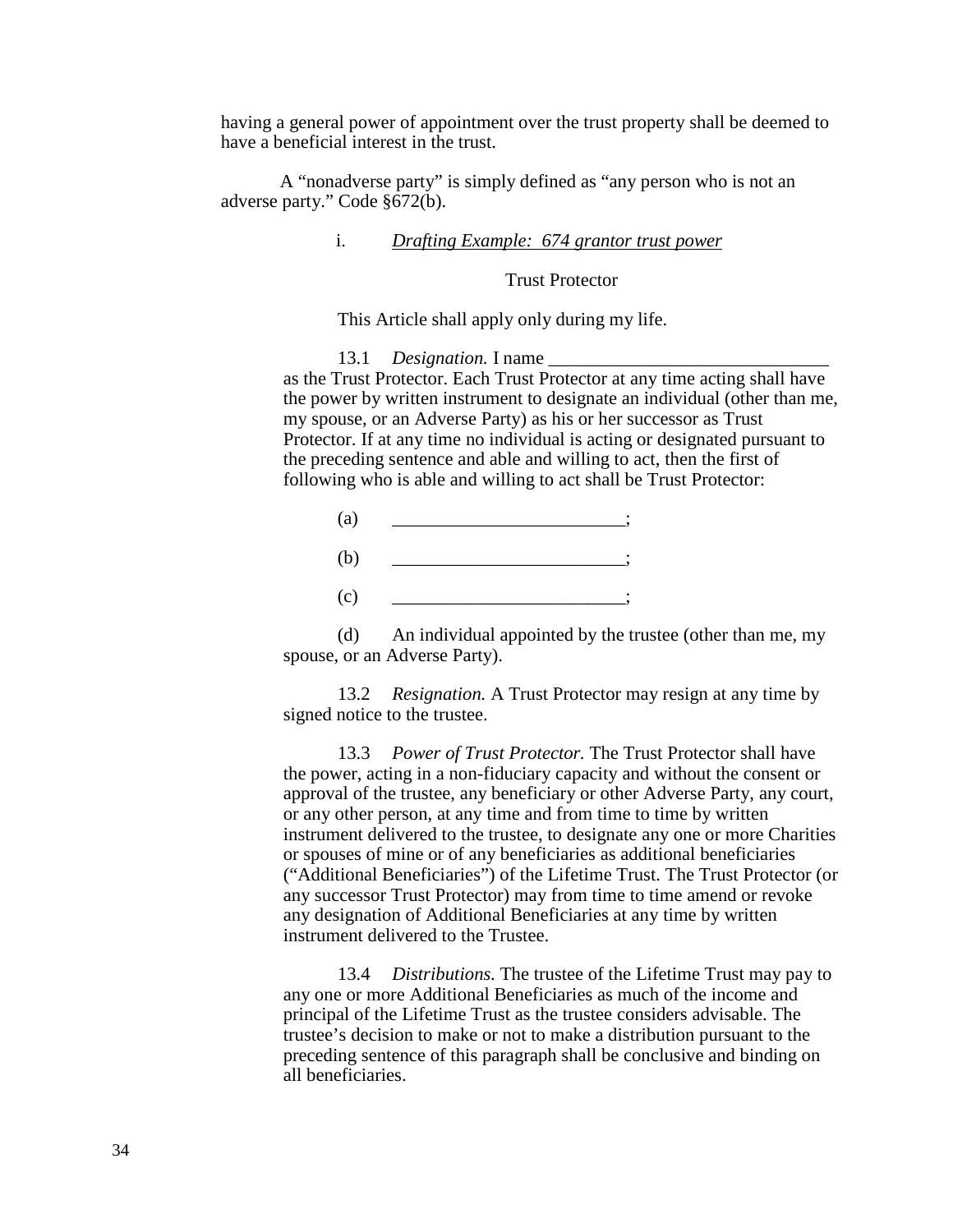13.5 *Qualification.* Notwithstanding any other provision, only a Nonadverse Party may act as a Trust Protector. If an individual acting as the Trust Protector becomes an Adverse Party, that individual shall immediately cease to act as Trust Protector.

13.6 *Release by Trust Protector.* The Trust Protector at any time acting may by written instrument delivered to the Trustee irrevocably release the power granted the Trust Protector under this Article. If the Trust Protector releases such power, such power shall thereafter no longer be exercisable by the Trust Protector or any successor Trust Protector.

13.7 *Termination.* Upon the earlier to occur of my death and a release pursuant to the preceding paragraph by the Trust Protector of the power granted the Trust Protector under this Article, all Additional Beneficiaries designated pursuant to this Article shall cease to be beneficiaries of the Lifetime Trust.

13.8 *Compensation.* The Trust Protector shall receive no compensation for acting as Trust Protector.

13.9 *Exoneration of Trust Protector.* A Trust Protector acting in good faith shall not be liable for any act or omission.

> Article 14 **Definitions**

14.1 *Adverse Party.* An "Adverse Party" shall have the same meaning as in Code §672(a).

#### IX. Section 2503(c) Minor's Trust

A. The Easiest Trust Format to Make Gifts to Minors.

Section 2503(c) of the Internal Revenue Code permits a statutory exception to the general rule that a gift to a trust will be, at least in part, a gift of a future interest. The exception permits the full amount of a transfer for the benefit of a person under age 21 to be considered a gift of a present interest, and therefore potentially to qualify for the annual exclusion. 2503 (c) trusts continue in popularity because of their simplicity, as well as their ability under many state statutes to absorb and transmogrify custodial gift arrangements.

## B. Why Boilerplate?

There is a practical answer to this question. Most 2503 (c) trusts are drafted in answer to the client question of "how to leave funds to my minor children." In that regard, the client is not all that concerned about the terms of the trust, just that there be a trust. From a technical perspective, the terms of the trust are generally spelled out, by implication or express provision, by section 2503 (c). As a result, the dispositive provisions of the 2503 (c) trust are primarily boilerplate.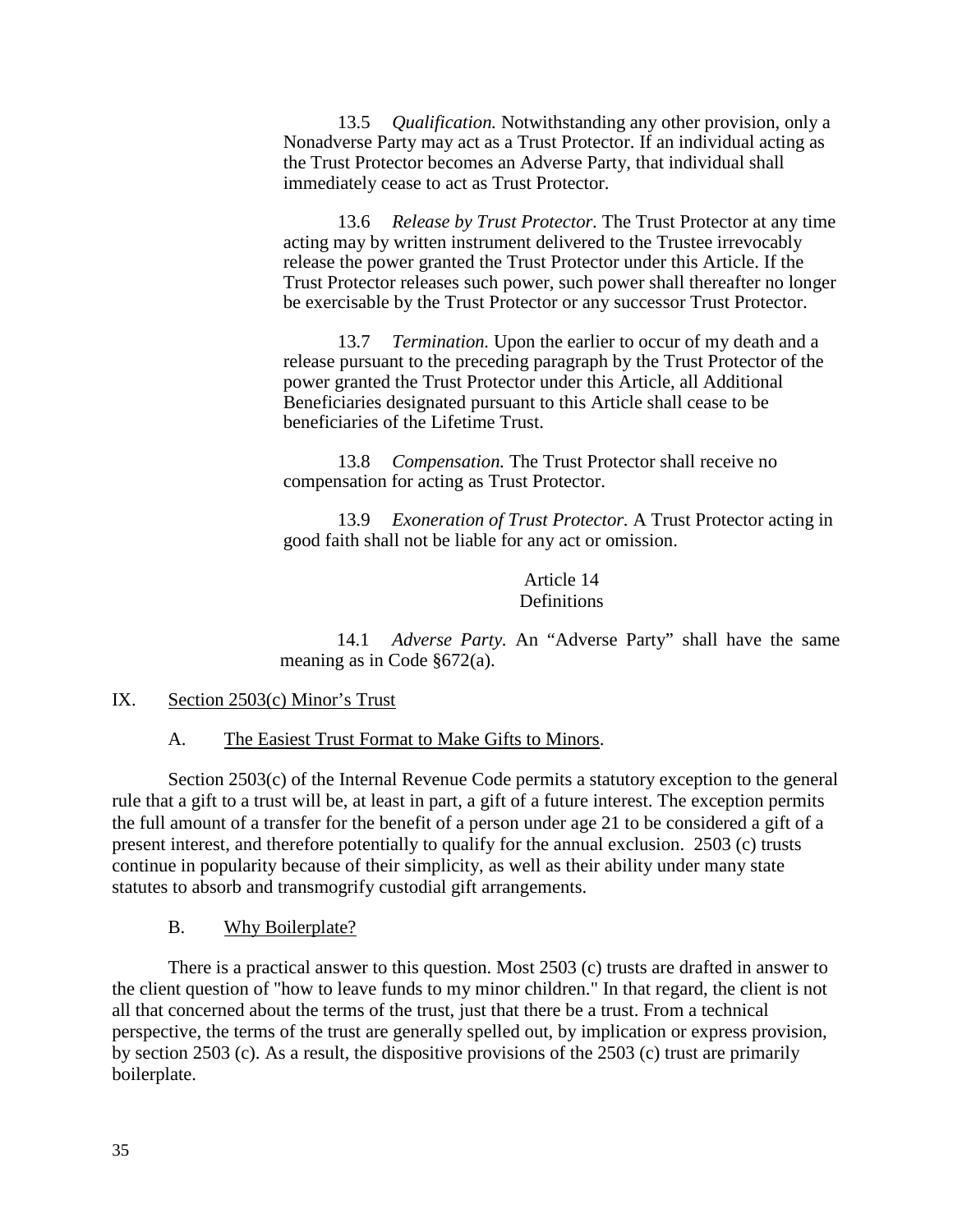# C. Drafting the 2503(c) Trust

Section 2503(c) trusts are easy to draft, but contain substantial dangers. In particular, unlike most trusts that practitioners draft that have constrained principal distribution provisions, these kinds of trusts cannot have limitations on the trustee's distribution authority that would constitute "substantial restraints" on distribution. Further, only one minor can be a beneficiary of the trust; and the trust must vest in that minor's estate if he or she predeceases the termination of the trust.

## D. Drafting Example: Distribution Rights Under the 2503(c) Trust

# Article 3 Administration of Child's Trust

The trustee shall administer the child's trust as follows:

3.1 *Payment of Income and Principal.* The trustee may use for the benefit of the child as much of the income and principal of the trust as the trustee from time to time considers desirable, adding any income not so paid in each year to principal as of the end of each tax year, except that after the child has attained age 21 the trustee shall pay all the income to the child.

3.2 *Withdrawal at Age 21.* For a period of three months after the child attains age 21, the child may withdraw as much of the principal of the trust as the child requests by written instrument delivered to the trustee. The trustee shall promptly notify the child of the withdrawal right as it accrues.

3.3 *Lifetime Withdrawal of Principal.* After the child has attained age \_\_\_\_\_, the trustee shall distribute as much of the principal to the child as the child from time to time requests by written instrument delivered to the trustee during the child's life, not exceeding in the aggregate half in value before the child has attained age For purposes of this paragraph, the value of the principal shall be determined as of the time the child first exercises the right to withdraw, plus the value of any subsequent additions as of the time of addition.

3.4 *Power of Appointment at Death.* On the death of the child, the trustee shall distribute the child's trust to any one or more persons, organizations, and the child's estate as the child appoints by will, specifically referring to this power of appointment.

3.5 *Distribution on Termination.* On the death of the child, the trustee shall distribute the child's trust not effectively appointed as follows:

> (a) *Any Descendant Living.* If the child has a descendant then living, *per stirpes* to the child's then living descendants; or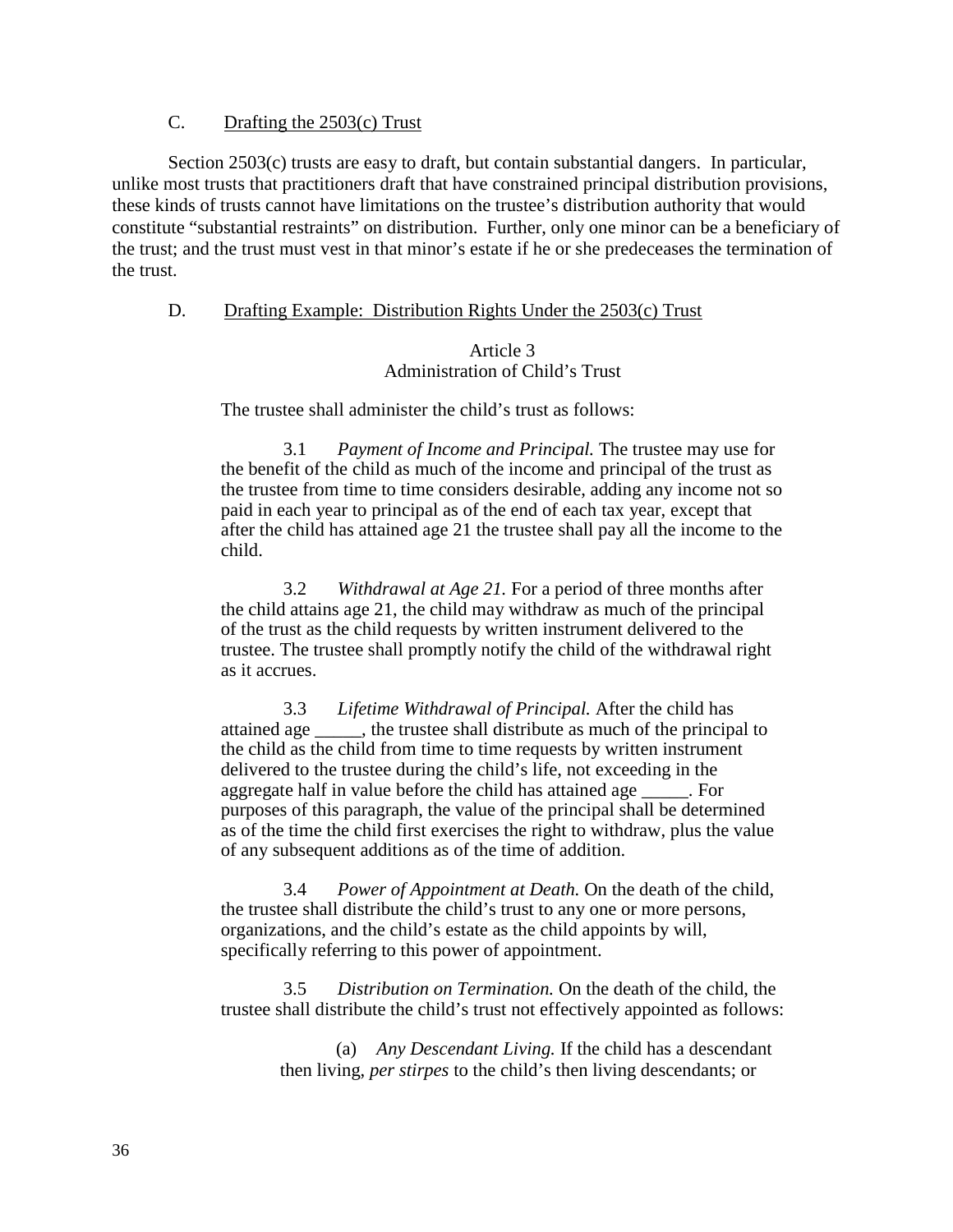(b) *No Descendant Living.* If the child has no descendant then living, in shares of equal value to my then living children, except that (1) if a child of mine is not then living but any descendant of the child is then living, the trustee shall distribute the share that would have been distributed to the deceased child, if living, *per stirpes* to the child's then living descendants and (2) any share of trust property otherwise distributable to a child of mine who has not attained age \_\_\_\_\_ shall be retained by the trustee as a separate trust for the child on the terms and conditions of this trust, as if the child were the person for whose benefit this trust was originally created.

# X. Drafting for Creditor Protection Concern

## A. The Genesis of an Appreciated Strategy.

An interesting development is the distribution of funds to adult, well-to-do children, or, to state it another way, the distribution to adult children who are not spendthrifts. In those instances, there may be no reason to hold funds in trust, at least not for the traditional reason to protect children against their own self indulgences. However, creditors, including a child's spouse, lurk in many dark and not so dark corners of the world.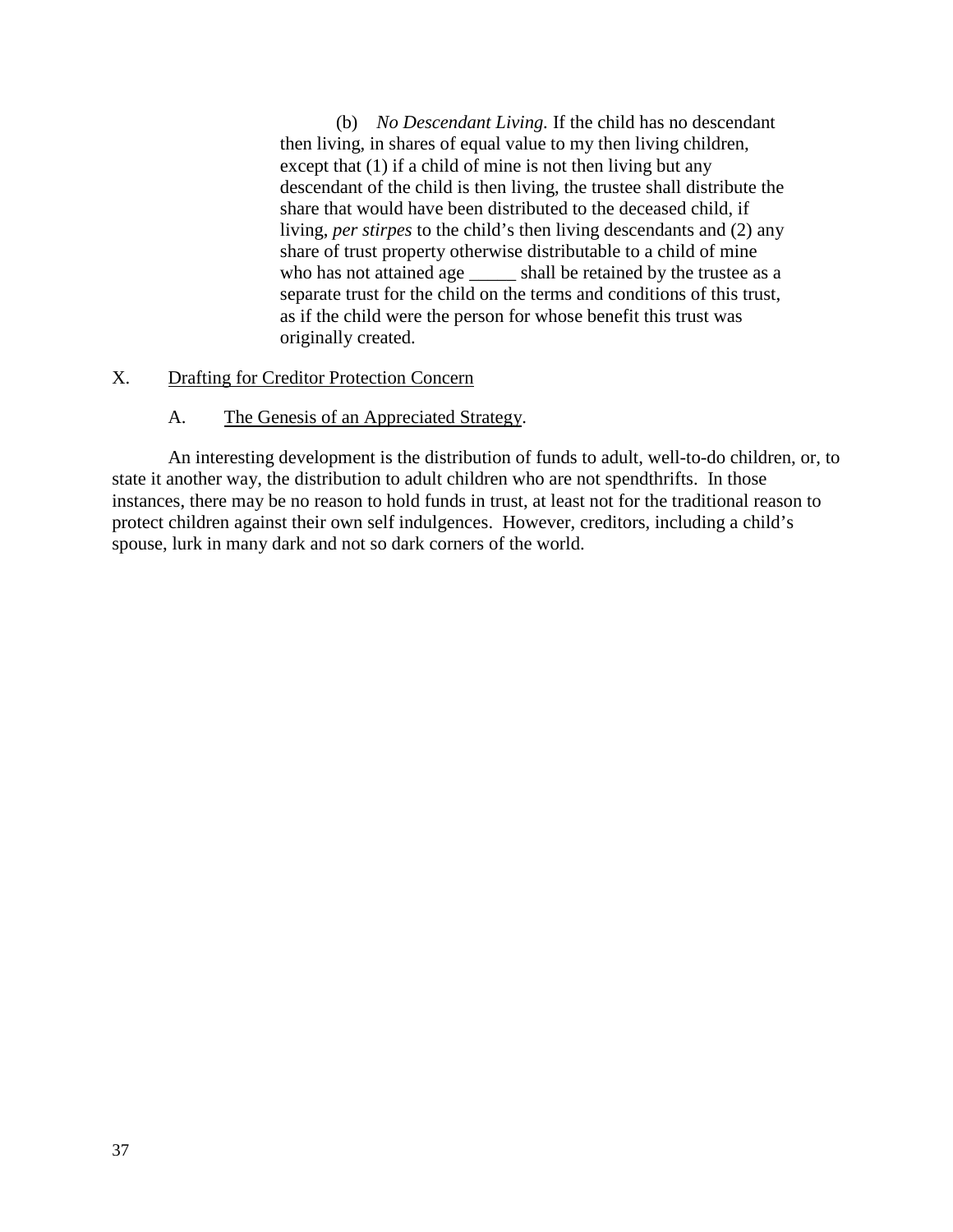# B. Drafting Creditor "Shield" Trusts.

Consider discussing with the client the use of trusts for the children, with the children as their own trustee, to provide a creditor protection shield for funds left in the trust not needed for the child's consumption, as the child determines from time to time. Note the use of the word "shield," versus "insulation." These trusts are intended to balance flexibility to the child in terms of access to the principal, with some protection against creditors, although not a complete insulation.

# C. Why Boilerplate.

For planning purposes, assume the client and planner have determined that a flexible creditor protection trust for adult children is desired. Therefore, the question becomes how close to the edge can the trust be pushed. For example, can the child be trustee? If so, must the standard be a narrow one related to health, support or maintenance? Or should the standard be expanded to "best interests?" Each shift in adding more control to the beneficiary – as trustee, and then pursuant to an unascertainable standard—creates some decrease in creditor protection. How much will depend on evolving state law in this regard. And yet, this is the kind of decision that a client cannot be expected to make in an informed way. The practitioner, based on state law and knowledge of the client's family, has to recommend the format that should be used. In this way, this provision becomes boilerplate.

# D. Drafting Example: (The Adult Creditor Shield Trust)

# Child's Separate Trust

Any trust property allocated for a child of mine subject to the Child's Separate Trust withholding provisions shall be added to or used to fund the principal of a Child's Separate Trust for the child. The trustee shall administer each Child's Separate Trust as follows:

Section 1.01 Discretionary Payment of Income and Principal. During the child's lifetime, the trustee may pay to the child so much of the income and principal as the trustee from time to time considers necessary for the health, education, support, maintenance in reasonable comfort, welfare, or best interests of the child. Any income not so paid in each tax year shall be added to principal at the end of each tax year.

Section 1.02 Power of Appointment at Death. On the death of the child, the trustee shall distribute the principal to any one or more persons or organizations (including the child's estate) as the child appoints by Will, specifically referring to this power of appointment.

Section 1.03 Distribution on Termination. On the death of the child, the trustee shall distribute the Child's Separate Trust not otherwise effectively appointed as follows: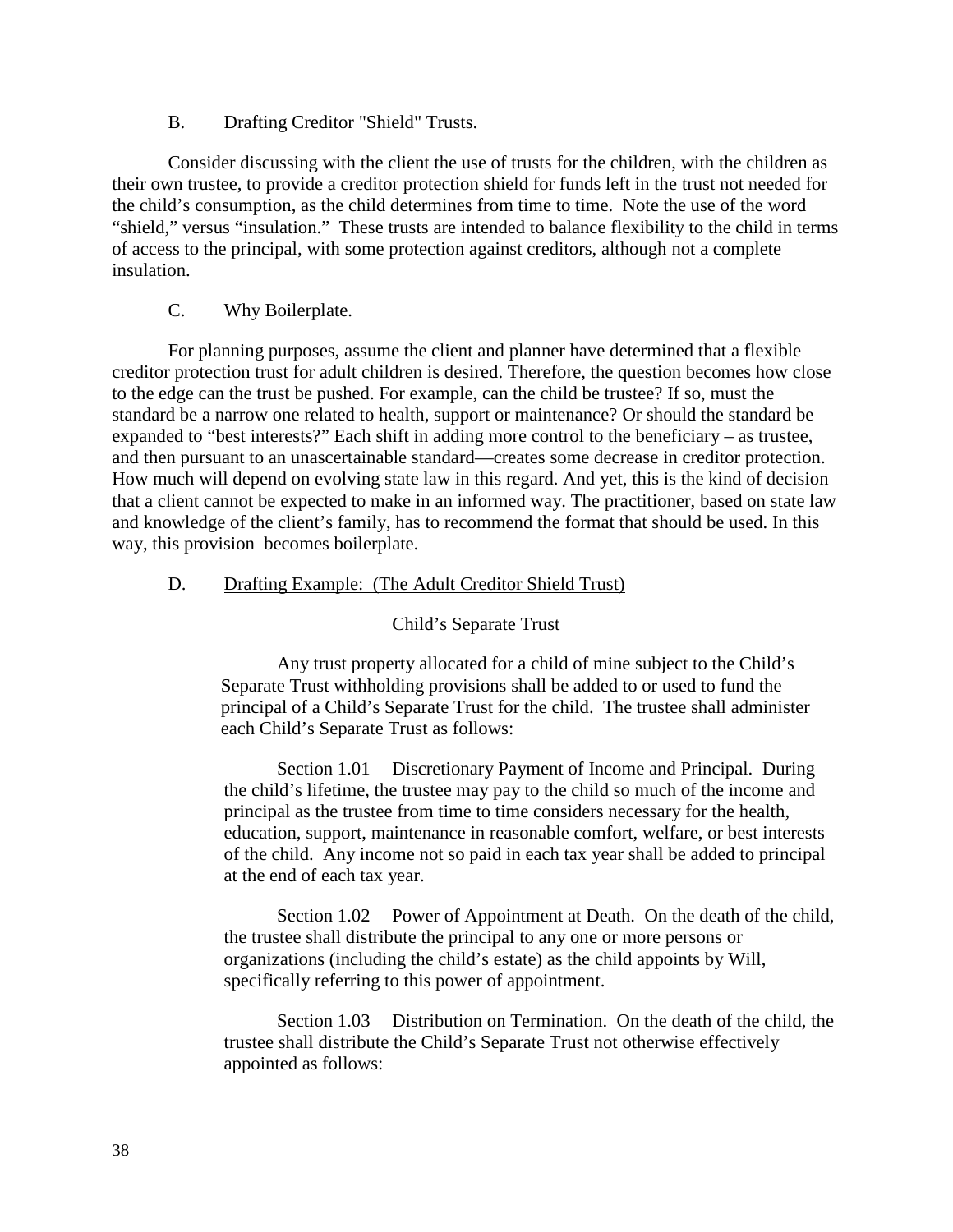(a) Any Descendant Living. If the child has any descendant then living, to the child's then living descendants, *per stirpes*; or,

(b) No Descendant Living. If the child has no descendant then living but I have any descendant then living, to the trustee to allocate in shares of equal value for my then living children, subject to the Child's Separate Trust withholding provisions hereof; provided that if a child of mine is not then living but a descendant of the child is then living, the trustee shall distribute the share that would have been allocated for the child, if living, *per stirpes* to the child's then living descendants.

# E. Cutting Back the Creditor Protection Trust to a Creditor "Annoyance" Trust

Further, be sure to coordinate the trustee provision so that a child at a certain age can get control over this creditor protection trust, in the child's capacity as a fiduciary.

# 1. Drafting Example: Child as Trustee of Creditor Annoyance Trust

Section 1.04 Trustee of Child's Separate Trust. Notwithstanding any other provision, upon attaining age thirty (30), each child of mine shall have the following powers with respect to the Child's Separate Trust established for the child's benefit under this instrument:

> (i) Sole Trustee. The child shall have the right to appoint himself or herself as trustee.

> > (ii) Remove and Appoint. The child may remove any trustee at any time by a signed instrument, but only if, on or before the effective date of removal, a successor trustee has been appointed by that child or at least one trustee will continue to act after the removal.

# XI. Drafting for Continuous Loop GST Planning (RAP)

A. What GST Means for the Drafter.

The goal is to create trusts for the benefit of children, grandchildren, and further descendants for as long as permitted under the local rule against perpetuities.

From a practical concern, the trusts are structured a certain way. At the client's death, if GST planning is used, the client's available GST exemption amount is allocated for the descendants *per stirpes* to be held in GST Separate Trusts. Thus, if all of the children are then living, a GST Separate Trust will be established for each child, who will be the primary beneficiary of his or her trust.

The GST Separate Trusts permit discretionary distributions of income and principal to the primary beneficiary and the primary beneficiary's descendants.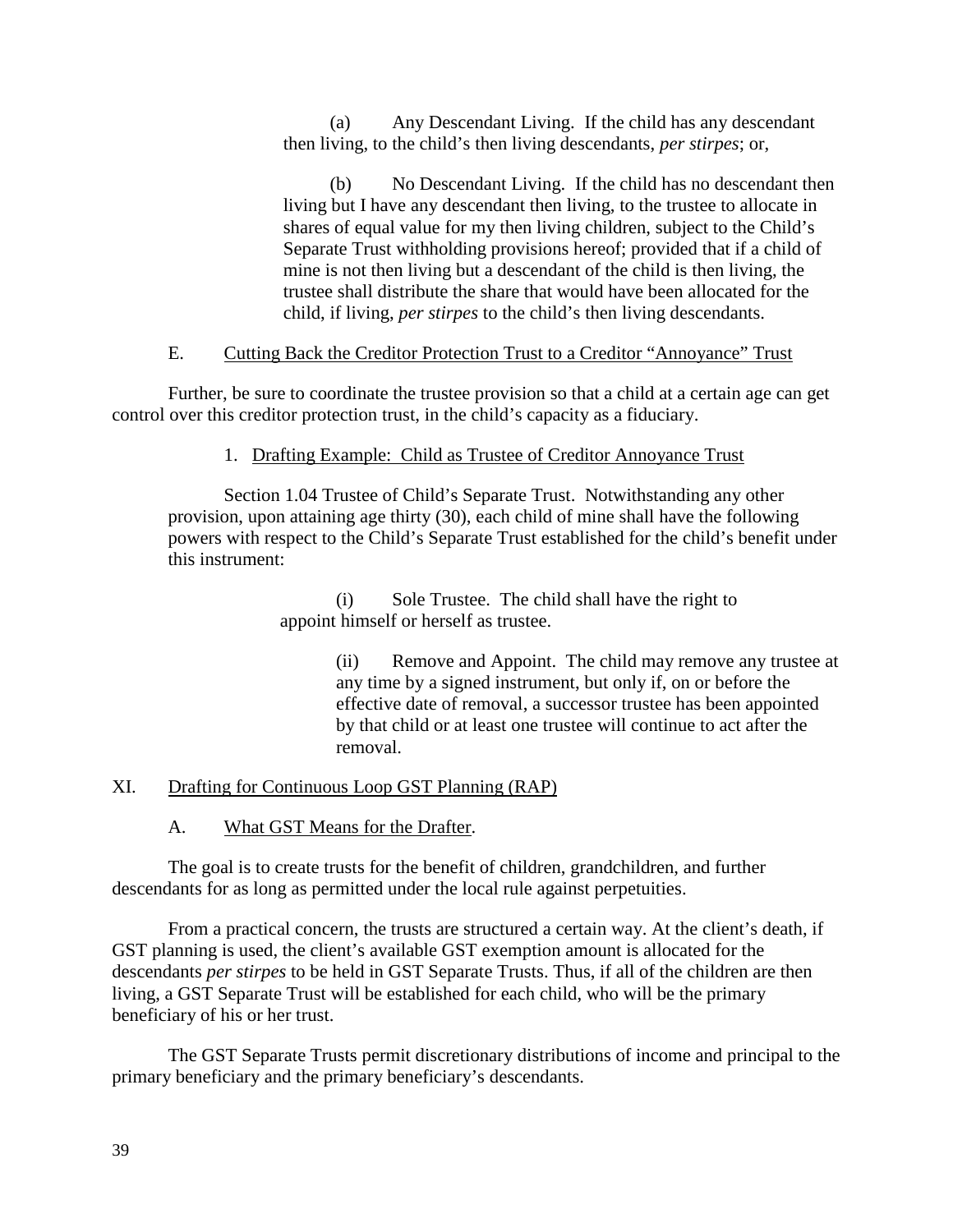# 1. Who are the Beneficiaries?

Assets of the GST Separate Trusts are exempt from GST tax as long as they remain in trust. They will not be subject to estate or gift tax until distributed to a beneficiary and then given away during life or included in the beneficiary's estate.

# 2. Typical Terms.

The GST Separate Trusts are designed to hold the share of any descendant, whether the descendant is a child, grandchild, or more remote descendant. Thus, if a child predeceased the client leaving two surviving children, upon the client's death the child's share of the assets allocated to the GST Separate Trusts would be held in separate GST Separate Trusts for the child's two children.

# 3. How Long will It Go.

A GST Separate Trust provides the primary beneficiary with significant control to determine the distribution of the GST Separate Trust's assets at the primary beneficiary's death. The primary beneficiary is given a broad special power of appointment. Thus, the primary beneficiary could exercise this power of appointment to direct the distribution of the assets to any one or more persons or organizations (other than the primary beneficiary, the primary beneficiary's estate, the creditors of the primary beneficiary, or the creditors of the primary beneficiary's estate) and cause the termination of the GST Separate Trust. Alternatively, the primary beneficiary could exercise the power of appointment to direct that the GST Separate Trust's assets pass to different GST trusts for future generations (thus providing the primary beneficiary with the opportunity to essentially rewrite the terms of the GST trusts at death). As a third alternative, the primary beneficiary could fail to exercise the power of appointment, in which case the assets of the primary beneficiary's GST Separate Trust would be allocated at the primary beneficiary's death for his or her descendants *per stirpes,* to be held in GST Separate Trusts on similar terms.

# B. Why Boilerplate?

The GST trust is established in most instances with the goal of preserving assets from estate tax from generation to generation, and also adding an element of creditor protection. On the other hand, most clients do not desire to divest the younger generation from control. Therefore, in most instances, the GST trust will be drafted in the most flexible way for the children (for instance, and thereafter future generations) to manage and control and obtain use of the assets, without running afoul of the federal tax laws on inclusion in the gross estate. In this way, most of the form for a GST trust will have standard provisions, and in this way, the form too becomes boilerplate.

# C. Coordination with State Law.

The GST Separate Trusts (or the GST Single Fund Trust) can continue in existence in perpetuity depending on relevant state law. As long as the assets are held in the GST Separate Trusts, no estate taxes will be imposed as each generation dies and no GST taxes will be imposed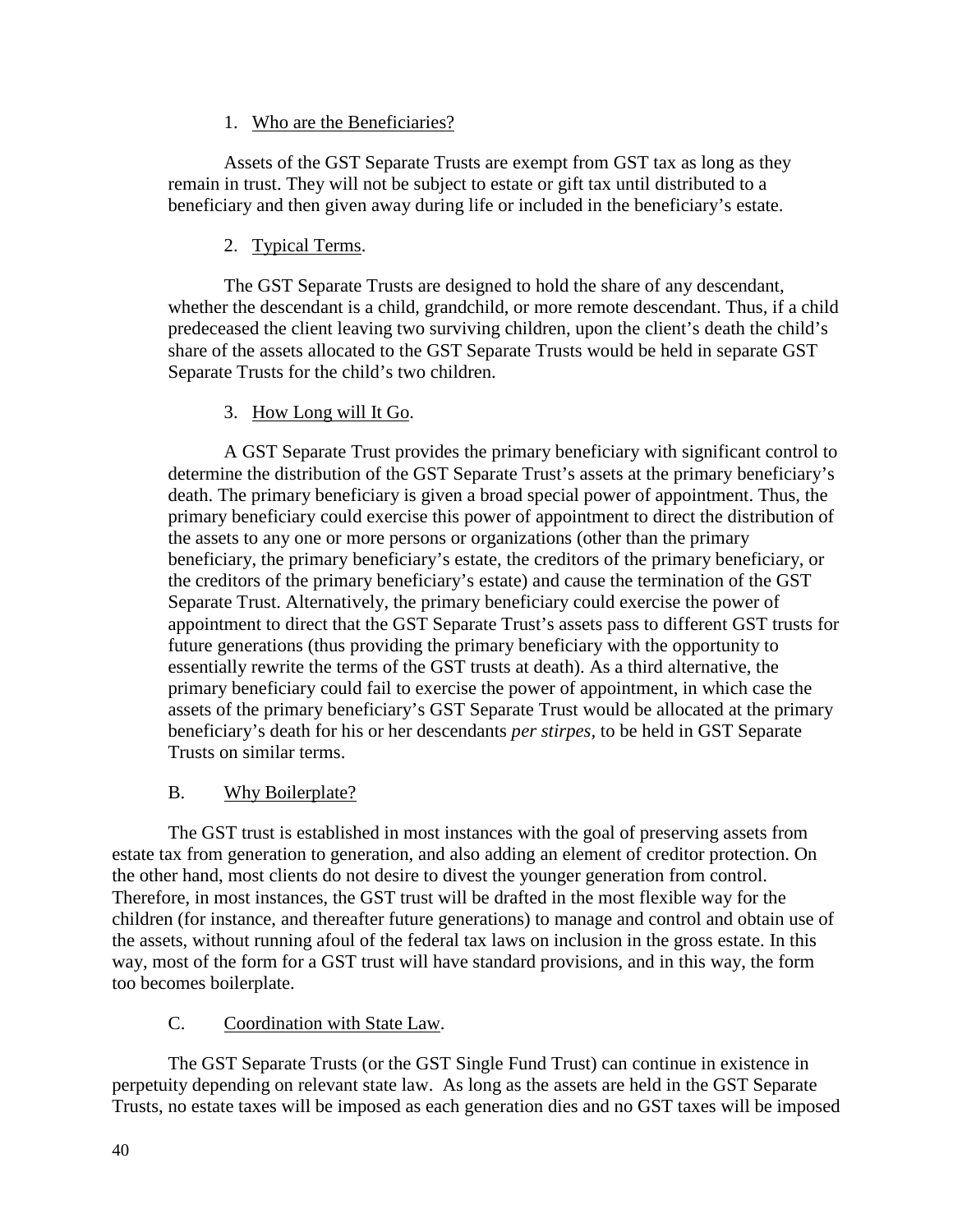(assuming that GST exemption was properly allocated to the trusts). Accordingly, drafting has to be coordinated with the state specific non-perpetuities provision.

# D. *Drafting Example: Drafting the Best Provision GST Trust*

As important, because each trust is intended to continue from generation to generation, the question is how to draft, efficiently, the correct generation skipping trust for each generation. For example, when a G2 trust terminates and is distributable to a G3, to be held under the same terms, how is the loop drafted without having to draft a new trust for G3, and then again G4?

Solution: Note the reference in the first paragraph to, "Any trust property allocated for a descendant of mine subject to the GST Separate Trust," and then, in the termination,"[o]n the death of the primary beneficiary, the trustee shall, subject to the GST Separate Trust withholding provisions, allocate….."

## Article 4 GST Separate Trusts

Any trust property allocated for a descendant of mine subject to the GST Separate Trust withholding provisions shall be added to or used to fund the principal of a GST Separate Trust for the descendant (the "primary beneficiary"). The trustee shall administer each GST Separate Trust as follows:

4.1 *Discretionary Payment of Income and Principal.* The trustee may pay as much of the income and principal to any one or more of the primary beneficiary and the primary beneficiary's descendants as the trustee from time to time considers necessary for the health, maintenance in reasonable comfort, or education of each of them. I recommend that the trustee make no payment of income or principal to a child of mine if any part of the Child's Separate Trust for that child is reasonably available for those purposes. The trustee may make the payments in equal or unequal shares, taking into account the present and prospective needs of those persons. Any income not so paid in each year shall be added to principal at the end of each year.

4.2 *Power of Appointment at Death.* On the death of the primary beneficiary, the trustee shall distribute the GST Separate Trust to any one or more persons and organizations (other than the primary beneficiary, the primary beneficiary's estate, the creditors of the primary beneficiary, or the creditors of the primary beneficiary's estate) as the primary beneficiary appoints by will, specifically referring to this power of appointment.

4.3 *Allocation on Termination.* On the death of the primary beneficiary, the trustee shall, subject to the GST Separate Trust withholding provisions, allocate the GST Separate Trust not effectively appointed as follows: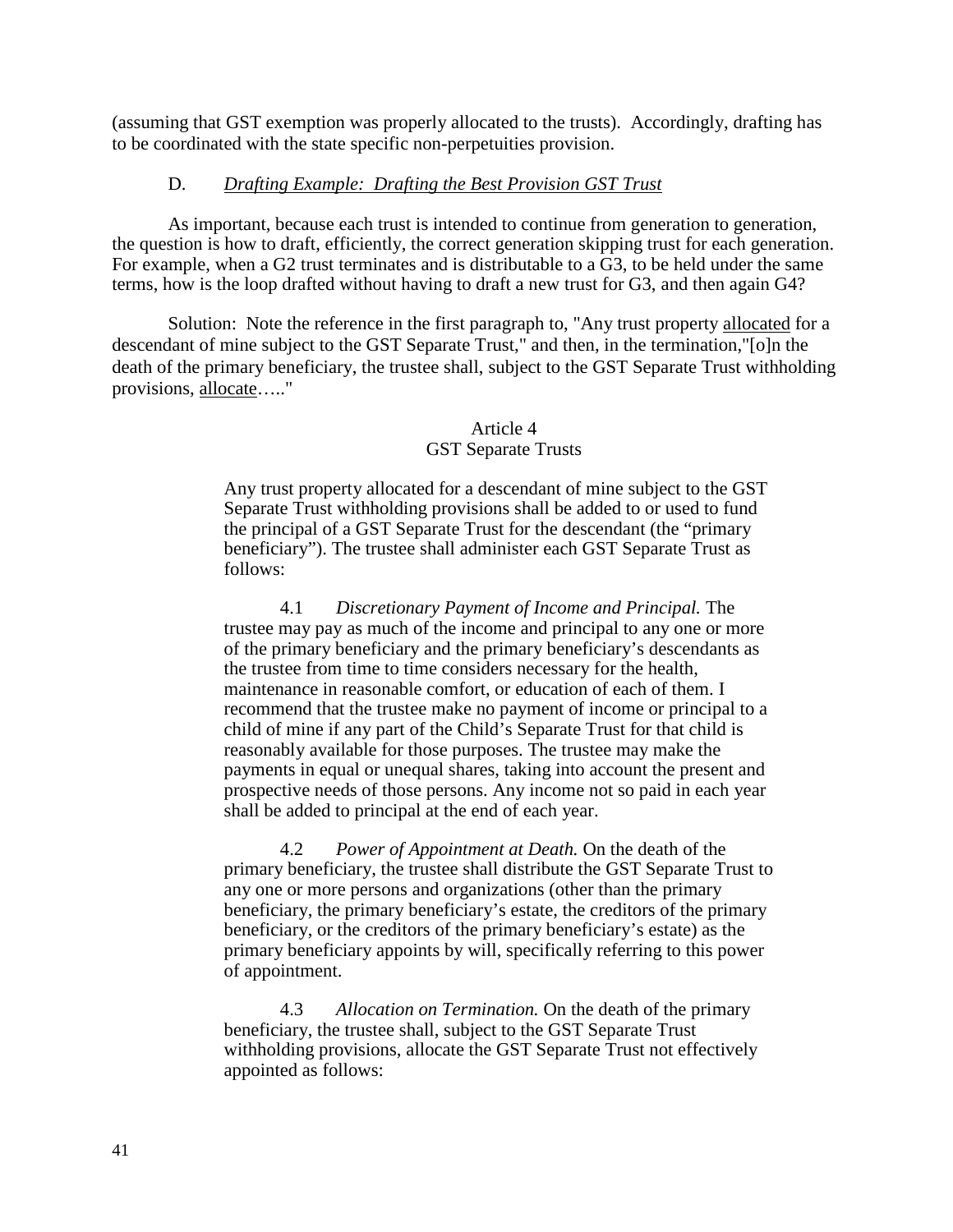(a) *Any Descendant Living.* If the primary beneficiary has a descendant then living, *per stirpes* for the primary beneficiary's then living descendants; or

(b) *No Descendant Living.* If the primary beneficiary has no descendant then living but I have a descendant then living, *per stirpes* for the then living descendants of the primary beneficiary's nearest lineal ancestor who was a descendant of mine and who has a descendant then living, or if no such descendant is then living, *per stirpes* for my then living descendants.

Add a waiver of the RAP.

*No Rule Against Perpetuities*. I intend that each trust established under this instrument shall be a Qualified Perpetual Trust under State law and shall not be subject to the Rule Against Perpetuities. The power of the trustee to sell, lease, or mortgage assets shall be construed as enabling the trustee to sell, lease, or mortgage trust property for any period beyond the Rule Against Perpetuities. If assets that would not qualify as part of a Qualified Perpetual Trust would otherwise be added to any trust established under this instrument, the trustee shall segregate those assets and administer them as a separate trust identical to the one to which the assets would have been added, except that, despite any other provision, 21 years after the death of the last to die of all of the beneficiaries living at my death, each such separate trust then held under this instrument shall be distributed to the income beneficiaries in the proportions in which they are entitled to share the income or, if their interests are indefinite, to the income beneficiaries in equal shares.

## XII. The Lifetime Credit Shelter Trust

Example 1: The Planning Strategy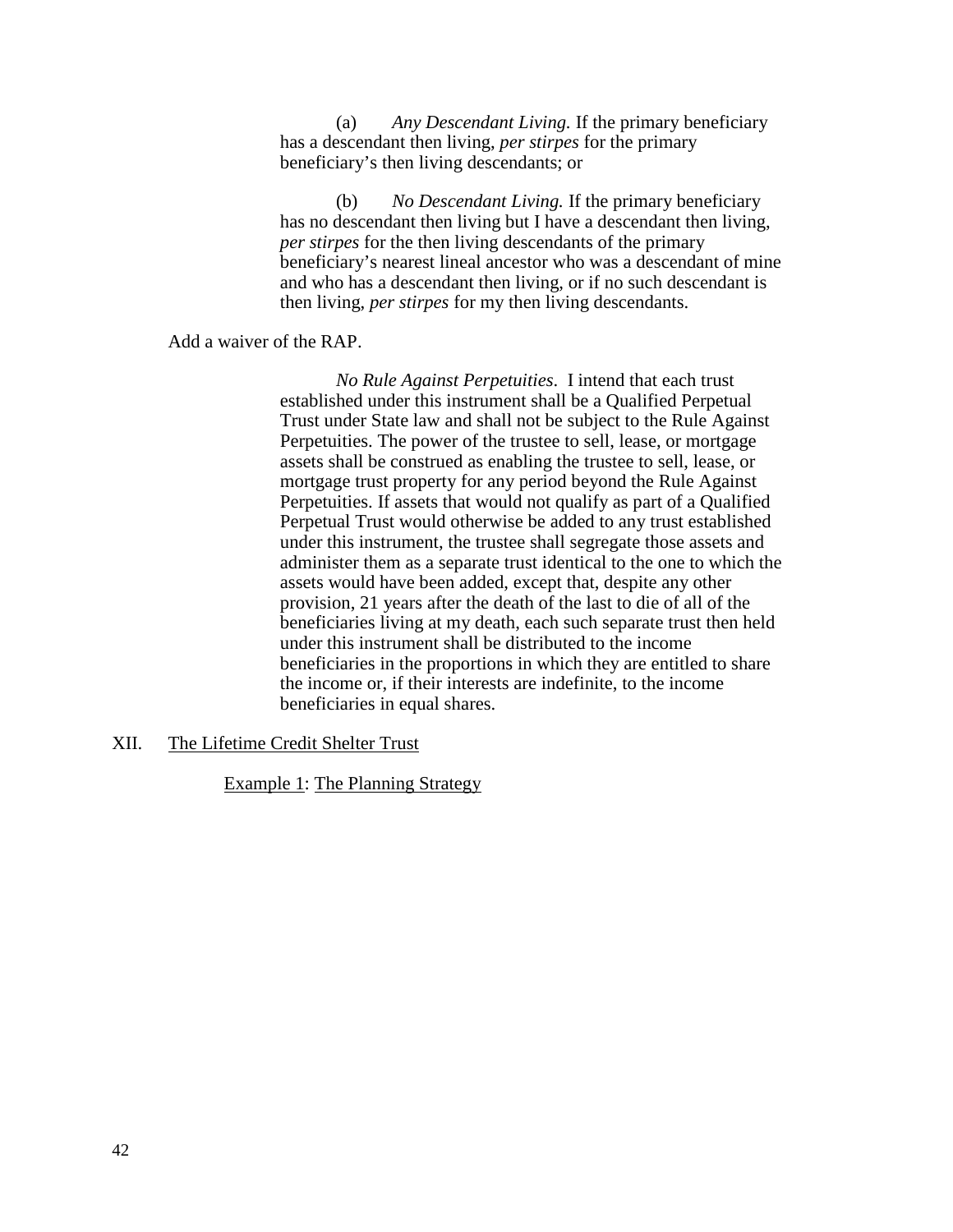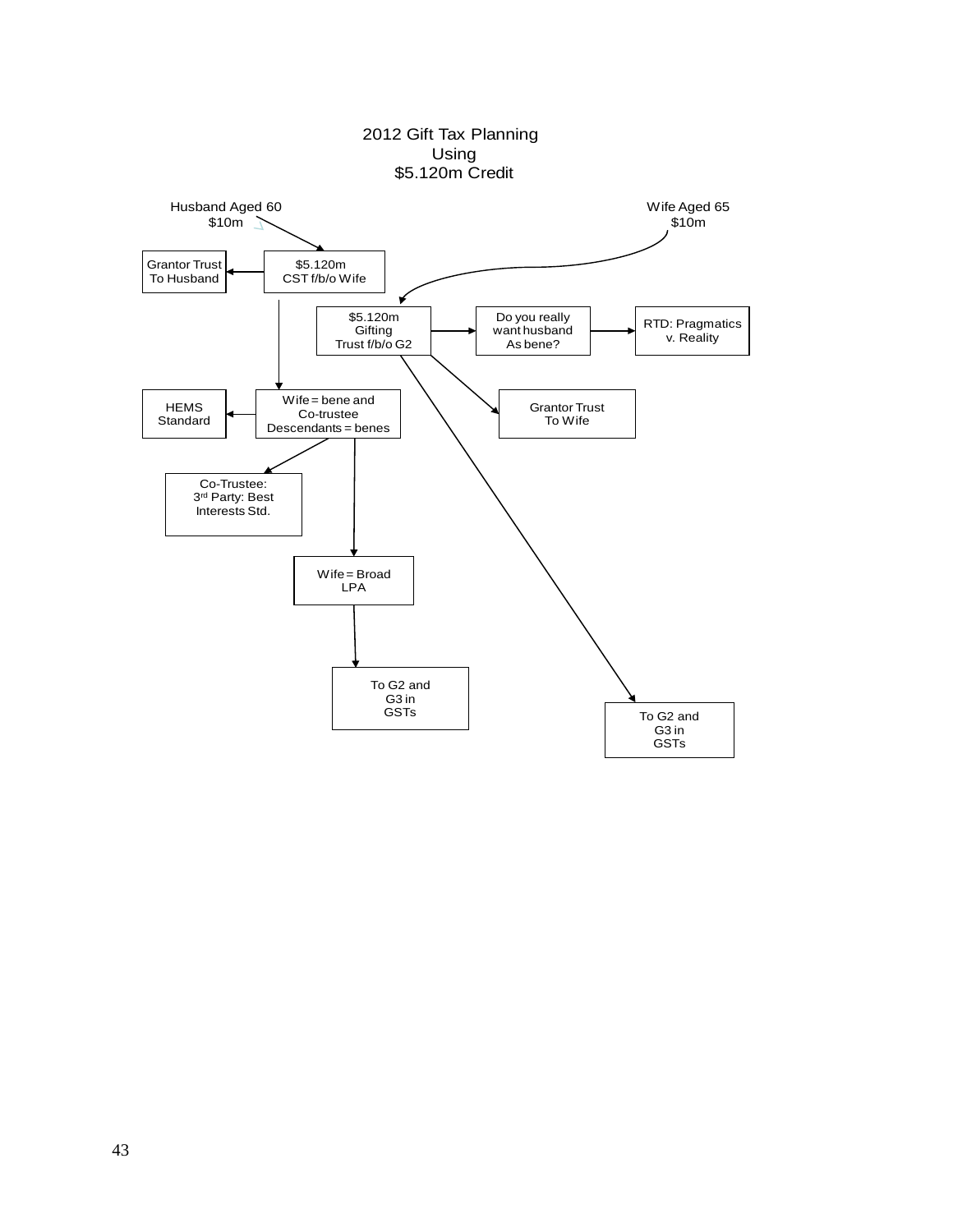CLIENTS: "No to G2 Trust. \$15m is not enough." "Maybe to lifetime CST. Feels adequate, not great."

YOU: "Tax Savings could be ≥ \$5,000,000."

9/7/2012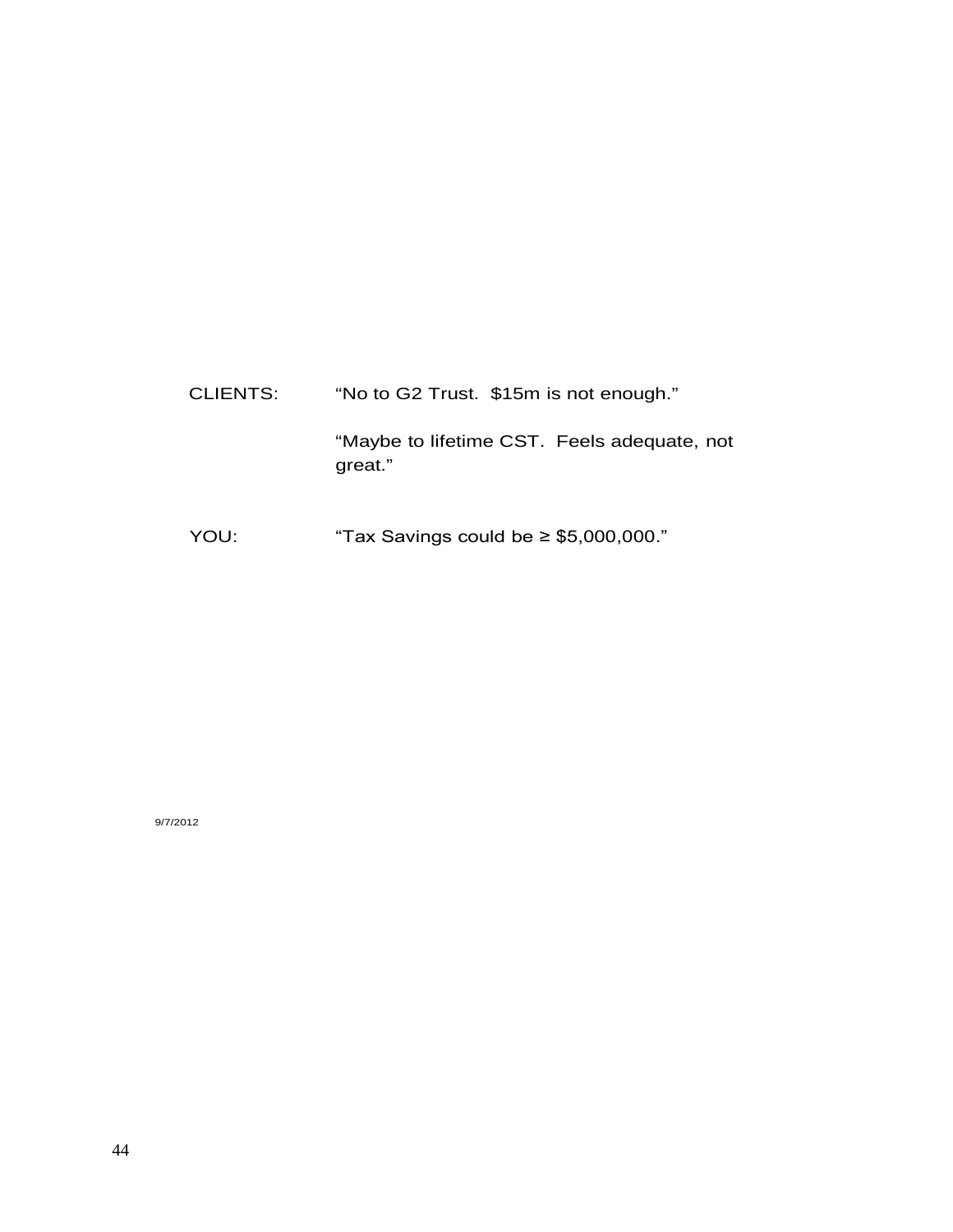(a) Lifetime Credit Shelter Trust

#### July-August 2011

# **Estate & Succession Planning Corner**

By Louis S. Harrison and John M. Janiga

Gimme Shelter-Gifting in 2011 While Retaining Strings







Louis S. Harrison is a Partner in the firm of Harrison & Held in Chicago, Illinois. John M. Janiga is a Professor in the School of Business Administration at Loyola University Chicago and of Counsel to Spagnolo & Hoeksema in Hoffman Estates, Illinois.

**JOURNAL OF PASSTHROUGH ENTITIES** 

n past columns, we have discussed the increase in the lifetime gifting amount to \$5,000,000 for gifts during the years 2011 and 2012. This article examines an additional strategy that has become increasingly popular for gifts in the husband and wife scenario.

Prior to 2011, the extent of lifetime nontaxable gifts that could be made (in excess of the annual exclusion amount) was \$1,000,000. A practical issue left unaddressed in the last 20 years-because it was not then  $W$ olters in front of our clients—was whether parents would gift substantial amounts in excess of \$1,000,000, if those gifts were nontaxable. The practicalities are now squarely in front of practitioners with the nontaxable-gift limit expanded to \$5,000,000.

In that setting, would a couple with an estate of say \$10,000,000, gift \$5,000,000 during life to the kids if they knew the estate tax-free amount was being reduced to \$1,000,000? How about if the couple had an estate of \$20,000,000? \$50,000,000?

The answer is different depending on the analysis from a tax or nontax perspective. From a tax perspective, the answer is "Yes, go ahead and make the gifts."

From a nontax perspective, the answer that has arisen over the last six months is three fold:

- "Yes, I know that these gifts should be made from ٠ a tax perspective; but
- I don't want my kids to have access to those funds immediately; and
- I may need the funds back to live on during my lifetime."

Statement 3 above is a new one as it relates to gifting strategy, and is endemic to the substantial increase in gifting credit that we now have. It can

**CCH Draft**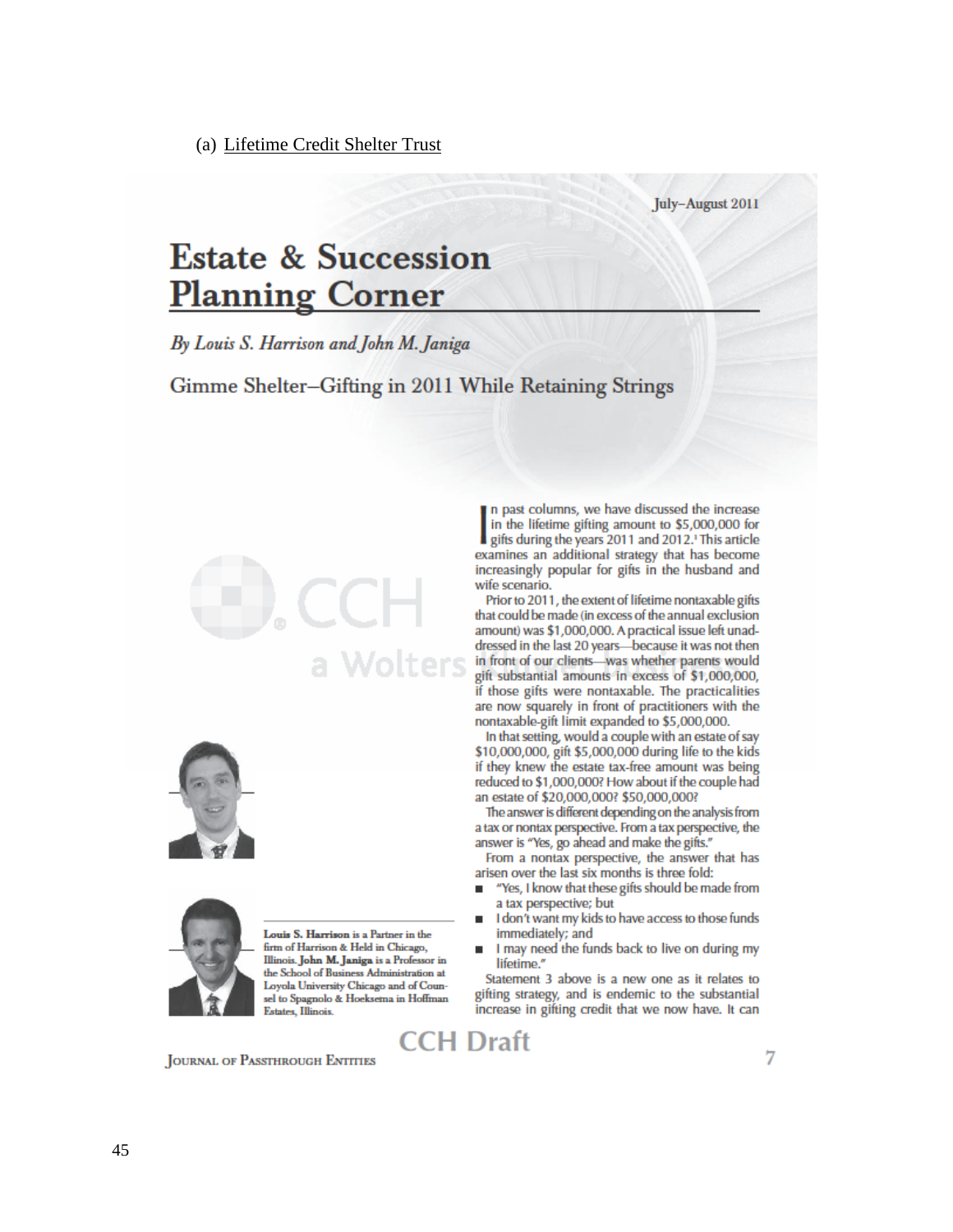#### Year 2013 Add on Ideas



9/8/2012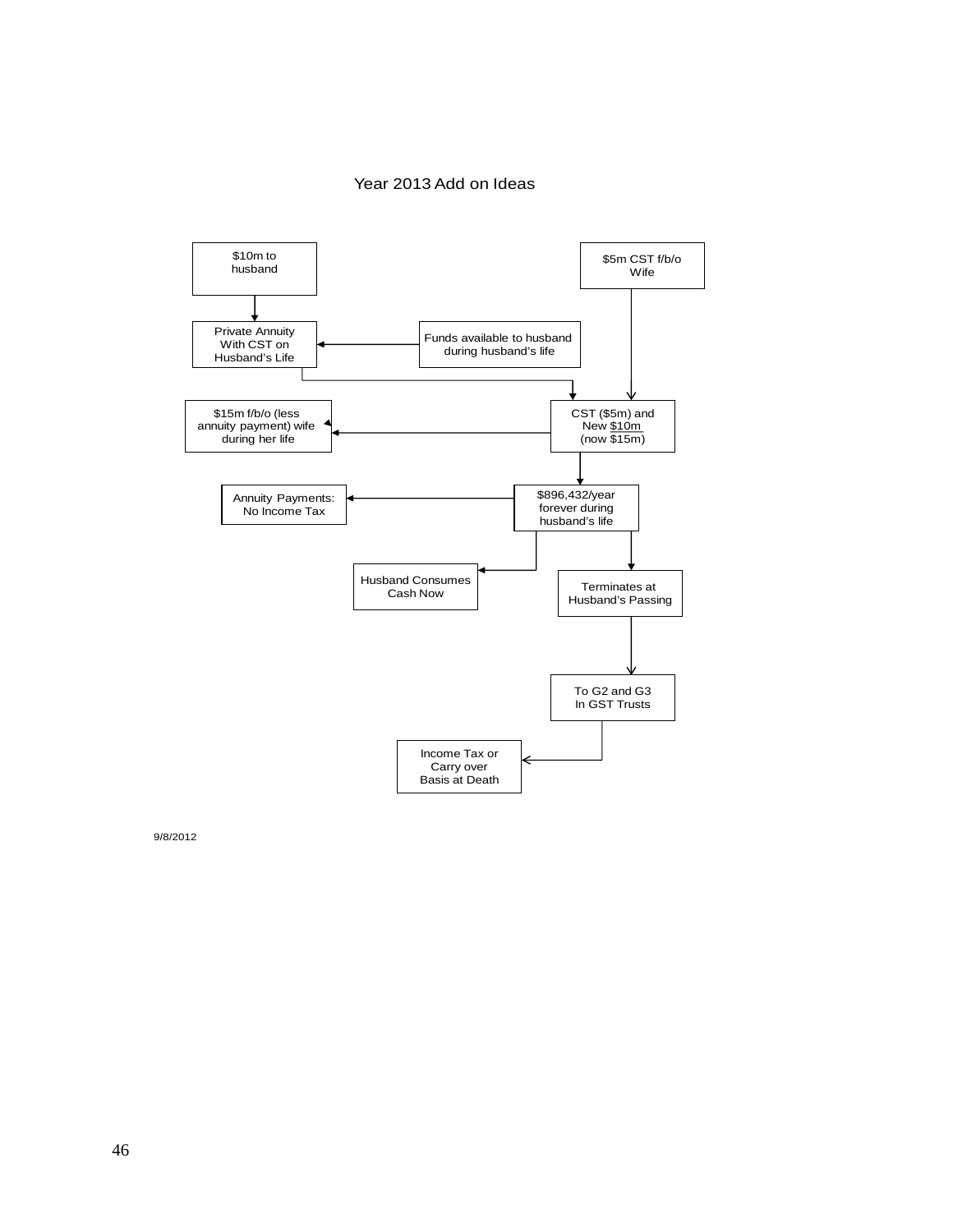## **FORM FOR 2012**

# **CAVEAT: MAKE SURE BENEFICIARY SPOUSE WAIVES COMMUNITY PROPERTY INTEREST IN PROPERTY BEING TRANSFERRED, PRIOR TO CREATION OF THE TRUST**

#### **BETTY SMITH 2012 GST CREDIT SHELTER TRUST**

I, Betty Smith, have transferred the assets listed in the attached Schedule A to my spouse, Jimmy Smith, as trustee. Those assets, the proceeds or death benefits of any policies of insurance on my life assigned to the trustee, and any other assets received by the trustee (the "trust estate"), shall be held in trust subject to the provisions of this instrument.

## **ARTICLE 1**

Introduction

1.1 Name of Trust. The name of this trust shall be the BETTY SMITH CREDIT SHELTER **TRUST** 

1.2 Family. My "spouse" is Jimmy Smith. I have three children now living, namely, Barrie Smith, Carley Smith, and Jessica Smith.

## **ARTICLE 2**

Trusts Irrevocable

This instrument and the trusts established hereunder are unamendable and irrevocable.

# **ARTICLE 3**

Family Trust

During my spouse's life, the trust estate shall be held as the Family Trust, as follows:

3.1 Discretionary Payment of Income and Principal. During my spouse's life, the trustee may pay so much of the income and principal to my spouse as the trustee from time to time considers necessary for my spouse's health, education, support, or maintenance in reasonable comfort. Any income not so paid in each tax year shall be added to principal at the end of each tax year.

3.2 Power of Appointment at Death. On the death of my spouse, the trustee shall distribute the principal of the Family Trust to any one or more of my descendants as my spouse appoints by Will, specifically referring to this power of appointment.

3.3 Distribution on Termination. On the death of my spouse, the trustee shall allocate the Family Trust (not otherwise effectively appointed) *per stirpes* for my then living descendants, subject to the GST Separate Trust withholding provisions hereof.

## **ARTICLE 4**

GST Separate Trusts

Any trust property allocated for a descendant of mine subject to the GST Separate Trust withholding provisions hereof shall be added to or used to fund the principal of a GST Separate Trust for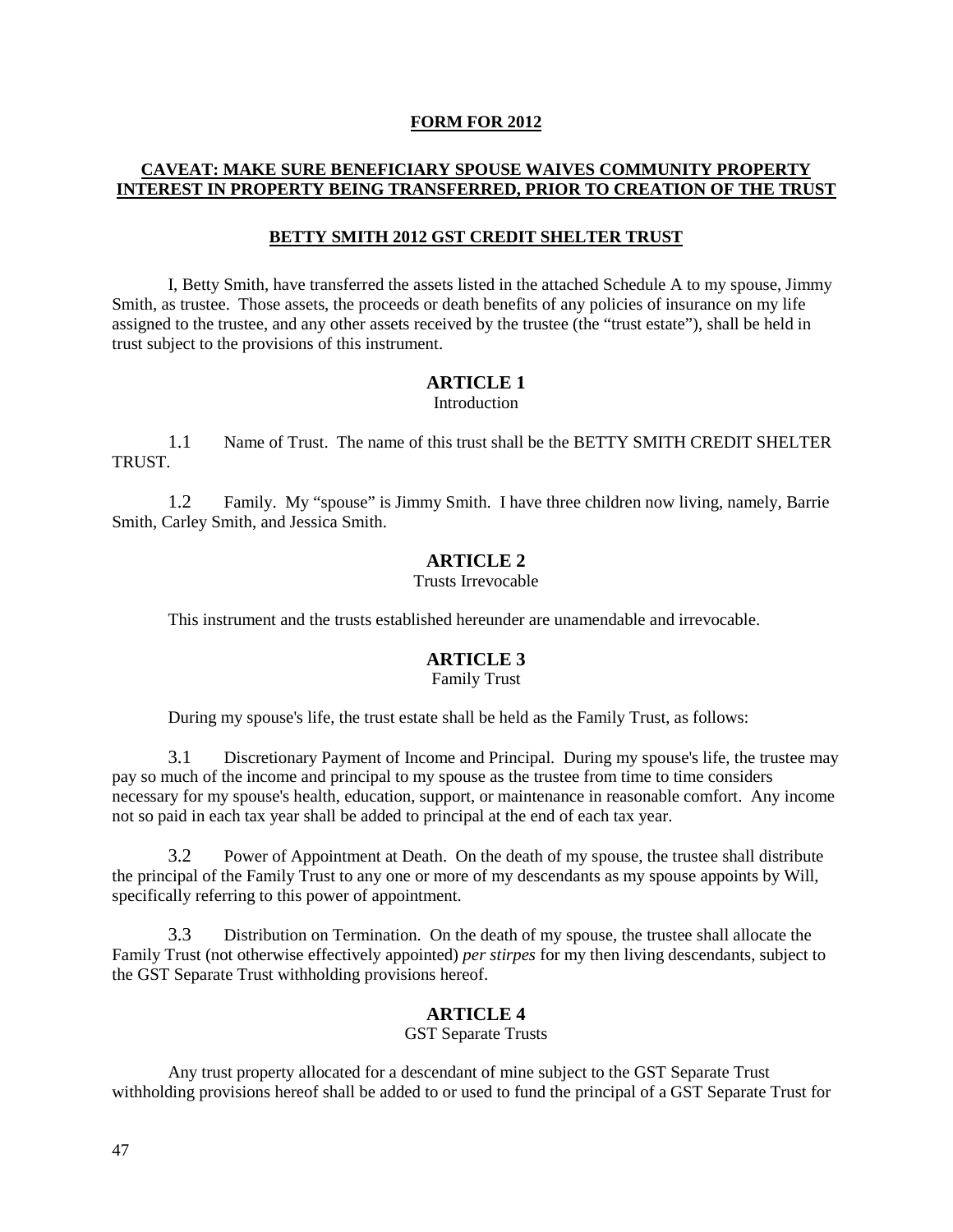the benefit of such descendant (the "primary beneficiary"). The trustee shall administer each GST Separate Trust as follows:

4.1 Discretionary Payment of Income and Principal. The trustee may pay as much of the income and principal of the GST Separate Trust to the primary beneficiary and the primary beneficiary's descendants living from time to time as the trustee considers necessary for the health, education, support, or maintenance in reasonable comfort of each such person. The trustee may make the foregoing payments in equal or unequal shares, taking into account the present and prospective needs of those persons. Any income not so paid in each taxable year shall be added to principal at the end of that taxable year.

4.2 Power of Appointment at Death. On the death of the primary beneficiary, the trustee shall distribute the GST Separate Trust to any one or more of my descendants (other than the primary beneficiary, the primary beneficiary's estate, the creditors of the primary beneficiary, or the creditors of the primary beneficiary's estate), or any one or more Charities, as the primary beneficiary appoints by Will, specifically referring to this power of appointment.

4.3 Allocation on Termination. On the death of the primary beneficiary, the trustee shall allocate the GST Separate Trust not otherwise effectively appointed as follows:

(a) Any Descendant Living. If the primary beneficiary has any descendant then living, for the primary beneficiary's then living descendants per stirpes; or

(b) No Descendant Living. If the primary beneficiary has no descendant then living but I shall have any descendant then living, per stirpes for the then living descendants of the primary beneficiary's nearest lineal ancestor who was a descendant of mine and who has a descendant then living; or, if no such descendant is then living, per stirpes for my then living descendants.

Allocations under this paragraph shall be subject to the GST Separate Trust withholding provisions hereof.

#### **ARTICLE 5**

## Contingent Gift Provision

On the death of the last to die of all beneficiaries of this trust or any trust created hereunder (the "Termination Date"), any trust property not otherwise distributable shall be distributed in as many shares of equal value as shall be necessary to give one (1) such share to my heirs and one (1) such share to my spouse's heirs. Heirs and their respective portions shall be determined under the laws of descent and distribution of Illinois which were in effect at my death for property located in Illinois, but determined as if my spouse and I had each died on the Termination Date, unmarried and domiciled in Illinois.

## **ARTICLE 6**

Trustee Succession

6.1 Resignation. A trustee may resign at any time by signed notice to the income beneficiaries.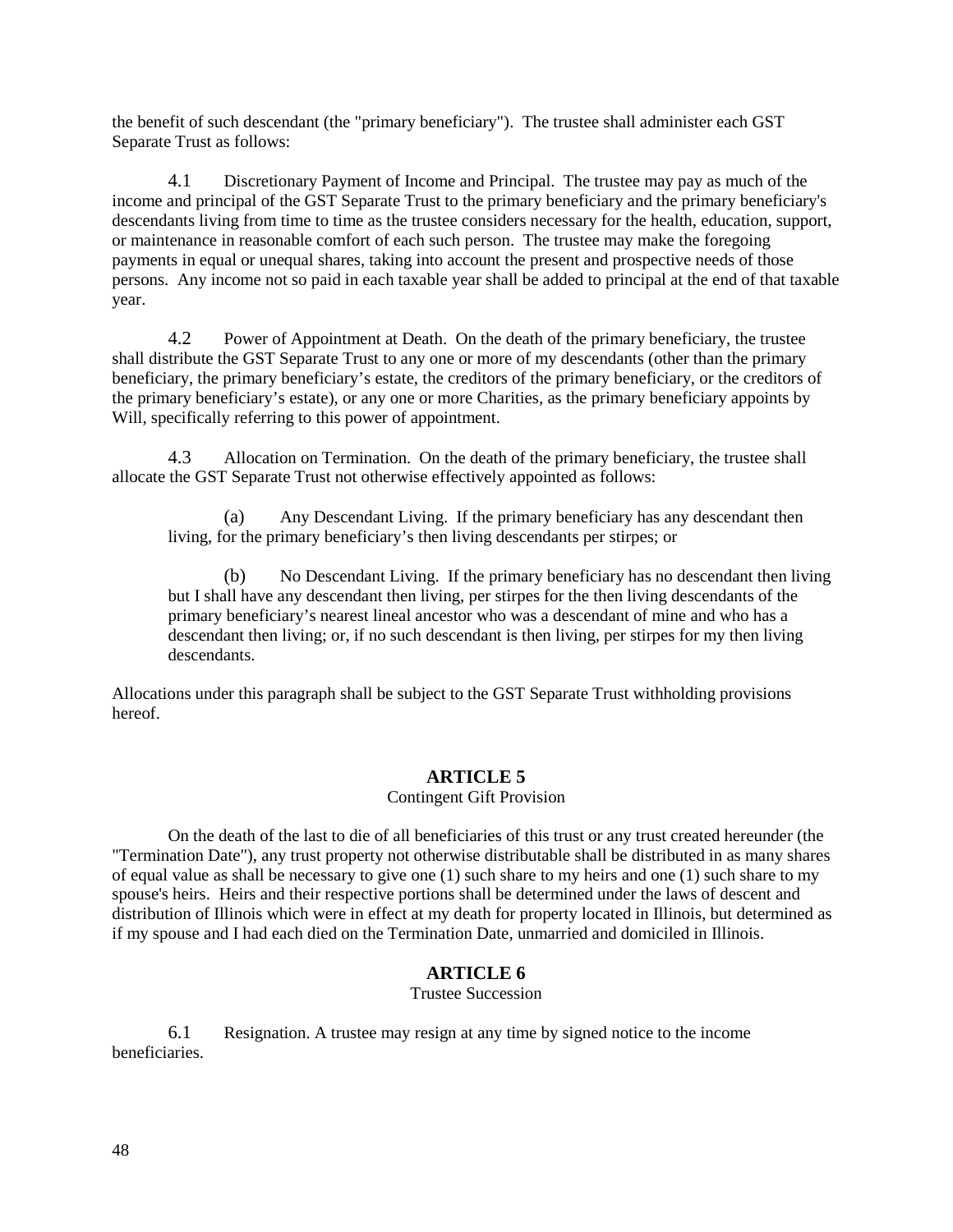6.2 Individual Trustee Succession. Each acting individual trustee, or the individual trustees acting jointly if more than one individual trustee is then acting (unless limited in the instrument in which the trustee was designated), may, by signed instrument filed with the trust records, (a) designate one or more individuals (other than me) or qualified corporations to act with or to succeed the individual or corporate trustee consecutively or concurrently, in any stated combination, and on any stated contingency, (b) amend or revoke the designation before the designated trustee begins to act, and (c) remove any or all corporate trustees acting from time to time.

6.3 Child's Separate Trusts. Notwithstanding any other provision, upon attaining age thirtyfive (35), each child of mine shall have the following powers with respect to any Child's Separate Trust established for the child's primary benefit under this instrument:

(a) Sole Trustee. The child shall have the right to appoint herself as sole trustee.

(b) Remove and Appoint. The child may remove any trustee at any time by a signed instrument, but only if, on or before the effective date of removal, a successor trustee has been appointed by that child or at least one trustee will continue to act after the removal.

6.4 Designation of Trustee. My spouse shall be the initial trustee. If at any time no trustee is acting, and no trustee designated pursuant to the foregoing paragraphs of this Article is able and willing to act, then the first of the following who is able and willing to act shall be trustee:

- (a) My friend,  $\frac{\ }{\ }$
- (b)  $My friend,$  ; and

(c) Any individual (other than me) or qualified corporation appointed in an instrument signed by a majority of the income beneficiaries.

# XIII. Can the QTIP Revocable Trust Format be Considered Boilerplate for Wealthy Married Individuals?

A. Too Many Choices?

Our Western philosophy is that "If Enough is Good, More than Enough is Better." Does this apply to selection of provisions in documents. Is having 10 choices better than having 1 choice? Perhaps yes; perhaps no.

Having choices may be fine if the marginal benefit to the client of being able to pick a particular format and provision is greater than the marginal aggravation (cost + pain of thought process). This then brings up the question of whether a typical married couple with estate tax issues can have a Pour-Over Will/revocable living trust plan, represented by predetermined formulas and boilerplate provisions, with minimal decision-making.

# B. Why Boilerplate.

If the spouse is trustee of the testamentary trusts, assuming the spouse is capable of acting and appropriate to act in this role, the remaining format of the document can be structured in an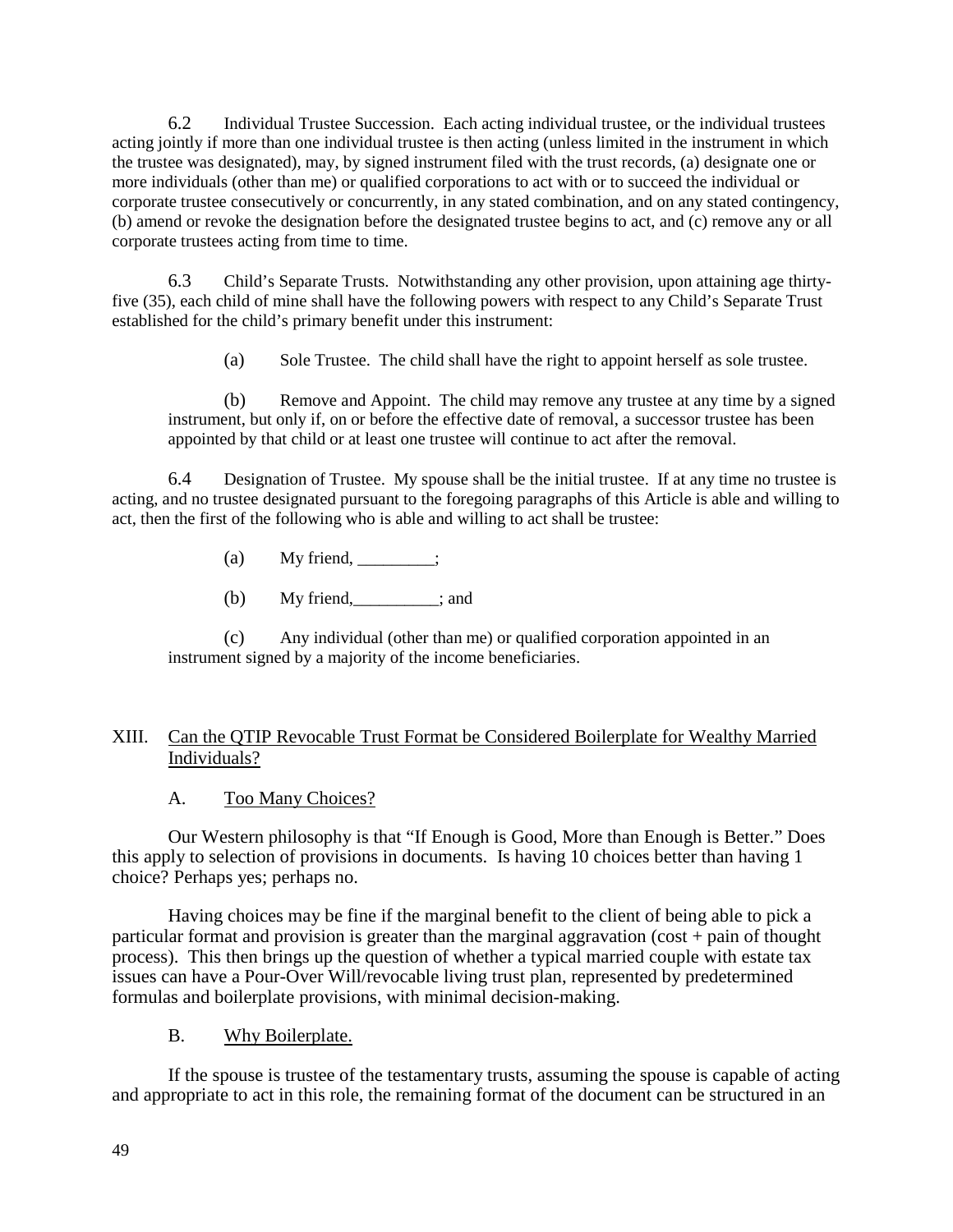extremely tax efficient, creditor protection, and flexible way, such that the decisions to be made are minimal. That is, the document becomes the proverbial 95 percent boilerplate, THOUGH the provisions, substance, and result of the provisions should be discussed with the client. Other variables:

1. A client's decisions on estate planning documents is often a reflection of the planner's questions and discussion. The planner frames where the document ends up.

2, There is no discussion with the client as to which marital deduction formula to use, or even whether to incur a bit of state inheritance tax at the first spouse's passing to maximize the credit shelter trust. The existence of the credit shelter trust, and the marital trust, are *fait accompli*, as are the creditor protection trusts for the children, and the trustee pattern. In a sense, the document drafting becomes almost entirely boilerplate. Attachment 1 contains such a document, with annotations.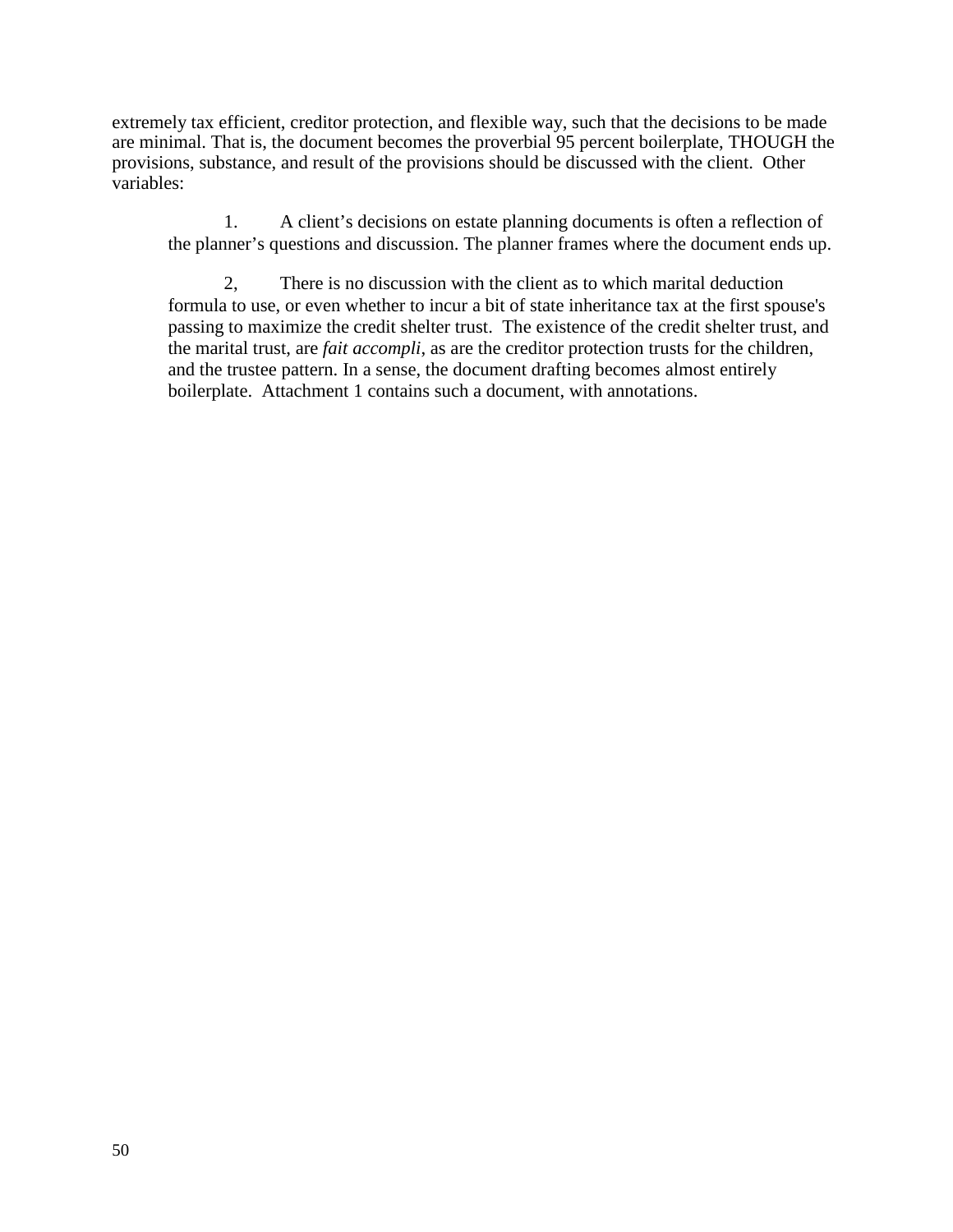# Attachment 1: The Boilerplate Trust

The following form is drafted to facilitate client understanding.

Many forms subsequent to 1982 provide sophisticated but complicated formulas located in the main text of the document. A client reading the document would have little understanding of the technical terms, and the excruciating detail often confuses a client or, worse, discourages the client from reviewing the dispositive provisions.

To avoid that result, the dispositive provisions of the forms are short and understandable in their approach. For example, to create the credit shelter amount, the forms provide merely that the "tax-sheltered amount" is to be distributed to the family trust and the residue to the spouse or to a trust for the spouse. The complicated provisions that define and adjust this concept are contained in the back of the document in a separate article. Thus, in explaining the documents to the clients, the attorney need say only that the "tax-sheltered amount" is generally the applicable exclusion amount with possible adjustments. What are those adjustments? The adjustment clause is contained toward the back of the document in a separate article.

For plans funded with retirement assets, a fractional formula should be used (versus the following pecuniary credit shelter formula).

ANNOT TATED REVOCABLE TRUST WITH QTIP MARITAL TRUST FORM Shelter Lead v2.di

## JOHN DOE TRUST

I have signed this trust on this \_\_\_\_\_ day of \_\_\_\_\_\_\_\_\_\_\_\_\_\_\_\_\_\_\_\_, 2012. I, JOHN DOE, have transferred ten dollars to myself as trustee. The trustee shall administer that asset and any other assets the trustee receives (the "trust property") as follows:

#### **COMMENT**

The establishment clause provides that the client is transferring property to the trust. One of the requirements for the creation of a valid trust under the common law was the existence of some property subject to the trust. See also Section 40[1](#page-51-0) of the Uniform Trust Code ('UTC")<sup>1</sup>, which provides that a trust is not created until it receives some property, which need not be substantial and need not be received contemporaneously with the signing of the document. The establishment clause also indicates that any other assets received by the trustee will be subject to the terms of the trust.

 $\overline{a}$ 

<span id="page-51-0"></span><sup>1</sup> The UTC is primarily a default statute. The provisions of the UTC that correspond to the trustee's powers and discretions are given here for comparison. Where the provisions differ, the provisions of the form would control over the provisions of the UTC. However, in states that have enacted the UTC, there are items that are not subject to override by the terms of the trust. See Section 105(b). Where applicable, these are noted in the succeeding comments. The version of the UTC that is enacted in a particular state may vary from the model form to which these materials refer. The version of the UTC referred to in these materials is the UTC last revised or amended in 2005, as listed on the NCCUSL website as of February 26, 2008.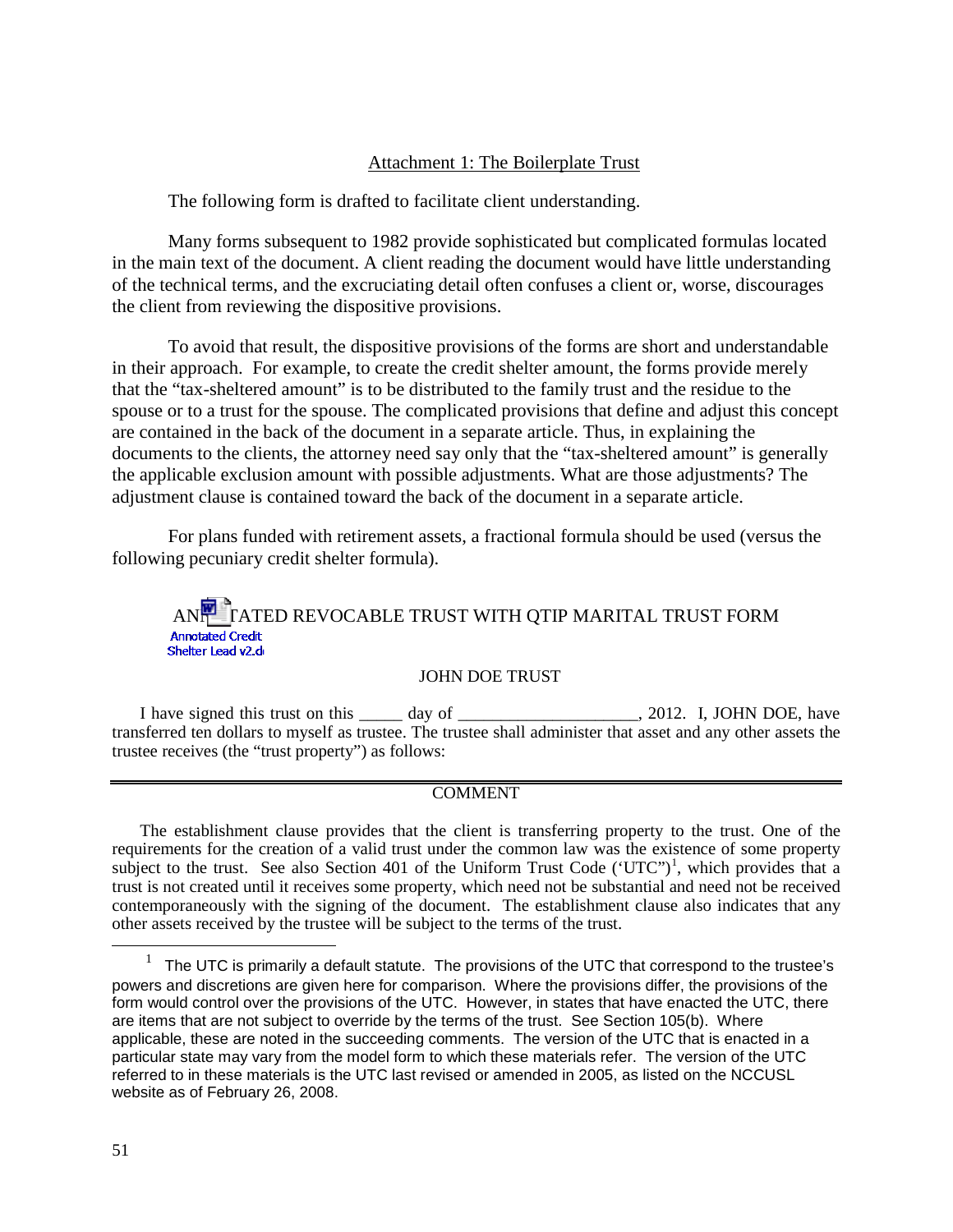#### Article 1 Introduction

1.1 Family. My "spouse" is Jane Doe. I have three (3) children now living, namely:

James Doe, born January 1, 2000; June Doe, born January 1, 2002; and Josiah Doe, born December 31, 2007.

I intend to provide for all my children, including any born or adopted in the future.

1.2 Name of Trust. The name of this trust is the JOHN DOE 2012 TRUST.

1.3 Right To Amend or Revoke. I may amend or revoke this trust at any time during my life by delivering an instrument (other than my Will) that is signed by me to the trustee. If I revoke this trust, the trustee shall deliver the trust property to me or as I direct.

## COMMENT

Paragraph 1.1 names the spouse of the client as well as the client's children. The document specifically provides that children, whether born now or in the future, are covered by the term "children" in the document. "Child" is further defined in Paragraph 14.2. The term "spouse" is used throughout the document to refer to the grantor's husband or wife.

Paragraph 1.2 names the trust. Additional assets may be transferred to the trust by titling them in this name. For example, client John Doe would re-title his assets in the name: "John Doe, as trustee of the John Doe Trust dated 2012." If the trust is amended in the future or if a successor trustee , 2012." If the trust is amended in the future or if a successor trustee replaces the original trustee, assets held in the name of the trust need not be re-titled.

The grantor's retained right to modify or revoke the trust at any time under Paragraph 1.3 provides for flexibility in changing the terms of the trust. The right to revoke, as well as other provisions in the document, such as the grantor's right to use the property, (1) cause the trust to be treated as a grantor trust for income tax purposes under Code  $\S$ §671 – 677 during the grantor's life and (2) will cause the trust property to be included in the grantor's estate for tax purposes under Code §§2036 and 2038. Thus, titling assets in the revocable trust during life does not change the grantor's income or estate taxation.

Under the common law, a trust was considered irrevocable unless the grantor reserved the power to revoke. Many states follow this common-law principle. Section 602(a) of the UTC reverses the common-law presumption, but only for trusts created after the effective date that the UTC is adopted in the state. Under the UTC, the grantor may amend or revoke a trust created after the UTC is adopted unless the terms of the trust expressly provide that the trust is irrevocable.

Under the law of some states, if a grantor reserved the right to amend a trust in a particular way, the trust could only be amended by that means. Section  $602(c)(2)$  of the UTC changes this principle also. If the terms of the trust do not provide a method of amending the trust, or if the method provided is not expressly made exclusive, a trust may be amended (A) by a later will or codicil that expressly refers to the trust or specifically devises property that would otherwise have passed according to the terms of the trust, or (B) by any other method manifesting clear and convincing evidence of the grantor's intent.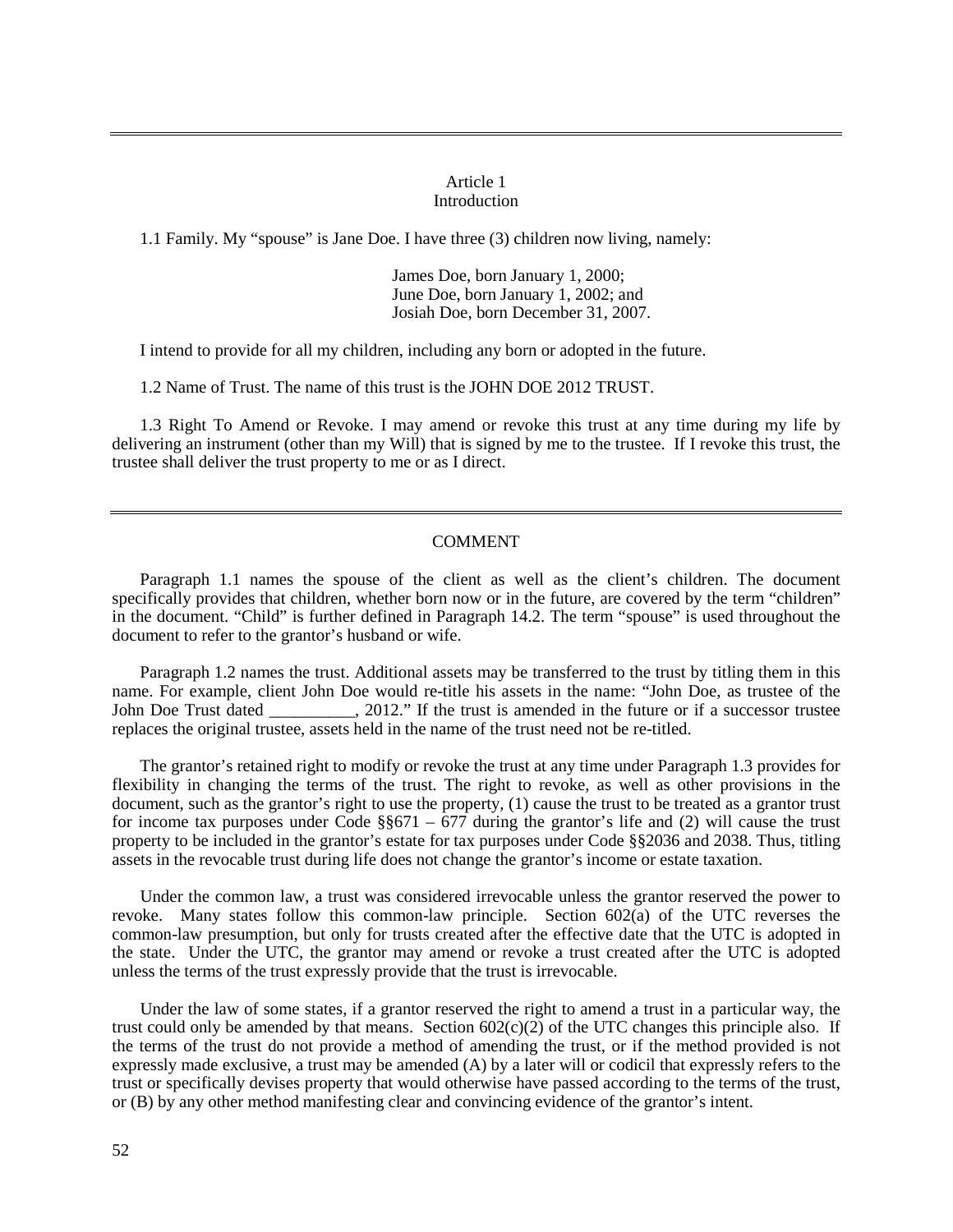The amending clause in this form does not provide an exclusive method of revoking or amending the trust, but does expressly state that the trust cannot be revoked or amended by will. The authors believed that if an asset was titled in the name of the trust, a will should not control its passing. Also, excluding revocation or amendment by will eliminates any potential legal argument that a will's general residuary clause would somehow affect the trust.

# Article 2

# Lifetime Trust

During my life, the trustee shall administer the trust property as the "Lifetime Trust" for my primary benefit as follows:

2.1 Distributions During My Life. Unless I am incapacitated, the trustee shall pay to me as much of the income and principal as I request at any time. If I become incapacitated, then while I am incapacitated, the trustee may pay:

(a) Payments For Me. As much of the income and principal to me as the trustee considers advisable for my health, maintenance in reasonable comfort, or best interests;

(b) Payments for Dependents. As much of the income and principal to any person who is legally dependent on me as the trustee considers necessary for the person's health, maintenance in reasonable comfort, or education; and

(c) Exclusion Gifts. An Exclusion Gift or Medical Exclusion Gift to any descendant of mine as the trustee considers advisable.

2.2 Determination of Incapacity. I shall be incapacitated whenever I am unable to give prompt and intelligent consideration to financial affairs or whenever a court has appointed someone to manage my financial affairs. My inability to give prompt and intelligent consideration to my financial affairs shall be made in writing, signed by my physician, and, if my spouse is then living and able to make decisions, by my spouse, and delivered to the trustee. The trustee may rely conclusively on that writing.

## COMMENT

During the lifetime of the grantor of the trust, the trust is administered for the grantor's benefit under the terms set forth primarily in Article 2.

Paragraph 2.1:

Under Paragraph 2.1 the grantor can withdraw assets from the trust at any time and for any reason, as he or she determines appropriate. In addition, Paragraph 2.1 distinguishes between discretionary payments made to the grantor and those made to dependents, such as a spouse or children. Payments to the grantor are made pursuant to a non-ascertainable standard, while those to third parties are ascertainable. The distinction is important to prevent a spouse who becomes a successor trustee from inadvertently holding a general power of appointment.

The standard for the grantor includes what is "advisable" for the grantor's best interests. The standard for third parties is limited in two respects: (1) the purposes for a distribution are limited to health, maintenance in reasonable comfort, and education, all ascertainable under the Code, and (2) the trustee's consideration is expressed in terms of what is necessary rather than what is advisable. See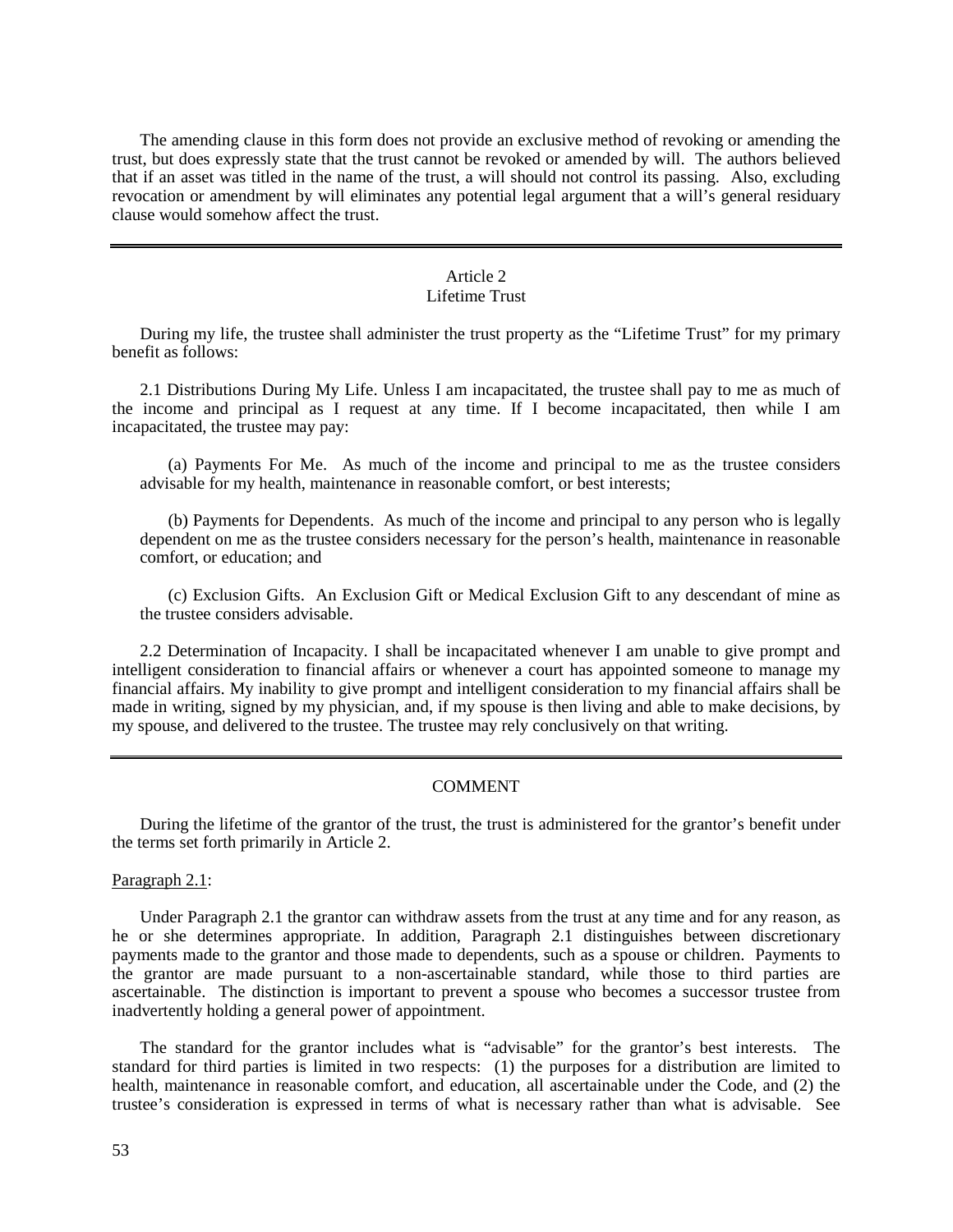Treas. Reg.  $\S20.2041-1(c)(2)$ , which states that a power of invasion is limited by an ascertainable standard if the extent of the holder's duty to exercise and not to exercise is reasonably measurable in terms of his needs for health, education or support. See also paragraph 10.1 of Article 10, which prevents a successor trustee from using trust property to discharge a legal obligation of support.

If the grantor becomes disabled, a successor trustee can also make annual exclusion gifts under Code Section 2503(b) and tuition and medical gifts under Code Section 2503(e) to the grantor's descendants. This power is useful when an annual gift program is an important element of a client's estate plan. The trustee's power to continue the program assures the family that the tax benefits of the gifts will continue even if – as seems often to be the case – the power to make gifts has been overlooked in the client's durable power of attorney. Code Section 2035(e) treats gifts from grantor trusts as though made directly by the grantor, avoiding inclusion under Sections 2035 and 2038. Annual exclusion and tuition and medical gifts are defined at Article 14, Paragraph 14.5.

#### Paragraph 2.2:

Paragraph 2.2 provides a definition of "incapacity" for purposes of determining when the grantor will not be able to act as trustee. The determination focuses on the grantor's inability to give prompt and intelligent consideration to financial affairs. The client is free to establish any method of determining incapacity. In this form the grantor's physician, and the grantor's spouse if able to act, make the determination.

Pursuant to the Health Insurance Portability and Accountability Act of 1996 (HIPAA), Pub.L. No. 104-191, 110 Stat. 1936, final regulations have been promulgated at 45 C.F.R. pts. 160 and 164 entitled "Standards for Privacy of Individually Identifiable Health Information" that are commonly known as the Privacy Rule. The Privacy Rule generally prohibits a physician from releasing any information about the grantor's medical condition, including a determination of the grantor's capacity, without the grantor's authorization or the authorization of the grantor's "personal representative" as defined in the Privacy Rule.

Under the Privacy Rule, the grantor may not be able to pre-authorize the release of medical information by inserting a HIPAA waiver in the trust instrument. The Privacy Rule sets forth very specific requirements for a valid waiver, including the requirement that an authorization for use or disclosure of protected health information may not be contained with any other document to create a compound authorization (with certain exceptions for research studies and other special circumstances). 45 C.F.R. §164.508(b)(3).

However, the grantor could sign a separate HIPAA waiver at the time the grantor signs the trust, authorizing the release of the grantor's medical information for purposes of determining the grantor's capacity to act as trustee.

If the grantor does not authorize a release of medical records, under the Privacy Rule a person who has authority under applicable law to act on behalf of an individual in making decisions related to health care is the individual's "personal representative" and may authorize the release of medical information, at least for purposes relevant to the health care agent's responsibilities. 45 C.F.R.  $\S164.502(g)(2)$ . Thus, if the grantor did not authorize the release of the grantor's medical information for purposes of determining the grantor's capacity to continue to act as trustee, the grantor's agent under a power of attorney for health care may be able to authorize the release of such information.

However, the Privacy Rule creates some doubt about the ability of an agent under a power of attorney for health care to authorize the release of medical information for purposes of determining the ability of the grantor to continue to act as trustee. 45 C.F.R.  $$164.502(g)(1)$  provides that the health care provider must treat the personal representative as the individual, except as provided in  $\S(164.502(g)(3))$  (dealing with minors) and  $164.502(g)(5)$  (discussed below). Thus,  $45 \text{ C.F.R. }$  §164.502(g)(1) would, at first blush,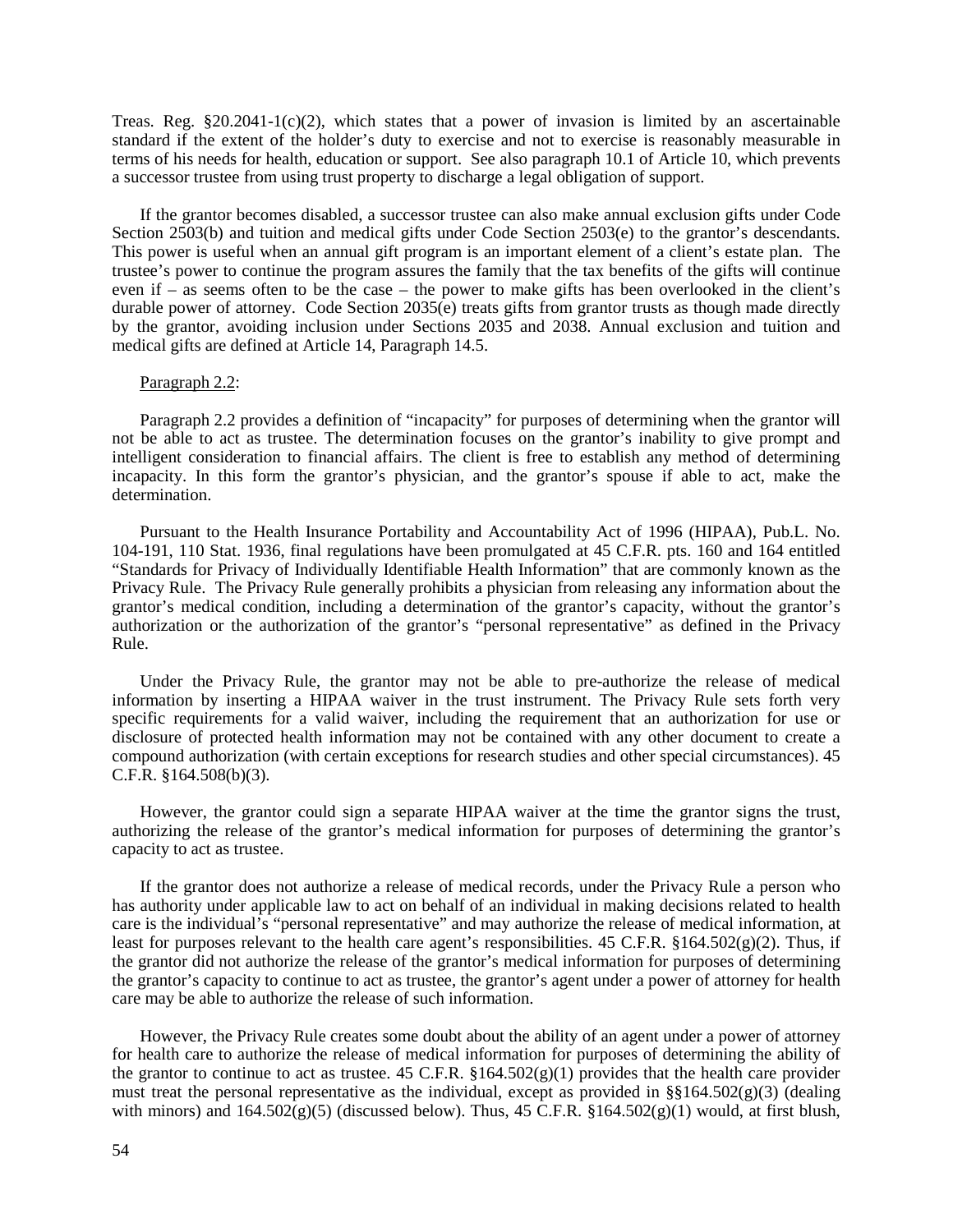appear to give the health care agent the power to request medical information for any reason, just as the grantor could release the grantor's medical information for any reason. However, 45 C.F.R.  $§164.502(g)(2)$  provides:

If under applicable law a person has authority to act on behalf of an individual who is an adult or an emancipated minor in making decisions related to health care, a covered entity must treat such person as a personal representative under this subchapter, with respect to protected health information relevant to such personal representation. [Emphasis added.]

It is possible that a health care provider would release the grantor's medical information to the grantor's health care agent when necessary for the agent to make medical decisions, but withhold the same information when necessary to determine wither the grantor can continue to act as trustee. In the latter case the information may not be relevant to the health care agent's personal representation of the grantor under the health care agency.

45 C.F.R.  $\S 164.502(g)(5)$  potentially imposes another obstacle to the health care agent's ability to authorize the disclosure of medical records for purposes of disqualifying the grantor as trustee. That section provides:

(5) Implementation specification: abuse, neglect, endangerment situations. Notwithstanding a State law or any requirement of this paragraph to the contrary, a covered entity may elect not to treat a person as the personal representative of an individual if:

(i) The covered entity has a reasonable belief that:

(A) The individual has been or may be subjected to domestic violence, abuse, or neglect by such person; or

(B) Treating such person as the personal representative could endanger the individual; and

(ii) The covered entity, in the exercise of professional judgment, decides that it is not in the best interest of the individual to treat the person as the individual's personal representative.

Under some circumstances the health care provider might believe that releasing the grantor's medical information in order to permit a successor trustee to assume control of the grantor's property might endanger the grantor and not be in the grantor's best interests.

An alternative approach is to provide in the trust that the grantor will be deemed to be unable to act as trustee if an inquiry into the grantor's capacity is made and the grantor refuses to authorize the release of medical information.

#### Article 3 Gifts at My Death

On my death, the trustee shall distribute the following gifts from the trust property:

3.1 Gifts of Tangible Personal Property. The trustee shall distribute tangible personal property as I direct by any instrument signed by me. "Tangible personal property" means all personal and household effects, jewelry, automobiles, collections, and other tangible personal property that I own at my death or that is then included as part of the trust property (including insurance thereon). I may amend or revoke the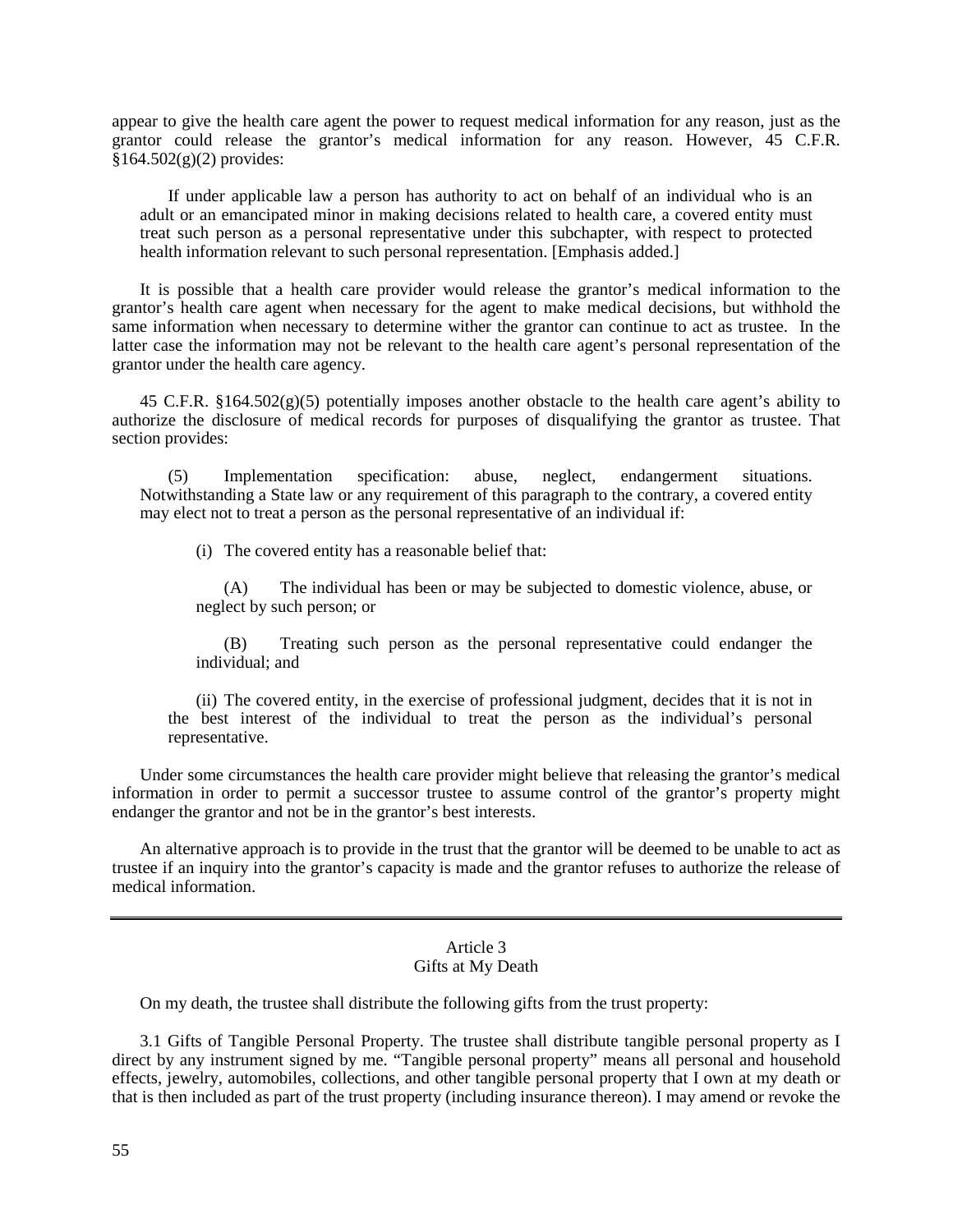written instrument at any time. Any subsequent instrument shall control to the extent it conflicts with prior ones. Any decisions made in good faith by the trustee in distributing tangible personal property shall not be subject to review, and the trustee shall be held harmless from any cost or liability as to those decisions. I shall be deemed to have left only those written instruments that the trustee is able to find after reasonable inquiry within 60 days after my death.

3.2 Gifts of Remaining Tangible Personal Property. I give all tangible personal property not otherwise effectively disposed of to my spouse, if my spouse survives me, or if my spouse does not survive me, in shares of equal value to my children who survive me (to the exclusion of the descendants of any child who does not survive me), to be divided among them as they agree or, if they cannot agree within 60 days after my death, as the trustee determines.

3.3 Gifts if Spouse Survives. If my spouse survives me, I make the following gifts:

(a) Family Trust. I give the tax-sheltered gift to the trustee to hold as the Family Trust.

(b) Marital Trust. I give the balance of the trust property to the trustee to hold as the Marital Trust.

3.4 Gifts if Spouse Does Not Survive. If my spouse does not survive me, I make the following gifts:

(a) Any Child Under Age 25. If any child of mine who survives me is under age 25 at my death, I give the balance of the trust property to the trustee to hold as the Children's Single Fund Trust; or

(b) All Children Over Age 25. If there is no surviving child of mine who is under age 25 at my death, I give the balance of the trust property to the trustee to allocate in shares of equal value for my surviving children, provided that (1) if a child of mine does not survive me but any descendant of the child survives me, the trustee shall distribute the share that would have been allocated for the deceased child, if living, *per stirpes* to the child's descendants who survive me, and (2) any allocation for a living child of mine shall be subject to the Child's Separate Trust provisions.

3.5 Survivorship. Only persons, other than my spouse, living on the 30th day after the day of my death shall be deemed to have survived me for purposes of this Article. My spouse shall be deemed to have survived me if (a) I am the first to die, without regard to the length of survivorship, or (b) the order of our deaths cannot be proved.

## COMMENT

Article 3 describes gifts on the grantor's death. The wording avoids lengthy and complicated tax formula language in order to describe a disposition understandable to the client. Accordingly, descriptive terms that the client can understand, such as "tax-sheltered gift" (referring to the maximum amount that can be shielded by the unified credit and other available credits), are used in Article 3 and then defined at length at the end of the document.

#### Paragraphs 3.1 and 3.2:

Paragraph 3.1 distributes tangible personal property as directed by the grantor during the grantor's lifetime. This paragraph provides the grantor considerable flexibility in changing the disposition without formally amending the trust. This flexibility would be impossible if the tangible personal property were disposed of under the will. The article defines the term "tangible personal property" and protects the trustee in distributing this property pursuant to the grantor's direction.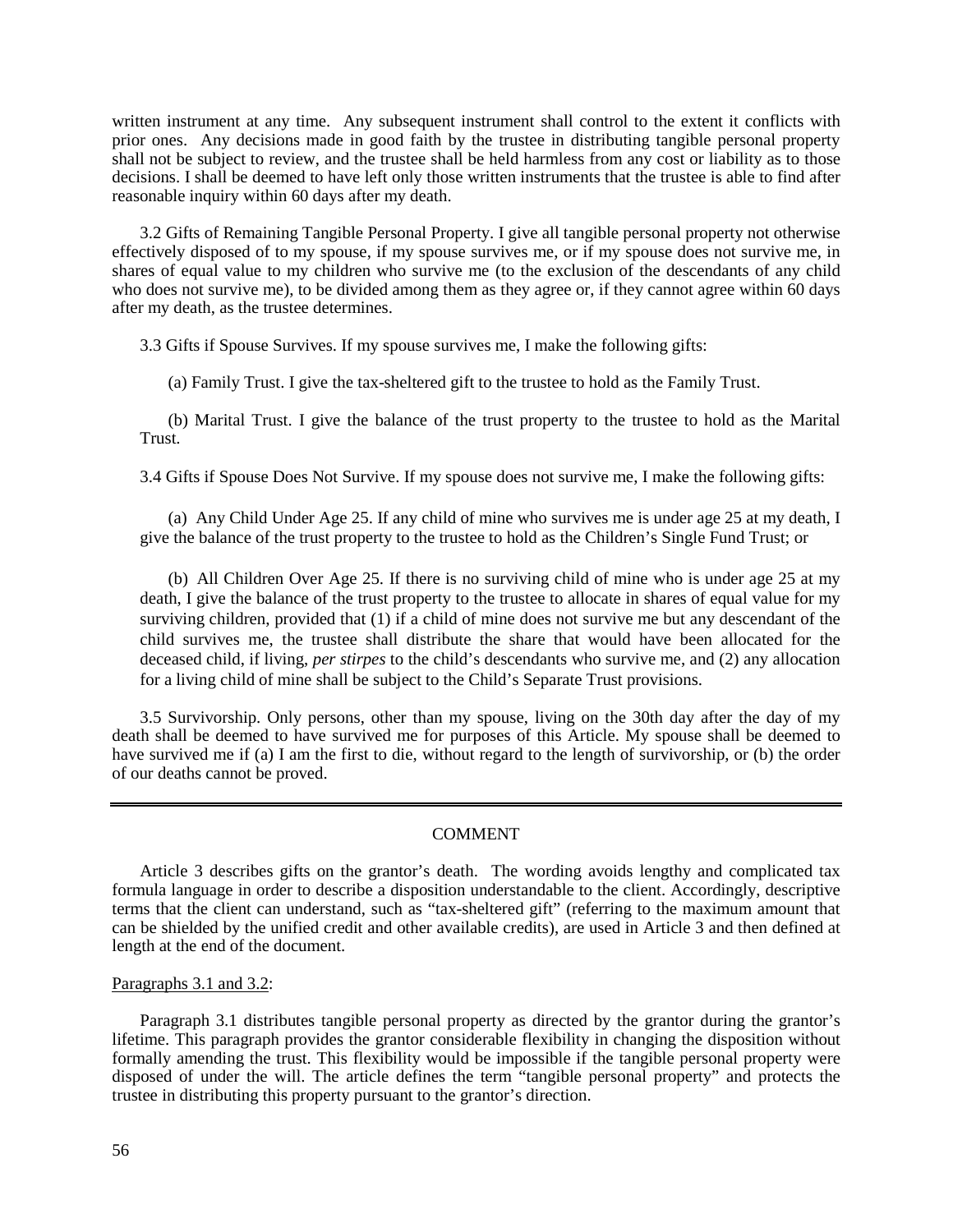Paragraph 3.2 gives the remaining tangible personal property to the spouse, or if the spouse does not survive, to the children. This paragraph applies both when the directions left under Paragraph 3.1 do not dispose of everything and when there are no directions. It is assumed that the grantor intends the chattel property to pass only to children. If the client intends chattel property to benefit descendants of a deceased child, the parenthetical can be eliminated or the items can be disposed of by separate gift.

## Paragraph 3.3:

Paragraph 3.3 describes the division of property if the spouse survives. In this form the trust property is divided between marital and credit-shelter portions. Note that here the basic division is expressed with two terms that are later defined in Article 14, "tax-sheltered gift" and "balance of the trust property." Relegating the complex language for these two concepts to the end of the document allows the reader to grasp the essential distribution without becoming immersed in the complex formula language.

The "balance of the trust property" is defined as the trust property remaining after the payment of taxes, debts, and specific gifts. Because taxes are excluded from the definition, there is no need to present the tax clause in temporal order. The tax clause is set forth in Article 13. This balance bears the burden of any depreciation in assets during the period of administration and also benefits from any appreciation of these same assets.

## Paragraph 3.4:

Paragraph 3.4 describes the division of property if the spouse does not survive. The juxtaposition of paragraphs 3.3 and 3.4, and their relative brevity, allow the grantor to easily follow the alternative distribution, depending on which spouse dies first. In this version of the trust, if the spouse does not survive, the distribution will depend on whether there is any living child under age 25. If there is a child under age 25, then the trust property will pass to a single trust for the benefit of descendants until the youngest child is 25. If there is no child under age 25, then the trust property will immediately divide into separate trusts. The distribution language under 3.4(b) is expressed in terms of living children and descendants of deceased children, to answer a frequent question of what happens if a child dies. In this case the Latin term per stirpes serves as the best short-hand way to express the concept of a distribution by right of representation, so it is retained in reference to how property is allocated among descendants of a deceased child.

## Paragraph 3.5:

Paragraph 3.5 generally imposes a 30-day survivorship requirement. In most cases, if the grantor and a descendant die as a result of a common accident, no gift will be made to the descendant. Due to tax considerations, special survivorship requirements exist for the spouse. When it is prudent to transfer assets from the wealthier spouse to the less wealthy spouse, Paragraph 3.5 should be completed so that the less wealthy spouse is deemed to have survived when there is simultaneous death. A survivorship period that lasts no more than six months from death will not be treated as a terminable interest that does not qualify for the marital deduction as long as the spouse survives the period. Treas.Reg. §20.2056(b)-3.

When drafting documents for the less wealthy spouse, consider requiring a six-month survivorship period so that if the surviving (wealthier) spouse dies within six months, the assets that would otherwise pass to the Marital Trust will be subject to estate tax in the less wealthy spouse's estate. This may permit the assets to be subject to lesser combined federal and state death taxes than would be the case if they passed to the surviving spouse.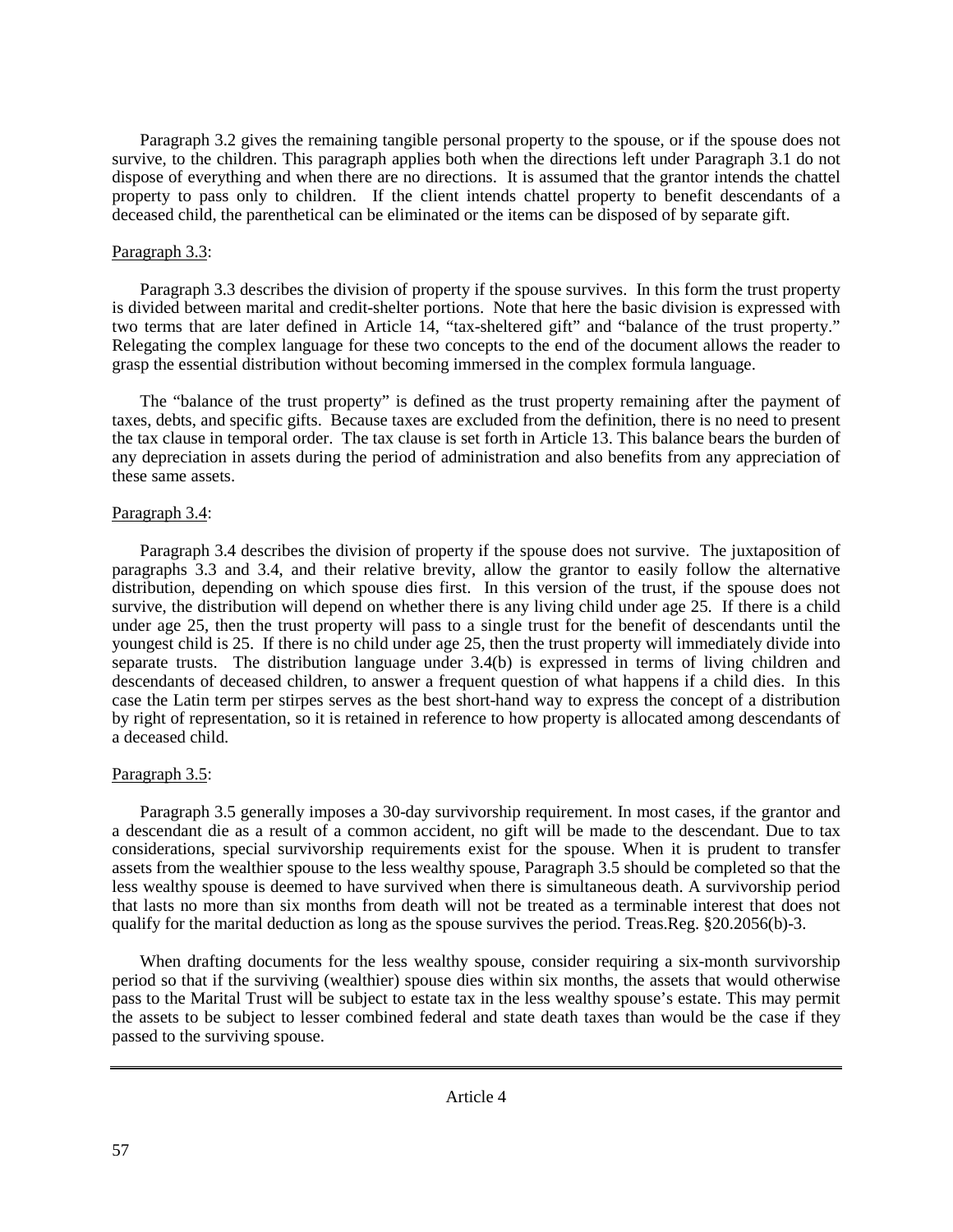#### Marital Trust

The trustee shall administer the Marital Trust as follows:

4.1 Mandatory Payment of Income. Beginning with my death, the trustee shall pay all the income to my spouse.

4.2 Discretionary Payment of Principal. The trustee may pay to my spouse as much of the principal as the trustee considers necessary for the health or maintenance in reasonable comfort of my spouse.

4.3 Payment of Death Taxes. On the death of my spouse, unless my spouse directs otherwise by will or revocable trust specifically referring to this instrument, the trustee shall pay the Marital Trust death taxes.

4.4 Power of Appointment at Death. On the death of my spouse, the trustee shall distribute the principal not required for payment of the Marital Trust death taxes to any one or more of my descendants as my spouse appoints by will.

4.5 Distribution on Termination. On the death of my spouse, the trustee shall dispose of any property not required for payment of the Marital Trust death taxes, and not effectively appointed, as follows:

(a) Any Child Under Age 25. If any then-living child of mine is under age 25, the trustee shall hold the trust property as the Children's Single Fund Trust; or

(b) All Children Over Age 25. If there is no then-living child of mine who is under age 25, the trustee shall allocate the trust property in shares of equal value for my then-living children, provided that (1) if a child of mine is not then living but any descendant of the child is then living, the trustee shall distribute the share that would have been allocated for the deceased child, if living, *per stirpes* to the child's then-living descendants, and (2) any allocation for a living child of mine shall be subject to the Child's Separate Trust provisions.

#### COMMENT

Article 4 describes the Marital Trust. Certain of these provisions are mandatory to allow the Marital Trust to qualify for the marital deduction. Other terms are optional and should be included or omitted as circumstances dictate.

#### Paragraph 4.1:

This form creates a "qualified terminable interest property" (QTIP) trust under Code §2056(b)(7). Paragraph 4.1 is a mandatory direction to distribute income. This is required by Code  $\S2056(b)(7)(B)(ii)(I)$ . The term "income" is not defined in the document and therefore will have the meaning accorded under local law. Discretion to distribute income or termination of the right to receive income, such as on remarriage or disability, will disqualify the trust for marital deduction purposes. Those types of provisions must not be included in the Marital Trust.

#### Paragraph 4.2:

Paragraph 4.2 provides for distribution of principal to the spouse in the discretion of the trustee. The scope of principal distributions can be modified to fit the client's circumstances. For example, does the grantor wish to provide any principal for the spouse? Will the spouse act as trustee? The standard in this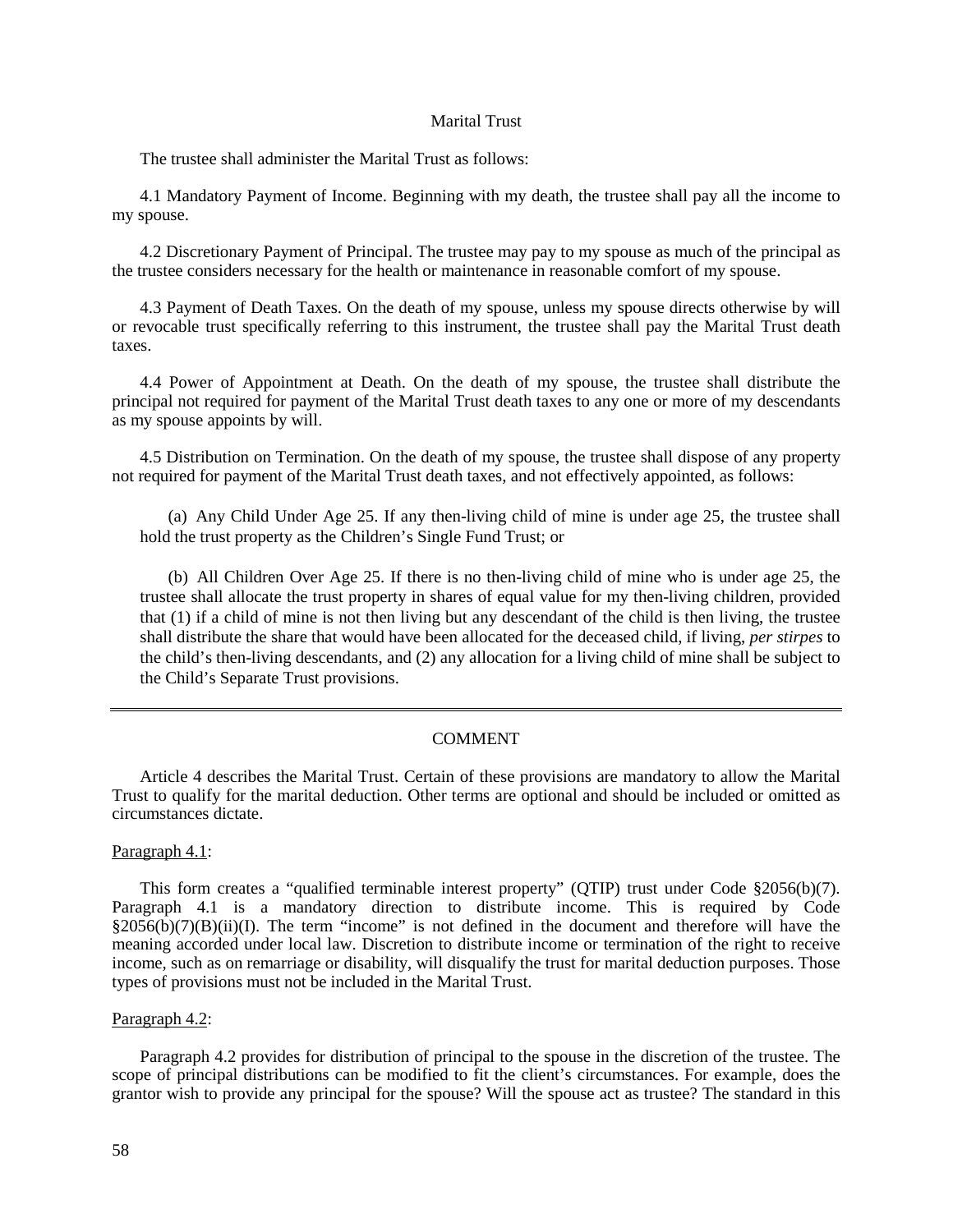form is limited to the health or maintenance in reasonable comfort of the spouse. In no event can one other than the spouse be the recipient of discretionary rights to principal during the spouse's life.

An ascertainable standard is not required for marital deduction purposes but is advisable if the spouse is to act as trustee and QTIP treatment is desired. For example, if a partial QTIP election is contemplated, the goal is for the non-QTIP elected portion not to be included in the spouse's estate. If the spouse is a trustee, a broad non-ascertainable standard will result in the spouse possessing a general power of appointment over the non-QTIP property under Code §2041. For the non-elected QTIP portion to be excluded from the spouse's estate, the discretion must be limited to an ascertainable standard relating to health, support, maintenance, or education. See Code §2041(b)(1)(A). This form consistently uses ascertainable standards. If the distribution provision is broadened, then the practitioner should be sure that the spouse cannot exercise the broad powers, either because they will be vested in a co-trustee, or because the spouse is not the trustee (and does not have the right to elect to become the trustee). In this form, Paragraph 10.1 prevents a spouse from ever exercising non-ascertainable powers.

## Paragraph 4.3:

Paragraph 4.3 directs that on the death of the spouse any Marital Trust death taxes are to be paid from the Marital Trust. The definition of "death taxes" is contained in Paragraph 14.4. The increase in estate taxes in the surviving spouse's estate resulting from the property being included in the surviving spouse's gross estate will be paid from the Marital Trust. See Paragraph 13.5.

## Paragraph 4.4:

Paragraph 4.4, dealing with distributions at the death of the spouse, allows the spouse to appoint the Marital Trust property to any of the grantor's descendants. The class of possible recipients of the power of appointment can be narrowed or broadened without any negative tax impact at the spouse's death, as long as the spouse cannot appoint to himself or herself, his or her estate or to the creditors of himself or herself or his or her estate. If a partial QTIP election is intended, then the power of appointment should remain narrow. The spouse need not even be given a power of appointment, which is often the case in second marriages when a QTIP trust is used.

## Paragraph 4.5:

Paragraph 4.5 disposes of any property not appointed or used to pay death taxes. The overall pattern is that the property is distributable to the children, but, depending on ages, the property will be distributed outright, held in separate trusts, or held in a single trust. The mode of distribution depends on the ages of the children.

First, if any child is under the age of 25, Paragraph 4.5(a) directs that the property shall be held in a "basket" trust for all of the children pursuant to Article 6. Second, if all of the children are over the age of 25, then Paragraph 4.5(b) directs that the property be distributed to each child, potentially to be held in a separate trust for his or her benefit as provided in Article 7.

Whether a trust is created for each child will depend on the child's age, as determined by the client. For example, a client may wish that no trust be required for the children if they are over age 25. In this case, the plan will distribute all of the property to the children in equal shares when the youngest is age 25. Alternatively, the client may desire separate trusts for each child until a more mature age.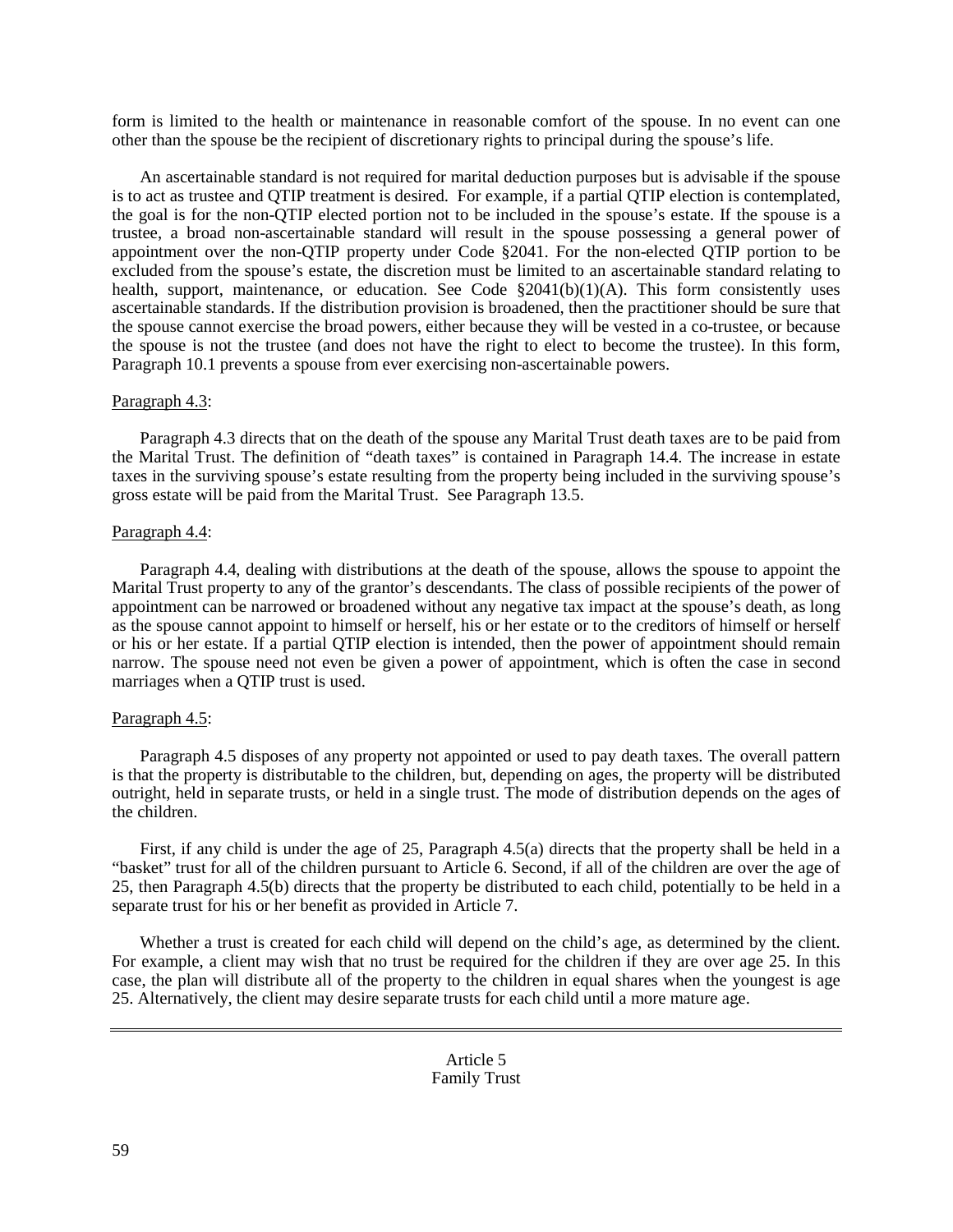The trustee shall administer the Family Trust as follows:

5.1 Mandatory Payment of Income. Beginning with my death, the trustee shall pay all the income to my spouse.

5.2 Discretionary Payment of Principal. The trustee may pay to my spouse as much of the principal as the trustee considers necessary for the health or maintenance in reasonable comfort of my spouse. I recommend that the trustee not pay any principal to my spouse from the Marital Trust if principal from the Family Trust is reasonably available for the same purposes.

5.3 Power of Appointment at Death. On the death of my spouse, the trustee shall distribute the Family Trust to any of my descendants as my spouse appoints by will.

5.4 Distribution on Termination. On the death of my spouse, the trustee shall dispose of the Family Trust not effectively appointed as follows:

(a) Any Child Under Age 25. If any then-living child of mine is under age 25, the trustee shall hold the trust property as the Children's Single Fund Trust; or

(b) All Children Over Age 25. If there is no then-living child of mine who is under age 25, the trustee shall allocate the trust property in shares of equal value for my then-living children, provided that (1) if a child of mine is not then living but any descendant of the child is then living, the trustee shall distribute the share that would have been allocated for the deceased child, if living, *per stirpes* to the child's then-living descendants, and (2) any allocation for a living child of mine shall be subject to the Child's Separate Trust provisions.

#### COMMENT

#### Paragraph 5.1:

The Family Trust is kept very simple for ease of tax planning in a decoupled situation. The spouse is entitled to all income and discretionary principal under an ascertainable standard. The grantor recommends that the trustee not pay principal to the spouse while assets remain in the Marital Trust. This is not binding, and is placed in the document to remind the trustee of the tax advantages of protecting the principal of the Family Trust from estate tax in the surviving spouse's estate.

Because the tax-sheltered gift is expressed as the largest amount that will reduce federal estate tax to zero, without regard to state death taxes, the credit shelter-marital deduction split may result in a Family Trust that is not subject to federal estate tax but is subject to state death tax. This could occur, for example, in a state that has decoupled from the federal tax and whose "exemption equivalent" is less than the federal amount of \$5,120,000. In these situations the surviving spouse may be able to make a separate state-only QTIP election for part of the Family Trust. In states that do not permit such an election, the spouse may make a federal OTIP election to reduce the credit shelter amount to match whatever is exempt under state law.

To preserve this flexibility, the Family Trust is drafted to qualify for QTIP. Only the spouse is the beneficiary of the trust, and there is no lifetime power to appoint principal to third parties. Under the general severance language of paragraph 12.11 the trustee can sever the Family Trust into QTIP and non-QTIP portions. Note also the language at paragraph 12.5(c), which automatically gives the spouse of any trust otherwise qualifying for the marital deduction the right to make trust property productive.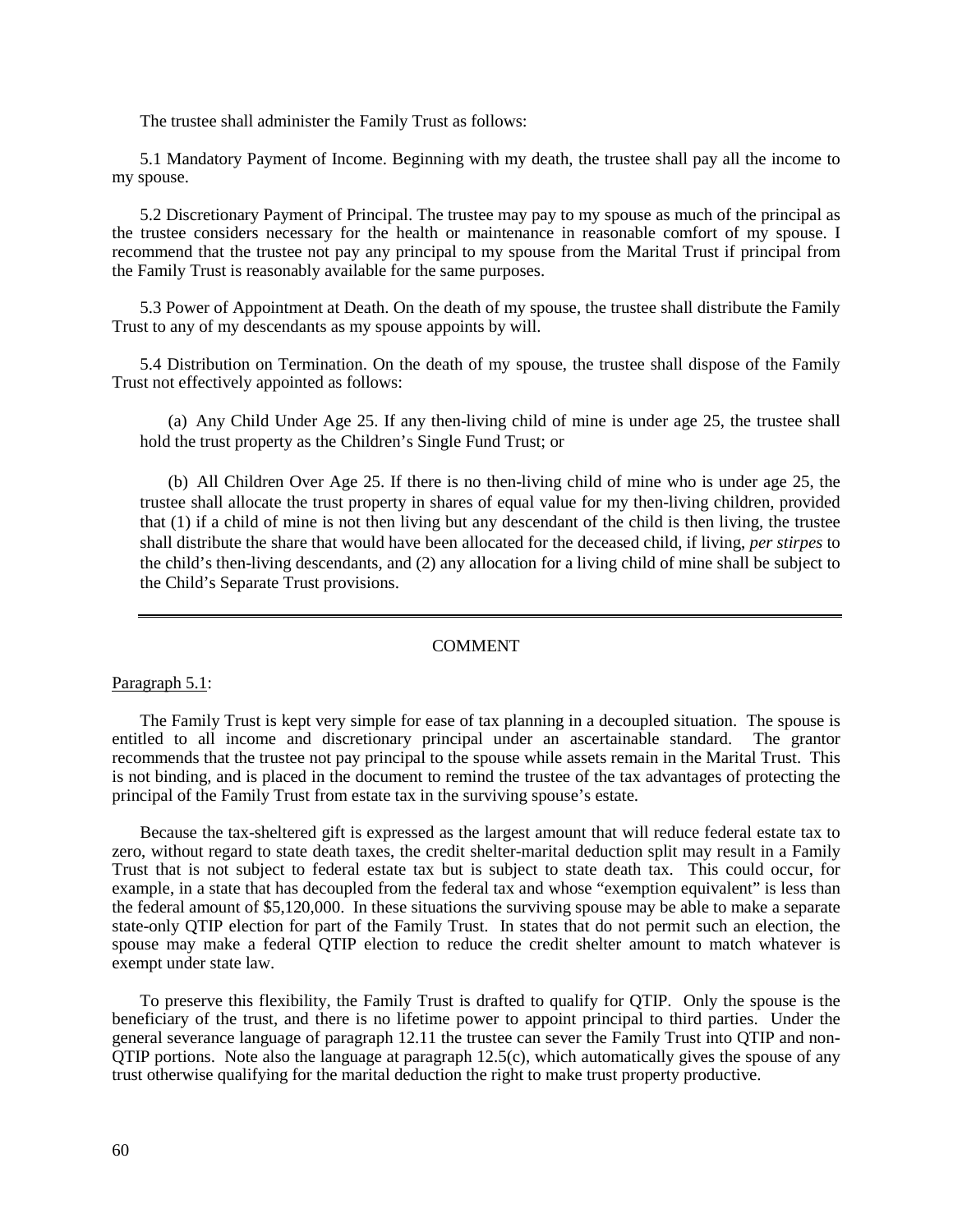An alternative way to plan in a decoupled state is to limit the Family Trust to the smallest amount necessary to reduce both estate and state death taxes, and to provide that the executor could make a partial election over a QTIP Marital Trust if the objective is to maximize the federal tax-sheltered amount. The advantage of this approach is that the Family Trust could include beneficiaries other than the spouse. The trust could provide that any portion of the Marital Trust for which a QTIP election is not made will pass to the Family Trust. See Treas. Reg.  $$20.2056(b)-7(d)(3)$ ,  $$20.2056(b)-7(h)$ , Example 6, and Clayton v. Commissioner, 976 F.2d 1486 ( $5<sup>th</sup>$  Cir. 1992). The surviving spouse should not make the election since the effect of the election by an interested party might be considered a gift.

In Revenue Procedure 2001-38, 2001-2 C.B. 124, the Internal Revenue Service treated as a nullity a QTIP election when the effect of the election did not reduce any federal estate tax. Some practitioners have questioned whether a partial QTIP election to reduce state, but not federal taxes, would be treated as a nullity by the IRS and, if so, whether the state would also treat the election as a nullity. Although no case has arisen over this issue, one should note that the spirit of the Revenue Procedure is to benefit the taxpayer when an inadvertent or meaningless election has been made, and in any case the taxpayer has the burden of establishing that the estate qualifies for the relief. We do not believe that Revenue Procedure 2001-38 would be authority for a state to disregard a partial QTIP election that the trustee makes in order to obtain a tax benefit.

#### Paragraph 5.2:

Paragraph 5.2 provides for the payment of principal in the discretion of the trustee. The discretionary standard is the health or maintenance in reasonable comfort of the spouse. This is a narrow, or ascertainable, standard under Code §2041(b)(1)(A).

When the spouse is acting as sole trustee of the Family Trust, adverse estate tax consequences are avoided by using an ascertainable standard relating to health, support, maintenance, or education. If the discretion to distribute principal is broadened, the practitioner should carefully review Code §2041. If the standard is broadened to a non-ascertainable standard (one not relating to what is necessary for the spouse's health, support, maintenance, or education) and the spouse is acting as a trustee, the spouse's power to pay principal to himself or herself would be a general power of appointment under Code §2041, thus causing the Family Trust to be included in the spouse's estate and defeating the tax objective of the Family Trust. For example, the power to distribute principal for the spouse's welfare or best interests would be a general power of appointment if the spouse were acting as sole trustee and would result in the property being included in the spouse's estate when he or she dies. Accordingly, only if the spouse is not acting as a trustee should the standard for the discretionary payment of principal be broadened.

## Paragraph 5.3:

Paragraph 5.3 allows the spouse to appoint the property at the spouse's death to any of the grantor's descendants. The power of appointment will be a limited (nontaxable) power under Code §2041 as long as the spouse cannot appoint to himself or herself, his or her creditors, his or her estate, or the creditors of his or her estate.

#### Paragraph 5.4:

Paragraph 5.4 is similar to Paragraph 4.5 of the Marital Trust and distributes any property not disposed of pursuant to the spouse's exercise of the power of appointment. If any child is under the age of 25, then Paragraph 5.4(a) directs that the property be held in a "basket" trust for all of the children pursuant to Article 6. If all the children are over 25, then Paragraph 5.4(b) directs that the property either be distributed to each child or retained in a separate trust for his or her benefit as provided in Paragraph 7.2. Whether a trust is created for each child will depend on the client's wishes concerning the age at which the children should own property outright.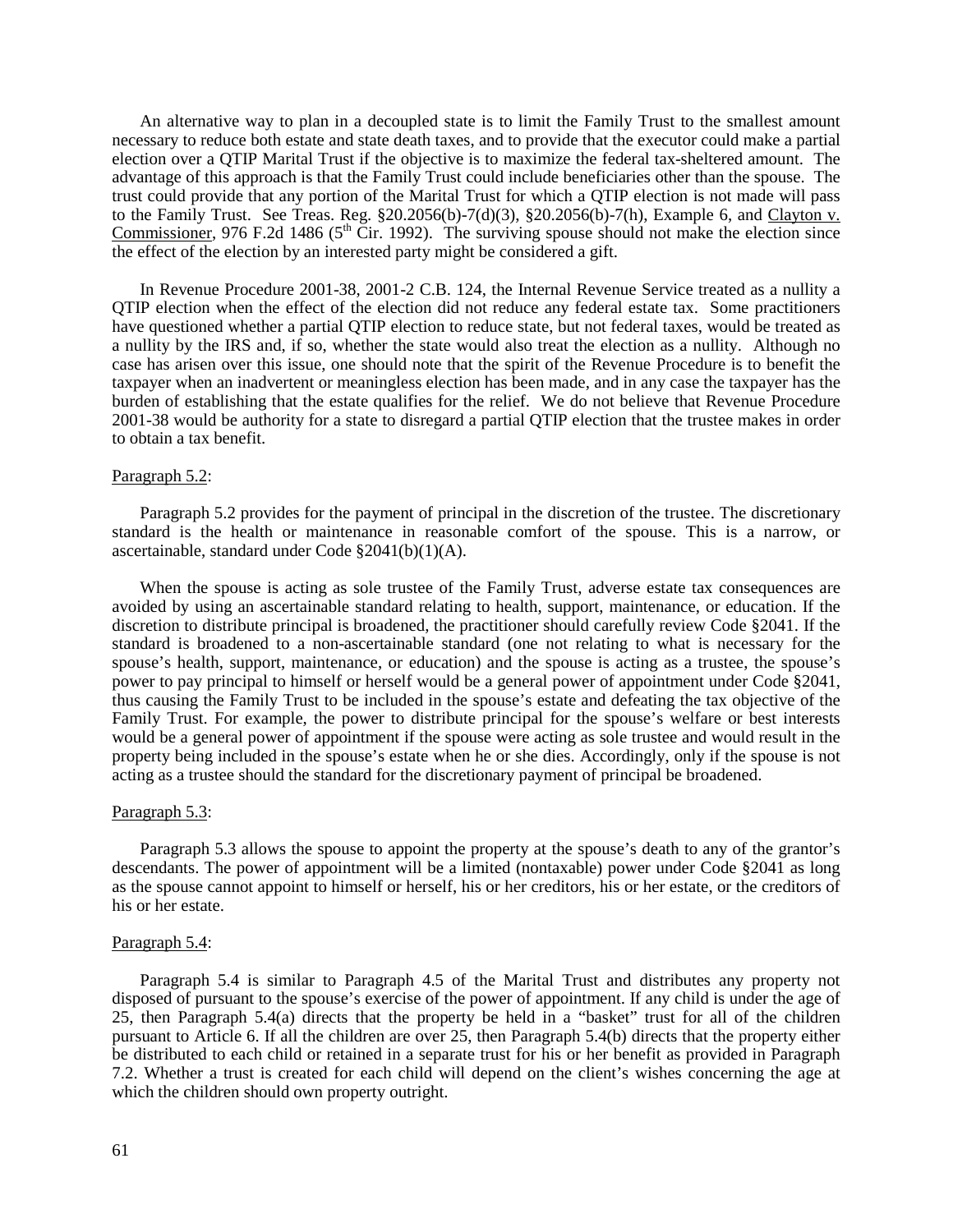## Article 6 Children's Single Fund Trust

The trustee shall administer the Children's Single Fund Trust as follows:

6.1 Discretionary Payment of Income and Principal. The trustee may pay as much of the income and principal to my children and their descendants as the trustee considers necessary for the health, maintenance in reasonable comfort, or education of each of them. In addition, the trustee may assist the guardian of any minor child of mine in enlarging the guardian's residence or acquiring a new residence to accommodate the minor child. The trustee may pay in equal or unequal shares, taking into account the present and prospective needs of those persons.

6.2 Distribution on Termination. When there is no living child of mine under age 25, the trustee shall terminate the Children's Single Fund Trust by allocating it in shares of equal value for my then-living children, provided that (1) if a child of mine is not then living but any descendant of the child is then living, the trustee shall distribute the share that would have been allocated for the deceased child, if living, *per stirpes* to the child's then-living descendants, and (2) any allocation for a living child of mine shall be subject to the Child's Separate Trust provisions.

# COMMENT

Article 6 deals with the "basket" trust for children if any child is under age 25. Paragraph 6.1 allows the trustee to use income and principal for a child's health, maintenance in reasonable comfort, or education. Distribution by a trustee to one child will not be considered an advancement against that child's share when the basket trust terminates. Holding the property in a basket trust allows the grantor's wealth to be pooled to meet certain priority risks, such as providing funds for a child's college and graduate school education in order to provide the younger children with similar opportunities to those already provided to the older children during the grantor's life.

When the youngest child reaches age 25, the basket trust terminates pursuant to Paragraph 6.2 and funds are distributed in equal shares to the then living children. The age at which the Children's Single Fund Trust is distributed, which is age 25 in this document, can be increased or decreased depending on the circumstances and the grantor's desires. If a child is then deceased, the share that would have been distributed to that child had he or she been living is distributed to his or her then living children (the grandchildren of the grantor) in equal shares. This is referred to as a per stirpes distribution. The definition of "per stirpes" is provided at Paragraph 14.10.

It is often useful to explain a per stirpes distribution to the client. The following example may be helpful. Assume the grantor had two children, A and B, and that at the termination of the Family Trust both are deceased. A had one child, and B had two children, all of whom are living. The direction to distribute the then remaining trust property to living descendants, per stirpes, means that the funds will be distributed (1) one-half to the living child of A and (2) one-quarter to each living child of B. A per capita distribution, on the other hand, would provide for each grandchild to receive a one-third share.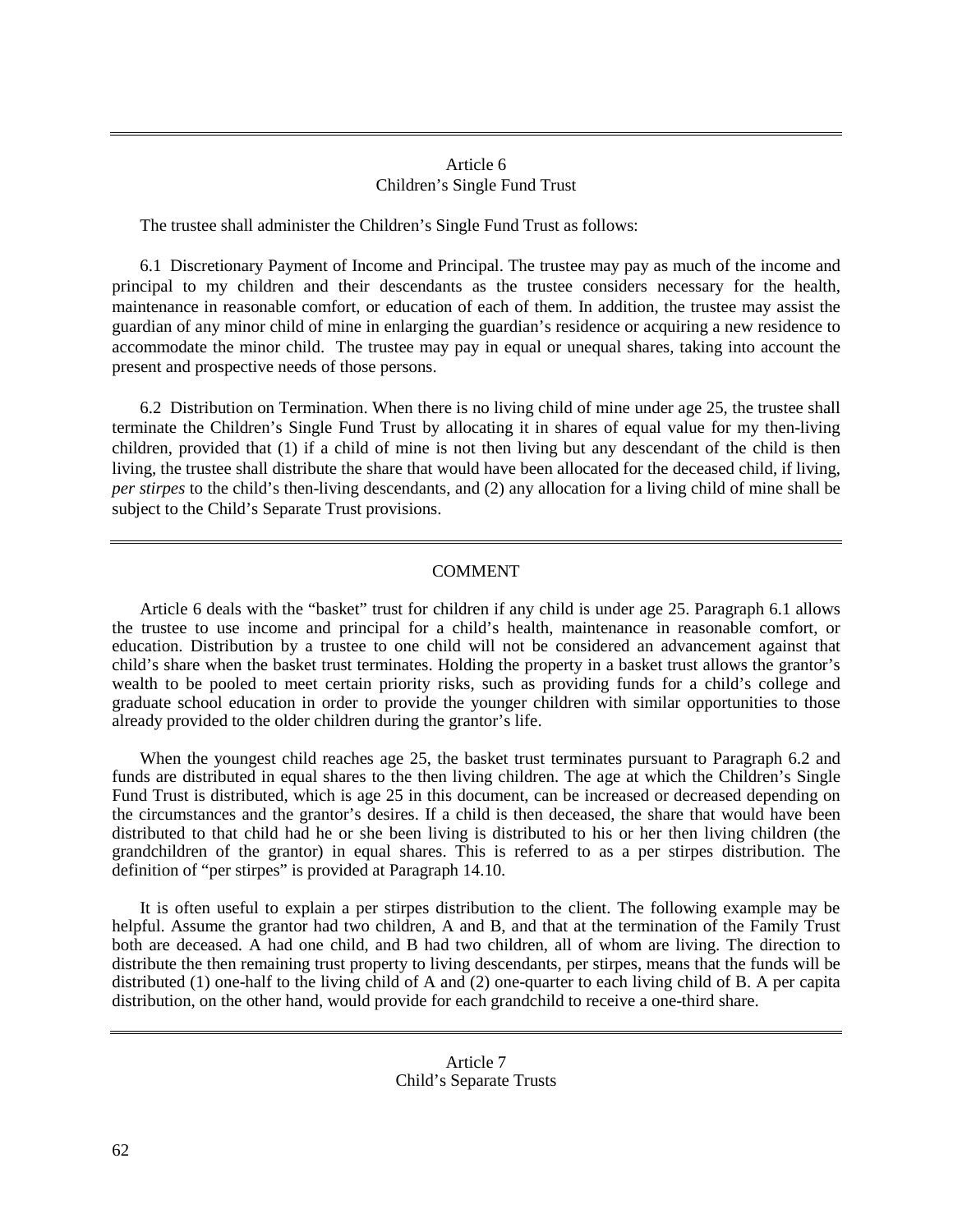Any trust property allocated for a child of mine subject to the Child's Separate Trust provisions shall be added to or used to fund the principal of a Child's Separate Trust for the child. The trustee shall administer each Child's Separate Trust as follows:

7.1 Payment of Income. The trustee shall pay all the income to the child.

7.2 Discretionary Payment of Principal. The trustee may pay to the child as much of the principal as the trustee considers necessary for the health, maintenance in reasonable comfort or education of the child.

7.3 Right of Withdrawal. After the child has attained age 30, the trustee shall distribute as much of the principal of the Child's Separate Trust to the child as the child at any time or times requests by an instrument signed by the child and delivered to the trustee during the child's life, not exceeding, in the aggregate, half in value before the child has attained age 35. When determining the amount subject to withdrawal, the value of the principal shall be determined when the child first exercises the right to withdraw, and shall be increased by the value of any subsequent additions as of the time of addition. A child may exercise a withdrawal right only voluntarily, and the trustee shall disregard any involuntary attempt to exercise the right.

7.4 Payment of Child's Separate Trust Death Taxes. On the death of the child, unless the child directs otherwise by will or trust specifically referring to this instrument, the trustee shall pay the Child's Separate Trust death taxes from the principal of the Child's Trust not withdrawn, provided that if the trust has an inclusion ratio of zero for purposes of the federal generation-skipping tax, then the trustee shall pay the Child's Separate Trust death taxes only from the principal of the Child's Separate Trust subject to withdrawal but not withdrawn.

7.5 Power of Appointment at Death. On the death of the child, the trustee shall distribute the Child's Separate Trust not withdrawn and not required for payment of the Child's Separate Trust death taxes to any one or more persons, charitable organizations, and the child's estate, as the child appoints by will, except that if any portion of the Child's Separate Trust was not subject to withdrawal prior to the death of the child and the trust has an inclusion ratio of zero for purposes of the federal generation-skipping tax, then that portion may be appointed only to any one or more of my descendants and their spouses (excluding the child but including the child's spouse).

7.6 Distribution on Termination. On the death of the child, the trustee shall dispose of the Child's Separate Trust not withdrawn and not effectively appointed as follows:

(a) Any Descendant Living. If the child has any descendant then living, the trustee shall distribute the trust property *per stirpes* to the child's then-living descendants; or

(b) No Descendant Living. If the child has no descendant then living but I have any descendant then living, the trustee shall allocate the trust property in shares of equal value for my then-living children, provided that (1) if a child of mine is not then living but any descendant of the child is then living, the trustee shall distribute the share that would have been allocated for the deceased child, if living, *per stirpes* to the child's then-living descendants, and (2) any allocation for a living child of mine shall be subject to the Child's Separate Trust provisions.

#### COMMENT

Article 7 provides for a separate trust for each child once the Children's Single Fund Trust terminates, i.e., when no child is under the age of 25 years. Clients often want property held for children in separate trusts until they reach a prescribed age over age 25, especially when substantial amounts of money are to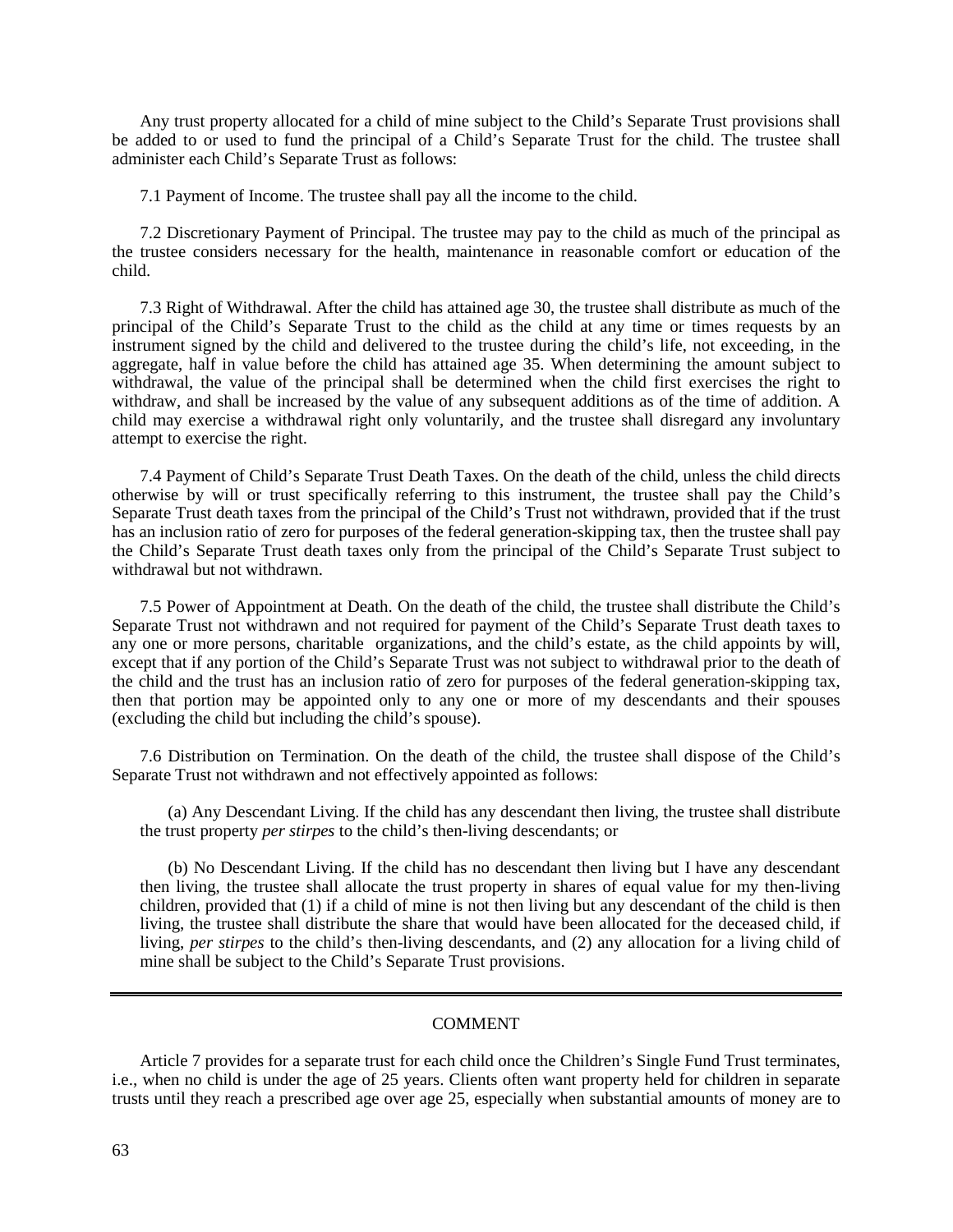be distributed to the children. If the client desires all the property to be distributed outright to the children when the youngest reaches 25, then this provision need not be included. If property is to be retained in trust, the client is free to design the trusts in any way. The trusts in this form are single-beneficiary trusts that will vest the property in the child for estate tax purposes at age 35.

Paragraph 7.1 directs the trustee to distribute all income to the beneficiary. "Income," for these purposes, means accounting income. There is no discretion in the trustee to accumulate income. Mandatory income distributions simplify income tax planning and tax return preparation.

Paragraph 7.2 allows for the discretionary distribution of principal as the trustee determines pursuant to a narrow distribution standard relating to the child's health, maintenance in reasonable comfort, or education. This standard can be narrowed or broadened depending on the situation. A broader standard might read as follows: "The trustee shall make payment as desirable for the health, maintenance in reasonable comfort, education, welfare, or best interests of the child."

Staggered withdrawal rights are provided in Paragraph 7.3, with fractions of the trust property distributed at defined ages. The language is actually worded as a power of appointment rather than a right of withdrawal. The ages at which withdrawals can be made may be increased, decreased, or staggered over a longer period of time.

It is likely that the child's trust will terminate prior to the child's death as a result of the child's exercise of the child's right to withdraw property at certain ages. If the child does not terminate his or her trust during life, Paragraph 7.5 allows a child to appoint the property at the child's death, assuming the trust has not previously terminated, to any person or organization, including the child's estate, selected by the child, except with respect to any portion of the trust not subject to withdrawal if the trust has an inclusion ratio of zero. This exception may protect a portion of the trust from estate tax if the child dies before attaining age 35. If GST exemption is allocated to the trust and the inclusion ratio is more than zero but less than one, the trustee could divide the trust into two separate trusts for purposes of ensuring that one of the sub-trusts will have a zero inclusion ratio. See Paragraph 12.11 and Code Section  $2642(a)(3)$ . In a non-GST plan the child's unified credit and charitable and marital deductions, if applicable, are likely to prevent any estate tax from being paid.

Paragraph 7.6 provides that if the child dies prior to exercising the child's withdrawal rights and the child does not exercise the power of appointment at death, the remaining trust property is distributed to the child's then living descendants, per stirpes. If the child has no descendants, the property is distributed to the grantor's then living descendants, per stirpes, which will include the child's siblings. Shares that are distributable to a beneficiary who has another Child's Separate Trust in place under the document will be distributed to the beneficiary's trust in lieu of being distributed outright to that beneficiary. The use of the phrase "subject to the Child's Separate Trust withholding provisions" is used throughout the document, including this provision, to accomplish the above result.

#### Article 8 Distribution Provisions

8.1 Contingent Gifts. On the death of the last to die of all beneficiaries of any trust (the "termination date"), any of the trust not otherwise distributable shall be distributed half to my heirs and half to my spouse's heirs. Heirs and their respective shares shall be determined under the laws of descent and distribution of Illinois at my death for property located in Illinois as if my spouse and I had each died on the termination date unmarried and domiciled in Illinois.

8.2 Facility of Payment. The trustee may pay trust property (other than distributions on termination or a distribution pursuant to a power of appointment) to a beneficiary who is incapacitated in any of the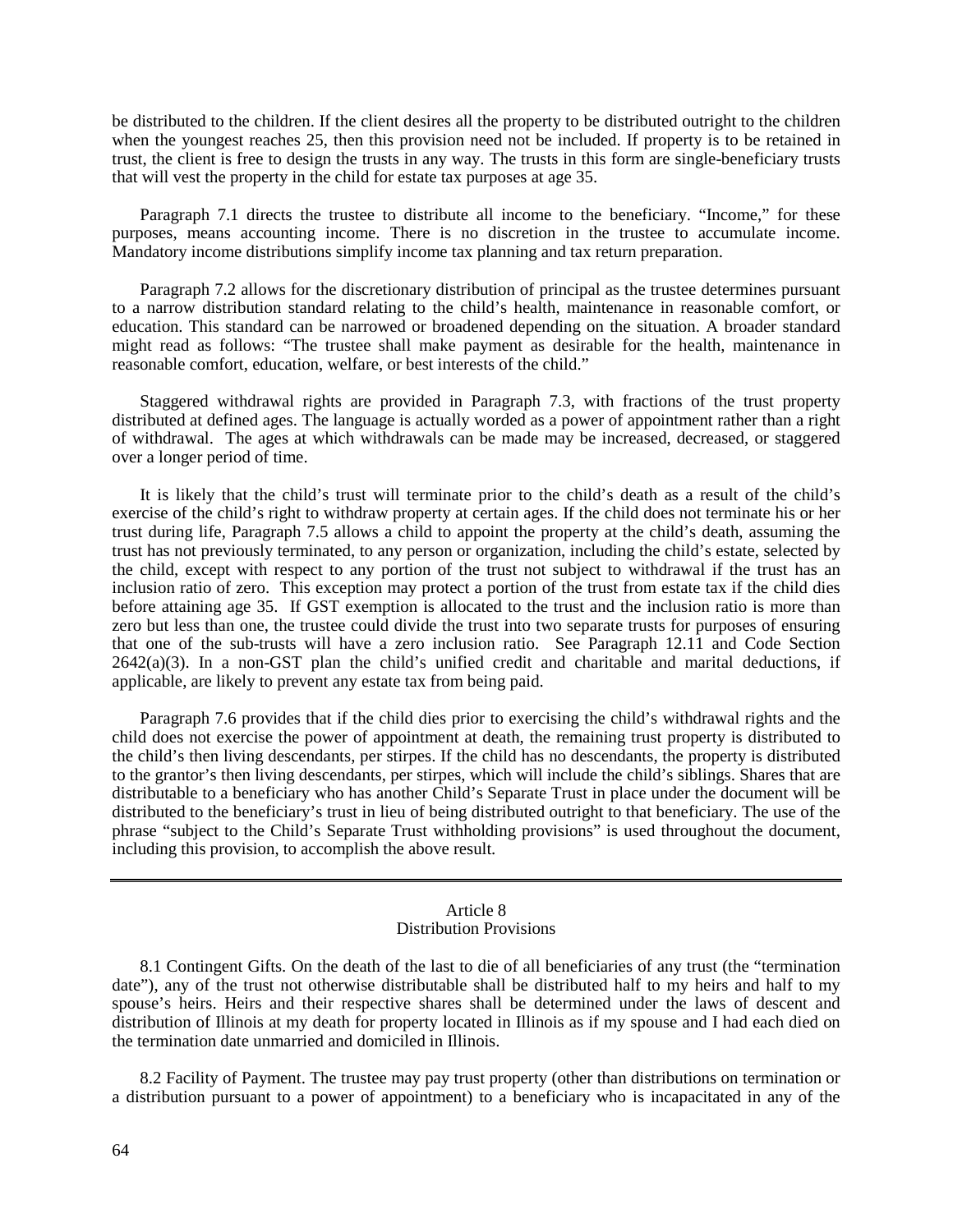following ways: (a) by paying to the beneficiary directly; (b) by paying the beneficiary's bills and other obligations directly, (c) by reimbursing an adult relative or friend of the beneficiary for expenditures on behalf of the beneficiary that the trustee could have paid directly; (d) by paying to a custodian for the beneficiary under a Uniform Transfers or Gifts to Minors Act; and (e) by paying to the legally appointed guardian of the beneficiary. The trustee may pay trust property directly to a beneficiary who is not incapacitated or on the direction of the beneficiary in any of the ways listed in (b)-(d) above. The provisions of this paragraph shall not apply to the extent that the trustee's action would disqualify a gift from the federal estate tax marital deduction.

8.3 Withholding Provision. Except as otherwise specifically provided in this instrument or by the exercise of a power of appointment, any property that is not otherwise directed to be held in trust and is to be distributed to a beneficiary who is not my spouse or a child of mine and is under age 25 at the time of distribution, or is then incapacitated, shall immediately vest in the beneficiary, but the trustee shall retain the property as a separate trust for the beneficiary on the following terms. The trustee may pay to the beneficiary as much of the income and principal as the trustee considers advisable for the beneficiary's health, maintenance in reasonable comfort, education, or best interests. The trustee shall distribute the remaining trust property to the beneficiary when the beneficiary attains age 25 or to the beneficiary's estate if the beneficiary dies prior to receiving the assets. If at the time the trust is created or during the administration of the trust the beneficiary is under age 21, the trustee may terminate the trust and distribute the property to a custodian for the beneficiary under a Uniform Transfers or Gifts to Minors Act.

## COMMENT

Several general distribution provisions are grouped into one Article in order to provide greater organization (and fewer articles) in the document.

#### Paragraph 8.1:

Paragraph 8.1 provides for ultimate distribution if all of the intended beneficiaries die before the complete termination of the trusts. The default provision selected for this document splits the assets between the families of the two spouses. The clause prevents a lapse of interests, and a possible probate proceeding, if the spouses and all of their descendants perish before the trusts are completely distributed.

#### Paragraphs 8.2 and 8.3:

Paragraphs 8.2 and 8.3 are grouped with the contingent distribution provision because they also concern general payment provisions that are not peculiar to a given trust. Both provisions are standard for any well drafted trust. Paragraph 8.2 allows a beneficiary who is not disabled to direct the trustee to pay bills directly to third parties. Note that the trustee will not have the facility of payment power if it would jeopardize the marital deduction.

#### Article 9 Trustee Succession

9.1 Reserved Powers. During my life I reserve the power, by writing signed by me and delivered to the trustee: (a) to remove any trustee; (b) to designate additional or successor trustees, who may act consecutively or concurrently, in any stated combination and on any stated contingency; and (c) to amend or revoke any designation. An additional or successor trustee may be a person or a qualified corporation.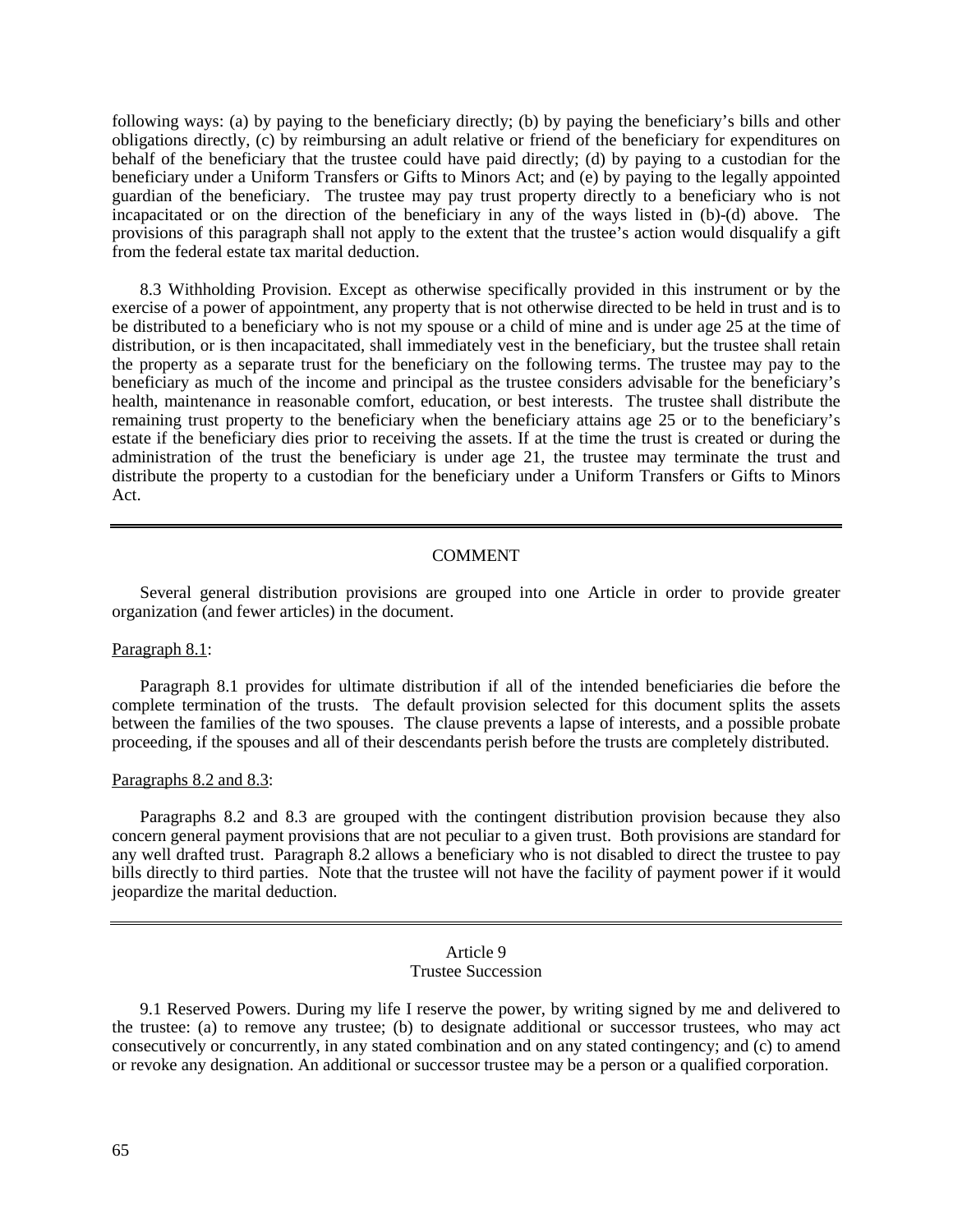9.2 Successor Trustee. When I cease to act as trustee, if no trustee is otherwise acting or designated to act pursuant to the preceding paragraph, my spouse shall be the successor trustee.

9.3 Resignation. A trustee may resign at any time by signed notice to the co-trustees, if any, and to the income beneficiaries.

9.4 Individual Trustee Succession. At any time after my death all then-acting trustees (unless limited by their designation as trustees) unanimously, by writing signed by them and filed with the trust records, (a) may designate one or more individuals or qualified corporations to act with or to succeed the trustee consecutively or concurrently, in any stated combination and on any stated contingency, and (b) may amend or revoke a prior designation before the designated trustee begins to act. Acceptance of the designation shall be made by a written instrument signed by the accepting trustee and filed with the trust records. To the extent that a later designation conflicts with a prior designation, the later designation shall control.

9.5 Default Trustee. If at any time no trustee is otherwise acting and no designated trustee is able and willing to act, then the first of the following who is able and willing to act shall be trustee:

(a)[FIRST SUCCESSOR TRUSTEE];

(b) [SECOND SUCCESSOR TRUSTEE];

(c) [THIRD SUCCESSOR TRUSTEE];

(d) Any Independent Trustee appointed in an instrument signed by a majority of the income beneficiaries.

9.6 Corporate Trustee Substitution. A corporate trustee may be removed at any time by an instrument signed by a majority of the income beneficiaries but only if, on or before the effective date of removal, a qualified corporation has been appointed corporate trustee in the same manner.

9.7 Special Trustees. If the trustee (the "principal trustee") is unable or unwilling to act as trustee as to any property, such person or qualified corporation as the principal trustee shall designate by signed writing shall act as special trustee as to that property. Any special trustee may resign at any time by written notice to the principal trustee. The special trustee shall have the powers granted to the principal trustee under this instrument, to be exercised with the approval of the principal trustee. Net income and any proceeds of sale shall be paid to the principal trustee, to be administered under this instrument. The principal trustee may remove and replace the special trustee at any time.

9.8 Co-Trustees. The following provisions shall apply whenever there is more than one trustee acting:

(a) Control. Except as otherwise provided, the "trustee" means all trustees collectively, and a majority of the trustees qualified to participate in an action or decision of the trustees shall control. A co-trustee shall be presumed to have approved a proposed act or a proposal to refrain from acting if the co-trustee fails to indicate its disapproval within 15 days after having received a written notice of the proposed action or inaction. Any trustee who is not qualified to participate in or dissents from any proposal shall not be liable therefor.

(b) Delegation to Co-trustee. Any trustee may delegate any or all of that trustee's powers and duties to a co-trustee, except that no trustee shall be permitted to delegate any discretion with respect to the distribution of income or principal to a beneficiary. Any delegation may be for a definite or indefinite period and may be revoked by the delegating trustee. Any delegation or revocation shall be in writing, signed by the delegating trustee, and delivered to the co-trustee to whom the delegation is made. Any person or institution may rely on the written certification of a co-trustee that the co-trustee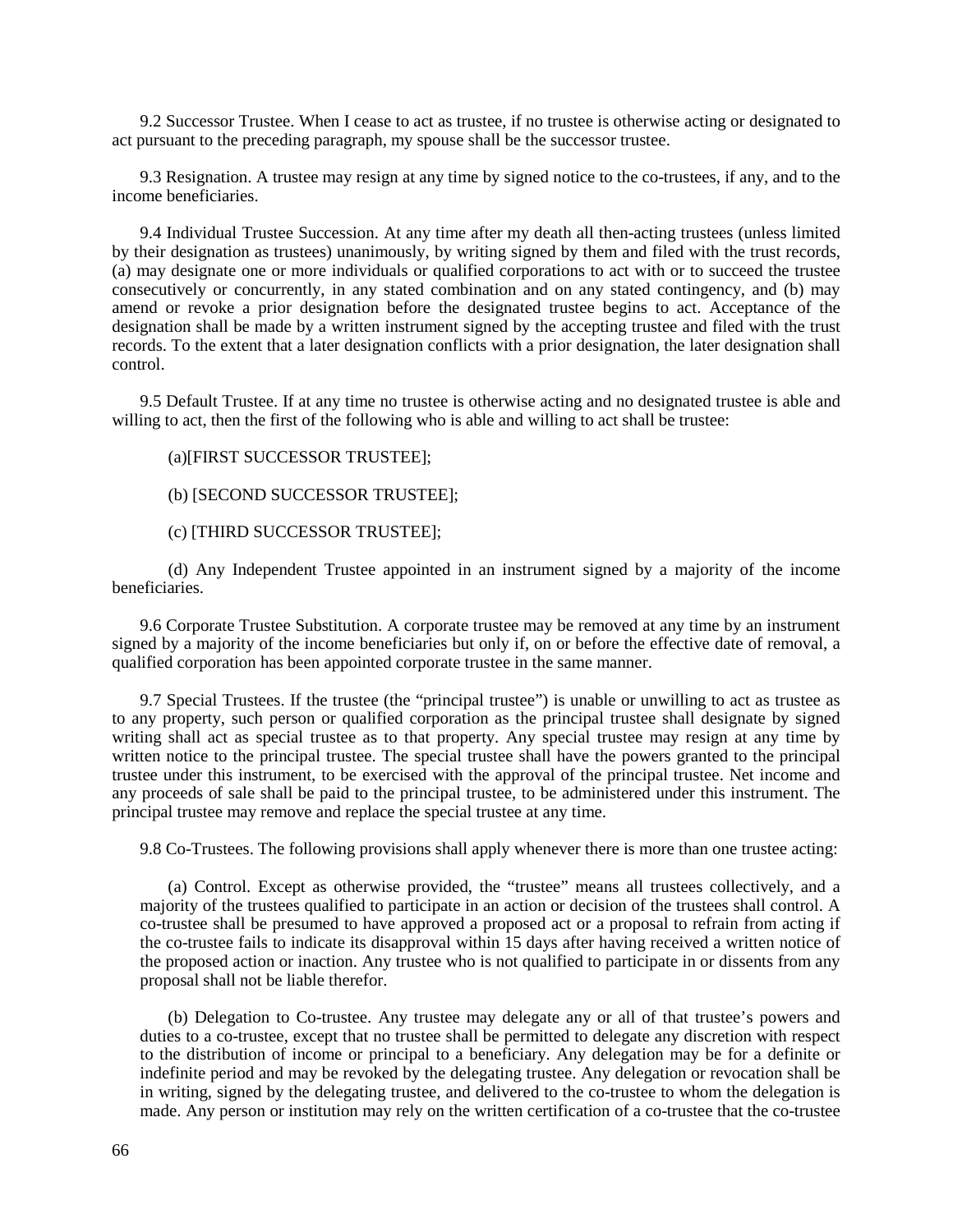has the power to act without concurrence of any other trustee, provided, however, that the co-trustee shall attach to the written certification a copy of the writing by which the powers and duties have been delegated.

(c) Corporate Co-Trustee; Custody of Assets. Any corporate trustee shall be the custodian of the trust property and of the books and records of the trust. Any corporate trustee may perform all acts necessary for the acquisition and transfer of personal property and money, including the signing and endorsement of checks, receipts, stock certificates and other instruments, and no person need inquire into the propriety of any such act.

#### COMMENT

Article 9 designates successor trustees. Successor trustees can be a very complicated aspect of an estate plan. These forms have attempted to minimize the amount of drafting time spent on this provision. Given the likely duration of the trusts contained in the instrument, the successor trustee provisions are extremely important.

#### Paragraph 9.1:

The original trustee is the grantor of the trust. See the establishment clause at the beginning of the form. The grantor can name, in a document separate from the trust, a successor or co-trustee under Paragraph 9.1. If the grantor cannot act as trustee and no successor has been named by the grantor, then the successor trustees named in the document will act.

The determination of whether the grantor can continue to act as trustee is made in Paragraph 2.2. The standard is "incapacity," which is defined to mean an inability to give prompt and intelligent consideration to financial affairs. The grantor's physician and spouse make this determination. The client is free to choose any method of determining incapacity — for example, the decision could be made by an adult child or a majority in number of adult children.

#### Paragraphs 9.2 and 9.5:

If the grantor ceases to act as trustee and no effective designation of a successor has been made by the grantor under Paragraph 9.1, the successor trustee designated in Paragraph 9.2 or Paragraph 9.5 will act. The successor trustees are designated in the order in which they will act. If one cannot act, the next one succeeds. The successors are identified in list fashion to eliminate drafting time. However, the list of Paragraph 9.5 is subject to the right of all acting trustees to designate their own successors in Paragraph 9.4. For example, the spouse is the first named successor trustee under Paragraph 9.2. Under Paragraph 9.5, if neither the spouse nor the spouse's designee (if any) can act as trustee, then provision is made for three named trustees, followed by an Independent Trustee to be named by the income beneficiaries. Section 704(c) of the UTC establishes a different priority: A vacancy that is required to be filled for a non-charitable trust must be filled first by the person designated in the instrument as the successor trustee, next by a person appointed by unanimous agreement of the qualified beneficiaries, and lastly by a person appointed by the court.

#### Paragraph 9.3:

Paragraph 9.3 provides a mechanism for resignation, which requires notice to be given to the income beneficiaries and co-trustees, if there are any. There is no time element for the notice. Section  $705(a)(1)$ of the UTC provides that a trustee may resign on at least 30 days' notice to the "qualified beneficiaries," the grantor, if living, and all of the co-trustees.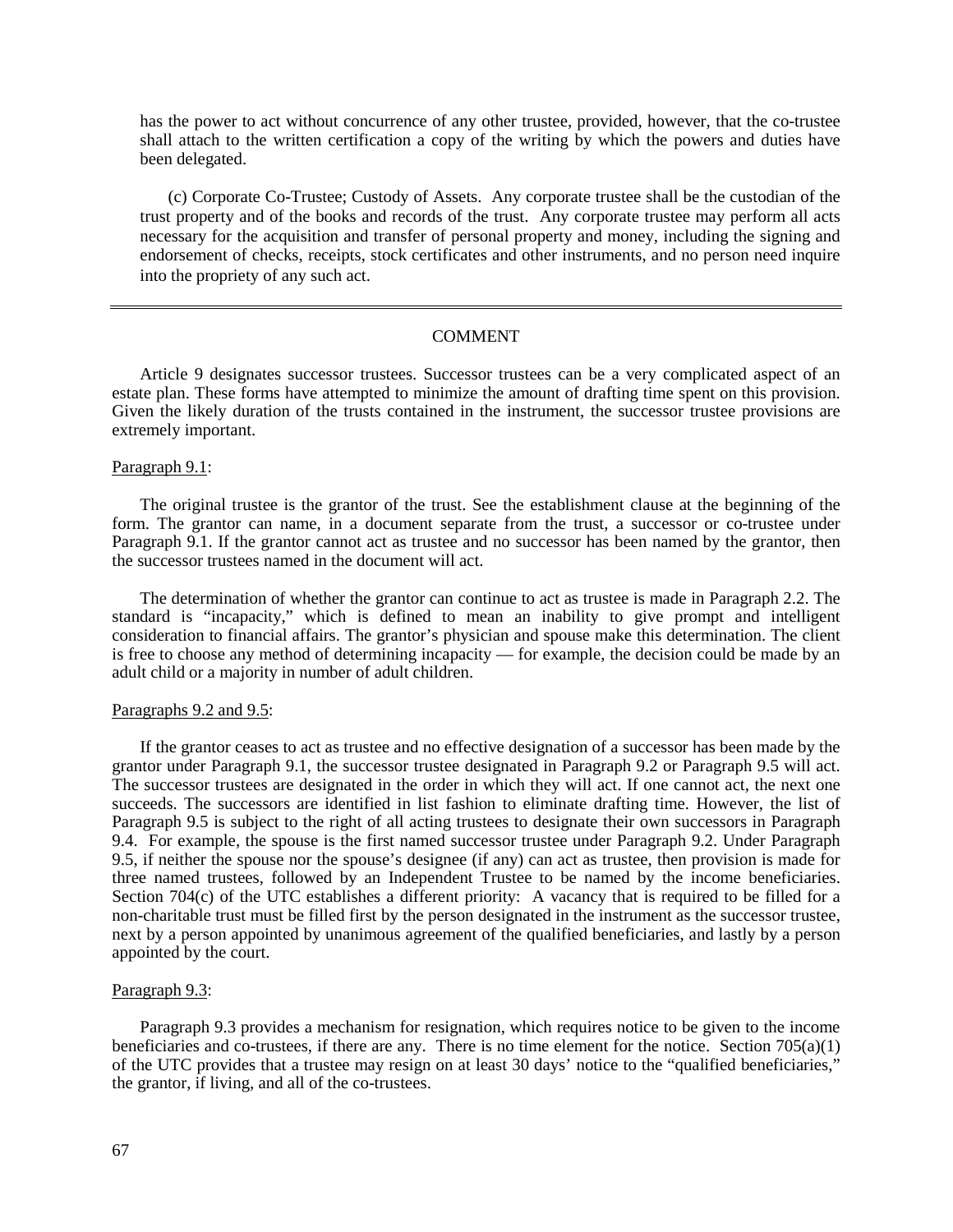#### Paragraph 9.4:

Paragraph 9.4 allows the trustees, acting unanimously, to designate co-trustees or successor trustees. A successor trustee or co-trustee named by the acting trustees will preempt any successor designated in Paragraph 9.5. This provision allows considerable flexibility in qualifying successor trustees but may not be desirable if the grantor wants assurance that a certain trustee will act.

#### Paragraph 9.6:

Paragraph 9.6 allows a beneficiary to remove any corporate trustee provided the beneficiary appoints a successor corporate trustee that is not a related or subordinate party. See Paragraph 14.11 defining "qualified corporation." This is intended to give a beneficiary of a trust control over which corporate trustee will act without causing estate tax problems. See Rev.Rul. 95-58, 1995-2 Cum.Bull. 191.

There is no general removal right that a beneficiary can exercise under the UTC. Section 706 allows a beneficiary, the grantor or a co-trustee to ask a court to remove a trustee. While a trust is revocable the rights of the beneficiaries, including the right to petition a court to remove a trustee, are subordinate to the grantor. See Section 603(a) of the UTC.

#### Paragraph 9.7:

Paragraph 9.7 allows the appointment of special trustees to act in situations in which a trustee is unable or unwilling to act. For example, a trustee may not be authorized to act with regard to real estate in a foreign jurisdiction. The trustee can appoint a special trustee to act in those situations. The special trustee is entitled to compensation.

#### Paragraph 9.8:

Paragraph 9.8 addresses relations between co-trustees. Because a sole trustee has the right to appoint a co-trustee under Paragraph 9.4, every trust may have co-trustees.

Paragraph 9.8(a) provides that if there are three or more trustees acting, decisions are made by a majority of the trustees. This provides a more workable arrangement than requiring a unanimous decision. Section 703(a) of the UTC also permits co-trustees who are unable to reach a unanimous decision to act by majority vote. If two trustees will act together under the trust, the grantor may wish to provide which trustee shall control in the event of a deadlock. This form allows a trustee who wishes to initiate action to do so if the co-trustee is unresponsive. A trustee who dissents from any action will not be liable.

Section 703(c) of the UTC requires a co-trustee to participate in the performance of a trustee's function, except if the person is unavailable because of absence, illness, disqualification under other law (such as under ERISA or securities laws), other temporary incapacity, or if the trustee has properly delegated the function to a co-trustee. If the person is unavailable to perform the duties on account of one of the foregoing reasons, and prompt action is necessary to achieve the purposes of the trust or to avoid injury to the trust property, the remaining trustees can act by majority vote. See Section 703(d).

See also Section 703(f), which states that a trustee who does not join in the action of another trustee is not liable for the action. Despite Section 703(f), the UTC requires a trustee to exercise reasonable care to prevent a co-trustee from committing a serious breach of trust, and to exercise reasonable care to compel a co-trustee to redress a serious breach of trust. Section 703(g).

Paragraph 9.8(b) recognizes that co-trustees may wish to delegate to one another certain powers and duties. For example, one trustee may wish to be less active in the trust administration, or a trustee who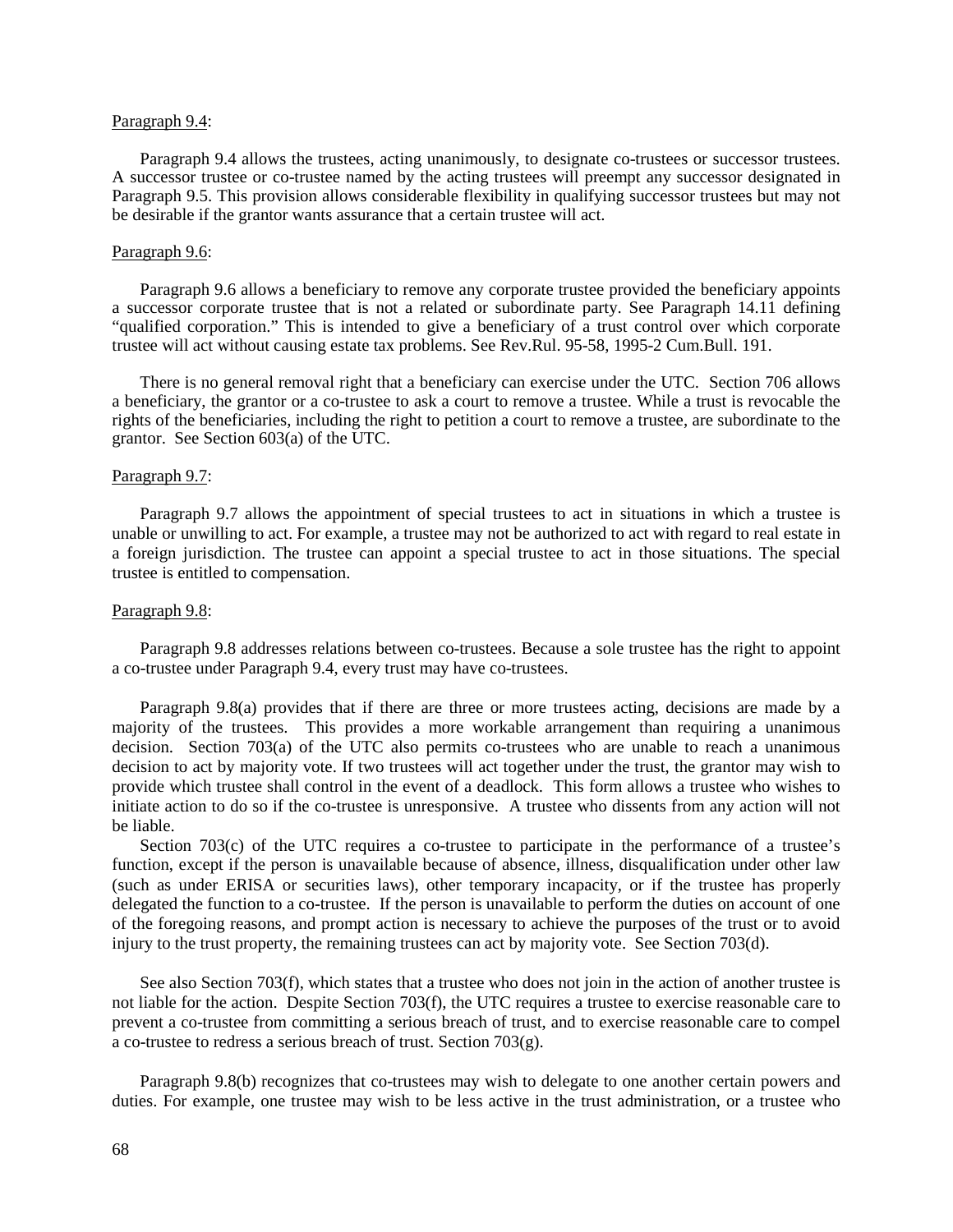will be traveling may wish to delegate powers and duties to the other trustee. This paragraph is intended to allow that delegation, but not with respect to discretionary distributions. A copy of the delegation can be provided to third parties who question whether one trustee's actions are sufficient.

Section 703(c) of the UTC does not permit a trustee to delegate the performance of any function the grantor reasonably expected the trustees to perform jointly. The extent to which a co-trustee may, or may not, delegate functions to another trustee may remain unclear if the grantor did not leave explicit instructions.

#### Article 10 Trustee Actions

10.1 Exclusion of Interested Trustee. Notwithstanding any other provision, an individual trustee other than me: (a) shall have no incident of ownership or power or discretion with respect to any policy of insurance on the trustee's life; (b) shall have no discretionary power to allocate or distribute assets to the extent that the power would discharge the trustee's legal obligation to support any beneficiary; (c) shall, if the trustee has a beneficial interest in a trust, have no discretionary power to allocate or distribute assets of that trust, directly or indirectly, to or for any beneficiary (including the trustee), unless necessary for the beneficiary's health, maintenance in reasonable comfort, or education (to the extent the trustee was otherwise granted those discretionary powers); and (d) shall have no other power or discretion that would be deemed a general power of appointment under Code Section 2041 unless the trustee has the power in other than a fiduciary capacity.

10.2 Accountings*.* On written request, the trustee shall send a written annual account of all trust receipts, disbursements, and transactions and a statement of the property comprising the trust to each income beneficiary and, at the option of the trustee, to any one or more of the future beneficiaries of the trust. A future beneficiary of a trust is a person to whom the assets of the trust would be distributed or distributable if the trust then terminated. Unless court proceedings on the account are commenced within 6 months after the account is sent, the account shall bind and be deemed approved by all of the following beneficiaries who have not delivered notice of objections to the account to the trustee within 3 months after the account is sent, and the trustee shall be deemed released by all those beneficiaries from liability for all matters covered by the account as though the account was approved by a court of competent jurisdiction: (a) each income beneficiary to whom the account was sent, that income beneficiary's heirs and assigns and all persons who will succeed to that income beneficiary's income interest upon the termination of the income beneficiary's interest; and (b) if the account was sent to a future beneficiary of the trust then (1) that future beneficiary; (2) that future beneficiary's heirs and assigns; and (3) any person whose interest in the trust is dependent on surviving that future beneficiary, or whose interest in the trust will follow the interest of the future beneficiary.

10.3 Trustee's Right to Account Settlement Before Distribution*.* Before distribution of any trust principal, the trustee shall have the right to require settlement of any open accounts of the trust from which the distribution is being made, either by the written approval and release of all beneficiaries having an interest in the distribution or, if the releases cannot be obtained, by court settlement of the open accounts. All the trustee's reasonable fees and expenses (including attorneys' fees) attributable to approval of the trustee's accounts shall be paid from the trust.

10.4 Acceptance of Predecessor's Accounts. On the signed direction of a majority of the income beneficiaries, the trustee shall accept without examination the accounts rendered and property delivered by or for a predecessor trustee or my executor. That acceptance shall fully discharge the predecessor trustee or my executor and shall bind all beneficiaries.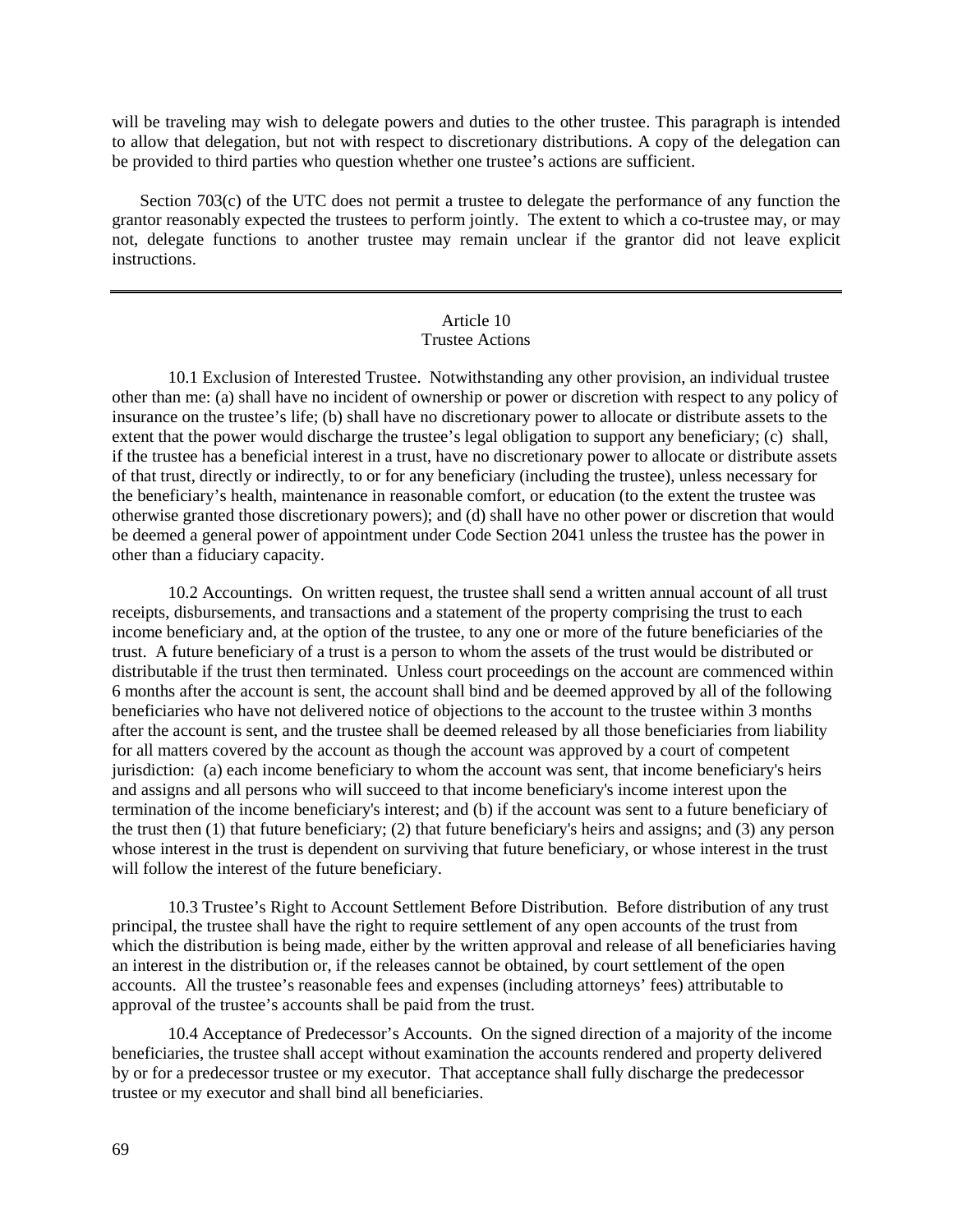10.5 Notice. If a beneficiary is incapacitated, the trustee shall give any notice or accounting to any of the following: (a) the personal representative of the beneficiary's estate; (b) the beneficiary's agent under a power of attorney; (c) a custodian for the beneficiary under a Uniform Transfers to Minors Act; (d) a parent of the beneficiary; (e) any other person who serves in any other fiduciary relationship to the beneficiary, or (f) the person whom the trustee believes has demonstrated a substantial ongoing concern for the financial or personal interests of the beneficiary. That person may sign any instrument for the beneficiary and the trustee may rely on that signature.

10.6 Compensation. The trustee shall be entitled to reimbursement for expenses and to reasonable compensation.

10.7 Determinations by Trustee. The trustee's reasonable determination of any question of fact shall bind all persons.

10.8 Third-Party Dealings. The trustee's certification that the trustee is acting according to this instrument shall protect anyone dealing with the trustee. No one need see to the application of money paid or property delivered to the trustee.

10.9 Exoneration of Trustee and Advisors. Any man or woman who is acting as a trustee, including a co-trustee to whom powers have been delegated, and any man or woman or committee of men or women with respect to investments and special assets, if any, who act in good faith, shall not be liable for any act or omission. No trustee shall be liable for any act or omission of another trustee.

10.10 Bond. No trustee need give bond or security to, qualify before or account to any court.

10.11 Powers of Successor Trustee. Unless expressly limited, each successor trustee shall have all the titles, powers, duties, discretions and immunities of the original trustee.

### **COMMENT**

Article 10 concerns the actions of the trustee. The provisions are typical but broad enough to deal with most situations. Of course, the client could expand or narrow, or even omit, any of the paragraphs.

Paragraph 10.1 is a savings provision intended to make sure that no trustee who is also a beneficiary can possess or exercise any power that would result in the property being included in the trustee's gross estate. A beneficiary/trustee is limited to ascertainable standards in making distributions to himself or herself, is prohibited from distributing trust property to discharge legal obligations, and cannot possess incidents of ownership for any insurance policies on his or her life held in the trust.

The UTC also has a savings provision. Section 814(b) provides that unless the terms of the trust expressly indicate otherwise, a trustee/beneficiary's power to make discretionary payments will be limited to an ascertainable standard, and the trustee may not use funds to discharge a legal obligation of support.

Paragraph 10.2 concerns accountings. Accountings are required under the trust only on written request by the beneficiaries. To protect the trustee, the account is deemed to be binding on all beneficiaries within three months after the account is sent unless court proceedings are initiated by the beneficiaries. This provision is quite different from the requirements of the UTC.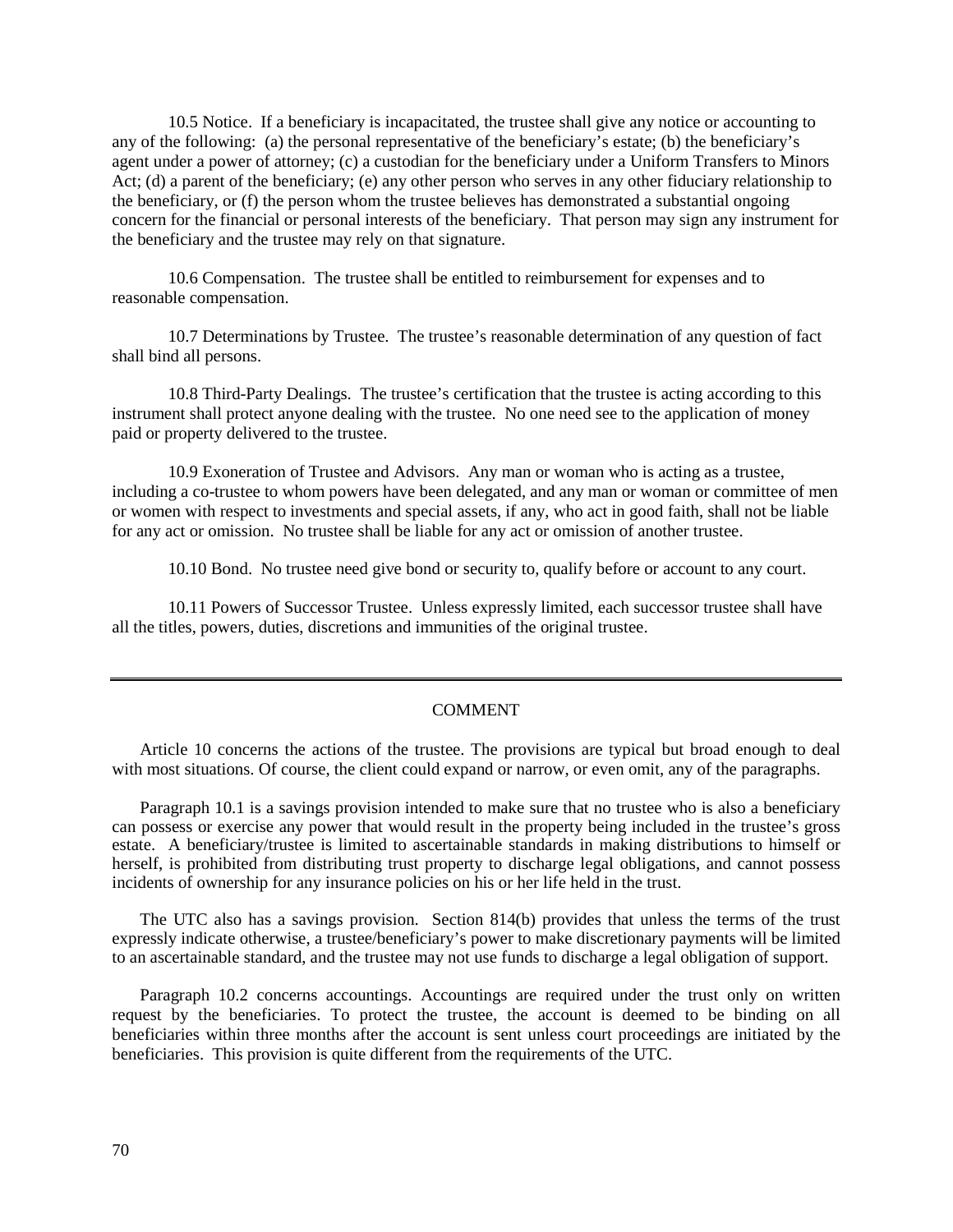Section 103(3) of the UTC defines a "beneficiary" as someone who has a present or future interest in a trust, whether vested or contingent, or who holds a power of appointment in a capacity other than trustee. Section 103(13) defines a "qualified beneficiary" as a person who, on the date that the qualification is determined, (A) is a distributee or permissible distribute of trust income or principal, (B) would be a distribute or permissible distribute of trust income or principal if the interests of the persons identified in A terminated on that date without causing the trust to terminate; or (C) would be a distribute or permissible distribute of trust income or principal if the trust terminated on that date. In short, a "beneficiary" is anyone who has a present or future interest in the trust, no matter how remote, while a "qualified beneficiary" is a person who may receive distributions currently or is the "next in line."

Section 813 of the UTC requires the trustee to provide certain information to the beneficiaries of the trust. Section 813(a) requires the trustee to keep the qualified beneficiaries reasonably informed of the administration of the trust and to provide a prompt response (unless the unreasonable under the circumstances) to any beneficiary's request for information. Section 813(b) imposes separate  $circumstances)$  to any beneficiary's request for information. requirements for:

- (1) providing a copy of the trust to any beneficiary who requests it;
- (2) notifying the qualified beneficiaries of the trustee's name, address and telephone number within 60 days after accepting the trusteeship;
- (3) notifying the qualified beneficiaries of a trust's existence, the identity of the grantor, the right to obtain a copy of the trust, and the right to demand information under Section 813(c) below, within 60 days after the date the trustee acquires knowledge of the creation of an irrevocable trust, or after the date that a formerly revocable trust became irrevocable;
- (4) notify the qualified beneficiaries in advance of any change in the method or rate of the trustee's compensation.

Under Section 813(c) the trustee must send an annual report of trust property, liabilities, receipts and disbursements to the distributees or permissible distributees of income and principal. In addition, the trustee must send the same information to any beneficiary – no matter how remote the interest – who requests it.

The trust can override the requirements of Section 813(c), but cannot override the requirements of Section 813(b)(2) and (3) for qualified beneficiaries who have attained age 25. Nor can the grantor override the trustee's requirement under Section 813(a) to promptly respond to a beneficiary's request for information related to the administration of the trust. See Sections  $105(b)(8),(9)$  of the UTC. The provisions of Section 105(b)(8) and (9) of the UTC have generated much controversy. The latest version of the model Code places these provisions in brackets to indicate that a state may not be likely to enact them exactly as written – and may not enact them at all.

Paragraph 10.3 is also intended to provide protection to the trustee. It allows the trustee to require the beneficiaries to approve (and release the trustee from liability for) the trustee's accounts prior to distribution of any principal, including approving the trustee's fees and expenses. In contrast, Section 817(a) of the UTC provides that on termination or partial termination of a trust, the trustee may send the beneficiaries a proposal for distribution. The right of the beneficiaries to object to the proposed distribution terminates if the beneficiary fails to notify the trustee of an objection within 30 says after the proposal is sent. The beneficiary's right to object will terminate, however, only if the proposal informed the beneficiary of the right to object and the time allowed for objection. A termination of a beneficiary's right to object to a distribution does not constitute a release of liability for the trustee's actions.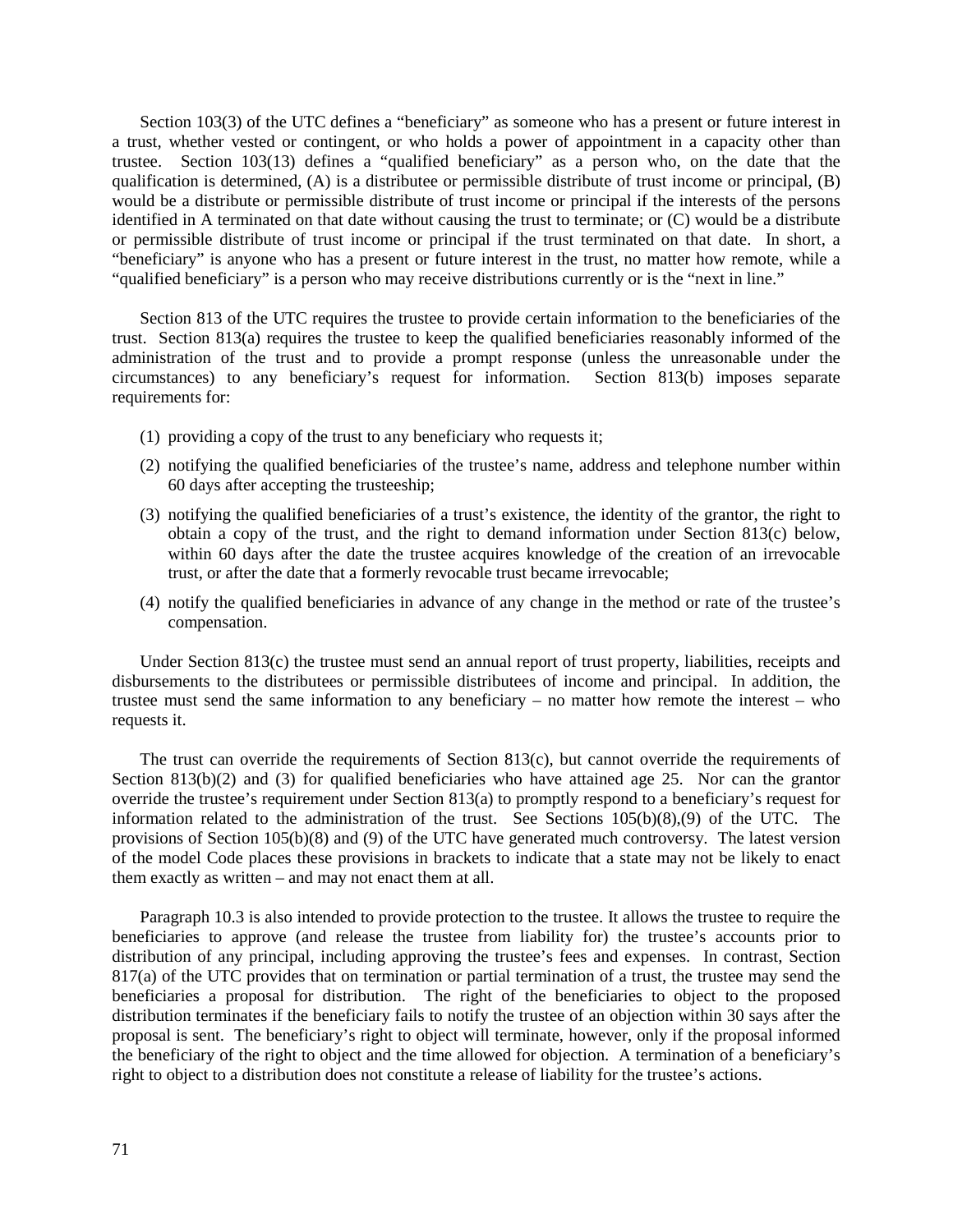Paragraph 10.4 continues the protection of the trustee, allowing a successor trustee to accept accounts rendered by a prior trustee without liability, provided the income beneficiaries consent.

Paragraph 10.5 identifies the persons to receive notice on behalf of beneficiaries under legal disabilities, including minors and other disabled beneficiaries. The identity and priority of persons who can act differs from Section 303 of the UTC, especially by allowing the trustee to choose a person whom the trustee believes has demonstrated an ongoing concern for the beneficiary to receive notice and act.

Paragraph 10.6 allows the trustee to charge reasonable compensation and to be reimbursed for expenses. Section 708(a) of the UTC states that if the terms of a trust do not specify the trustee's compensation, a trustee is entitled to reasonable compensation under the circumstances. Section 709 of the UTC permits the trustee to claim reimbursement for expenses properly incurred in the administration of the trust, and for expenses not properly incurred but only to the extent necessary to prevent unjust enrichment of the trust.

Paragraph 10.7 is further protection to the trustee. It evidences the grantor's intention that the trustee's reasonable determination of any question of fact shall be binding on all persons. This theme is followed in Paragraph 10.9 (discussed below), exonerating any individual trustee who acts in good faith.

Paragraph 10.8 follows the recognized practice that third parties making payments to the trustee need not see how those funds are actually used. Section 1012(c) of the UTC provides that a person who in good faith delivers assets to a trustee need not ensure their proper allocation.

Under Paragraph 10.8, the trustee may provide a "certification" to third parties that the trustee is acting under the document. The certification absolves the third party from the responsibility of reviewing trust documents. Section 1012(b) of the UTC provides that a beneficiary who in good faith deals with the trustee is not required to inquire into the extent of the trustee's powers or the propriety of their exercise. Under the UTC, a beneficiary who wishes to rely on a certification from the trustee may request one under Section 1013.

Paragraph 10.9 exonerates individual trustees and advisors who act in good faith, and provides that no trustee shall be liable for the act or omission of another trustee. Section 1008 of the UTC provides that a term of a trust relieving a trustee of liability for breach of trust is unenforceable to the extent that it (1) relieves the trustee of liability for breach of trust committed in bad faith or with reckless indifference to the purposes of the trust or the interests of the beneficiaries, or (2) was inserted as the result of an abuse by the trustee of a fiduciary or confidential relationship of the settlor.

Paragraph 10.10 excuses the trustee from giving any bond or accounting to any court. This provision would not prevent a beneficiary from seeking a judicial accounting or requesting a court to require the trustee to give bond. Section 702 of the UTC likewise does not require bond of a trustee unless the terms of the trust require it or a court orders it for the protection of the beneficiaries. Under the UTC the trust can never override the power of a court to require, dispense with, or modify or terminate a bond. See Section 105(b)(6).

Paragraph 10.11 gives a successor trustee all the powers of the prior trustee.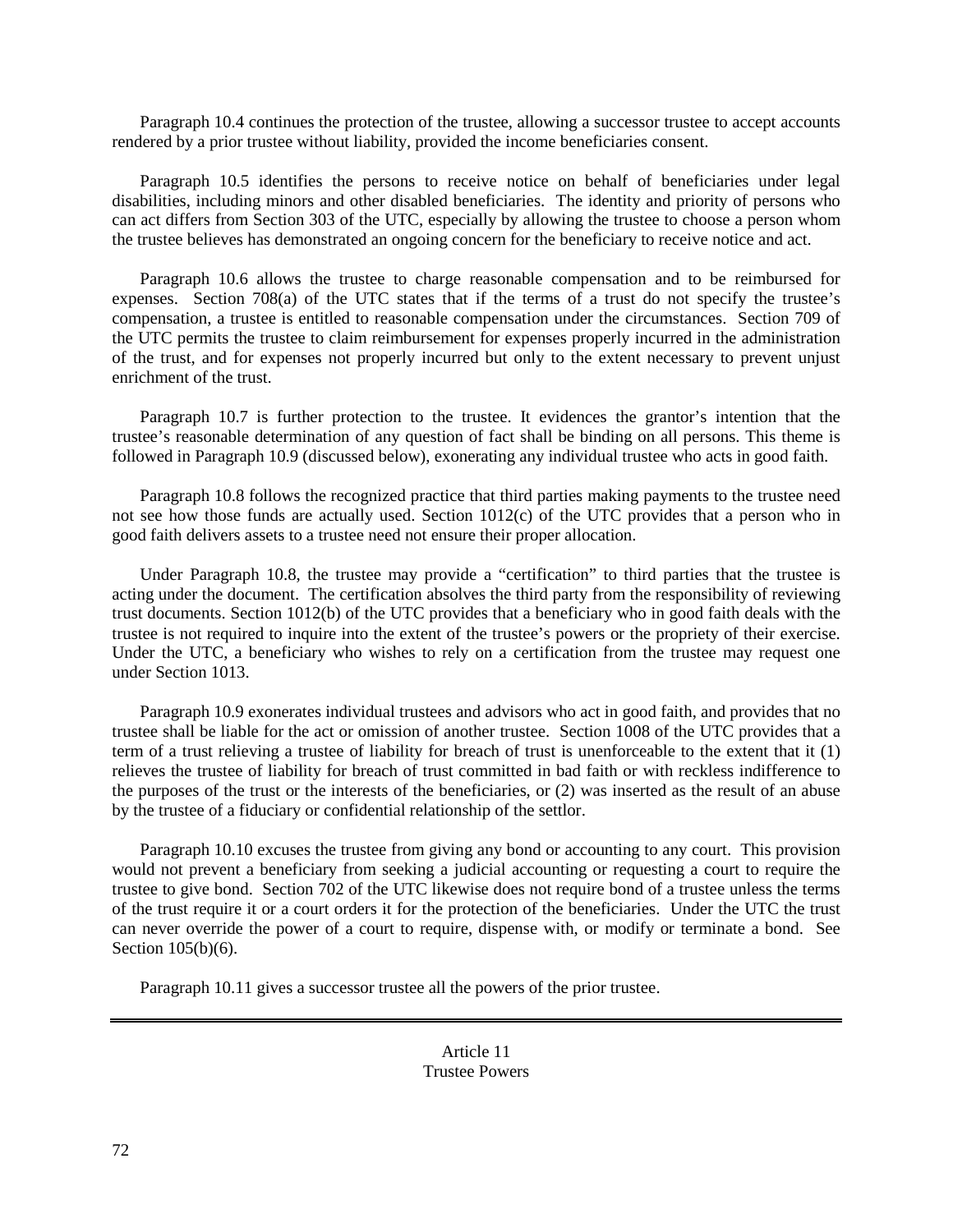In addition to all powers granted by law, the trustee shall have the following powers, to be exercised in a fiduciary capacity:

11.1 Retention. To retain any property transferred to the trustee, regardless of diversification and regardless of whether the property would be considered a proper trust investment;

11.2 Sale. To sell at public or private sale, contract to sell, grant options to buy, transfer, exchange or partition any real or personal property of the trust for any price and terms the trustee considers advisable;

11.3 Real and Tangible Personal Property. To lease and sublease and grant options to lease, although the terms may commence in the future or extend beyond the termination of any trust; to purchase, operate, maintain, improve, rehabilitate, alter, demolish, abandon, release or dedicate any real or tangible personal property; and to develop or subdivide real property, grant easements, and take any other action with respect to real or tangible personal property that an individual owner could take;

11.4 Borrowing. To borrow money from any lender (including the trustee individually), extend or renew any existing indebtedness, and mortgage or pledge any property in the trust; and also to open accounts, margin or otherwise, with brokerage firms, banks or others, and to invest the trust property in, and to conduct, maintain and operate, these accounts for the purchase, sale and exchange of stocks, bonds and other securities, and to borrow money, obtain guarantees, and engage in all other activities necessary or incidental to conducting, maintaining and operating these accounts;

11.5 Investing. To invest in common or preferred stocks, bonds, notes, options, common trust funds, mutual funds, shares of any investment company or trust or other securities, life insurance, partnership interests, general or limited, limited liability company interests, joint ventures, real estate or other property of any kind, regardless of diversification and regardless of whether the property is considered a proper trust investment;

11.6 Joint Investments; Distribution; Determination of Value. To make joint investments for two or more trusts held by the same trustee; to distribute property in cash or in kind or partly in each; and to allocate or distribute undivided interests, different property or disproportionate interests to the beneficiaries, and to determine the value of any property so allocated or distributed; but the trustee need not make any adjustment to compensate for a disproportionate allocation of unrealized gain for federal income tax purposes, and no action taken by the trustee pursuant to this paragraph shall be subject to question by any beneficiary;

11.7 Rights as to Securities. To have all the rights, powers, and privileges of an owner of the securities held in trust, including, the powers to vote, give proxies, and pay assessments and to participate in voting trusts, pooling agreements, foreclosures, reorganizations, consolidations, mergers, and liquidations and, incident to the trust's participation, to exercise or sell stock subscription or conversion rights;

11.8 Conservation of Assets. To take any action that an individual owner of an asset could take to conserve or realize the value of the asset and with respect to any foreclosure, reorganization or other change with respect to the asset;

11.9 Delegation. To employ agents, attorneys, accountants, investment advisors and proxies of all types (including any firm in which a trustee or his or her spouse or any relative of mine or his or her spouse is a partner, associate or employee or is otherwise affiliated) and to delegate to them any powers the trustee considers advisable;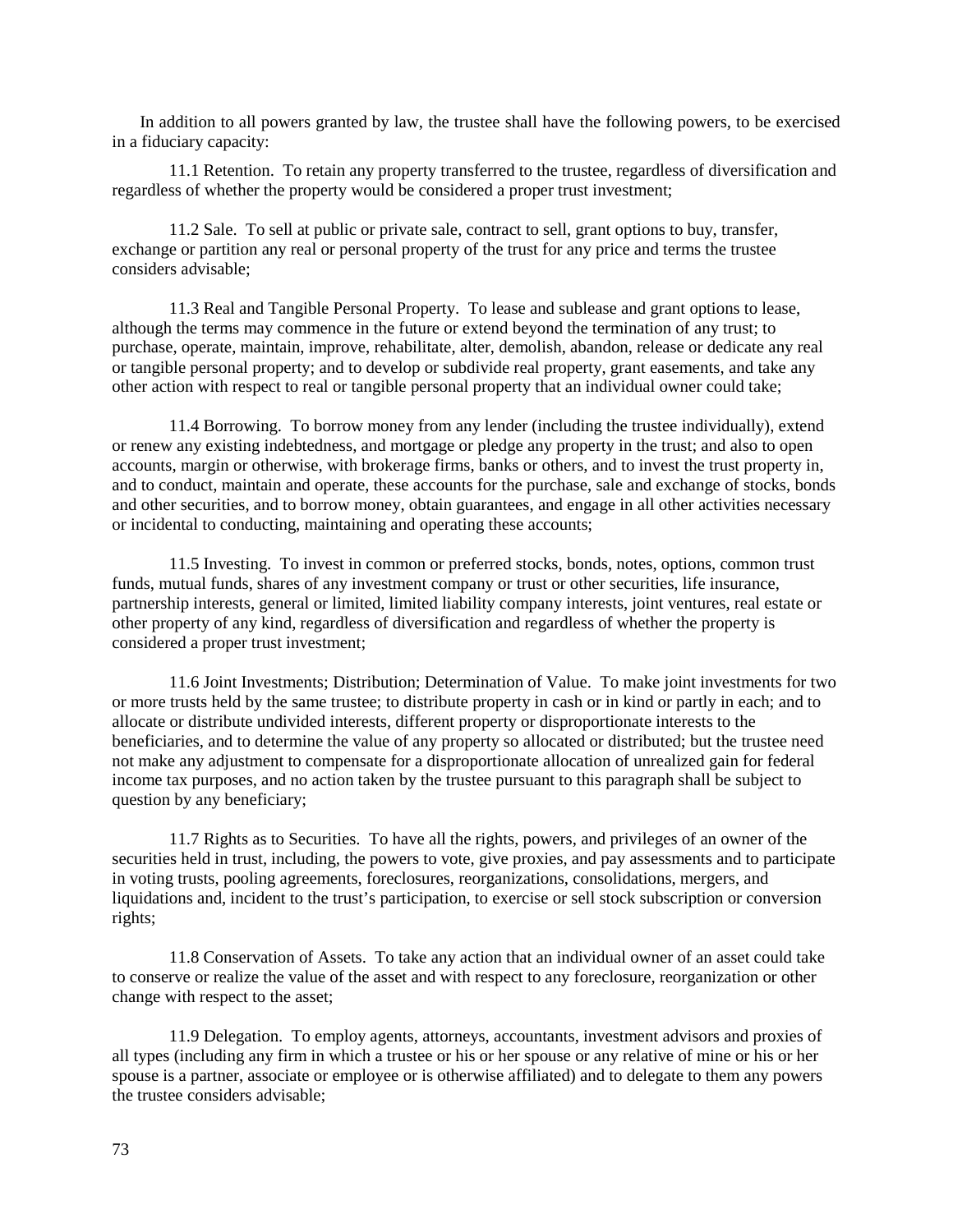11.10 Payment of Expenses and Taxes. To pay all expenses incurred in the administration of the trust and to pay all taxes imposed on the trust;

11.11 Determination of Principal and Income. To determine in cases not covered by statute the allocation of receipts and disbursements between income and principal, except that (a) if the trust is beneficiary or owner of an individual account in any employee benefit plan or individual retirement plan, income earned in the account after death of the participant, shall be income of the trust, and if the trustee is required to pay all trust income to a beneficiary, the trustee shall collect and pay the income of the account to the beneficiary at least quarterly (and to the extent that all income cannot be collected from the account, the deficiency shall be paid from the principal of the trust); and (b) reasonable reserves for depreciation, depletion, and obsolescence may be established out of income and credited to principal only to the extent that the trustee determines that readily marketable assets in the principal of the trust will be insufficient for any renovation, major repair, improvement or replacement of trust property that the trustee considers advisable;

11.12 Dealings with Fiduciaries. To deal with, purchase assets from or make loans to the fiduciary of any trust made by me or a trust or estate in which any beneficiary under this trust has an interest, even though a trustee under this instrument is the fiduciary, and to retain any assets or loans so acquired, regardless of diversification and regardless of whether the property would be considered a proper trust investment; to deal with a corporate trustee under this instrument individually or a parent or affiliate company; and to deal with the fiduciary of any other estate, trust or custodial account even though the fiduciary is a trustee under this instrument;

11.13 Compromising Claims. To litigate, compromise, settle or abandon any claim or demand in favor of or against the trust;

11.14 Nominee Arrangements. To hold any asset in the name of a nominee, in bearer form or otherwise, without disclosure of any fiduciary relationship;

11.15 Elections Under Retirement Plans. To elect, pursuant to the terms of any employee benefit plan, individual retirement plan or insurance contract, the mode of distribution of the proceeds or change the beneficial ownership, and no adjustment shall be made in the interests of the beneficiaries to compensate for the effect of the election or change;

11.16 Loans. To make loans to any person or entity, including any trust or estate, upon terms that the trustee considers advisable; to make any loans with or without security and subordinate the loan to other obligations of the indebted party; to retain any assets or loans so acquired, regardless of diversification and regardless of whether the property would be considered a proper trust investment.

11.17 Liability Insurance. To purchase liability and casualty insurance of any kind for the protection of the trust property, including comprehensive liability insurance;

11.18 Accepting Additional Property. To accept additional property from any source and administer it as a part of the trust and, if the addition is made by a will, to accept the statement of the personal representative of the estate of the transferor that the property delivered to the trustee constitutes all of the property to which the trustee is entitled without any duty to inquire into the representative's administration or accounting;

11.19 Environmental Matters. To inspect and monitor businesses and real property (whether held directly or through a partnership, corporation, trust or other entity) for environmental conditions or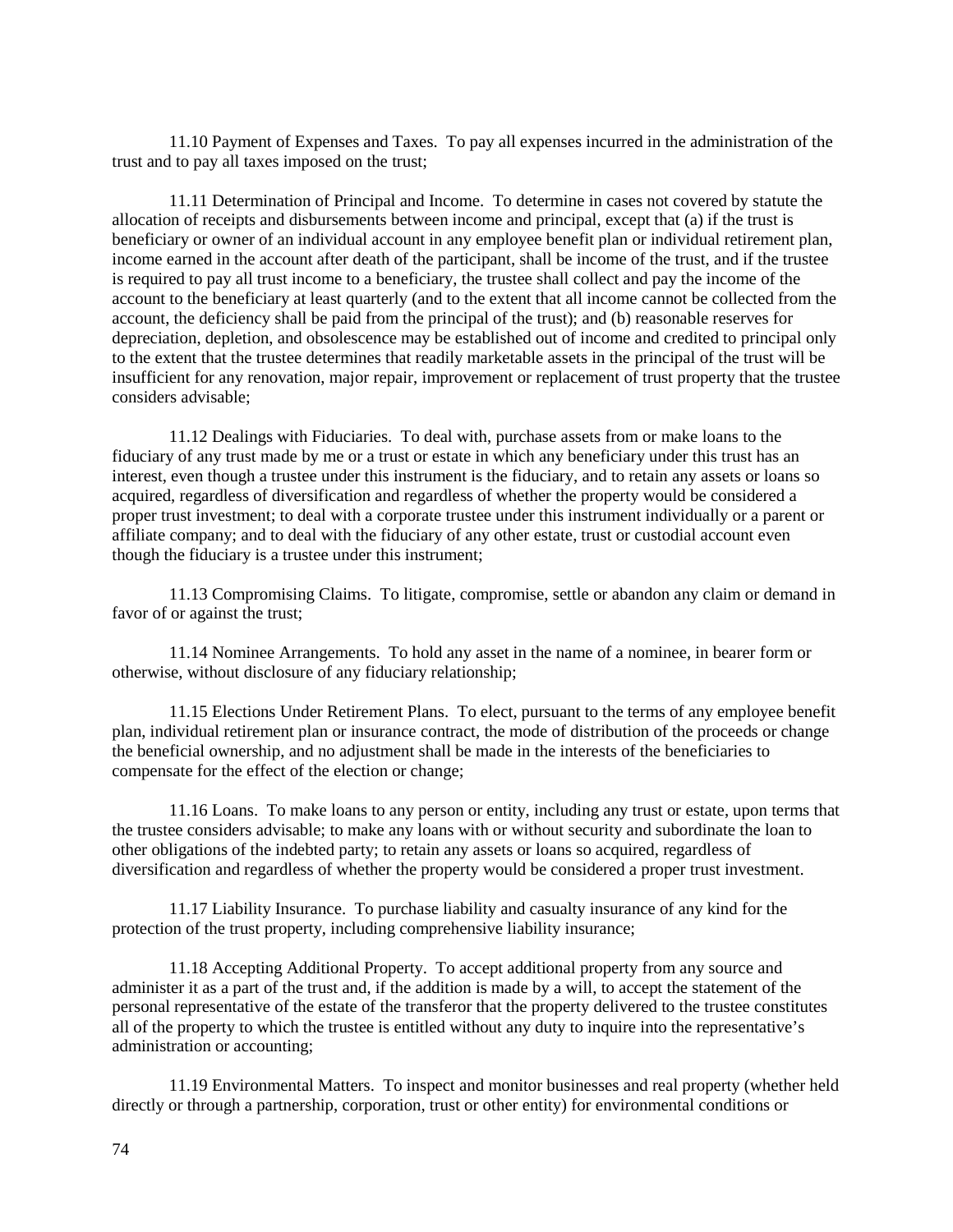possible violations of environmental laws; to remediate environmentally damaged property or to take steps to prevent environmental damage in the future, even if no action by public or private parties is currently pending or threatened; to abandon or refuse to accept property that may have environmental damage; and to expend trust property to do the foregoing; and no action or failure to act by the trustee pursuant to this paragraph shall be subject to question by any beneficiary;

11.20 Closely-Held Interest. To retain any business interest, as shareholder, security holder, creditor, partner, proprietor, member or otherwise, even though it may constitute all or a large portion of a trust; to participate in the management and conduct of any business to the same extent as could an individual owner of any business; to vote the stock of any business interest and to determine all questions of policy; to execute partnership or other organizational agreements and amendments; to deposit securities in a voting trust; to participate in any incorporation, reorganization, merger, consolidation, recapitalization, liquidation or dissolution of any business or any change in its nature; to invest additional capital in any business by subscribing to or purchasing additional stock or securities of any business or by making secured, unsecured or subordinated loans to any business with trust funds; to elect or employ as directors, officers, employees or agents of any business such persons (including a trustee or a director, officer or agent of a trustee) as are necessary and at such compensation as is appropriate; to rely on the reports of certified public accountants as to the operations and financial condition of any business without independent investigation; and to sell or liquidate any interest in any business; and the trustee may retain and continue any business interest pursuant to this paragraph without liability for any loss and without application to any court;

11.21 Stock Options. To exercise any stock option as the trustee considers advisable, and to pledge or mortgage the trust property as collateral for any related loan;

11.22 S Corporation Stock. To transfer any shares of stock of an S corporation, shares of stock of a C corporation which is intended to qualify as and elect to be treated as an S corporation or any assets that are intended to be used to acquire shares of stock of an S corporation, held by or allocated to any separate trust created under this instrument (referred to in this paragraph as the "original trust"), to one or more new trusts (referred to in this paragraph as a "sub-trust") for the purpose of enabling each sub-trust to qualify as a qualified subchapter S trust ("QSST"), as defined in the Code; to make all elections and take all steps necessary for each sub-trust created under this instrument to qualify as a QSST; to hold and administer each sub-trust created under this instrument under any terms as are necessary for each subtrust to be a QSST and, in particular, (a) to hold each sub-trust for the benefit of one person who shall then be a citizen or resident of the United States and a beneficiary of the original trust to whom the trustee could have distributed the shares of stock or other assets from the original trust, (b) to distribute all of the net income of the sub-trust to the beneficiary of the sub-trust from and after the date the sub-trust owns stock in an S corporation, (c) to distribute the principal of the sub-trust to the beneficiary of the sub-trust under the same terms as principal could have been distributed to the beneficiary from the original trust, (d) to hold the trust property of each sub-trust subject to the same testamentary power of appointment, whether limited or general, if any, that the beneficiary of the sub-trust would have held over the original trust, and (e) to allocate the then remaining trust property of the sub-trust upon the death of the beneficiary in separate shares to those persons to whom the trust property of the sub-trust would have been allocated if the assets of the sub-trust had continued to be held as assets of the original trust and the original trust terminated on the death of the beneficiary, and retain each share directed to be retained by the trustee in trust as a further sub-trust pursuant to the terms of this paragraph; provided, however, that if the Code is revised with respect to the requirements necessary for a trust to qualify as a QSST or for any other reason, so that any provision of this subparagraph prevents any separate sub-trust created under this instrument from qualifying as a QSST, the provision shall be stricken or conformed at the trustee's sole and absolute discretion so that the sub-trust will qualify;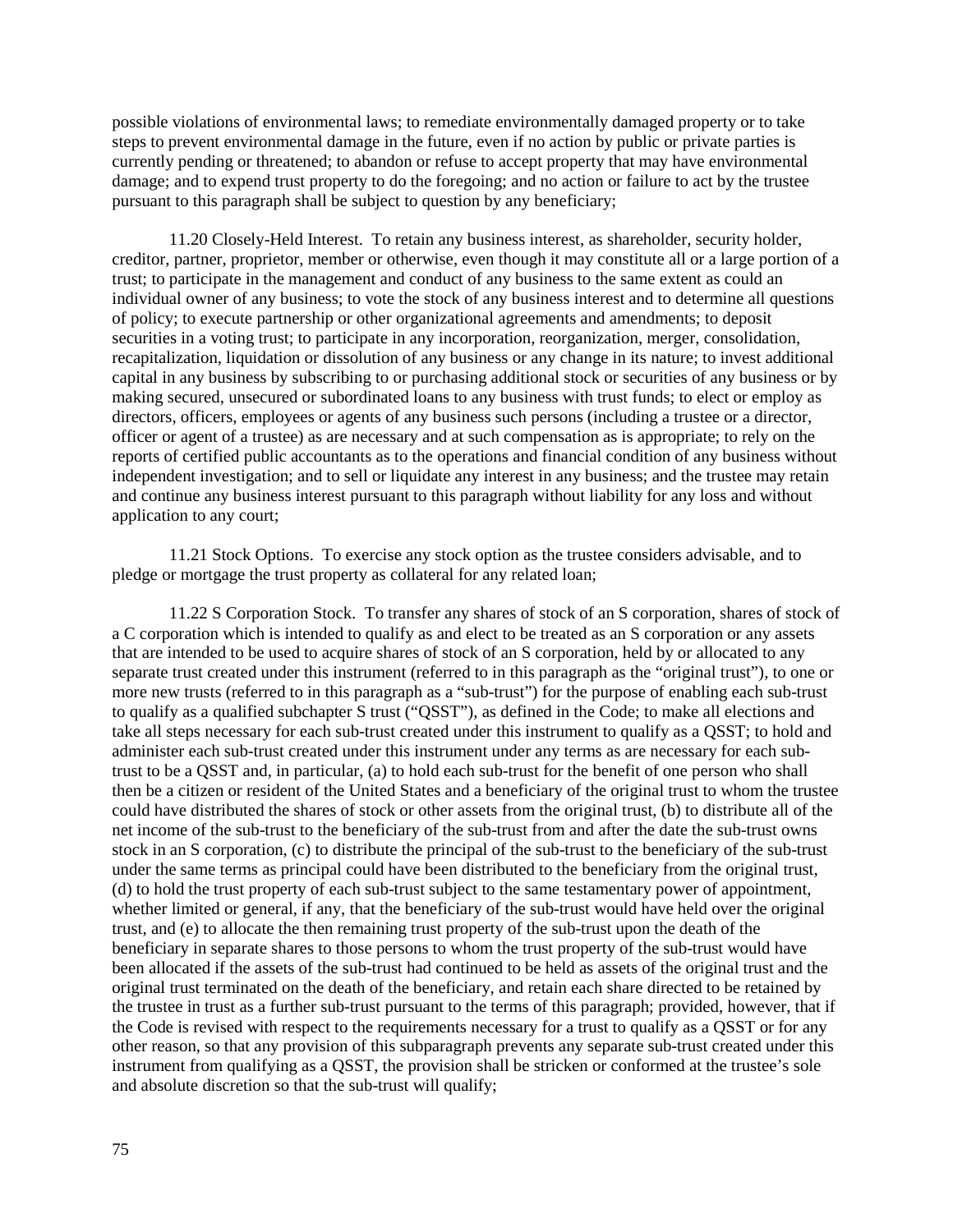11.23 Farm and Forest. To acquire any farm or forest property, and to retain farm and forest property whether acquired by the trustee or received from any source; to engage in farm and forestry operations and the production, harvesting and marketing of farm and forest products, including livestock breeding and feeding and poultry and dairy farming, either by operating directly with hired labor, by retaining farm managers or management agencies, by renting on shares or for cash, by entering into logging contracts or selling standing timber or in any other manner; to enter into farm programs; to purchase or rent farm and forest machinery and equipment, livestock, poultry, seed and feed; to improve farm and forest property and to repair, improve and construct farm buildings, fences and drainage facilities; to develop or lease or otherwise dispose of mineral, oil and gas property and rights; to borrow money for any of these purposes; and in general to do all things customary or desirable in the business of farming and forest operations; and the trustee may retain or acquire any farm or forest property pursuant to this paragraph without liability for any loss and without application to any court;

11.24 Qualified Conservation Easements. To create, on land meeting the requirements of Code Section  $2031(c)(8)(A)$ , a qualified conservation easement, as defined in Code Section  $2031(c)(8)(B)$ , with or without the consent of any beneficiary, and to make the election provided in Code Section  $2031(c)(6)$ ; and

11.25 Ability To Take Other Actions. To do all other acts to accomplish the proper management, investment, and distribution of the trust.

### COMMENT

Article 11 describes the powers of the trustees. The language is straightforward and should be understandable to the client. The powers also have been expanded to include several uncommon powers; see, e.g., Paragraphs 11.19 - 11.24.

Under Section 815(a) of the UTC, a trustee, except as limited by the provisions of the trust, may exercise all powers over the trust property which an unmarried competent owner has over individuallyowned property. The UTC sets forth specific powers in Section 816, which are similar to the powers set forth in the form at Paragraphs 11.1-11.18.

Paragraph 11.1 allows the trustee to retain any property regardless of lack of diversification or consistency with the prudent investor rule that applies under the laws of many states. But see the comments below with respect to Paragraph 11.5.

Paragraph 11.2 allows for the sale of property as the trustee determines appropriate.

Paragraph 11.3 discusses the trustee's powers with regard to real and tangible personal property.

Paragraph 11.4 allows the trustee to borrow from anybody, including a beneficiary, as well as to mortgage or pledge trust property.

Paragraph 11.5 allows the trustee to invest in any asset the trustee deems appropriate, regardless of diversification and regardless of whether the trust investment would be considered a proper trust investment. The authority to purchase an investment that is not ordinarily suitable for a trust investment does not insulate the trustee from liability for bad decisions. Waiver of the duty of diversification and the duty to invest prudently generally means that a trustee's decision not to diversify or to purchase an asset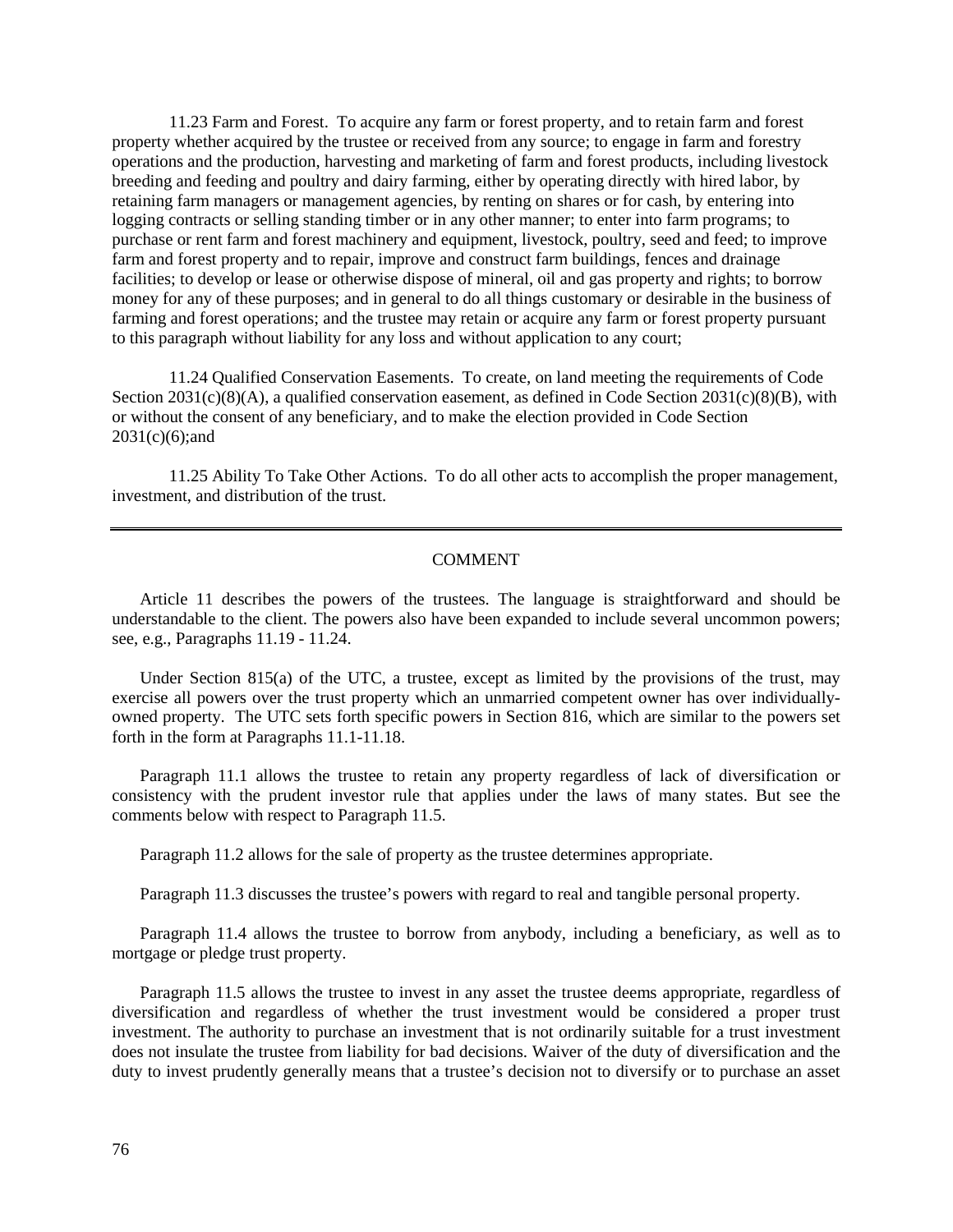not traditionally suitable as a trust investment is not per se a breach of trust, but the judgment of the trustee will always be subject to scrutiny.

Paragraph 11.6 allows several trusts to combine assets in common investments. See also Section 810(d) of the UTC, which allows the trustee to make joint investments as long as the trustee maintains records clearly indicating the respective interests. Paragraph 11.6 also allows the trustee to make distributions of property in kind rather than forcing a liquidation that requires the trustee to sell assets prior to a distribution. Distributions or sales may be made by the trustee without adjustments for tax ramifications. This paragraph is intended to abrogate any requirement of compensating adjustments.

Paragraph 11.7 gives the trustee all rights with regard to securities, including entering into voting trusts.

Paragraph 11.8 allows the trustee to litigate with regard to any asset and to settle the litigation.

Paragraph 11.9 allows the trustee to employ agents, attorneys, and other advisors to assist in the administration of the trust. The delegation to a third party under this Paragraph is different from a trusteeto-trustee delegation under Paragraph 9.9. Section 807(a) of the UTC permits a trustee to delegate duties that a prudent trustee of comparable skills could properly delegate under the circumstances, but requires the trustee to exercise reasonable care, skill and caution in selecting an agent, establishing the scope and terms of the delegation (consistent with the purposes and terms of the trust) and periodically reviewing the agent's actions in order to monitor the agent's performance and compliance with the terms of the delegation.

Paragraph 11.9 also recognizes that conflicts may exist because of the individuals who are hired, and specifically waives any concern with regard to those conflicts. Section 802(b) of the UTC provides that a transaction involving the investment or management of trust property which is affected by a conflict between the trustee's fiduciary and personal interests is voidable by the beneficiary. Section 802(c) presumes that a transaction is affected by a conflict between fiduciary and personal interests if the trustee enters into it with (1) the trustee's spouse, (2) the trustee's descendants, siblings, parents or their spouses, (3) an agent or attorney of the trustee, or (4) a corporation or other person or enterprise in which the trustee, or a person that owns a significant interest in the trustee, has an interest that might affect the trustee's best judgment.

Paragraph 11.10 allows for the payment of expenses in the administration of the trust.

Paragraph 11.11 discusses the allocation of receipts and expenses as between income and principal. Although the language reflects the common procedure of allowing the trustee broad discretion to allocate receipts and expenses as between income and principal, the language also allows for the possibility that an IRA or other qualified retirement plan could be paid and allocated to the Marital Trust and still qualify for the marital deduction. This addresses, in a conservative fashion, the requirements of Rev.Rul. 2000-2, 2000-1 Cum.Bull. 305, as modified by Rul. 2006-26, 2001-C.B. 305.

Paragraph 11.12 allows the trustee to deal with others, including the trustee himself or herself, in various fiduciary capacities, even though a conflict of interest may occur. Section 802(h)(3) of the UTC contains a similar exemption from the trustee's general duty of loyalty for transactions between fiduciaries.

Paragraph 11.13 allows the trustee to deal with litigation and to settle or decide claims.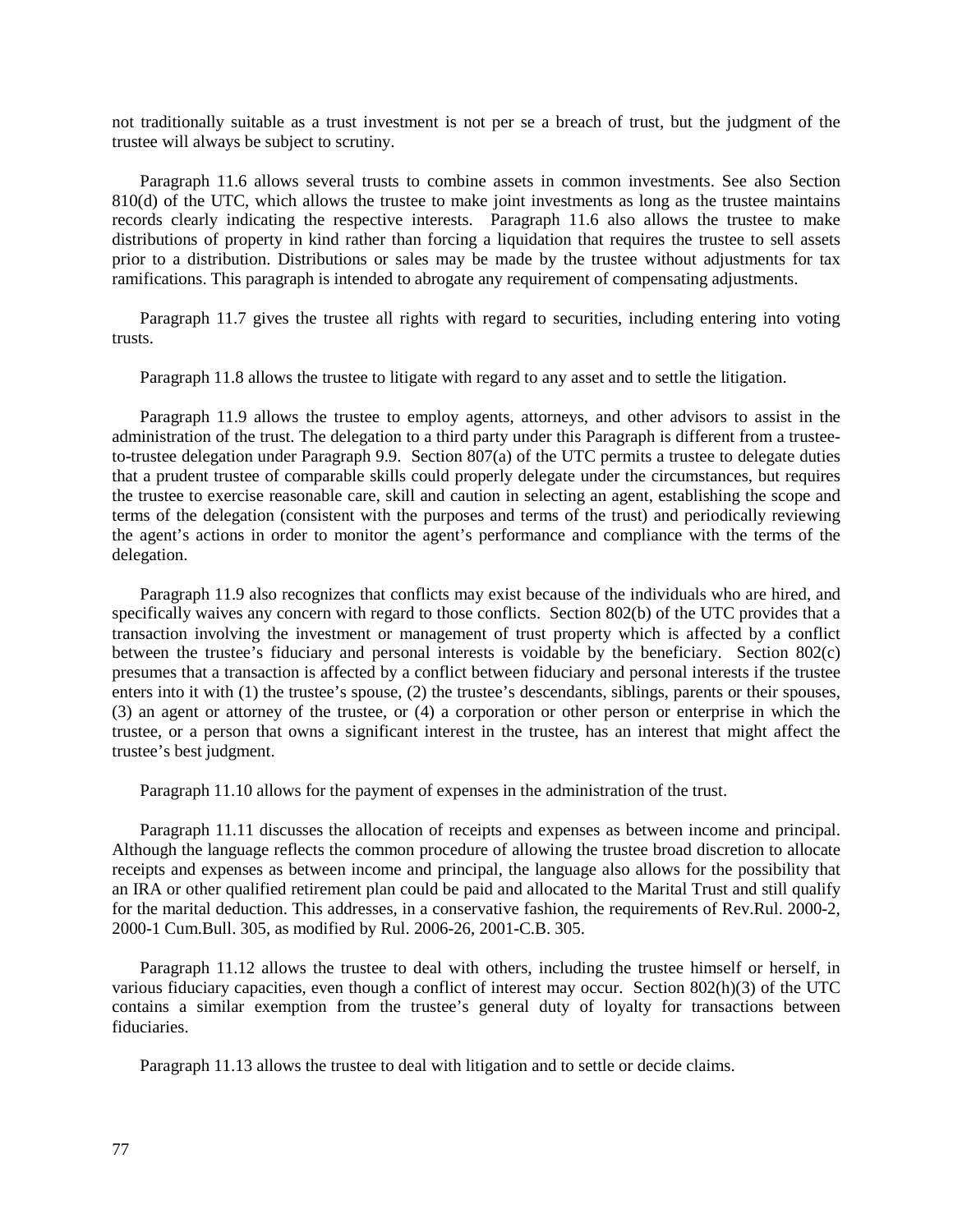Paragraph 11.14 allows the trustee to hold assets in bearer form or otherwise, expressly recognizing the possibility of custodial arrangements and brokerage arrangements in the trust capacity.

Paragraph 11.15 allows the trustee to elect modes of distribution under retirement plans.

Paragraph 11.16 allows the trustee to loan trust property.

Paragraph 11.17 allows the trustee to purchase insurance to protect trust assets.

Paragraph 11.18 allows the trustee to accept additional property from any source, including the grantor and the grantor's estate.

Paragraph 11.19 concerns real property that may be contaminated because of strict liability statutes under federal law (such as Superfund) and various state statutes. If property does have environmental problems, then in certain situations the trust should not accept it. This paragraph allows the trustee to refuse to accept such property. Section 816(13)(C) of the UTC likewise permits a trustee to refuse to accept contaminated property. Section 816(12) allows the trustee to abandon any property if its value is insufficient to justify its collection or continued administration.

Paragraph 20 permits the trustee to hold an interest in a closely-held business. Retaining closely held businesses, especially when the businesses constitute a large portion of the trust estate, could violate the prudent investor rule under the laws of many states. Accordingly, an express provision needs to be made authorizing, allowing, or even directing the trustee to retain such property. A direction may be preferable to mere allowance, in order to lessen potential liability if the asset declines in value. Note that the direction to retain a closely held asset should be subject to a spouse's right to compel the trustee to make any marital trust property productive of a reasonable income. The management of closely held companies also presents potential conflict concerns because the trustee may also be acting as a director or officer of the company. The grantor should acknowledge the potential conflict and in most situations should waive on behalf of the trust any conflict arising from the trustee acting in dual and perhaps conflicting capacities. The trustee should also be protected from liability for actions in good faith.

Paragraph 11.21 authorizes the trustee to exercise stock options.

Paragraph 11.22 permits the trustee to create a separate trust to qualify as a QSST.

Paragraph 11.23 authorizes the trustee to invest in farm and forest property. These may include interests in working farms, and timber interests.

Paragraph 11.24 allows an exclusion from the gross estate for certain easements placed in land that are created and placed on the land after the death of the decedent, up to the time for filing the estate tax return.

Finally, Paragraph 11.25 is a catch-all provision that is intended to allow the trustee to do whatever is necessary to accomplish the purposes of the trust.

# Article 12 Administrative Provisions

12.1 Administration After My Death. After my death, the trustee may hold the Lifetime Trust as a separate trust until all payments, allocations, and distributions from the Lifetime Trust directed by this instrument have been completed. If the Lifetime Trust is held as a separate trust under the preceding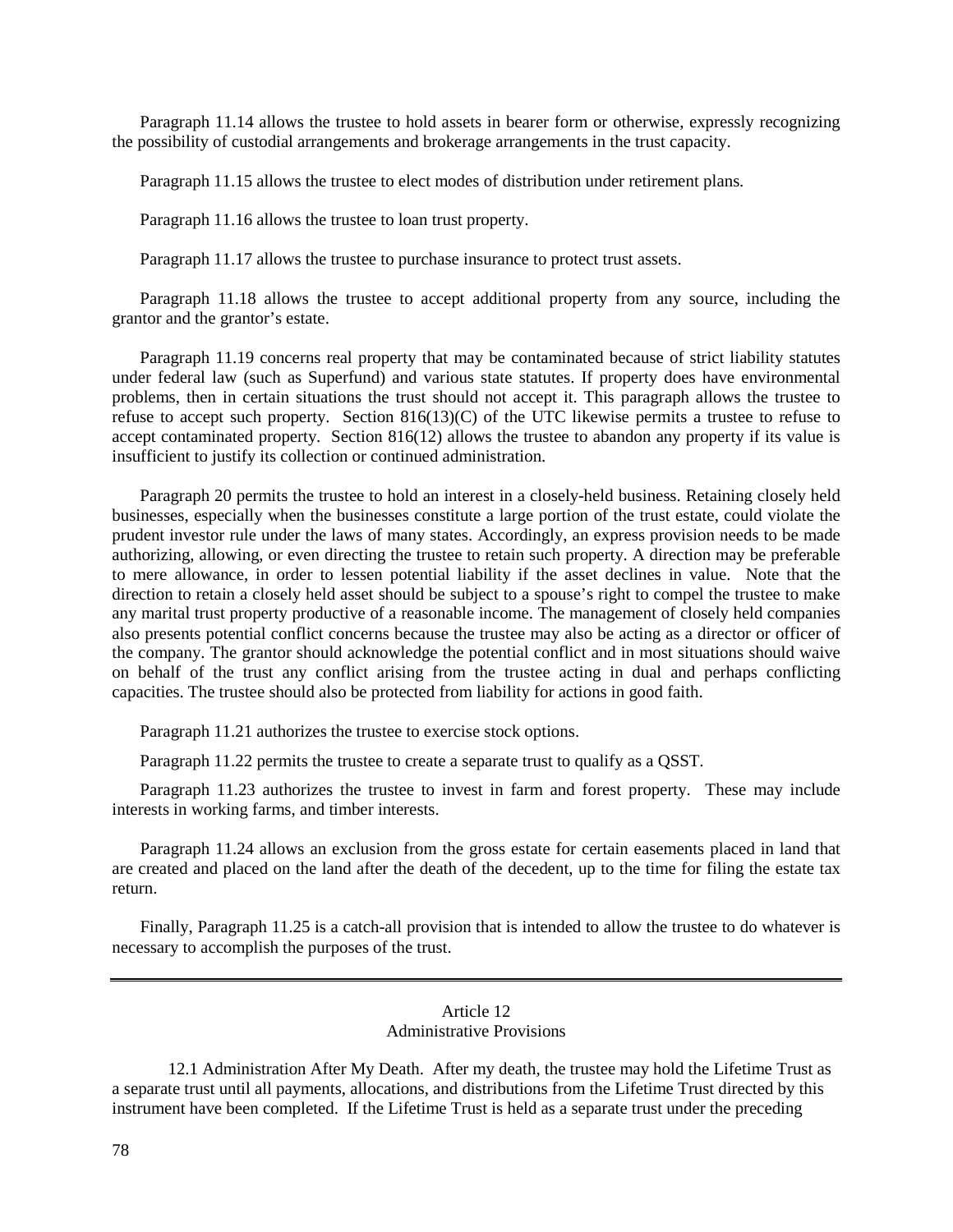sentence, the trustee at any time may distribute income or principal to fund the succeeding interests wholly or partially, and shall (a) completely fund the succeeding interests as soon as practicable after my death and (b) distribute at least annually all the income attributable to any gift for which a federal estate tax marital deduction is allowable in my estate.

12.2 Income Payments; Accumulation. Mandatory income payments shall be made at least quarterly. If income is payable in the discretion of the trustee, any unpaid income in each tax year shall be added to principal at the end of that year. Unpaid income for any year shall be the amount of income unpaid after considering payments in a subsequent year that by election relate to the current year.

12.3 Standard for Discretionary Payments. When determining whether to make a discretionary payment to a beneficiary: (a) the trustee may consider all income and resources the trustee knows to be available to the beneficiary, the standard of living of the beneficiary and any other factors the trustee considers advisable; and (b) the trustee's authority to distribute principal pursuant to a stated standard shall include the authority to distribute all of the principal pursuant to that standard even if that distribution terminates the trust.

12.4 Exercise of Power of Appointment. The exercise of a power of appointment granted under this instrument may be either directly to the appointee or subject to any trusts and conditions that the holder of the power designates; and shall apply to as much of the trust as the holder of the power directs. The holder of the power may grant to any person to whom principal may be appointed further powers of appointment. A lifetime power of appointment may be exercised only by signed instrument delivered to the trustee during the lifetime of the holder of the power, specifically referring to this instrument. A testamentary power of appointment may be exercised only by a will specifically referring to this instrument. In determining whether a testamentary power of appointment has been exercised, the trustee may rely on an instrument admitted to probate in any jurisdiction as the will of the holder of the power, or may assume the power of appointment was not exercised if the trustee does not receive actual notice of the holder's will within three months after the holder's death.

12.5 Marital Deduction Provisions.

(a) Discretionary Qualified Terminable Interest Property Election. The trustee may elect, and may direct my executor to elect, to treat as qualified terminable interest property for federal estate tax purposes any fraction or all of any trust in which my spouse has a qualifying income interest for life under Code Section 2056(b)(7).

(b) Marital Deduction Qualification. To the extent an election is made to treat a trust as qualified terminable interest property, or to the extent a trust by its terms qualifies for the federal estate tax marital deduction without an election, I intend the trust to qualify for the federal estate tax marital deduction, and the provisions of this instrument shall be so construed. To the extent a provision of this instrument would result in such a trust not so qualifying, that provision shall be ineffective.

(c) Unproductive Property. Despite any provision in this instrument to the contrary, if my spouse directs in writing, the trustee of any "Marital Deduction Trust" shall convert unproductive property into property that produces a reasonable rate of income. A Marital Deduction Trust shall be any trust (1) in which my spouse has a qualifying income interest for life under Code Section  $2056(b)(7)$ , or  $(2)$  which by its terms qualifies for the federal estate tax marital deduction without an election.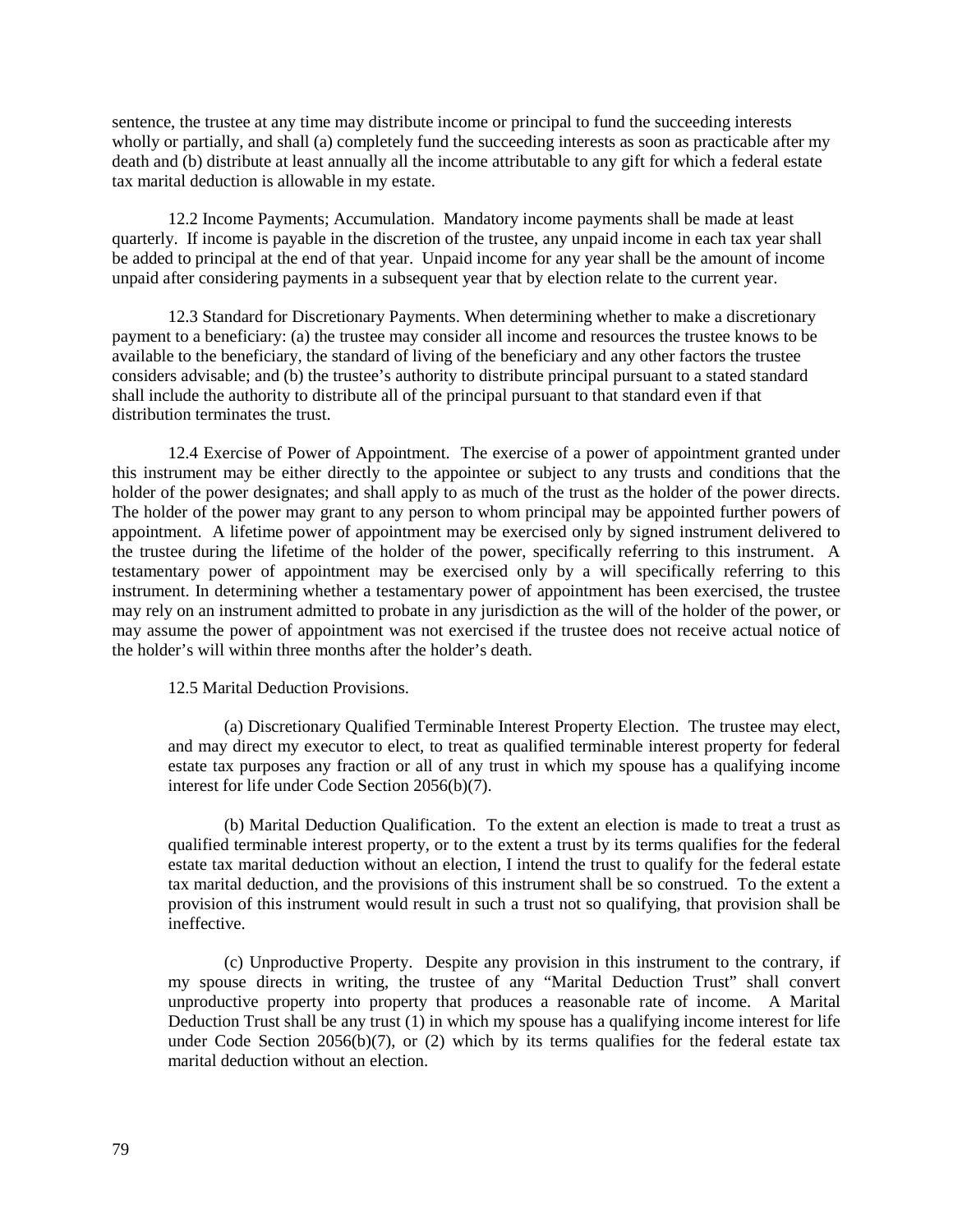(d) Disclaimer of Marital Trust. If my spouse survives me but disclaims any part of the Marital Trust, the disclaimed property shall be added to the Family Trust, except that my spouse shall have no power of appointment over the disclaimed property.

12.6 No Advancements. Unless I have directed otherwise in this instrument, no payment made to any beneficiary under this instrument shall be treated as an advancement.

12.7 Allocation of Assets and Income. When funding any pecuniary gifts (including any pecuniary formula gifts), the trustee may allocate or distribute assets in any manner, but the trustee shall value each asset at its fair market value on the date on which the asset is allocated or distributed. Any pecuniary gift (including any pecuniary formula gift) in trust or to my spouse shall include a pro rata share of the income of the trust property from the date of my death to the date or dates of allocation or distribution.

12.8 Administrative Termination of Trust.

(a) Small Trust Termination. The trustee may terminate any trust with a value at the time of termination less than the Minimum Trust Value. This power may not be exercised by a trustee who is a beneficiary of the trust, who is the spouse of a beneficiary of the trust or who is legally obligated to a beneficiary of the trust. The Minimum Trust Value shall be the sum of (1) \$100,000 and (2) the percentage increase, if any, in the cost of living from January 1 of the year in which I executed this instrument until January 1 of the year of termination multiplied by \$100,000. For this purpose, the increase in the cost of living shall be determined pursuant to the Consumer Price Index for Urban Wage Earners and Clerical Workers, U.S. City Average, All Items, as published by the Bureau of Labor Statistics of the U.S. Department of Labor. If that index ceases to be published, there shall be substituted any other index the trustee determines to reflect similar information.

(b) Qualified Perpetual Trust; Rule Against Perpetuities. I intend that each trust established under this instrument shall be a Qualified Perpetual Trust under Illinois law and shall not be subject to the Rule Against Perpetuities. The power of the trustee to sell, lease or mortgage assets shall be construed as enabling the trustee to sell, lease or mortgage trust property for any period beyond the Rule Against Perpetuities. If assets that would not qualify as part of a Qualified Perpetual Trust would otherwise be part of or be added to any trust established under this instrument, the trustee shall segregate those assets and administer them as a separate trust identical to the one to which the assets would have been added, except that, despite any other provision, 21 years after the death of the last to die of all of the beneficiaries living on the earliest date I could no longer change the terms of this trust, each such separate trust then held under this instrument shall be terminated and distributed.

(c) Distribution on Termination. Distribution under this paragraph shall be to the income beneficiaries in the proportions in which they are entitled to share the income or, if their interests are indefinite, to my spouse, if my spouse is an income beneficiary of the trust and is then living, otherwise to the income beneficiaries in equal shares.

12.9 Spendthrift. No interest under this instrument shall be assignable by any beneficiary or be subject to the claims of the beneficiary's creditors, including claims for alimony or separate maintenance. The preceding sentence shall not be construed as restricting in any way the exercise of any right of withdrawal or power of appointment or the ability of any beneficiary to release an interest.

12.10 Consolidation. The trustee may at any time or times consolidate any trust held under this instrument with any other trust if the beneficiaries of the trusts are the same and the terms of the trusts are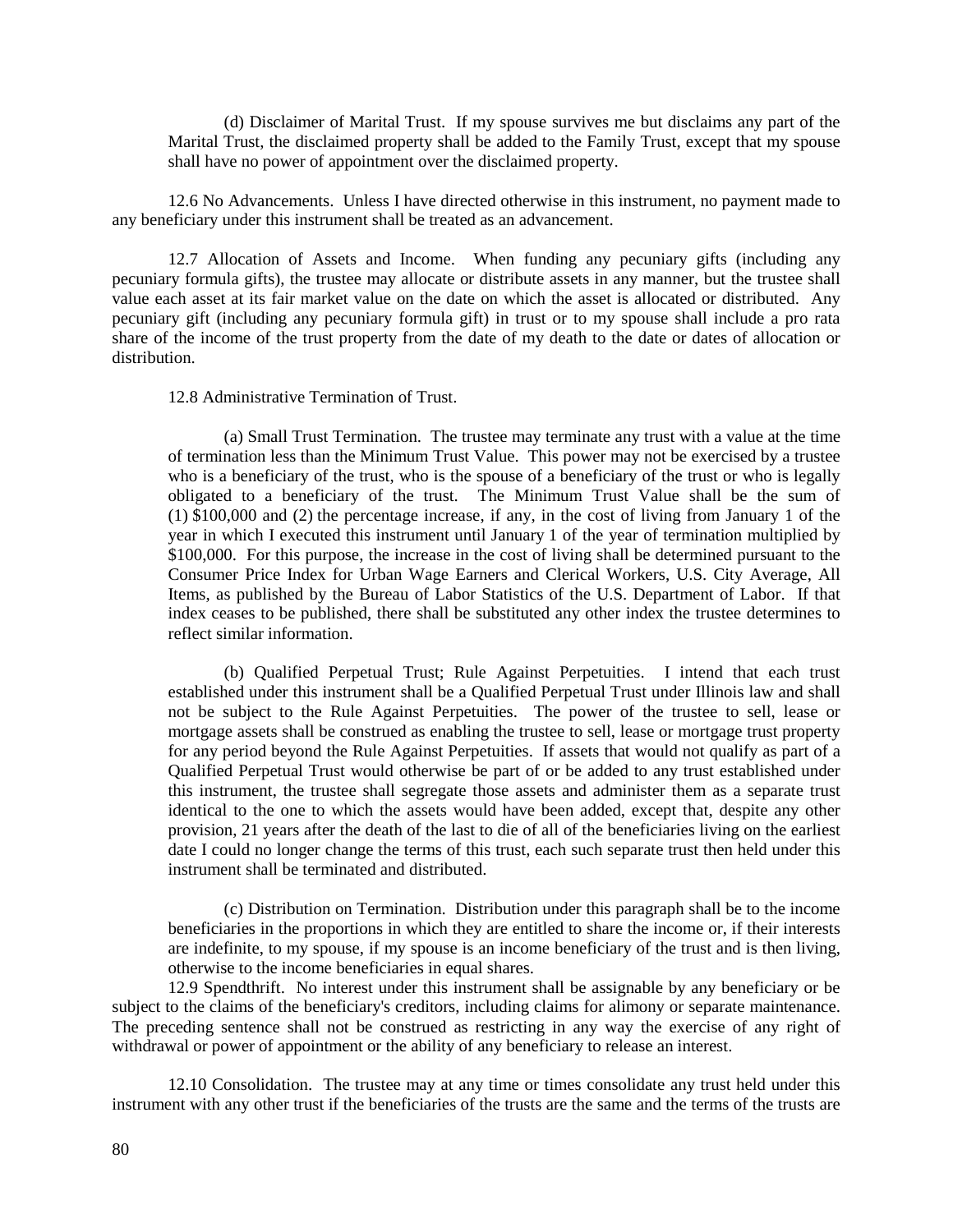substantially similar. The shortest of the perpetuities periods of the trusts shall apply to the consolidated trust.

12.11 Division of Trusts. The trustee, in the trustee's absolute discretion, may divide a trust (the "initial trust") into two or more separate trusts and may segregate an addition to a trust (the "initial trust") as a separate trust.

(a) Funding. In dividing the initial trust, if the division is to be effective as of my death or as of the death of any other person, the trustee shall fund each separate trust with property having an aggregate fair market value fairly representative of the appreciation or depreciation in value from the date of such death to the date of division of all property subject to the division.

(b) Terms. A trust created pursuant to this paragraph shall have the same terms and conditions as the initial trust, and any reference to the initial trust in this instrument shall refer to the trust. The rights of beneficiaries shall be determined as if the trust and the initial trust were aggregated, except that: (1) different tax elections may be made as to the trusts; (2) disproportionate discretionary distributions may be made from the trusts; (3) taxes may be paid disproportionately from the trusts; (4) on termination, the share of a remainder beneficiary (including any recipient trust) may be satisfied with disproportionate distributions from the trusts; and (5) a beneficiary of the trusts may disclaim an interest in one of the trusts without having to disclaim an interest in another trust. In administering, investing, and distributing the assets of the trusts and in making tax elections, the trustee may consider differences in federal tax attributes and all other factors the trustee believes pertinent.

12.12 Accrued and Unpaid Income. On my death any accrued or unpaid income shall be added to principal, and except as otherwise specifically provided, on the death of any other beneficiary, income shall be paid as income to next beneficiary succeeding in interest.

12.13 Controlling Law. The validity and effect of each trust and the construction of this instrument and of each trust shall be determined in accordance with the laws of Illinois. The original situs and original place of administration of each trust shall also be Illinois, but the situs and place of administration of any trust may be transferred at any time or times to any place the trustee determines to be for the best interests of the trust.

12.14 Life Insurance. I retain during my life all rights under insurance policies payable to the trustee, including the right to change the beneficiaries and to assign any policies to any lender, including any trustee, as security for any loan. During my life the trustee shall not be responsible to pay premiums on any policy or to ensure that any policy remains in effect. After my death, the trustee shall take whatever action the trustee considers best to collect the proceeds of any policies then payable to the trustee, but the trustee need not incur expense or participate in legal proceedings unless the trustee is reimbursed from the trust or otherwise indemnified. Payment to and the receipt of the trustee shall be a full discharge of the liability of any insurance company, which need not take notice of this instrument or see to the application of any payment.

### **COMMENT**

Article 12 provides various administrative provisions.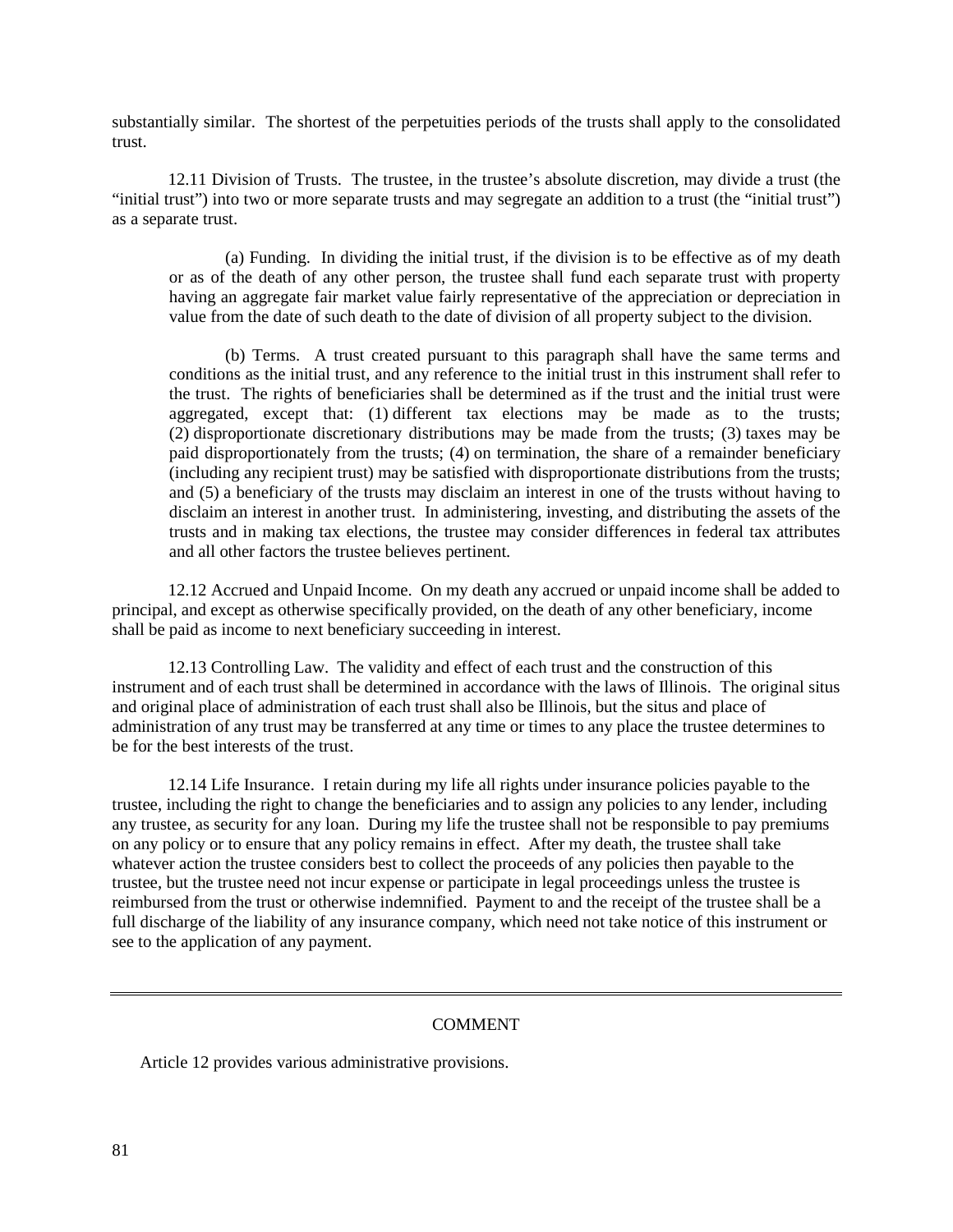Paragraph 12.1 acknowledges that when the grantor dies the Lifetime Trust continues for some period until the various succeeding trusts are funded. The Lifetime Trust may be administered after the grantor's death without immediate funding of the other trusts, or those other trusts may be partially funded from time to time or completely funded at any time. Paragraph 12.1 also has language ensuring that the marital deduction is not jeopardized as a result of the winding up of the Lifetime Trust.

Paragraph 12.2 requires mandatory income payments to be made at least quarterly. This provision can be modified. Marital deduction requirements dictate that mandatory income payments be made at least annually.

Paragraph 12.3 establishes standards for discretionary payments. The trustee may consider other income and resources known to the trustee to be available to the beneficiary before making any discretionary payment of income or principal.

Paragraph 12.4 describes how both lifetime and testamentary powers of appointment are to be exercised. This provision gives the powerholder a great deal of flexibility in exercising a power of appointment.

Paragraph 12.5 contains several provisions that apply to the Marital Trust. Paragraph 12.5(a) allows a trustee to elect QTIP treatment over any part or all of any trust in which the spouse has a qualifying income interest for life. This includes the Marital Trust and, in this document, the Family Trust. As discussed under the Family Trust provisions, a partial QTIP election over the Family Trust may be desirable to eliminate state death tax in a decoupled jurisdiction. Partial QTIP treatment over the Marital Trust may be advantageous if the surviving spouse dies before the estate tax return for the grantor has been filed.

Paragraph 12.5(b) is a savings provision. It provides that the terms of the document are to be interpreted consistent with the Marital Trust qualifying for the marital deduction. Evolving tax laws and the possibility that courts may interpret already complicated tax provisions in ways that are now unforeseen argue strongly in favor of a savings clause. Note that the savings clause applies to all property for which a QTIP election is made. This property could include a portion of the Family Trust in this form.

Paragraph 12.5(c) requires the trustee of any marital deduction trust to convert unproductive property into property that produces a reasonable rate of income if the spouse directs. This sentence is necessary to ensure that any trust for which a marital deduction is elected (which could be either or both of the Marital Trust and the Family Trust) provides income payments to the spouse.

Paragraph 12.5(d) allows the spouse to disclaim a portion of the Marital Trust. The disclaimed portion of the Marital Trust is held as a separate trust, known as the "Disclaimer Trust," with terms similar to those of the Family Trust. Note that the spouse can have no power of appointment over disclaimed property. Code §2518(b)(4).

Paragraph 12.6 provides that distributions are not to be treated as advancements.

Paragraph 12.7 provides that for purposes of funding any trust, the trustee is to value each asset at fair market value as of date of distribution. Pecuniary gifts in trust or to the decedent's spouse include a pro rata share of the income from the date of death to the date of distribution. This paragraph is required not only to assure that pecuniary gifts to a trust will qualify for the marital deduction but also to satisfy the separate share rules for generation-skipping transfer tax purposes when pecuniary payments are made.

Paragraph 12.8 groups together two provisions by which a trust might be terminated for legal or administrative reasons. Paragraph 12.8(a) allows a small or uneconomical trust to be terminated. The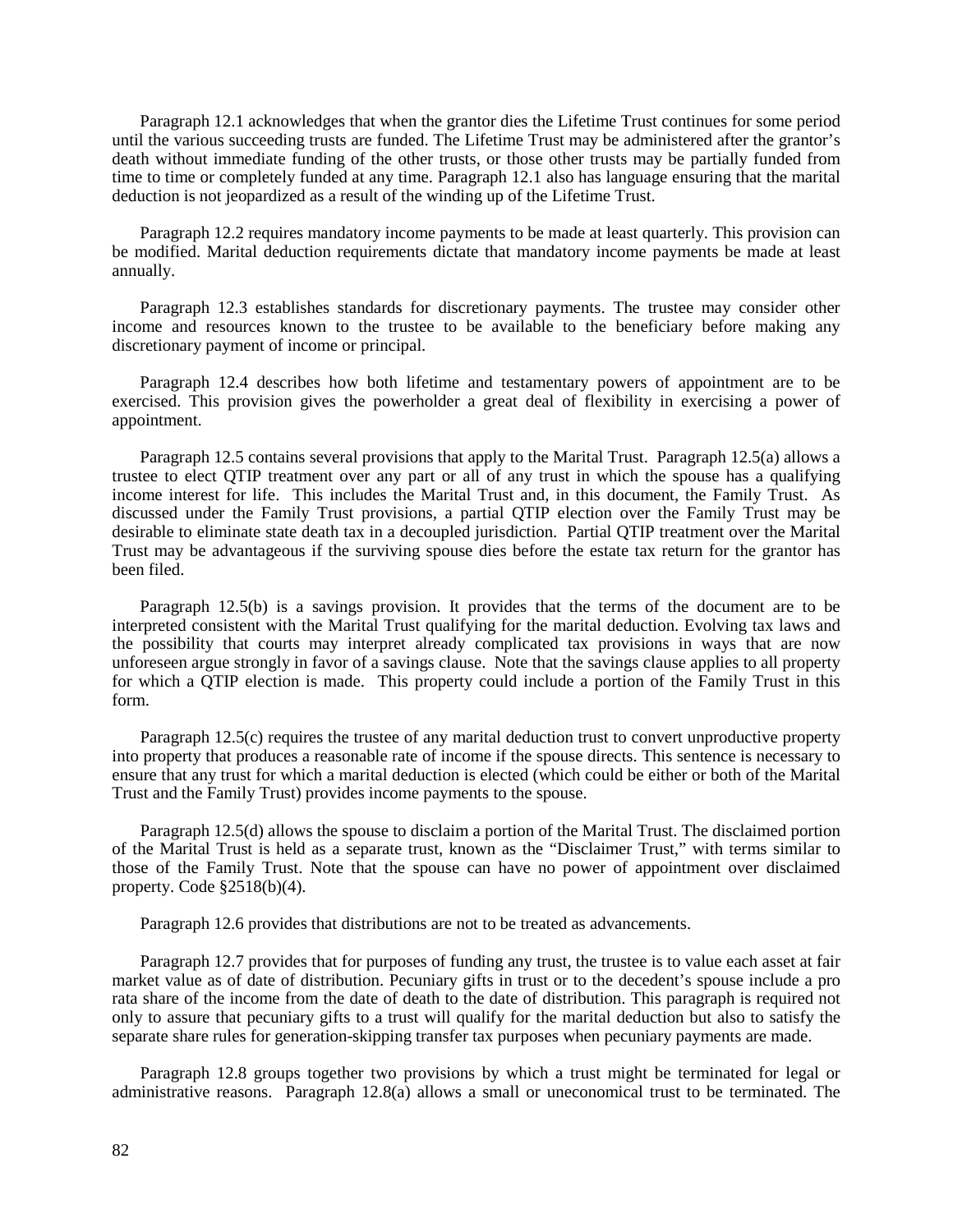client can select any value to define a small trust; here the value is less than \$100,000 as adjusted for inflation by a Consumer Price Index factor.

Paragraph 12.8(b) is a provision by which an Illinois trust opts out of the traditional and common law Rule Against Perpetuities under the Statute Concerning Perpetuities, 765 ILCS 305/1, et seq. The practice in Illinois is evolving into an opt-out of the Rule Against Perpetuities in all situations, even for those trusts that do not violate the Rule. However, in some cases all or a portion of the trust may have to terminate within the common-law Rule. Regardless of whether the trust terminates due to size or perpetuities, the distribution is to the income beneficiaries under Paragraph 12.8(c).

Paragraph 12.9 protects the interest of any beneficiary from creditors of the trust. Section 502(a) of the UTC also recognizes the validity of a spendthrift provision, but only if the provision prohibits both voluntary and involuntary transfers. Under Section 502(b), simply stating that the beneficiary's interest is held subject to a "spendthrift trust," or similar words, is sufficient to restrain both voluntary and involuntary transfers.

Despite general spendthrift provisions, the laws of many states permit a former spouse, or a child, to bring support claims against a trust. Also, federal law can preempt state law to allow certain tax obligations to be paid from a trust notwithstanding a spendthrift clause. Section 502(b) of the UTC recognizes these exceptions and adds another for a judgment creditor who has provided services for the protection of a beneficiary's interest in the trust. Section 105(b)(5) of the UTC provides that the grantor cannot override the effect of a spendthrift provision and the rights of certain creditors and assignees to reach a trust as provided in Article 5 of the UTC.

Paragraph 12.10 gives further flexibility to the trustee. It allows the trustee to combine trusts that are similar in their terms. It also allows the trustee to divide trusts into one or more separate trusts. This division is often helpful for various tax reasons, including the allocation of GST exemption. See also Section 417 of the UTC, providing that after notice to "qualified beneficiaries," a trustee may combine two or more trusts into a single trust or divide a trust into two or more separate trusts, if the result does not impair rights of any beneficiary or adversely affect achievement of the purposes of the trust.

Paragraph 12.11 provides that undistributed income is to be accumulated and added to principal. Absent this provision, state law is unclear as to how to treat undistributed income.

Paragraph 12.12 determines that Illinois law governs but allows the trustee to move the situs of the trust. Section 107(1) of the UTC permits the grantor to select any law to govern the trust, unless the designation of that jurisdiction's laws is contrary to a strong public policy of the jurisdiction having the most significant relationship to the matter at issue. Section 108(d) of the UTC requires the trustee to give notice to the qualified beneficiaries 60 days in advance of a proposed move, and terminates the trustee's authority to move the trust if any qualified beneficiary objects.

Paragraph 12.13 pertains to insurance policies and gives the trustee broad flexibility as to how to deal with and hold these policies in a trust.

### Article 13 Payment of Death Taxes, Expenses, and Debts

13.1 Payments. After my death, the trustee shall pay the following:

(a) Death Taxes. All of my death taxes, except that any increase in my death taxes incurred as a result of property not held by this trust at the time of my death and (1) over which I have power of appointment, (2) with respect to which a qualified terminable interest election has been allowed, or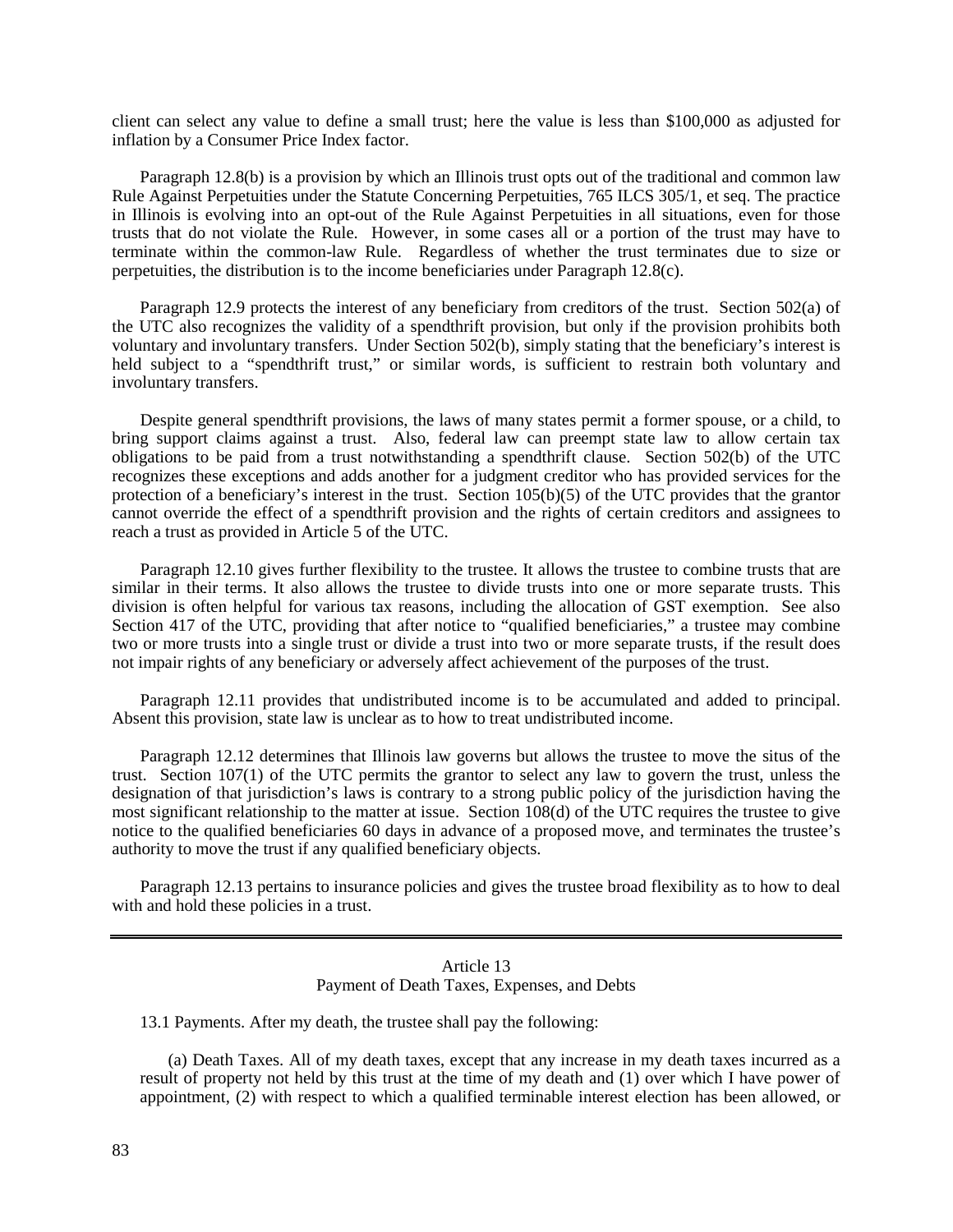(3) includible in my federal gross estate as a transfer with a retained interest, shall be paid by the person holding or receiving that property;

(b) Expenses. All expenses of my last illness, funeral, and burial; costs of safeguarding and delivering tangible personal property; and estate administration expenses; and

(c) Debts. All of my debts, other than debts secured by life insurance, by an interest in a land trust or cooperative, or by real property.

13.2 Source of Payments Generally. The trustee shall make all payments required under this Article from the principal of the Lifetime Trust remaining after distribution of any gifts of tangible personal property or gifts of specific assets or specific sums of money (including any pecuniary formula gifts), in trust or otherwise. If the cash and readily marketable assets in the Lifetime Trust are insufficient to make the foregoing payments in full, the trustee shall notify the executor of my estate of the amount of insufficiency and request payment. Notwithstanding the preceding two sentences:

(a) Direct Skips. The trustee shall pay from the disclaimed assets all generation-skipping transfer taxes on direct-skip transfers of which I am the transferor occurring at my death as a result of a disclaimer

(b) Disclaimer. The trustee shall pay from the disclaimed assets the amount by which my death taxes are increased by reason of a disclaimer of any portion of the Marital Trust;

(c) Estate Management Expenses. The trustee in its discretion may charge any part or all of my estate management expenses, as defined in the regulations for Code Section 2056, to the income of the Lifetime Trust;

(d) Partial QTIP Election. The trustee shall pay from the nonqualified assets of the Marital Trust the amount by which my death taxes are increased by reason of an election to qualify less than all of the Marital Trust as qualified terminable interest property; and

(e) Retirement Interests. To the extent necessary to qualify the trust as having a designated beneficiary with respect to retirement interests, the trustee shall not use retirement interests to pay death taxes or make any other payment under the preceding paragraph entitled "Payments;" provided that if the non-retirement interests in the trust are not sufficient to pay all taxes, debts, and expenses, those payments shall be made by the date prescribed in the regulations under Code Section  $401(a)(9)$ for determining a designated beneficiary (currently September 30 of the year following the year of my death) to the extent practicable.

13.3 Apportionment and Reimbursement for Death Taxes and Expenses. Except as otherwise provided in the paragraph of this Article entitled "Payments," I waive all rights to reimbursement and apportionment.

13.4 Tax Elections. The trustee may make elections under tax laws and employee benefit plans and may make allocations of any available GST exemption as the trustee deems advisable. No adjustment shall be made between principal and income or in the relative interests of the beneficiaries to compensate for any such election or allocation.

13.5 Payment of Trust Death Taxes for Beneficiary. After my death, if any beneficiary of a trust created under this instrument dies, and any portion of the trust is includible in the beneficiary's gross estate for federal estate tax purposes, then unless the beneficiary expressly directs otherwise by will or trust specifically referring to this instrument, after the death of the beneficiary the trustee shall pay the trust death taxes from the portion of the trust so included. The "trust death taxes" shall be the trust's proportionate share of the aggregate amount by which the death taxes in the beneficiary's estate are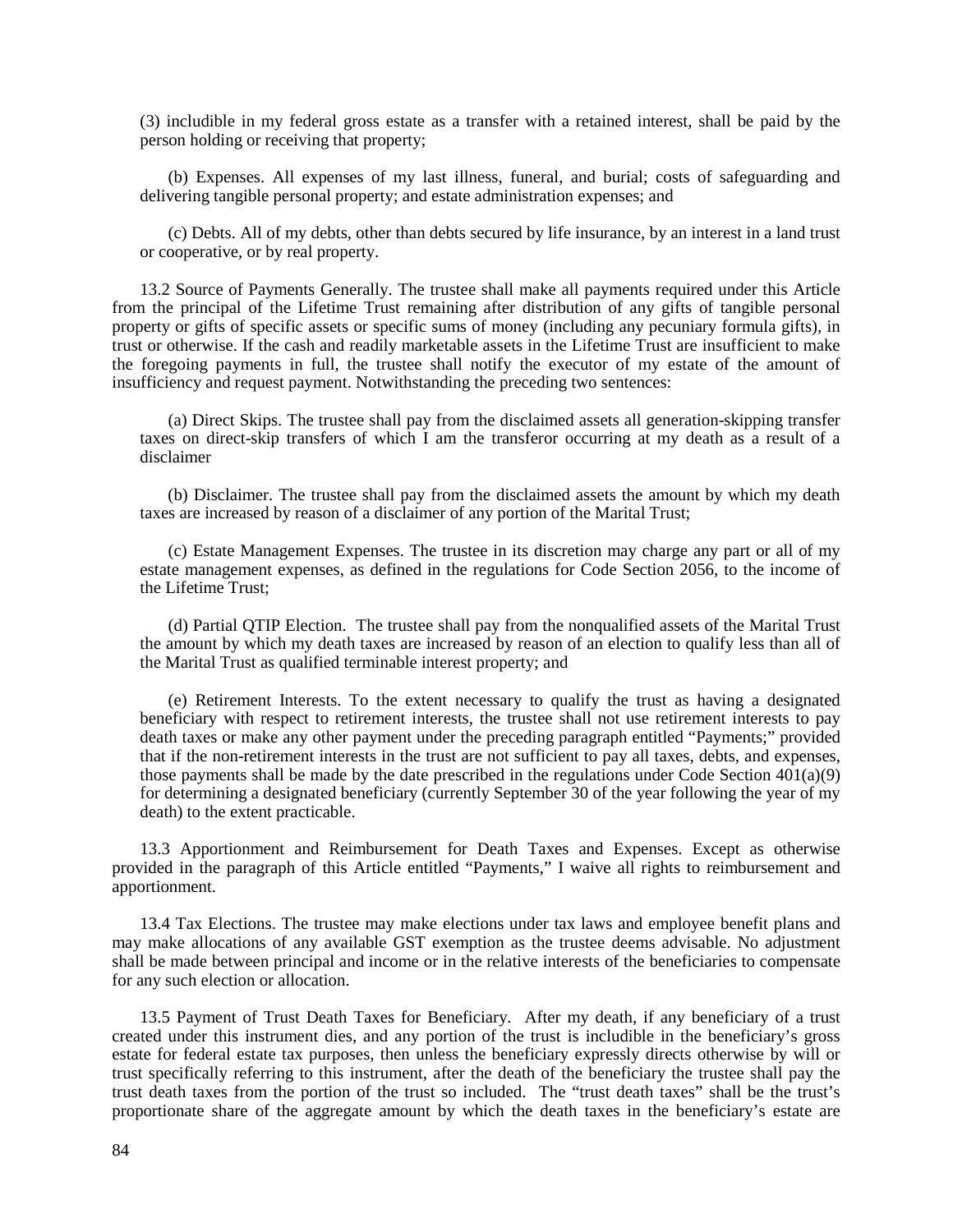increased as a result of the inclusion in the beneficiary's estate of (a) the trust property and (b) any other trust included in the beneficiary's estate, except for a revocable trust created by the beneficiary.

#### COMMENT

Article 13 deals with the payment of debts, taxes, and expenses. Under Paragraph 13.1 the trustee is directed to make all these payments, generally out of the residue, but is directed not to pay the increase in taxes resulting from power of appointment property, QTIP property, and property includible in the gross estate under Section 2036.

Under Paragraph 13.2 these payments are to be made from the principal of the Lifetime Trust remaining after the distribution of gifts of tangible personal property, specific gifts (if any) and gifts of specific sums of money, including any pecuniary formula gift (such as the Family Trust). If there are not enough assets in the Lifetime Trust (for example, in the case of an unfunded living trust), the trustee may request the executor to make payment. Section  $505(a)(3)$  of the UTC provides that after the death of the grantor, and subject to the grantor's right to direct the source from which liabilities will be paid, the property of a trust that was revocable at the grantor's death is subject to certain probate claims if the probate estate is inadequate to pay them.

There are several exceptions to the general requirement that the residue bear the burden of taxes. First, the trustee is to pay from disclaimed assets the amount by which taxes are increased as a result of a disclaimer of the Marital Trust. Second, the trustee is to pay from any portion of the Marital Trust for which a QTIP election is not made the increase in taxes occasioned by the non-election. Further, all generation-skipping transfer taxes on direct skips resulting from a disclaimer are paid from the disclaimed assets.

Paragraph 13.3 waives all rights to reimbursement other than for the increase in taxes relating to QTIP, power of appointment and retained interest property referred to in Paragraph 13.1.

Paragraph 13.4 gives authority to the trustee to make tax elections.

Paragraph 13.5 relates to payment of death taxes attributable to property held in a trust under the instrument and includible in a beneficiary's estate. The trustee is directed to pay the increase in taxes. This will relate to the payment of taxes from a QTIP Marital Trust on the death of the spouse.

#### Article 14 **Definitions**

14.1 Balance of the Trust property. The "balance of the trust property" means the principal of the Lifetime Trust (including assets received from my probate estate or any other source) reduced by any payments of expenses, debts, and death taxes required to be paid from the Lifetime Trust and any gifts of specific assets and any pecuniary gifts (including any pecuniary formula gifts).

14.2 Child and Descendant.

(a) Adopted Child. A "child" of a person includes a child adopted by that person only if the person lawfully adopts the child prior to the child's attaining age 21.

(b) Descendant. A child of a person is a "descendant" of that person and of all ancestors of that person. A person's descendants include all such descendants whenever born. Except when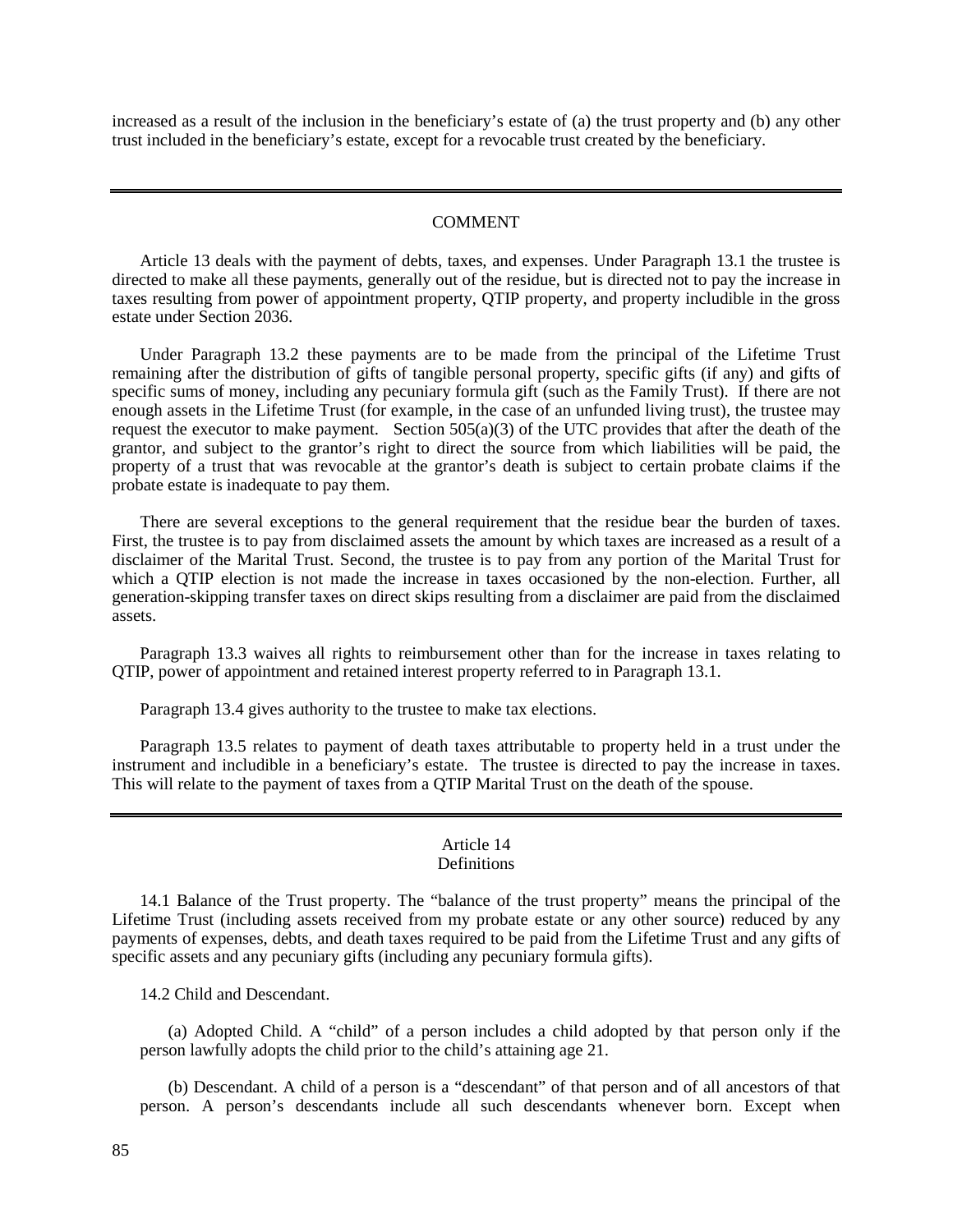distribution or allocation is directed to descendants per stirpes, the word "descendants" includes descendants of every degree whether or not a parent or more remote ancestor of a descendant is also living.

(c) Child in Gestation. A child in gestation on the date any allocation or distribution is to be made shall be deemed to be living on that date if the child is subsequently born alive and lives for at least 90 days.

14.3 Code. References to sections of the "Code" refer to the Internal Revenue Code of 1986, as amended from time to time, and include corresponding provisions of subsequent federal tax laws.

14.4 Death Taxes. "Death taxes" includes all estate, transfer, inheritance, and other succession taxes (including penalties and interest) imposed by reason of death. Death taxes shall not include generationskipping transfer taxes imposed on any generation-skipping transfers other than direct-skip transfers made at the decedent's death of which the decedent is the transferor.

14.5 Education. "Education" means a preschool, grade school, middle school, high school, college, university, and professional or postgraduate education, any vocational studies or training, reasonable related living expenses, and reasonable travel expenses to and from the educational institution.

14.6 Gifts.

(a) Annual Exclusion Gifts. Annual Exclusion Gifts shall be made in such a manner as to qualify for the federal gift tax "annual exclusion" under Code §2503(b). Annual Exclusion Gifts to each person in any calendar year shall not exceed the maximum allowable amount of the annual exclusion for an unmarried donor or twice that amount if I am married at the time of the gift.

(b) Tuition and Medical Exclusion Gifts. Tuition and Medical Exclusion Gifts shall be made in such a manner as to qualify for the federal gift tax exclusion under Code §2503(e). "Tuition and Medical Exclusion Gifts" means amounts paid on behalf of a person as tuition to an educational organization for the education or training of that person or to a medical care provider for the medical care of that person.

14.7 Incapacity. A person (other than me) shall be considered incapacitated whenever the person is unable to give prompt and intelligent consideration to financial affairs or whenever a court has appointed someone to manage the person's financial affairs. The existence of the inability may be determined by a physician, and any person may rely on written notice of the determination. A person already acting as trustee shall cease to act upon incapacity.

14.8 Income Beneficiary. An "income beneficiary" means a person to whom or for whose benefit income of any trust is or may be currently distributed.

14.9 Independent Trustee. An "Independent Trustee" means a qualified corporation, or a person who is not a beneficiary of the trust and who would not be considered a related or subordinate person under Code Section 672(c) as to any beneficiary under this instrument if that beneficiary were the grantor of the trust.

14.10 Per Stirpes. Whenever assets are to be allocated for or distributed to the descendants of a person *per stirpes*, those assets shall be divided into equal shares, one such share for each then-living child of that person and one such share for each deceased child of that person who has a descendant then living. Any such deceased child's share shall then be allocated for or distributed to that child's descendants *per stirpes* in accordance with the preceding sentence and this sentence.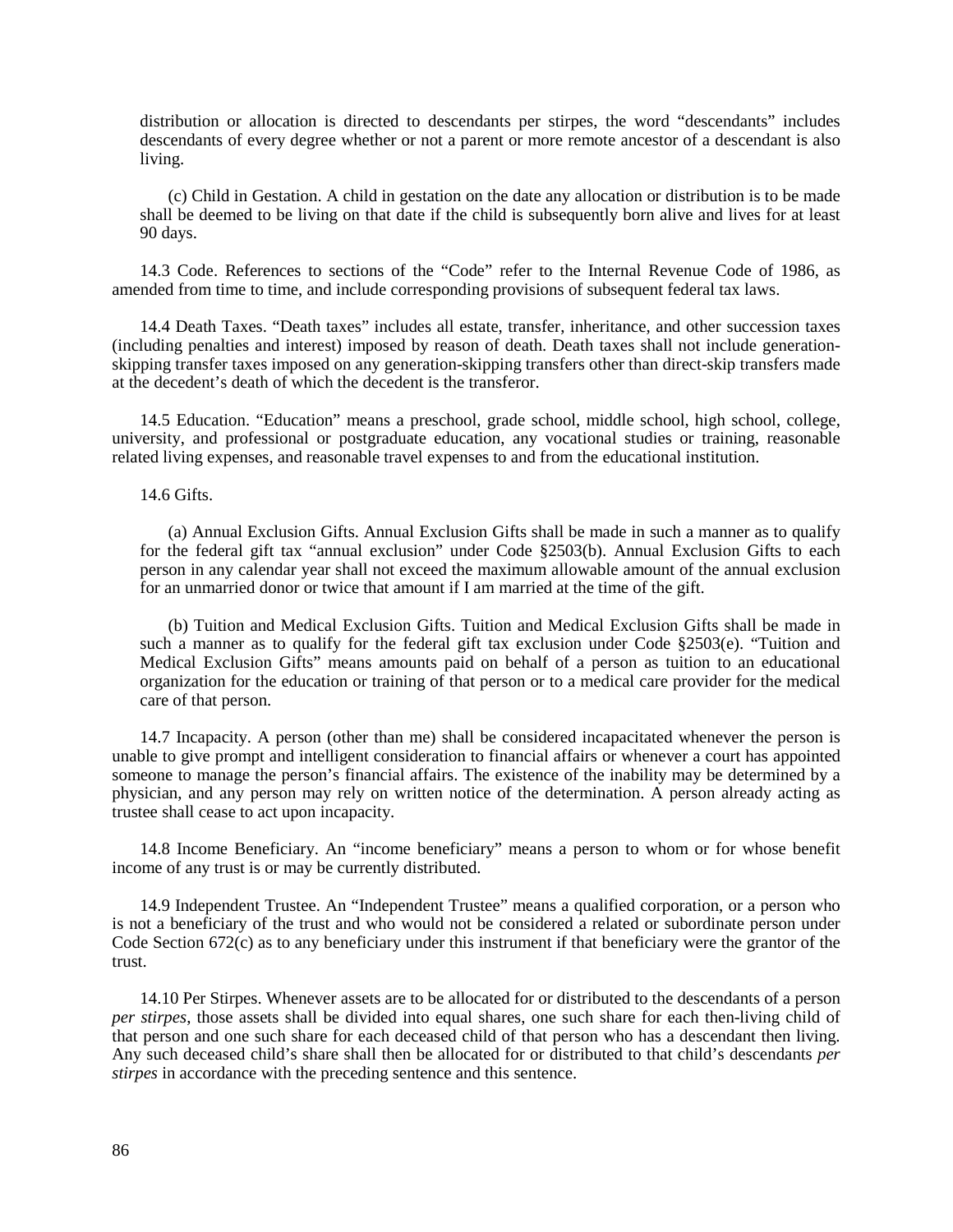14.11 Qualified Corporation. A "qualified corporation" means any bank, trust company, or other corporate entity that is authorized to act as a trustee and that would not be considered a related or subordinate party under Code Section  $672(c)$  as to any beneficiary under this instrument if that beneficiary were a grantor of the trust.

14.12 Retirement Interests. "Retirement interests" means all employee benefit or annuity plans, contracts, custodial accounts, and other deferred compensation arrangements pertaining to employment, whether or not considered "qualified" under the Code, and all assets in those plans and my individual retirement accounts.

14.13 Spouse. The "spouse" of any person, other than me, means the individual legally married to, and not legally separated from, that person on the date of the distribution then in question or on the date of the prior death of that person.

14.14 Tax-Sheltered Gift. "Tax-sheltered gift" means:

(a) Non-Qualified Assets. Any assets that would not qualify for the federal estate tax marital deduction even if distributed outright to my spouse and that are not disposed of otherwise; and

(b) Pecuniary Amount. After considering other property passing at my death that does not qualify for the federal estate tax marital or charitable deduction in my estate, including the property described in (a), the largest pecuniary amount that results in no, or the least possible, federal estate tax payable by reason of my death, regardless of the amount of any state or local estate or inheritance tax that may be imposed at my death.

In determining the tax-sheltered gift, my executor shall consider any state death tax credit allowable to my estate (but only to the extent its use would not increase state death taxes), and shall assume that none of the Family Trust qualifies for the federal estate tax marital deduction and that all of the Marital Trust (including any part disclaimed) so qualifies. I recognize that the tax-sheltered gift may be zero, may be reduced by certain state death taxes, and may be affected by any election not to deduct administration expenses for federal estate tax purposes.

### COMMENT

Article 14 provides definitions of terms used throughout the document. These definitions are placed at the end of the document so as not to distract the client from the over-all design of the estate plan, which is contained in the first 3 or 4 pages of the document. These definitions are important, however, and should be discussed with the client. Most of the definitions are straightforward. For example, the definition of "tax-sheltered gift" will not vary from document to document. The formula is drafted to account for changes in the tax law and to accommodate increases or decreases in the unified credit amount. As discussed earlier, it assumes that the client wishes to maximize the federal estate tax exemption equivalent, but allows the trustee to increase the marital deduction (if needed in a decoupled estate) in order to avoid state death taxes.

Paragraph 14.2, dealing with adopted children, should be considered for each client's situation. Under the laws of some states, a person adopted as an adult is nevertheless a "child" of the adopting parent. Under the form, only persons adopted before age 21 are "children." The client may wish to consider the age at which an adopted person is considered a beneficiary under the instrument. The definition of child can also be much more restrictive. For example, the document could deal with whether the term "descendant" includes children born out of wedlock, or via artificial insemination, or by surrogate parenthood, or by posthumous conception.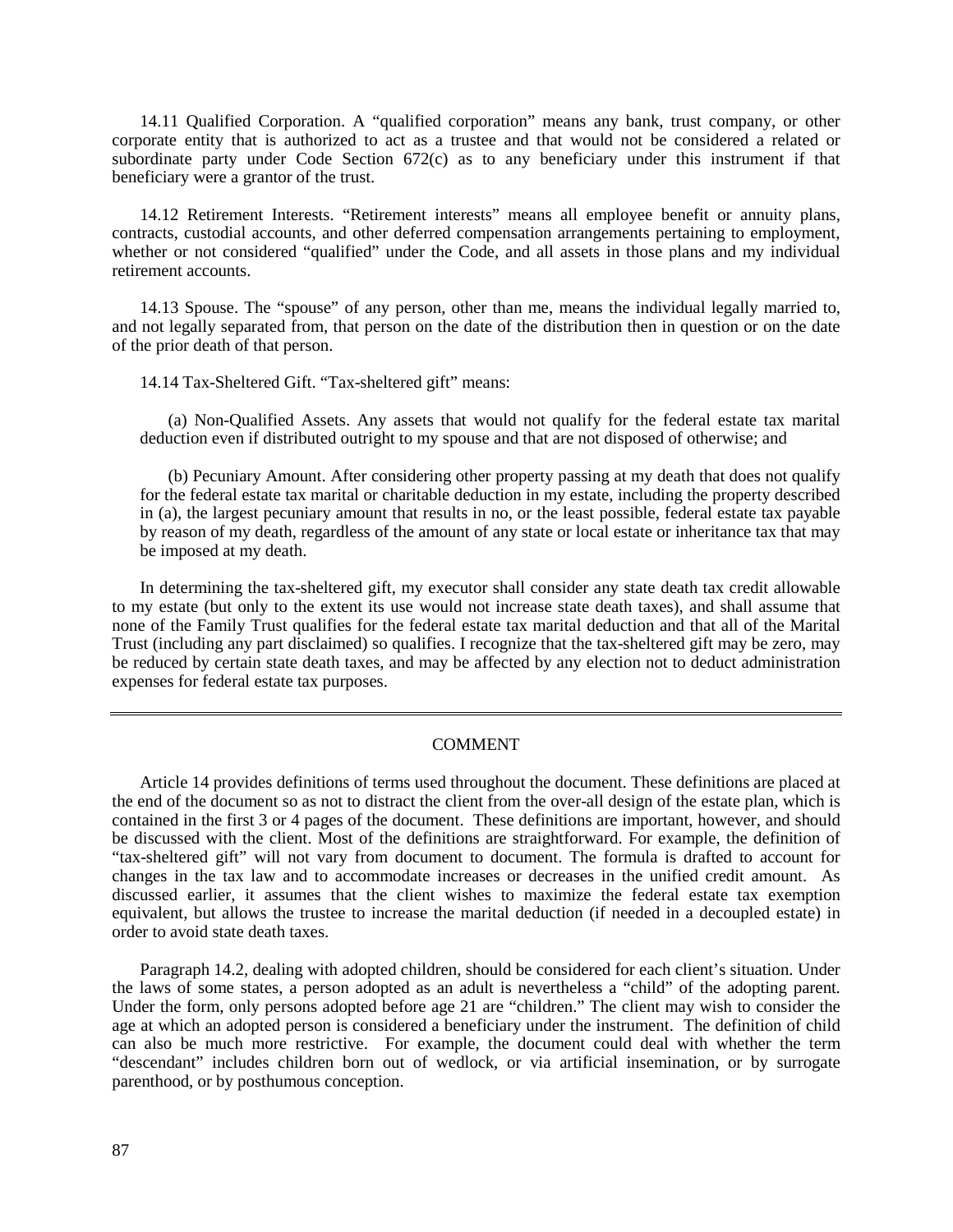Prior to modifying or omitting any of the definitions in the form, the practitioner must carefully consider the impact of those changes on the document. Initially, consider how the definition is used in the document. Then consider the impact that changing the definition would have on the document.

For example, a client may read the definition of "tax-sheltered gift" in Paragraph 14.14 and determine that it has no applicability. The client may request the practitioner to delete that term from the document. If the term is deleted, however, this would render the formula in Article 3 useless. Therefore, although the definitions appear at the end of the document and may, as a result, attract less attention of the client, the definitions are critical to the workings of the document.

The term "balance of the trust property" is defined in Paragraph 14.1 to mean all principal of the lifetime trust reduced by debts, taxes, and expenses and reduced by all gifts. Its counterpart in a will is the "residue of the estate."

Paragraph 14.4 defines the "death taxes" to be paid from the trust to include estate, inheritance, and most generation-skipping transfer taxes.

Paragraph 14.5 provides a definition for "education." This definition can be expanded or contracted as the client deems prudent, but one must be cautious in expanding the term's meaning. A creative definition of education that is overly broad might extend beyond the limits of an ascertainable standard under Code §2041.

Paragraph 14.6 defines annual exclusion gifts and tuition and medical exclusion gifts. These are the gifts that a trustee can make from the trust if the grantor is living but incapacitated. See Paragraph 2.1(c).

Paragraph 14.7 defines "incapacity" for anyone other than the grantor.

Paragraph 14.8 provides the definition of "income beneficiary."

Paragraph 14.9 defines an Independent Trustee as someone who is not a beneficiary of the trust or a related or subordinate party with respect to a beneficiary of the trust.

Paragraph 14.10 provides the definition for per stirpes. This definition is not often included in documents and should be helpful to practitioners when discussing the terms with clients.

Paragraph 14.11 defines "qualified corporation" to include most banks or trust companies authorized to act as trustee. This provision can be expanded to limit "qualified corporations" that can act as corporate trustee under the trust to corporations exceeding a certain minimum size.

Paragraph 14.12 defines retirement interests.

Paragraph 14.13 provides a definition of "spouse."

Paragraph 14.14 defines "Tax-sheltered gift" as previously discussed.

## Article 15 Beneficiary's Occupancy of Residential Property in a Trust

The provisions of this Article shall apply after my death if the trustee of any trust retains or acquires any interest in property to be used by an income beneficiary as a residence ("the residence"). "Residence" includes a house, condominium (or the beneficial interest in a land trust that holds title to a house or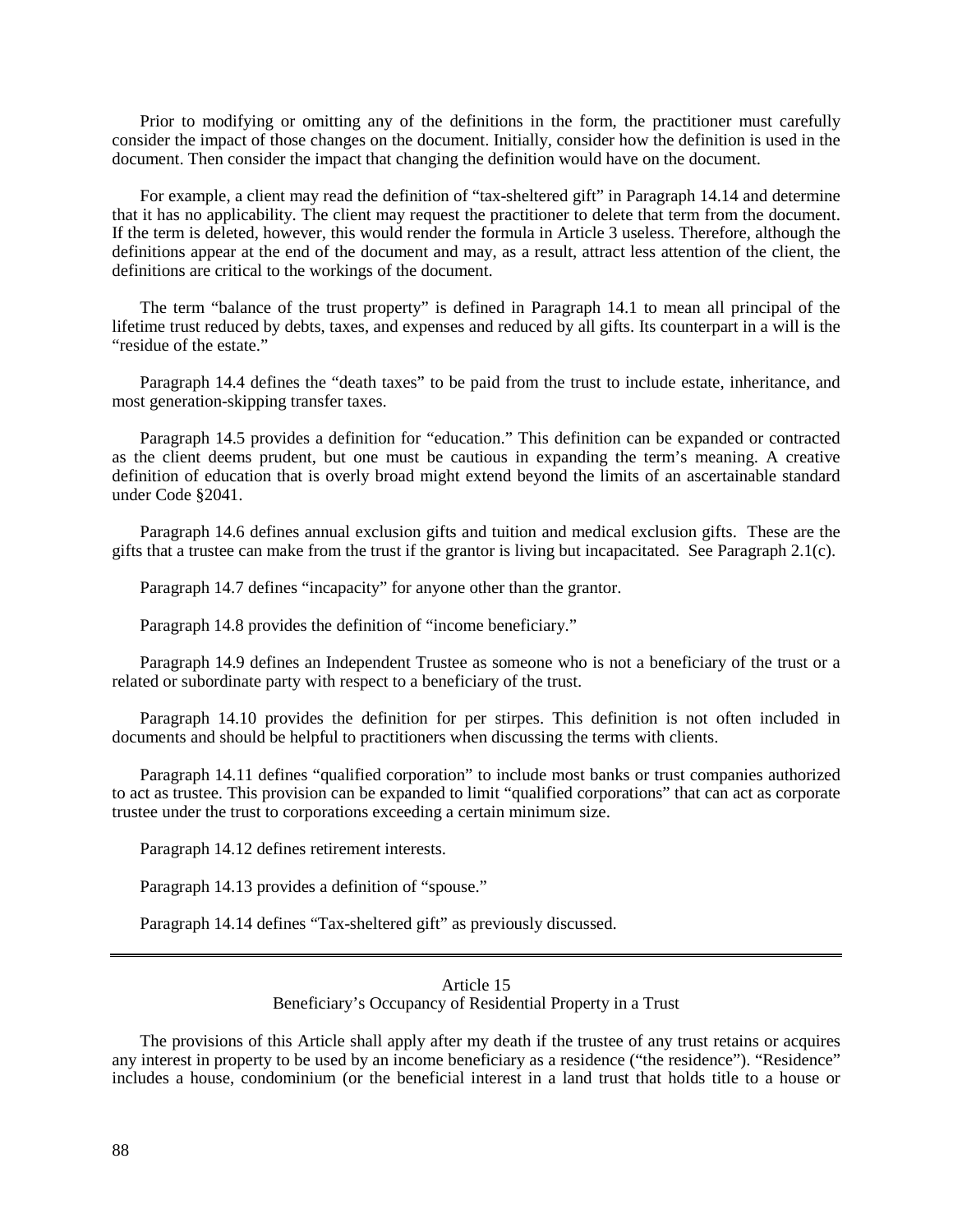condominium), cooperative apartment, or nursing home or retirement community arrangement, and any fractional interest therein.

15.1 Retention and Use of Residence. I authorize the trustee to retain the residence for the beneficiary's life notwithstanding that the residence may constitute a large part or all of the principal of the trust and may lack the diversification or productivity ordinarily considered prudent for trust investments. The beneficiary may occupy the residence rent-free, provided that the beneficiary pays all taxes, assessments, insurance premiums, ordinary repair bills, and other expenses of protecting and maintaining the residence. Notwithstanding the preceding sentence, if any expense payable by the beneficiary pursuant to the preceding sentence would be chargeable against the principal of a trust, the trustee shall distribute to the beneficiary as much of the principal of the trust as is necessary to reimburse the beneficiary for payment of such expense or, if requested to do so by the beneficiary, the trustee shall pay that expense directly from the principal of the trust. As long as the beneficiary pays expenses as required by the preceding two sentences of this paragraph, the trustee shall not sell the residence except as provided in the following paragraph.

15.2 Sale and Purchase of Residence. Upon the beneficiary's written request, the trustee shall sell all or any part of the residence for its fair market value and shall retain the proceeds of the sale as principal. On the beneficiary's written request, the trustee shall purchase or construct any new residence the beneficiary shall request out of the proceeds of any sale under this paragraph and shall thereafter hold the new residence as "the residence" subject to the provisions of this Article. The beneficiary at any time may purchase the residence from the trustee for its fair market value, which shall be determined as of the date the beneficiary delivers to the trustee a written purchase offer.

15.3 Trustee's Liability. No trustee shall be accountable for any loss sustained by reason of any action taken or omitted pursuant to this Article, and the powers granted under this Article shall be exercised only in a fiduciary capacity.

#### COMMENT

Article 15 provides how residential real estate held as part of a trust is to be administered for a beneficiary, including a surviving spouse. Because residential real estate is sometimes used to fund either (or both) the Family Trust and the Marital Trust, this provision has significant practical effect. It protects the spouse's reasonable expectations and gives the trustee flexibility in dealing with the residence. For example, Paragraph 15.1 allows the trustee to retain the residence for the beneficiary's life despite lack of trust diversification. It also directs how expenses are to be paid.

Paragraph 15.2 allows the beneficiary to direct the sale of the residence and purchase of another residence.

Paragraph 15.3 protects the trustee from liability.

### Article 16 Captions and Context of Terms

Captions shall have no impact or meaning as to the terms of this instrument. Singular and plural and masculine, feminine, and neuter shall be interchangeable as required or permitted in the context of this instrument.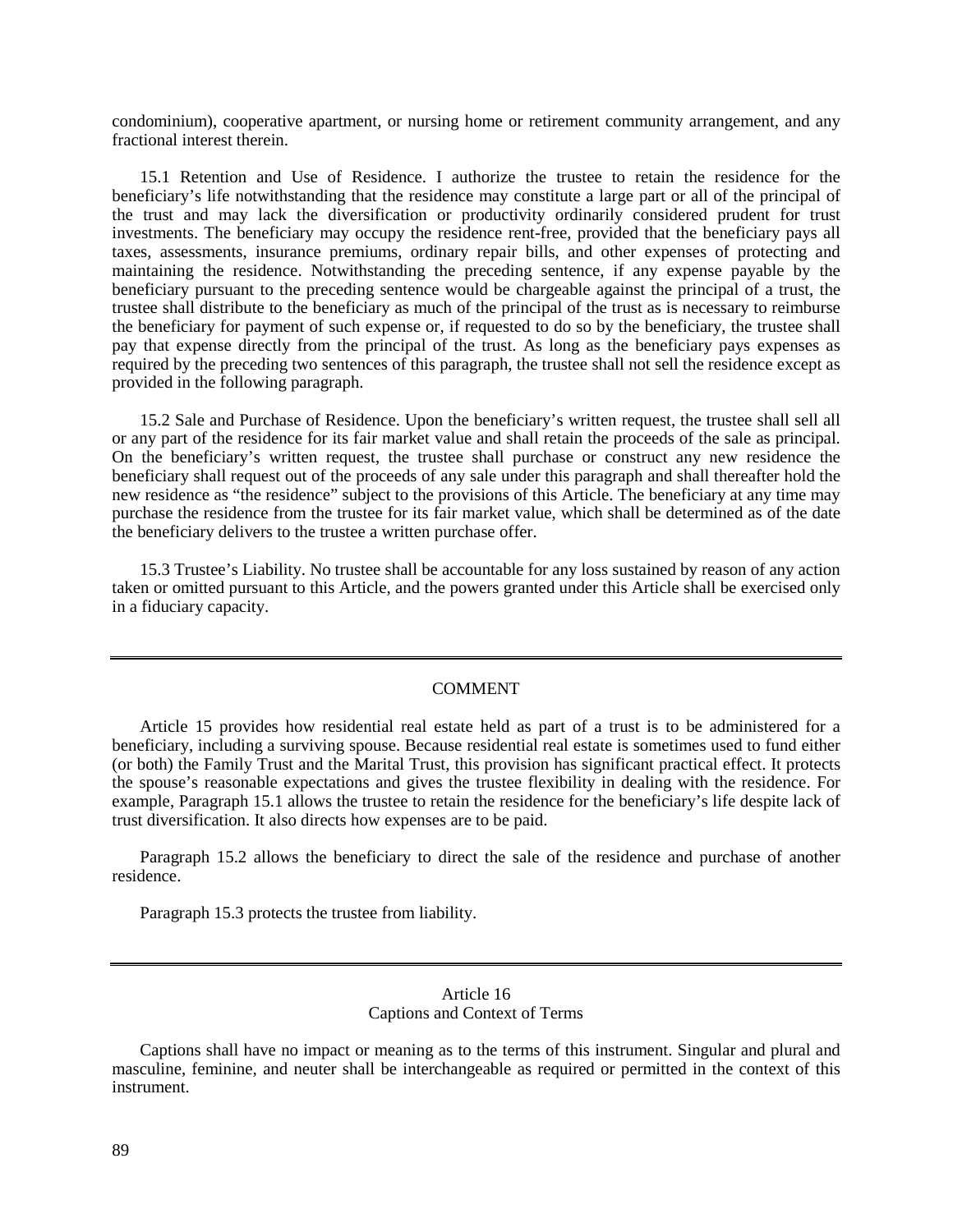## COMMENT

Article 17 provides that captions are not controlling and that singular and plural and masculine, feminine, and neuter terms in the document are to be considered interchangeable as required.

This instrument is signed on the date first above written.

JOHN DOE, Individually and as trustee

) At this place

# COMMENT

The document is notarized so that it can be recorded, if necessary. Trust amendments likewise should be notarized.

STATE OF ILLINOIS (1)

COUNTY OF COOK (2008)

On \_\_\_\_\_\_\_\_\_\_\_\_\_\_\_\_\_\_\_\_\_, 2012, JOHN DOE personally appeared before me and acknowledged that this instrument was executed as that person's free act and deed.

Notary Public

My commission expires:

This document was prepared by: